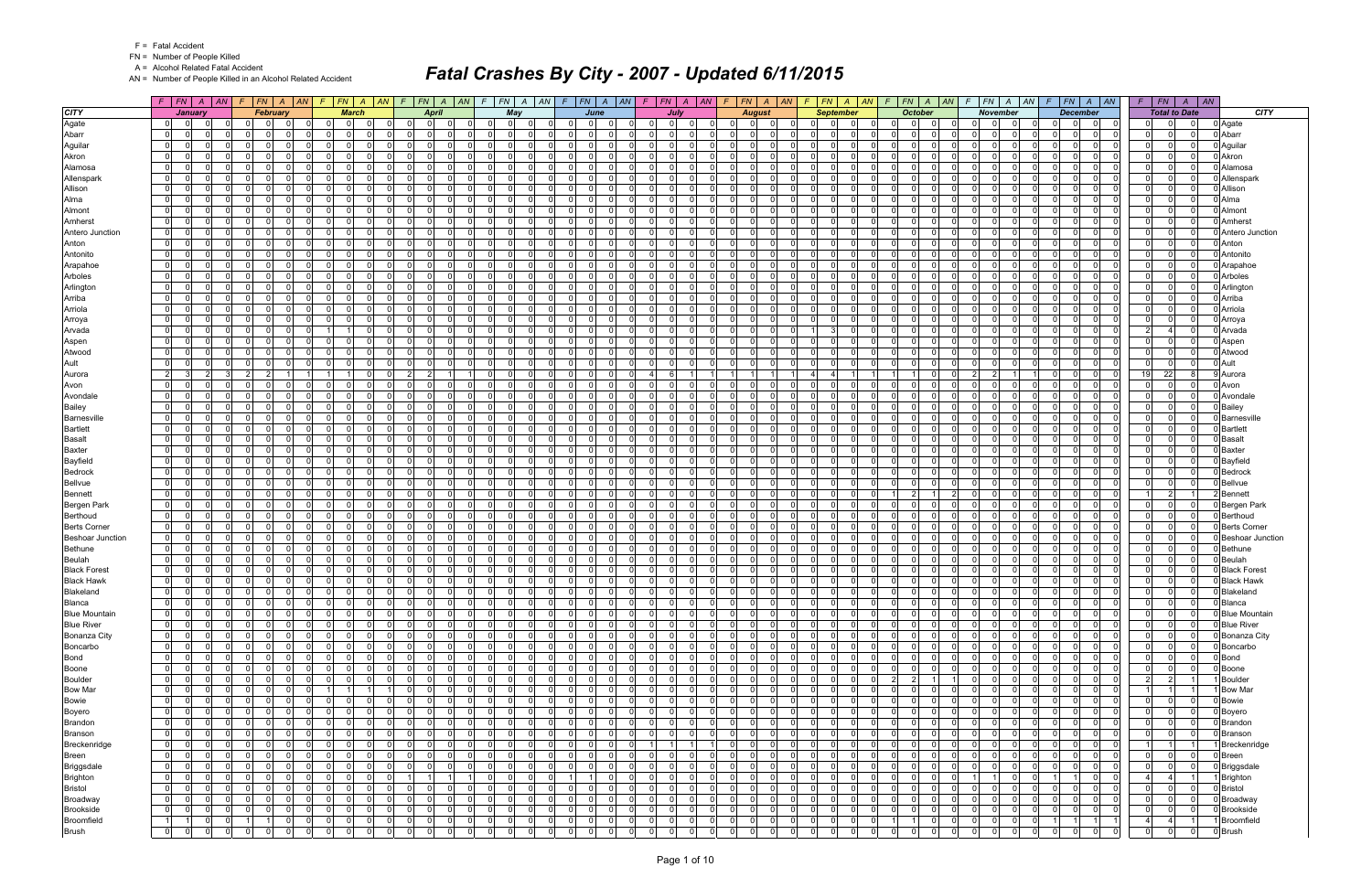FN = Number of People Killed

A = Alcohol Related Fatal Accident

AN = Number of People Killed in an Alcohol Related Accident

|                             |                                  | $F$ $ FN $ $A$ $ AN $         |                | $F$ $ FN $ $A$ $ AN$ |                | $F$ $ FN$ $ A$ $ AN$ $ F$  |                |                 |                | $FN$ $A$ $AN$  |             | $F$ $ FN $ $A$ $ AN $             |              |                            | $F$ $ FN $ $A$ $ AN $                  |                       | $F$ $ FN $ $A$ $ AN $                 | F.                                     | FN   A   AN                        | $F$ $FN$ $A$ $AN$                           |                | $\sqrt{F}$                       | FN A<br> AN                                   | F.                               | $FN$ $A$ $AN$   |             | $F$ $FN$ $A$ $AN$                                                      | F.                               |                               | $FN \mid A \mid AN$        |                             |
|-----------------------------|----------------------------------|-------------------------------|----------------|----------------------|----------------|----------------------------|----------------|-----------------|----------------|----------------|-------------|-----------------------------------|--------------|----------------------------|----------------------------------------|-----------------------|---------------------------------------|----------------------------------------|------------------------------------|---------------------------------------------|----------------|----------------------------------|-----------------------------------------------|----------------------------------|-----------------|-------------|------------------------------------------------------------------------|----------------------------------|-------------------------------|----------------------------|-----------------------------|
| <b>CITY</b>                 |                                  | January                       |                | February             |                | <b>March</b>               |                |                 | April          |                |             | May                               |              |                            | June                                   |                       | <b>July</b>                           |                                        | <b>August</b>                      | <b>September</b>                            |                |                                  | <b>October</b>                                |                                  | <b>November</b> |             | <b>December</b>                                                        |                                  | <b>Total to Date</b>          |                            | <b>CITY</b>                 |
| Buckingham                  | 0                                |                               |                |                      | 0              |                            |                |                 |                |                |             | $\Omega$                          |              |                            |                                        | 0                     | $\Omega$                              |                                        |                                    |                                             |                |                                  | 0                                             |                                  |                 | 0           | 0                                                                      | 0                                |                               |                            | Buckingham                  |
| <b>Buena Vista</b>          | $\overline{0}$                   | $\Omega$<br>0                 | $\Omega$       | $\Omega$             | $\Omega$       | $\Omega$                   |                | $\Omega$        | $\Omega$       | $\Omega$       |             | $\Omega$<br>$\Omega$              |              | $\Omega$                   | $\Omega$<br>$\Omega$                   | $\Omega$              | $\Omega$<br>$\Omega$                  | $\Omega$<br>$\Omega$                   | $\Omega$                           | 0<br>$\Omega$                               | -01            | $\Omega$                         | 0                                             | $\overline{0}$                   |                 | $\Omega$    | $\Omega$<br>$\Omega$<br>$\mathbf 0$                                    | 0                                | $\mathbf{0}$                  | $\Omega$                   | Buena Vista                 |
| <b>Buffalo Creek</b>        | $\overline{0}$                   | $\Omega$<br>$\Omega$          | $\Omega$       | $\Omega$             | - ol           | $\Omega$                   |                | $\Omega$        |                | $\Omega$       |             | $\Omega$<br>$\Omega$              |              | $\Omega$                   | -ol<br>$\Omega$                        | $\Omega$              | $\Omega$<br>$\Omega$                  | $\Omega$<br>$\Omega$                   | $\Omega$                           | $\Omega$<br>$\Omega$<br>$\Omega$            |                | 0 I                              | -01<br>$\Omega$                               | $\Omega$                         |                 | $\mathbf 0$ | $\Omega$<br>$\Omega$<br>$\Omega$                                       | $\Omega$                         | $\Omega$                      | $\Omega$                   | <b>Buffalo Creek</b>        |
| <b>Buford</b>               | 0                                | 0<br>$\Omega$                 | $\Omega$       | - 0                  | $\Omega$       | $\Omega$                   |                | $\Omega$        | $\Omega$       | $\Omega$       |             | $\Omega$<br>$\Omega$              |              | $\Omega$                   | $\Omega$<br>$\mathbf 0$                | 0 I                   | $\Omega$<br>$\Omega$                  | $\mathbf{0}$<br>റ                      | $\Omega$                           | $\Omega$<br>$\Omega$<br>0                   |                | $\Omega$                         | $\Omega$<br>$\Omega$                          | $\Omega$                         |                 | $\mathbf 0$ | $\Omega$<br>$\Omega$<br>- O I                                          | $\mathbf 0$                      | $\mathbf 0$                   | $\mathbf{0}$               | <b>Buford</b>               |
| Burlington                  | $\mathbf{0}$                     | $\Omega$                      | n l            | $\Omega$             | $\Omega$       | <sup>0</sup>               |                | $\Omega$        |                | $\Omega$       |             | $\Omega$<br>- 0                   |              | $\Omega$                   | $\Omega$<br>$\Omega$                   | $\Omega$              | $\Omega$<br>$\Omega$                  | $\Omega$<br>$\Omega$                   | $\Omega$                           | $\Omega$<br>$\Omega$<br>$\Omega$            |                | $\Omega$                         | $\Omega$<br>$\Omega$                          | $\Omega$                         |                 | $\Omega$    | $\Omega$<br>$\Omega$<br>$\Omega$                                       | $\Omega$                         | $\mathbf{0}$                  | $\mathbf 0$                | Burlington                  |
| <b>Burns</b>                | $\overline{0}$                   | 0                             | $\mathbf 0$    | $\Omega$             | -ol            | $\Omega$                   |                | $\Omega$        |                | $\Omega$       |             | $\Omega$                          | $\Omega$     | $\Omega$                   | - 0 l<br>$\Omega$                      | 0 I                   | $\Omega$<br>$\Omega$                  | $\overline{0}$<br>റ                    | $\Omega$                           | $\Omega$<br>$\Omega$                        | $\overline{0}$ | 0                                | $\Omega$<br>$\Omega$                          | $\Omega$                         |                 | $\Omega$    | $\Omega$<br>$\Omega$<br>$\Omega$                                       | 0 I                              | $\Omega$                      | $\Omega$                   | <b>Burns</b>                |
| <b>Byers</b>                | $\mathbf{0}$                     | $\Omega$                      | $\Omega$       | $\Omega$             | - ol           | $\Omega$                   |                | $\overline{0}$  | $\Omega$       | $\Omega$       | $\Omega$    | $\Omega$<br>$\Omega$              |              | $\Omega$                   | - 0 l<br>$\Omega$                      | $\overline{0}$        | 0 <br>$\Omega$                        | $\overline{0}$<br>$\Omega$             | $\Omega$                           | $\Omega$<br>$\Omega$                        | -01            | 0 I                              | -01<br>$\Omega$                               | $\overline{0}$                   |                 | $\mathbf 0$ | $\Omega$<br> 0 <br>$\Omega$                                            | $\overline{0}$                   | $\Omega$                      | $\mathbf 0$                | Byers                       |
| Caddoa                      | $\overline{0}$                   | 0                             | $\Omega$       | $\Omega$             | $\Omega$       | <sup>n</sup>               |                | $\Omega$        |                | $\Omega$       |             | $\Omega$<br>- 0                   |              | $\Omega$                   | $\mathbf 0$<br>0                       | $\Omega$              | $\Omega$<br>$\Omega$                  | $\Omega$<br>റ                          | $\Omega$                           | $\Omega$<br>$\Omega$                        | $\overline{0}$ | $\Omega$                         | $\Omega$<br>$\Omega$                          | $\Omega$                         |                 | $\Omega$    | $\Omega$<br>0<br>$\Omega$                                              | $\Omega$                         | $\Omega$                      | $\Omega$                   | Caddoa                      |
| Cahone                      | $\mathbf{0}$                     | $\Omega$<br>$\Omega$          | $\Omega$       | $\cap$               | $\Omega$       | $\Omega$                   |                | $\Omega$        | $\Omega$       | $\Omega$       |             | $\Omega$<br>$\Omega$              |              | $\Omega$                   | $\Omega$<br>$\Omega$                   | $\Omega$              | 0 I<br>$\Omega$                       | $\Omega$<br>$\Omega$                   | $\Omega$                           | $\Omega$<br>$\Omega$<br>$\Omega$            |                | $\Omega$                         | $\Omega$<br>$\Omega$                          | $\Omega$                         |                 | $\Omega$    | $\Omega$<br>$\Omega$<br>$\Omega$                                       | $\Omega$                         | $\Omega$                      | n l                        | Cahone                      |
| Calhan                      | $\overline{0}$                   | 0                             | $\Omega$       | $\Omega$             | $\mathbf 0$    | $\Omega$                   |                | 0               |                | $\Omega$       | $\Omega$    | $\overline{0}$<br>$\Omega$        |              | $\mathbf 0$                | 0 <br>$\Omega$                         | 0                     | $\Omega$<br>$\Omega$                  | $\overline{0}$                         | $\Omega$                           | 0<br>$\Omega$                               | 0              | $\overline{0}$                   | 0 <br>$\Omega$                                | $\overline{0}$                   |                 | 0           | 0<br>0l<br>$\mathbf 0$                                                 | $\mathbf 0$                      | $\mathbf{0}$                  | $\Omega$                   | Calhan                      |
| Cameo                       | $\overline{0}$                   | $\Omega$                      | $\Omega$       | $\Omega$             | $\Omega$       | ΩI                         |                | $\Omega$        |                | $\Omega$       |             | $\Omega$<br>$\Omega$              |              | $\Omega$                   | $\Omega$<br>$\Omega$                   | $\Omega$              | n l<br>$\Omega$                       | $\Omega$<br>$\Omega$                   | $\Omega$                           | $\Omega$<br>$\Omega$<br>$\Omega$            |                | $\Omega$                         | -01<br>$\Omega$                               | $\Omega$                         |                 | $\mathbf 0$ | $\Omega$<br>$\Omega$<br>$\Omega$                                       | $\Omega$                         | $\Omega$                      | $\Omega$                   | Cameo                       |
| Camp Bird                   | $\mathbf 0$                      | 0<br>0                        | $\Omega$       | - 0                  | $\Omega$       | $\Omega$                   |                | $\Omega$        | $\Omega$       | $\Omega$       |             | $\Omega$<br>$\Omega$              |              | $\Omega$                   | $\Omega$<br>$\mathbf 0$                | 0 I                   | $\Omega$<br>$\Omega$                  | $\mathbf{0}$<br>റ                      | $\Omega$                           | $\Omega$<br>$\Omega$                        | $\overline{0}$ | 0 I                              | $\overline{0}$<br>$\Omega$                    | $\Omega$                         |                 | $\mathbf 0$ | $\Omega$<br>$\Omega$<br>- O I                                          | $\Omega$                         | $\Omega$                      | $\Omega$                   | Camp Bird                   |
| Campion                     | 01                               | 0                             | $\Omega$       |                      | $\Omega$       |                            |                | $\Omega$        |                | $\Omega$       |             | $\Omega$<br>$\Omega$              |              | $\Omega$                   | - 0 l<br>0                             | $\Omega$              | $\Omega$<br>$\Omega$                  | $\Omega$<br>$\Omega$                   | $\Omega$                           | $\Omega$<br>n.<br>$\Omega$                  |                | $\Omega$                         | $\Omega$                                      | ΩI                               |                 | $\Omega$    | $\Omega$<br>0<br>$\Omega$                                              | $\Omega$                         | - O I                         | $\Omega$                   | Campion                     |
| Campo                       | $\overline{0}$                   | 0                             | $\Omega$       |                      | $\Omega$       | ΩI                         |                | $\Omega$        |                | $\Omega$       |             | $\Omega$<br>n                     |              | $\Omega$                   | $\Omega$<br><sup>n</sup>               | $\Omega$              | $\Omega$<br>0                         | $\Omega$                               |                                    | $\Omega$<br>- 0                             |                | $\Omega$                         | $\Omega$<br><sup>n</sup>                      | $\Omega$                         |                 | $\Omega$    | $\Omega$<br>$\Omega$<br>$\Omega$                                       | $\Omega$                         | $\Omega$                      | $\Omega$                   | Campo                       |
| Canon City                  | $\overline{0}$                   | 0                             | $\mathbf 0$    | $\Omega$             | $\mathbf 0$    | $\Omega$                   |                | $\overline{0}$  |                | $\Omega$       |             | $\Omega$<br><u>11</u>             |              | $\mathbf 0$                | - 0 l<br>$\Omega$                      | 0 I                   | $\Omega$<br>$\Omega$                  | $\overline{0}$<br>$\Omega$             | $\Omega$                           | $\Omega$<br>$\Omega$                        | -01            | 0 I                              | $\overline{0}$                                | $\overline{0}$                   |                 | $\mathbf 0$ | $\Omega$<br>$\Omega$<br>$\mathbf 0$                                    |                                  |                               | $\mathbf{0}$               | Canon City                  |
| Capulin                     | $\overline{0}$                   | $\Omega$                      | n l            | n                    | $\Omega$       | <sup>n</sup>               |                | $\Omega$        |                | $\Omega$       |             | $\Omega$<br>$\Omega$              |              | $\Omega$                   | $\Omega$<br><sup>0</sup>               | $\Omega$              | $\Omega$<br>$\Omega$                  | $\Omega$<br>$\Omega$                   |                                    | $\Omega$<br>$\Omega$<br>$\Omega$            |                | $\Omega$                         | $\Omega$                                      | $\Omega$                         |                 | $\Omega$    | $\Omega$<br>$\Omega$<br>$\Omega$                                       | $\Omega$                         | $\Omega$                      | $\Omega$                   | Capulin                     |
| Carbondale                  | 0                                | 0                             | $\mathbf 0$    | $\Omega$             | - 0 l          | $\Omega$                   |                | 0 I             |                | $\Omega$       |             | $\overline{0}$<br>$\Omega$        |              | $\Omega$                   | $\Omega$<br>$\mathbf 0$                | 0 I                   | $\overline{0}$<br>$\Omega$            | $\mathbf{0}$<br>$\Omega$               | $\Omega$                           | $\Omega$<br>$\Omega$                        | $\Omega$       | 0 I                              | - 01<br>$\Omega$                              | $\Omega$                         |                 | $\mathbf 0$ | $\Omega$<br>$\Omega$<br>- O I                                          | $\overline{0}$                   | 0                             | $\Omega$                   | Carbondale                  |
| Carlton                     | $\overline{0}$                   | $\Omega$                      | $\Omega$       |                      | $\Omega$       | <sup>0</sup>               |                | $\Omega$        |                | $\Omega$       |             | $\Omega$<br>$\Omega$              |              | $\Omega$                   | $\Omega$<br>U                          | $\Omega$              | $\Omega$<br>$\Omega$                  | $\Omega$                               |                                    | $\Omega$<br>U                               | $\Omega$       | $\Omega$                         | $\Omega$                                      | $\Omega$                         |                 | $\Omega$    | $\Omega$<br>$\Omega$                                                   | $\Omega$                         | $\Omega$                      | $\Omega$                   | Carlton                     |
| Carr                        | $\overline{0}$                   | 0                             | $\mathbf 0$    | $\Omega$             | $\Omega$       | $\Omega$                   |                | $\overline{0}$  |                | $\Omega$       |             | $\overline{0}$<br>$\Omega$        |              | $\Omega$                   | - 0 l<br>$\Omega$                      | 0 I                   | $\Omega$<br>$\overline{0}$            | $\overline{0}$<br>$\Omega$             | $\Omega$                           | $\Omega$<br>$\Omega$                        | $\overline{0}$ | 0 I                              | -01<br>$\Omega$                               | $\Omega$                         |                 | $\mathbf 0$ | $\Omega$<br>$\Omega$<br>$\Omega$                                       | $\overline{0}$                   | $\Omega$                      | $\Omega$                   | Carr                        |
| Cascade                     | 0                                | $\Omega$                      | n l            | $\Omega$             | $\overline{0}$ | $\Omega$                   |                | $\Omega$        |                | $\Omega$       |             | $\Omega$<br>$\Omega$              |              | $\Omega$                   | $\Omega$<br>$\Omega$                   | $\Omega$              | n l<br>$\Omega$                       | $\Omega$<br>$\Omega$                   | $\Omega$                           | $\Omega$<br>$\Omega$<br>$\Omega$            |                | $\Omega$                         | -01<br>$\Omega$                               | $\Omega$                         |                 | $\Omega$    | n l<br>$\Omega$<br>$\Omega$                                            | $\Omega$                         | $\Omega$                      | $\Omega$                   | Cascade                     |
| <b>Castle Rock</b>          | $\overline{0}$                   | $\Omega$<br>0                 | $\Omega$       | $\Omega$             | - 0 l          | 0                          |                | $\Omega$        |                | $\Omega$       |             | $\overline{0}$<br>$\Omega$        |              | $\Omega$                   | $\Omega$<br>$\mathbf 0$                | 0 I                   | $\mathbf 0$<br>$\Omega$               | 01<br>$\Omega$                         | $\Omega$                           | $\Omega$<br>$\Omega$                        | $\overline{0}$ | 0 I                              | $\overline{0}$                                | $\Omega$                         |                 | $\mathbf 0$ | $\Omega$<br>$\Omega$<br>$\Omega$                                       | $\Omega$                         | - O I                         | $\Omega$                   | Castle Rock                 |
| Cedaredge                   | $\overline{0}$                   | $\Omega$                      | $\Omega$       | $\Omega$             | $\Omega$       | ΩI                         |                | $\Omega$        |                | $\Omega$       |             | $\Omega$                          | $\Omega$     | $\Omega$                   | $\Omega$<br>U                          | $\Omega$              | n l<br>$\Omega$                       | $\Omega$                               | $\Omega$                           | $\Omega$<br>$\Omega$                        |                | $\Omega$                         | $\Omega$<br>U                                 | $\Omega$                         |                 | $\Omega$    | $\Omega$<br>$\Omega$<br>$\Omega$                                       | $\Omega$                         | $\Omega$                      | $\Omega$                   | Cedaredge                   |
| Cedarwood                   | 0                                | 0                             | $\mathbf 0$    | $\Omega$             | $\mathbf 0$    | $\Omega$                   |                | 0 I             |                | $\Omega$       | $\Omega$    | $\overline{0}$<br>$\Omega$        |              | $\overline{0}$             | - 0 l<br>$\Omega$                      | 0 I                   | $\Omega$<br>$\overline{0}$            | 01<br>$\Omega$                         | $\Omega$                           | $\Omega$<br>$\Omega$                        | $\overline{0}$ | 0 I                              | 0 <br>$\Omega$                                | $\overline{0}$                   |                 | $\mathbf 0$ | $\Omega$<br>$\Omega$<br>$\Omega$                                       | 0 I                              | $\Omega$                      | $\mathbf{0}$               | Cedarwood                   |
| Centennial                  | $\overline{0}$                   | $\Omega$                      | $\Omega$       | n                    | $\Omega$       | U                          |                | $\Omega$        |                | $\Omega$       |             | $\Omega$<br>$\Omega$              |              | $\Omega$                   | $\Omega$<br>U                          | $\Omega$              | $\Omega$<br>$\Omega$                  | $\Omega$<br>$\Omega$                   | $\Omega$                           |                                             |                | $\Omega$                         | $\Omega$                                      | $\Omega$                         |                 | $\Omega$    | $\Omega$<br>$\Omega$<br>$\Omega$                                       |                                  |                               |                            | Centennia                   |
| Center                      | $\mathbf{0}$                     | $\Omega$<br>0                 | $\mathbf 0$    | $\Omega$             | - 0 l          | $\Omega$                   |                | 0 I             |                | $\Omega$       |             | $\Omega$<br>$\Omega$              |              | $\Omega$                   | $\Omega$<br>$\mathbf 0$                | 0 I                   | $\overline{0}$<br>$\Omega$            | $\mathbf{0}$<br>$\Omega$               | $\Omega$                           | $\Omega$<br>$\Omega$                        | $\overline{0}$ | 0 I                              | - 01<br>$\Omega$                              | $\Omega$                         |                 | $\mathbf 0$ | $\Omega$<br>$\Omega$<br>- O I                                          | $\overline{0}$                   | 0                             | 0 I                        | Center                      |
| <b>Central City</b>         | $\overline{0}$                   | $\Omega$                      | $\Omega$       |                      | $\Omega$       | U                          |                | $\Omega$        |                | $\Omega$       |             | $\Omega$<br>$\Omega$              |              | $\Omega$                   | - 0 l<br>0                             | $\Omega$              | $\Omega$<br>$\Omega$                  | $\Omega$<br>$\Omega$                   | $\Omega$                           | $\Omega$<br>O.                              | $\Omega$       | $\Omega$                         | $\Omega$                                      | $\Omega$                         |                 | $\Omega$    | $\Omega$<br>$\Omega$<br>$\Omega$                                       | $\Omega$                         | $\Omega$                      | $\Omega$                   | Central City                |
| Chama                       | $\overline{0}$                   | 0                             | $\Omega$       | $\Omega$             | $\Omega$       | $\Omega$                   |                | $\Omega$        |                | $\Omega$       |             | $\Omega$<br>$\Omega$              |              | $\Omega$                   | $\Omega$<br><sup>n</sup>               | $\Omega$              | $\Omega$<br>$\Omega$                  | $\Omega$                               | $\Omega$                           | $\Omega$<br>$\Omega$                        |                | $\Omega$                         | $\Omega$<br>O                                 | $\Omega$                         |                 | $\Omega$    | 0<br>$\Omega$                                                          | 0 I                              | $\Omega$                      | $\mathbf{0}$               | Chama                       |
| <b>Cheney Center</b>        | $\mathbf{0}$                     | n l<br>$\Omega$               | - 0 l          | $\Omega$             | - ol           | $\Omega$                   | $\Omega$       | $\overline{0}$  | $\Omega$       | $\Omega$       | $\Omega$    | -01                               | $\Omega$     | $\Omega$                   | $\Omega$<br>- 0 l                      | $\overline{0}$        | $\overline{0}$<br>$\Omega$            | $\overline{0}$<br>$\Omega$             | - O I                              | $\Omega$<br>$\Omega$                        | -01            | 0 I                              | $\mathbf{0}$<br>$\Omega$                      | $\overline{0}$                   |                 | $\mathbf 0$ | $\overline{0}$<br>$\mathbf 0$<br>$\Omega$                              | $\overline{0}$                   | $\mathbf{0}$                  | $\mathbf{0}$               | <b>Cheney Center</b>        |
| Cheraw                      | 01                               | 0                             | $\Omega$       | n                    | $\Omega$       | <sup>n</sup>               |                | $\Omega$        |                | $\Omega$       |             | $\Omega$<br>$\Omega$              |              | $\Omega$                   | $\Omega$<br><sup>n</sup>               | $\Omega$              | $\Omega$<br>$\Omega$                  | $\Omega$<br>$\cap$                     | $\Omega$                           | $\Omega$<br>$\Omega$<br>$\Omega$            |                | $\Omega$                         | $\Omega$<br>$\Omega$                          | $\Omega$                         |                 | $\Omega$    | $\Omega$<br>0<br>$\Omega$                                              | $\Omega$                         | - O I                         | $\Omega$                   | Cheraw                      |
| <b>Cherry Hills Village</b> | $\overline{0}$                   | $\Omega$<br>$\Omega$          |                | $\Omega$             | -ol            | $\Omega$                   | $\Omega$       | $\Omega$        | $\Omega$       | $\Omega$       | $\Omega$    | $\Omega$                          | $\Omega$     | $\Omega$                   | - 0 l<br>$\Omega$                      | $\overline{0}$        | 0 I<br>$\Omega$                       | $\mathbf{0}$                           | $\Omega$<br>- O I                  | $\Omega$<br>$\Omega$                        | $\Omega$       | 0 I                              | $\mathbf{0}$<br>$\Omega$                      | $\overline{0}$                   |                 | $\mathbf 0$ | $\Omega$<br>$\overline{0}$<br>$\mathbf 0$                              |                                  |                               | $\Omega$                   | <b>Cherry Hills Village</b> |
| Cheyenne Wells              | $\overline{0}$                   | 0                             | $\Omega$       |                      | $\Omega$       | $\Omega$                   |                | $\Omega$        |                | $\Omega$       |             | $\Omega$<br>$\Omega$              |              | $\Omega$                   | $\Omega$<br>$\Omega$                   | $\Omega$              | $\Omega$<br>$\Omega$                  | $\Omega$                               | $\Omega$                           | $\Omega$<br>$\Omega$<br>$\Omega$            |                | $\Omega$                         | $\Omega$                                      | $\overline{0}$                   |                 | $\Omega$    | $\Omega$<br>$\Omega$                                                   | $\Omega$                         | $\mathbf{0}$                  | $\Omega$                   | Cheyenne Wells              |
| <b>Chimney Rock</b>         | $\overline{0}$                   | $\Omega$<br>n l               | - 0 l          | $\Omega$             | - ol           | $\Omega$                   | $\Omega$       | $\Omega$        | $\Omega$       | $\Omega$       | $\Omega$    | -01                               | $\Omega$     | $\overline{0}$             | $\Omega$<br>- 0 l                      | $\Omega$              | 0 I<br>$\Omega$                       | $\Omega$                               | $\Omega$<br>$\Omega$               | $\Omega$<br>$\Omega$                        | $\Omega$       | 0 I                              | 0 <br>$\Omega$                                | $\overline{0}$                   | ി               | $\mathbf 0$ | $\Omega$<br>$\overline{0}$<br>$\overline{0}$                           | $\overline{0}$                   | $\mathbf 0$                   | $\mathbf 0$                | <b>Chimney Rock</b>         |
| Chipita Park                | $\mathbf{0}$                     | 0<br>$\Omega$                 | - Ol           | $\Omega$             | $\Omega$       | $\Omega$                   |                | $\Omega$        | $\Omega$       | $\Omega$       |             | $\Omega$<br>$\Omega$              |              | $\Omega$                   | $\Omega$<br>$\mathbf 0$                | $\Omega$              | $\Omega$<br>$\Omega$                  | $\mathbf{0}$<br>$\Omega$               | $\Omega$                           | $\Omega$<br>$\Omega$                        | $\Omega$       | $\Omega$                         | $\overline{0}$<br>$\Omega$                    | $\Omega$                         |                 | $\mathbf 0$ | $\Omega$<br>$\Omega$<br>- O I                                          | $\Omega$                         | - O I                         | $\mathbf 0$                | Chipita Park                |
| Chivington                  | $\overline{0}$                   | $\Omega$<br>$\Omega$          | $\Omega$       | $\Omega$             | -ol            | $\Omega$                   | $\Omega$       | $\overline{0}$  |                | $\Omega$       |             | $\Omega$<br>$\Omega$              |              | $\Omega$                   | - 0 l<br>$\Omega$                      | $\Omega$              | n l<br>$\Omega$                       | $\Omega$<br>$\Omega$                   | $\Omega$                           | $\Omega$<br>$\Omega$                        | -01            | 0 I                              | -01<br>$\Omega$                               | $\Omega$                         |                 | $\mathbf 0$ | $\Omega$<br>$\Omega$<br>$\Omega$                                       | $\overline{0}$                   | $\mathbf{0}$                  | $\mathbf{0}$               | Chivington                  |
| Chromo                      | $\overline{0}$                   | <sup>0</sup>                  | $\Omega$       | n                    | $\Omega$       | ΩI                         |                | $\Omega$        |                | $\Omega$       |             | $\Omega$<br>$\Omega$              |              | $\Omega$                   | $\Omega$<br>$\Omega$                   | $\Omega$              | $\Omega$<br>$\Omega$                  | $\Omega$                               |                                    | $\Omega$<br>$\Omega$<br>$\Omega$            |                | $\Omega$                         | $\Omega$<br>$\Omega$                          | $\Omega$                         |                 | $\Omega$    | $\Omega$<br>$\Omega$<br>$\Omega$                                       | $\Omega$                         | $\Omega$                      | $\Omega$                   | Chromo                      |
| Cimarron                    | $\mathbf{0}$                     | n l<br>$\Omega$               | - 0 l          | $\Omega$             | - ol           | $\Omega$                   | $\Omega$       | $\overline{0}$  | $\Omega$       | $\Omega$       | $\Omega$    | -01                               | $\Omega$     | $\overline{0}$             | -ol<br>$\Omega$                        | $\overline{0}$        | 0 I<br>$\Omega$                       | $\mathbf{0}$<br>$\Omega$               | - O I                              | $\Omega$<br>$\Omega$                        | -01            | 0 I                              | 0 <br>$\Omega$                                | $\overline{0}$                   |                 | $\mathbf 0$ | $\Omega$<br> 0 <br>$\overline{0}$                                      | $\overline{0}$                   | $\mathbf{0}$                  | 0                          | Cimarror                    |
| Clark                       | 01                               | <sup>0</sup>                  | - Ol           | n                    | $\Omega$       | <sup>n</sup>               |                | $\Omega$        |                | $\Omega$       |             | $\Omega$<br>$\Omega$              |              | $\Omega$                   | <sup>0</sup><br>$\Omega$               | $\Omega$              | $\Omega$<br>$\Omega$                  | $\Omega$<br>$\Omega$                   | $\Omega$                           | $\Omega$<br>$\Omega$<br>$\Omega$            |                | $\Omega$                         | $\Omega$<br>$\Omega$                          | $\Omega$                         |                 | $\Omega$    | $\Omega$<br>$\Omega$<br>$\Omega$                                       | $\Omega$                         | 0                             | $\Omega$                   | Clark                       |
| Clarkville                  | $\overline{0}$                   | <sup>0</sup>                  | $\Omega$       | റ                    | $\Omega$       | $\Omega$                   |                | $\Omega$        |                | $\Omega$       |             | $\Omega$<br>$\Omega$              |              | $\Omega$                   | $\Omega$<br>$\Omega$                   | $\Omega$              | - Ol<br>$\Omega$                      | $\mathbf{0}$<br>$\Omega$               | $\Omega$                           | $\Omega$<br>$\Omega$                        | $\Omega$       | 0 I                              | $\Omega$<br>$\Omega$                          | $\Omega$                         |                 | $\mathbf 0$ | $\Omega$<br>$\Omega$<br>- O I                                          | $\overline{0}$                   | $\Omega$                      | n l                        | Clarkville                  |
| Clifton                     | $\overline{0}$                   | 0                             | $\Omega$       | n                    | $\mathbf 0$    | $\Omega$                   |                | $\Omega$        |                | $\Omega$       |             | $\Omega$<br>$\Omega$              |              | $\mathbf 0$                | - 0 l<br>0                             | $\Omega$              | $\Omega$<br>$\Omega$                  | $\Omega$                               |                                    | 0<br>0.                                     | $\overline{0}$ | $\Omega$                         | $\mathbf{0}$                                  | $\mathbf{0}$                     |                 | .0          | $\Omega$<br>$\Omega$<br>$\mathbf 0$                                    | $\overline{0}$                   | $\mathbf{0}$                  | $\mathbf{0}$               | Clifton                     |
| Climax                      | $\overline{0}$                   | $\Omega$                      | - 0 l          | $\Omega$             | $\Omega$       | $\Omega$                   |                | $\Omega$        |                | $\Omega$       |             | -01<br>$\Omega$                   |              | $\Omega$                   | $\Omega$<br>$\Omega$                   | $\overline{0}$        | n l<br>$\Omega$                       | $\overline{0}$<br>$\Omega$             | $\Omega$                           | $\Omega$<br>$\Omega$<br>$\Omega$            |                | 0                                | -01<br>$\Omega$                               | $\Omega$                         |                 | $\mathbf 0$ | $\Omega$<br>$\Omega$<br>$\Omega$                                       | $\overline{0}$                   | $\Omega$                      | $\Omega$                   | Climax                      |
| <b>Coal Creek</b>           | 0                                | $\Omega$                      | $\Omega$       | - 0                  | - ol           | $\Omega$                   |                | $\Omega$        |                | $\Omega$       |             | $\Omega$<br>$\Omega$              |              | $\Omega$                   | $\Omega$<br>$\Omega$                   | $\Omega$              | $\Omega$<br>$\Omega$                  | $\mathbf{0}$<br>$\Omega$               | $\Omega$                           | $\Omega$<br>$\Omega$<br>$\Omega$            |                | $\Omega$                         | -01<br>$\Omega$                               | $\Omega$                         |                 | $\mathbf 0$ | $\Omega$<br>$\Omega$<br>- O I                                          | $\Omega$                         | $\mathbf 0$                   | $\Omega$                   | Coal Creek                  |
| Coaldale                    | 01                               | $\Omega$<br>0                 | - 0 l          | $\Omega$             | $\Omega$       | $\Omega$                   |                | $\Omega$        |                | $\Omega$       |             | -01<br>$\Omega$                   |              | $\Omega$                   | - 0 l<br>$\Omega$                      | $\Omega$              | - 0 l<br>$\Omega$                     | $\Omega$<br>$\Omega$                   | $\Omega$                           | $\Omega$<br>$\Omega$                        | $\overline{0}$ | 0 I                              | $\Omega$<br>$\Omega$                          | $\Omega$                         |                 | $\mathbf 0$ | $\Omega$<br>$\Omega$<br>$\Omega$                                       | $\Omega$                         | $\mathbf 0$                   | $\Omega$                   | Coaldale                    |
| Coalmont                    | $\overline{0}$                   | $\Omega$                      | - 0 l          | $\Omega$             | 0              | $\Omega$                   |                | $\overline{0}$  |                | $\Omega$       |             | -01<br>$\Omega$                   |              | $\mathbf 0$                | - 0 l<br>$\Omega$                      | $\overline{0}$        | $\Omega$<br>$\Omega$                  | 0 <br>$\Omega$                         | $\Omega$                           | 0<br>$\Omega$<br>$\Omega$                   |                | 0                                | $\mathbf{0}$<br>0                             | $\overline{0}$                   |                 | 0l          | $\mathbf 0$<br>$\Omega$<br>$\mathbf 0$                                 | $\overline{0}$                   | $\mathbf{0}$                  | $\Omega$                   | Coalmon                     |
| Cokedale                    | $\overline{0}$                   | $\Omega$<br>$\Omega$          | - 0 l          | $\Omega$             | -ol            | $\Omega$                   |                | $\overline{0}$  |                | $\Omega$       |             | $\Omega$<br>$\Omega$              |              | $\Omega$                   | $\Omega$<br>$\Omega$                   | $\overline{0}$        | $\Omega$<br>$\Omega$                  | $\overline{0}$                         | $\Omega$                           | $\Omega$<br>$\Omega$                        | $\Omega$       | $\overline{0}$                   | $\mathbf{0}$                                  | $\Omega$                         |                 | $\Omega$    | $\Omega$<br>$\Omega$<br>$\Omega$                                       | $\overline{0}$                   | $\Omega$                      | $\Omega$                   | Cokedale                    |
| Collbran                    | $\mathbf{0}$                     | $\overline{\mathbf{0}}$<br>0  | $\Omega$       |                      | $\Omega$       | 0                          |                |                 |                | 0              |             | $\Omega$                          |              | $\Omega$                   | $\Omega$                               | $\Omega$              | 0                                     |                                        |                                    | $\Omega$                                    | 0              | $\Omega$                         | $\Omega$                                      |                                  |                 |             | $\mathbf 0$<br>$\overline{0}$                                          | $\Omega$                         | $\overline{0}$                | $\Omega$                   | 0 Collbran                  |
| Colorado City               | $\overline{0}$                   | $\Omega$<br>$\Omega$          | - 0 l          | $\Omega$             | $\Omega$       | $\Omega$                   |                | 0 I             | $\Omega$       | $\Omega$       |             | -01                               | $\Omega$     | $\Omega$                   | - 0 l<br>$\Omega$                      | 0 I                   | $\overline{0}$<br>$\Omega$            | $\mathbf{0}$                           | - O I<br>$\Omega$                  | $\Omega$<br>$\Omega$                        | 0              | 0 I                              | 0 <br>$\Omega$                                | $\Omega$                         |                 | $\mathbf 0$ | $\Omega$<br>$\Omega$<br>$\mathbf 0$                                    | $\overline{0}$                   | $\mathbf 0$                   | $\overline{0}$             | Colorado City               |
| Colorado Springs            |                                  | $\Omega$                      | 3              | $\overline{2}$       | 3              | 3                          | $\overline{2}$ | $\vert$ 2       | $\overline{2}$ | $\Omega$       |             | 4<br>0                            |              | $\overline{2}$             | $\vert$ 2<br>$\overline{2}$            | $\overline{0}$        | $\mathbf 0$<br>01                     | $\overline{2}$                         | $\overline{2}$                     | $\overline{2}$<br>2                         | $\vert$ 2      | $\overline{2}$                   | $\vert$ 2<br>$\overline{2}$                   |                                  |                 |             | 11                                                                     | 23                               | 23                            | 13                         | Colorado Springs            |
| Columbine                   | $\overline{0}$                   | $\Omega$<br>$\Omega$          | $\mathbf 0$    | $\Omega$             | 0              | $\Omega$                   |                | $\overline{0}$  | $\Omega$       | -01            | $\Omega$    | -01                               | $\Omega$     | $\overline{0}$             | 0 <br>$\Omega$                         | 0 I                   | $\overline{0}$<br>$\Omega$            | 0                                      | - O I<br>- O I                     | $\Omega$<br>$\Omega$                        | 0              | $\overline{0}$                   | 0 <br>$\Omega$                                | $\overline{0}$                   |                 | 0           | $\overline{0}$<br>$\mathbf 0$<br>$\Omega$                              | $\overline{0}$                   | $\mathbf 0$                   | $\Omega$                   | Columbine                   |
| <b>Columbine Valley</b>     | 0                                | $\Omega$<br>0                 | - 0 l          | $\Omega$             | 0              | $\Omega$                   |                | $\overline{0}$  |                | $\Omega$       |             | -01<br>$\Omega$                   |              | $\overline{0}$             | 0 <br>$\Omega$                         | $\overline{0}$        | 0 <br>$\Omega$                        | $\overline{0}$<br>$\Omega$             | $\Omega$                           | $\mathbf 0$<br>$\overline{0}$               | 0              | 0                                | 0 <br>$\Omega$                                | $\overline{0}$                   |                 | $\mathbf 0$ | $\mathbf 0$<br>$\overline{0}$<br>$\mathbf 0$                           | $\overline{0}$                   | $\overline{0}$                | 0                          | <b>Columbine Valley</b>     |
| <b>Commerce City</b>        | $\overline{0}$                   | $\Omega$<br>0                 | $\mathbf 0$    | $\Omega$             | $1 \vert$      |                            |                | $\Omega$        |                | $\Omega$       |             | $\overline{0}$<br>$\Omega$        |              |                            | 0                                      | $\Omega$              | 0 I<br>$\Omega$                       |                                        | $\Omega$                           | $\Omega$<br>$\Omega$                        | 0              |                                  |                                               | $\overline{0}$                   |                 | $\mathbf 0$ | $\Omega$<br> 0 <br>$\mathbf 0$                                         |                                  | $\left 4\right $              | 11                         | <b>Commerce City</b>        |
| Como                        | $\overline{0}$                   | $\Omega$                      | - 0 l          | $\Omega$             | 0              | $\Omega$                   |                | $\overline{0}$  |                | -01            |             | -01                               | $\Omega$     | $\mathbf 0$                | 0 <br>$\Omega$                         | $\overline{0}$        | $\overline{0}$<br>$\Omega$            | $\overline{0}$                         | - O I<br>$\Omega$                  | $\Omega$<br>$\overline{0}$                  | 0              | 0                                | $\mathbf 0$<br>$\Omega$                       | $\overline{0}$                   |                 | 0           | $\Omega$<br> 0 <br>$\mathbf 0$                                         | $\overline{0}$                   | $\mathbf 0$                   | 0                          | Como                        |
| Conejos                     | $\overline{0}$                   | $\overline{0}$                | 0              | 0                    | 0              | $\overline{0}$             |                | 0               | 0              | $\mathbf{0}$   | $\Omega$    | 0                                 | $\mathbf{0}$ | $\mathbf 0$                | 0 <br>$\overline{0}$                   | 0                     | 0 <br>$\mathbf 0$                     | $\overline{0}$                         | $\Omega$<br>0                      | 0<br>$\overline{0}$                         | 0              | $\overline{0}$                   | 0 <br>$\Omega$                                | 0                                |                 | 0           | 0<br>$\overline{0}$<br>$\mathbf 0$                                     | 0                                | $\mathbf{0}$                  | $\overline{0}$             | Conejos                     |
| Conifer                     | $\overline{0}$                   | $\Omega$<br>$\Omega$          | - 0 l          | $\Omega$             | 0              | $\Omega$                   |                | $\overline{0}$  | $\Omega$       | -01            |             | 0                                 | $\Omega$     | $\Omega$                   | 0 <br>$\Omega$                         | $\overline{0}$        | 0 <br>$\Omega$                        | $\overline{0}$                         | $\mathbf 0$<br>$\Omega$            | $\Omega$<br>$\Omega$                        | 0              | 0                                | 0 <br>$\Omega$                                | $\overline{0}$                   | $\Omega$        | 0           | $\Omega$<br>$\overline{0}$<br>$\mathbf 0$                              | $\overline{0}$                   | $\mathbf 0$                   | $\overline{0}$             | Conifer                     |
| Cope                        | 0                                | 0<br>$\Omega$<br>$\Omega$     | 0 <br>$\Omega$ | $\Omega$<br>$\Omega$ | 0 <br> 0       | $\Omega$<br>$\Omega$       | $\Omega$       | 0 I<br>$\Omega$ | 0<br>$\Omega$  | 0 <br>$\Omega$ | $\Omega$    | $\overline{0}$<br>-01<br>$\Omega$ | $\mathbf 0$  | $\overline{0}$<br>$\Omega$ | $\mathbf{0}$<br> 0 <br> 0 <br>$\Omega$ | 0 <br>$\Omega$        | 01<br>$\mathbf 0$<br>0 I<br>$\Omega$  | $\mathbf 0$<br>$\Omega$                | -01<br>0 I<br>$\Omega$<br>$\Omega$ | 0<br>$\overline{0}$<br>$\Omega$<br>$\Omega$ | 0              | 0 <br> 0                         | 0 <br>$\mathbf 0$<br>$\mathbf{0}$<br>$\Omega$ | $\overline{0}$<br>$\overline{0}$ | $\Omega$        | 0 <br>- 0 l | 0<br> 0 <br>$\mathbf 0$<br>$\Omega$                                    | $\overline{0}$<br>$\overline{0}$ | $\mathbf 0$                   | 0                          | Cope                        |
| Copper Mountain             | $\overline{0}$<br>$\overline{0}$ | 0l                            |                | $\Omega$             | 0              | $\overline{0}$             |                |                 | $\Omega$       | 0              | $\Omega$    | 0                                 |              | 0                          | 0 <br>$\mathbf{0}$                     |                       | $\mathbf 0$                           | 0                                      | $\Omega$                           | 0<br>$\overline{0}$                         | 0              | 0                                | $\Omega$                                      | $\overline{0}$                   | - 0             |             | 0 <br>$\mathbf 0$<br> 0 <br>0                                          |                                  | $\mathbf 0$<br>$\mathbf{0}$   | $\mathbf 0$<br>$\mathbf 0$ | <b>Copper Mountain</b>      |
| Cornish                     |                                  | $\Omega$                      | 0 <br>11       |                      |                |                            |                | 0               | $\overline{1}$ | $\overline{1}$ | $\Omega$    | 0                                 |              |                            | $\Omega$                               | 0                     | 0                                     |                                        | -01<br>$\Omega$                    |                                             | 0              |                                  | 0 <br>$\Omega$                                |                                  | $\Omega$        | 0           | $\mathbf 0$                                                            | 0                                |                               |                            | Cornish                     |
| Cortez                      | 0 <br>$\overline{0}$             | $\Omega$<br>0                 | $\mathbf 0$    | -0                   | 0 <br> 0       | $\overline{0}$<br>$\Omega$ |                | 0 I             | 0              | 0              |             | 0 <br>$\overline{0}$<br>$\Omega$  | $\mathbf 0$  | $\overline{0}$<br>$\Omega$ | 0 <br> 0 <br>0                         | $\overline{0}$<br>0 I | 0 <br>$\mathbf{0}$<br> 0 <br>$\Omega$ | $\overline{0}$<br>$\Omega$<br>$\Omega$ | - O I<br>$\Omega$                  | $\mathbf 0$<br> 0 <br>$\Omega$<br>$\Omega$  | 0 <br> 0       | $\overline{0}$<br>$\overline{0}$ | $\overline{0}$<br> 0 <br>$\Omega$             | $\overline{0}$<br>$\overline{0}$ |                 | 0 <br> 0    | $\mathbf 0$<br>$\overline{0}$<br>$\mathbf 0$<br>0<br>0l<br>$\mathbf 0$ | $\overline{2}$<br>$\Omega$       | $\overline{2}$<br>$\mathbf 0$ | $\vert$ 2<br>$\mathbf 0$   | Cortez<br>Cotopaxi          |
| Cotopaxi<br>Cowdrey         | 0                                | $\Omega$<br>$\Omega$          | $\mathbf{0}$   | $\Omega$             | 0              | $\Omega$                   |                | $\overline{0}$  | $\Omega$       | -01            |             | -01                               | $\Omega$     | $\Omega$                   | 0 <br>$\Omega$                         | $\overline{0}$        | 0 <br>$\Omega$                        | $\mathbf{0}$                           | $\Omega$<br>- O I                  | $\Omega$<br>$\overline{0}$                  | 0              | 0                                | 0 <br>$\Omega$                                | $\Omega$                         | $\Omega$        | - 0 l       | $\Omega$<br> 0 <br>$\mathbf 0$                                         | $\overline{0}$                   | $\mathbf 0$                   | $\overline{0}$             | Cowdrey                     |
| Craig                       | $\overline{0}$                   | 0                             | 0              | -0                   | 0              | $\overline{0}$             |                | $\mathbf 0$     |                | $\mathbf 0$    |             | 0 <br>0                           |              | 0                          | 0 <br>0                                | $\overline{0}$        | 0 <br>0                               | $\overline{0}$                         | $\Omega$                           | 0<br>$\overline{0}$                         | 0              | $\overline{0}$                   | 0                                             | $\overline{0}$                   |                 | 0           | 0<br> 0 <br>$\mathbf 0$                                                | $\overline{0}$                   | $\mathbf{0}$                  | $\mathbf 0$                | Craig                       |
| Crawford                    | $\overline{0}$                   | $\Omega$<br> 0                | 0              | $\Omega$             | $\overline{0}$ | 0 I                        |                | $\overline{0}$  | $\mathbf 0$    | 0              | $\Omega$    | 0                                 | $\Omega$     | $\mathbf 0$                | 0 <br>$\Omega$                         | 0 I                   | $\overline{0}$<br> 0                  | $\overline{0}$                         | $\mathbf 0$<br>- O I               | $\overline{0}$<br> 0                        | 0              | $\overline{0}$                   | $\overline{0}$<br>$\Omega$                    | $\overline{0}$                   | $\Omega$        | 0           | $\Omega$<br>$\overline{0}$<br>$\mathbf 0$                              | $\overline{0}$                   | $\mathbf 0$                   | 0                          | Crawford                    |
| Creede                      | 0                                | 0<br>$\Omega$                 | $\mathbf 0$    | $\Omega$             | 0              | $\Omega$                   | $\Omega$       | 0 I             | $\Omega$       | 0              | $\Omega$    | $\overline{0}$                    | $\mathbf 0$  | $\overline{0}$             | $\mathbf{0}$<br> 0                     | 0                     | 01<br>- O I                           | $\mathbf 0$                            | $\Omega$<br>-01                    | $\overline{0}$<br>$\overline{0}$            | 0              | $\overline{0}$                   | 0 <br>$\mathbf 0$                             | $\overline{0}$                   |                 | 0           | 0<br> 0 <br>$\mathbf 0$                                                | $\overline{0}$                   | $\mathbf 0$                   | $\overline{0}$             | Creede                      |
| <b>Crested Butte</b>        | $\overline{0}$                   | $\Omega$<br>$\Omega$          | $\mathbf 0$    | $\Omega$             | 0              | $\Omega$                   | $\Omega$       | $\overline{0}$  | $\Omega$       | $\Omega$       |             | 0 <br>$\Omega$                    |              | $\overline{0}$             | 0 <br>0                                | 0 I                   | 01<br>$\Omega$                        | $\overline{0}$                         | - O I<br>$\Omega$                  | $\Omega$<br>$\overline{0}$                  | 0              | $\overline{0}$                   | $\mathbf 0$<br>$\Omega$                       | $\overline{0}$                   | $\Omega$        | 0           | $\Omega$<br> 0 <br>$\mathbf 0$                                         | $\overline{0}$                   | $\mathbf 0$                   | 0                          | <b>Crested Butte</b>        |
| Crestone                    | $\overline{0}$                   | $\Omega$                      | $\Omega$       |                      | $\mathbf 0$    | 0                          |                | $\Omega$        |                | $\Omega$       |             | $\Omega$                          | $\Omega$     | $\mathbf 0$                | 0 <br>$\Omega$                         | $\Omega$              | 0 <br>$\Omega$                        | $\overline{0}$                         |                                    | $\overline{0}$                              | 0              | $\overline{0}$                   | $\mathbf 0$                                   | $\overline{0}$                   |                 | 0           | $\overline{0}$<br>$\mathbf 0$                                          | $\mathbf 0$                      | $\mathbf{0}$                  | $\Omega$                   | Crestone                    |
| Cripple Creek               | 0                                | 0l                            | 0              | $\mathbf 0$          | 0              | $\overline{0}$             |                | $\overline{0}$  | 0              | 0              | $\mathbf 0$ | 0                                 | $\mathbf 0$  | $\mathbf 0$                | 0 <br>$\overline{0}$                   | $\overline{0}$        | $\mathbf 0$<br>01                     | 0                                      | - O I<br>$\overline{0}$            | $\overline{0}$<br>$\overline{0}$            | 0              | $\overline{0}$                   | 0 <br>$\Omega$                                | $\overline{0}$                   | $\Omega$        | 0           | $\mathbf 0$<br> 0 <br>$\mathbf 0$                                      | 0                                | $\mathbf{0}$                  | $\mathbf 0$                | <b>Cripple Creek</b>        |
| Crook                       | 0                                | $\overline{0}$<br>$\mathbf 0$ | 0 <br>$\Omega$ | $\Omega$             | 0              | $\mathbf 0$                |                | $\overline{0}$  | $\mathbf 0$    | 0              | 0           | 0 <br>$\Omega$                    |              | $\mathbf 0$                | $\overline{0}$<br> 0                   | $\overline{0}$        | $\overline{0}$<br>$\overline{0}$      | 0                                      | $\mathbf 0$<br>$\Omega$            | $\mathbf 0$<br> 0                           | 0              | $\overline{0}$                   | 0 <br>$\mathbf 0$                             | $\overline{0}$                   | $\mathbf 0$     | 0           | $\mathbf 0$<br>$\overline{0}$<br>$\mathbf 0$                           | $\overline{0}$                   | $\mathbf 0$                   | 0                          | Crook                       |
|                             |                                  |                               |                |                      |                |                            |                |                 |                |                |             |                                   |              |                            |                                        |                       |                                       |                                        |                                    |                                             |                |                                  |                                               |                                  |                 |             |                                                                        |                                  |                               |                            |                             |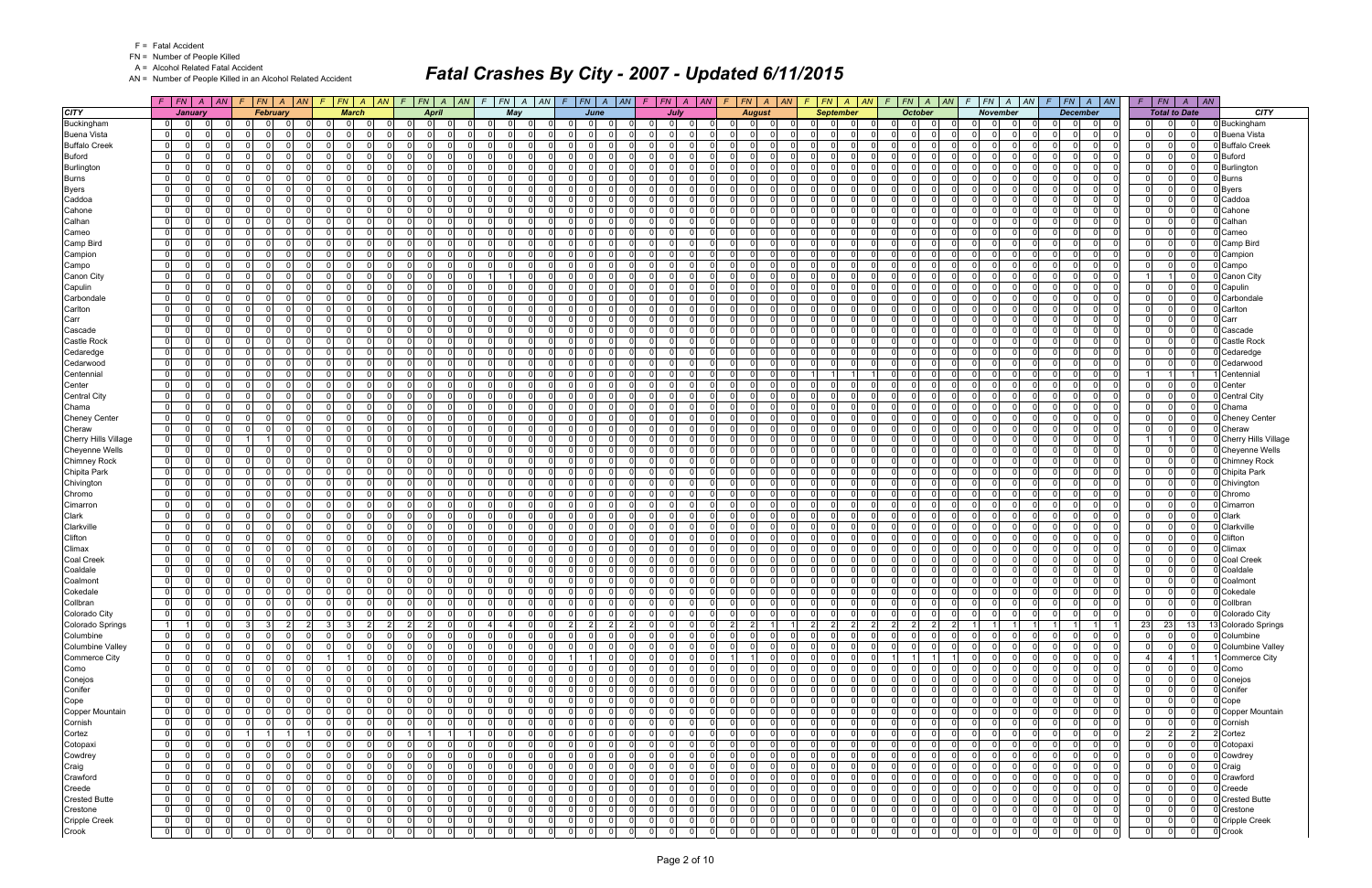FN = Number of People Killed

A = Alcohol Related Fatal Accident

AN = Number of People Killed in an Alcohol Related Accident

|                         |                                  | $F$   $FN$   $A$   $AN$          |                |                | $F$ $ FN $ $A$ $ AN $            |                      | $F$ $FN$ $A$ $AN$                | $F$ $FN$ $A$                      | AN                   | $\mathcal{F}$  | $ FN A AN$ $F$ $ FN A AN$    |                                              |                      |                                        | $F$ $FN$ $A$ $AN$              | F.                   |                            | $ FN $ A $ AN $ F $ FN $ A $ AN $ |                      |             | $F$ $ FN $ $A$ $ AN$                | $F$   FN   A   AN   F   FN   A   AN                      |                 |                                  |                 | $F$   $FN$           | $A$ $AN$                 |                     |
|-------------------------|----------------------------------|----------------------------------|----------------|----------------|----------------------------------|----------------------|----------------------------------|-----------------------------------|----------------------|----------------|------------------------------|----------------------------------------------|----------------------|----------------------------------------|--------------------------------|----------------------|----------------------------|-----------------------------------|----------------------|-------------|-------------------------------------|----------------------------------------------------------|-----------------|----------------------------------|-----------------|----------------------|--------------------------|---------------------|
| <b>CITY</b>             |                                  | January                          |                |                | February                         |                      | <b>March</b>                     | <b>April</b>                      |                      |                | May                          | June                                         |                      |                                        | July                           |                      | <b>August</b>              |                                   | <b>September</b>     |             | <b>October</b>                      | November                                                 |                 | <b>December</b>                  |                 |                      | <b>Total to Date</b>     | <b>CITY</b>         |
| Crowley                 | 0                                |                                  |                |                |                                  |                      |                                  | $\Omega$                          |                      |                | $\Omega$<br>- 0              | $\Omega$                                     |                      | $\Omega$                               | $\Omega$                       |                      | $\mathbf 0$                |                                   |                      |             | $\Omega$                            |                                                          | $\Omega$        | 0                                |                 |                      |                          | 0 Crowley           |
| Cuchara                 | $\overline{0}$                   | $\Omega$<br>$\Omega$             |                |                | $\Omega$<br>$\Omega$             | 0                    | $\Omega$<br>$\Omega$             | $\Omega$<br>-01                   |                      | $\overline{0}$ | $\Omega$                     | $\Omega$                                     | $\Omega$             | $\Omega$                               | $\Omega$<br>$\Omega$           | $\Omega$             | - 0 l                      | $\mathbf{0}$                      | $\Omega$             |             | $\mathbf 0$<br>$\Omega$             | $\Omega$<br>$\Omega$                                     | $\Omega$        | $\Omega$<br>$\Omega$             |                 | $\Omega$             | $\Omega$                 | 0 Cuchara           |
| Dacono                  | $\Omega$                         | $\Omega$<br>$\Omega$             |                | $\Omega$       | $\Omega$<br>$\Omega$             | $\Omega$             | $\Omega$<br>$\Omega$             | 0 I<br>$\overline{\mathbf{0}}$    | $\Omega$             | $\Omega$       | $\cap$<br>$\mathbf 0$        | $\Omega$<br>$\Omega$                         | $\Omega$             | $\overline{0}$                         | $\Omega$<br>$\Omega$           | $\Omega$             | - 0 l                      | -ol                               | $\Omega$             | $\Omega$    | $\Omega$<br>$\mathbf 0$             | $\Omega$<br>$\Omega$                                     | $\Omega$        | $\Omega$<br>$\Omega$             |                 | $\Omega$             | $\Omega$                 | 0 Dacono            |
| Dailey                  | $\overline{0}$                   | $\Omega$<br>0                    |                |                | $\Omega$<br>$\Omega$             | $\Omega$             | $\Omega$<br>$\Omega$             | 0 I<br>$\Omega$                   | $\Omega$             | $\Omega$       | $\Omega$                     | $\Omega$<br>$\Omega$                         | $\Omega$             | - O I                                  | $\Omega$<br>$\Omega$           | $\Omega$             | $\mathbf 0$                | -01                               | $\Omega$             |             | $\mathbf 0$<br>$\Omega$             | $\Omega$<br>$\Omega$                                     | $\Omega$        | $\Omega$<br>$\Omega$             |                 | $\Omega$             | $\Omega$                 | 0 Dailey            |
| De Beque                | $\overline{0}$                   | $\Omega$<br>$\Omega$             |                |                | $\Omega$<br>$\Omega$             | $\Omega$             | $\Omega$<br>$\Omega$             | 0 I<br>$\Omega$                   | $\Omega$             | ΩI             | $\Omega$                     | $\Omega$<br>$\Omega$                         | $\Omega$             | $\Omega$<br>$\Omega$                   | n l                            | $\Omega$             | - 0 l                      | - Ol                              | $\Omega$             |             | $\Omega$<br>- Ol                    | $\Omega$<br>$\Omega$                                     | $\Omega$        | n l<br>$\Omega$                  |                 | $\Omega$             | $\Omega$                 | 0 De Beque          |
| <b>Deckers</b>          | 0                                | $\Omega$                         |                | $\Omega$       | $\Omega$<br>$\Omega$             | $\Omega$             | $\Omega$<br>$\Omega$             | 0 I<br>$\overline{0}$             | $\Omega$             | $\Omega$       | $\Omega$                     | $\Omega$<br>$\Omega$                         | $\Omega$             | - O I                                  | $\Omega$<br>$\Omega$           | $\Omega$             | $\mathbf 0$                | $\mathbf{0}$                      | $\Omega$             |             | $\Omega$<br>$\Omega$                | $\Omega$<br>$\Omega$                                     | $\Omega$        | - Ol<br>$\Omega$                 |                 | $\Omega$             | $\Omega$                 | 0 Deckers           |
| Deer Ridge              | $\overline{0}$                   | $\Omega$<br>$\Omega$             |                | $\Omega$       | $\Omega$<br>$\Omega$             | $\Omega$             | $\Omega$<br>$\Omega$             | 0 I<br>-01                        | $\Omega$             | $\Omega$       | $\mathbf 0$<br>$\Omega$      | $\Omega$<br>$\Omega$                         | $\Omega$             | $\mathbf 0$                            | $\Omega$<br>$\Omega$           | $\Omega$             | - 0 l<br>റ                 | $\mathbf{0}$                      | $\Omega$             |             | $\Omega$<br>$\mathbf 0$             | $\Omega$<br>$\Omega$                                     | $\Omega$        | $\Omega$<br>$\Omega$             |                 | $\Omega$             | $\Omega$                 | 0 Deer Ridge        |
| Deer Trail              | $\overline{0}$                   | $\Omega$                         |                |                | $\Omega$<br>$\Omega$             | $\Omega$             | $\Omega$<br>$\Omega$             | $\Omega$<br>$\Omega$              | $\Omega$             | $\Omega$       | $\Omega$                     | $\Omega$<br>$\Omega$                         | $\Omega$             | $\Omega$<br>$\Omega$                   | - Ol                           | $\Omega$             | $\mathbf 0$                | -ol                               | $\Omega$             |             | $\Omega$<br>$\Omega$                | $\Omega$<br>$\Omega$                                     | $\Omega$        | $\Omega$<br>$\Omega$             |                 | $\Omega$             | $\Omega$                 | 0 Deer Trail        |
| Del Norte               | $\mathbf{0}$                     | $\Omega$<br>$\Omega$             |                | $\Omega$       | $\Omega$<br>$\Omega$             | $\Omega$             | $\Omega$<br>$\Omega$             | 0 I<br>$\Omega$                   | $\Omega$             | $\Omega$       | - 0 l<br>$\Omega$            | $\Omega$<br>$\Omega$                         | $\Omega$             | $\Omega$                               | $\Omega$<br>$\Omega$           | $\Omega$             | $\Omega$                   | - Ol                              | $\Omega$             |             | $\Omega$<br>$\Omega$                | $\Omega$<br>$\Omega$                                     | $\Omega$        | $\Omega$<br>$\Omega$             |                 | $\Omega$             | $\Omega$                 | 0 Del Norte         |
| Delhi                   | 0                                | $\Omega$                         |                | $\Omega$       | $\Omega$<br>$\Omega$             | 0                    | $\Omega$<br>$\mathbf 0$          | $\overline{0}$<br> 0              | $\Omega$             | $\overline{0}$ | 0                            | $\Omega$<br>0                                | $\Omega$             | $\mathbf 0$                            | $\overline{0}$<br>$\Omega$     | $\Omega$             | 0                          | $\overline{0}$                    | $\mathbf 0$          |             | 0 <br>$\Omega$                      | $\Omega$<br>$\Omega$<br>$\Omega$                         | $\Omega$        | $\Omega$<br>0                    |                 | $\Omega$             | $\mathbf 0$              | 0 Delhi             |
| Delta                   | $\Omega$                         | $\Omega$                         |                |                | $\Omega$<br>$\Omega$             | $\Omega$             | $\Omega$<br>$\Omega$             | 0 I<br>$\Omega$                   | $\Omega$             | $\Omega$       | $\Omega$                     | $\Omega$<br>$\Omega$                         | $\Omega$             | $\mathbf 0$                            | $\overline{0}$<br>$\Omega$     | $\Omega$             | - 0 l                      | -ol                               | $\Omega$             |             | $\Omega$<br>$\mathbf 0$             | $\Omega$<br>$\Omega$                                     | $\Omega$        | $\Omega$<br>$\Omega$             |                 | $\Omega$             | $\mathbf{0}$             | 0 Delta             |
| Denver                  | $\overline{0}$                   | $\Omega$                         |                | 6              | -6                               |                      |                                  | $\overline{2}$<br>$\overline{2}$  | $\Omega$             | $\overline{2}$ | $\mathbf 0$<br>$\mathcal{P}$ | - 7<br>$\overline{7}$                        | $\Omega$             | -51                                    | 2 <br>5                        | $\overline{2}$       | $\overline{2}$             | $\overline{a}$                    | $\overline{2}$       | -5          | 5 <sup>1</sup><br>2                 | $\overline{a}$                                           |                 | -1                               | 39 <sup>°</sup> | 39                   | 10 <sup>1</sup>          | Denver              |
| Deora                   | $\overline{0}$                   | $\Omega$                         |                |                | $\Omega$                         | $\Omega$             | $\Omega$<br>$\Omega$             | $\Omega$<br>$\Omega$              |                      | 0              | $\Omega$                     | $\Omega$<br>$\Omega$                         | $\Omega$             | $\Omega$<br>$\Omega$                   | - Ol                           | $\Omega$             | $\mathbf 0$                | -01                               | $\Omega$             |             | $\Omega$<br>$\Omega$                | $\Omega$<br>$\Omega$                                     | $\Omega$        | - Ol<br>$\Omega$                 |                 | $\Omega$             | $\Omega$                 | 0 Deora             |
| Devine                  | $\overline{0}$                   | $\Omega$                         |                |                | $\Omega$                         | $\Omega$             | $\Omega$<br>$\Omega$             | $\Omega$<br>$\Omega$              |                      | $\Omega$       | $\Omega$                     | $\Omega$<br>$\Omega$                         | $\Omega$             | $\Omega$                               | - Ol                           | $\Omega$             | $\mathbf 0$                | $\mathbf{0}$                      | $\Omega$             |             | $\Omega$<br><sup>n</sup>            | $\Omega$<br><sup>n</sup>                                 | $\Omega$        | - Ol<br>$\Omega$                 |                 |                      | $\Omega$                 | 0 Devine            |
| <b>Dillon</b>           | $\overline{0}$                   | $\Omega$                         |                |                | $\Omega$<br>$\Omega$             | 0                    | $\Omega$<br>$\Omega$             | 0 I<br>$\overline{0}$             |                      | $\Omega$       | $\mathbf 0$                  | $\Omega$<br>$\Omega$                         | $\Omega$             | - O I                                  | $\overline{0}$<br>$\Omega$     | $\Omega$             | - 0 l                      | $\overline{0}$                    | $\Omega$             |             | $\mathbf 0$<br>$\Omega$             | $\Omega$<br>$\Omega$                                     | $\Omega$        | $\Omega$<br>$\Omega$             |                 | $\Omega$             | $\Omega$                 | 0 Dillon            |
| Dinosaur                | $\overline{0}$                   | $\Omega$                         |                |                | $\Omega$                         | $\Omega$             | $\Omega$<br>$\Omega$             | $\Omega$<br>$\Omega$              |                      | $\Omega$       | $\Omega$                     | $\Omega$                                     | $\Omega$             | $\Omega$<br>$\Omega$                   | n l                            | $\Omega$             | - 0 l                      | $\Omega$                          | $\Omega$             |             | $\Omega$<br>$\Omega$                | $\Omega$<br>$\Omega$                                     | $\Omega$        | $\Omega$<br>$\Omega$             |                 | $\Omega$             | $\Omega$                 | ) Dinosau           |
| <b>Divide</b>           | $\overline{0}$                   | $\Omega$<br>$\Omega$             |                | $\Omega$       | $\Omega$<br>$\Omega$             | $\Omega$             | $\Omega$<br>$\Omega$             | 0 I<br>$\overline{0}$             | $\Omega$             | $\Omega$       | $\mathbf 0$                  | $\Omega$<br>$\Omega$                         | $\Omega$             | - O I                                  | $\Omega$<br>$\Omega$           | $\Omega$             | $\mathbf 0$                | -01                               | $\Omega$             |             | $\mathbf 0$<br>$\Omega$             | $\Omega$<br>$\Omega$                                     | $\Omega$        | $\Omega$<br>$\Omega$             |                 | $\Omega$             | $\Omega$                 | 0 Divide            |
| <b>Dolores</b>          | $\Omega$                         | $\Omega$                         |                |                | $\Omega$                         | $\mathbf{0}$         | $\Omega$<br>$\Omega$             | $\Omega$<br>$\Omega$              |                      | 0              | $\Omega$                     | $\Omega$                                     | $\Omega$             | $\Omega$                               | n l                            | O                    | $\Omega$                   | $\Omega$                          |                      |             | $\Omega$<br>$\Omega$                | $\Omega$<br>$\Omega$                                     | $\Omega$        | $\Omega$<br>$\Omega$             |                 |                      | $\Omega$                 | Dolores             |
| Dotsero                 | $\overline{0}$                   | $\Omega$                         |                |                | $\Omega$<br>$\Omega$             | $\Omega$             | $\Omega$<br>$\mathbf 0$          | 0 I<br>-01                        | $\Omega$             | $\Omega$       | $\mathbf 0$                  | $\Omega$<br>$\Omega$                         | $\Omega$             | $\overline{0}$                         | n l<br>$\Omega$                | $\Omega$             | - 0 l                      | $\mathbf{0}$                      | $\Omega$             |             | $\mathbf 0$<br>$\Omega$             | $\Omega$<br>$\Omega$                                     | $\Omega$        | - Ol<br>$\Omega$                 |                 | $\Omega$             | $\Omega$                 | 0 Dotsero           |
| Dove Creek              | $\overline{0}$                   | $\Omega$                         |                |                | $\Omega$<br>$\Omega$             | $\Omega$             | $\Omega$<br>$\Omega$             | 0 I<br>$\Omega$                   | $\Omega$             | $\Omega$       | $\mathbf 0$                  | $\Omega$<br>$\Omega$                         | $\Omega$             | $\Omega$                               | n l<br>$\Omega$                | $\Omega$             | - 0 l<br>റ                 | -ol                               | $\Omega$             |             | $\Omega$<br>$\mathbf 0$             | -ol<br>$\Omega$                                          | $\Omega$        | n l<br>$\Omega$                  |                 | $\Omega$             | $\Omega$                 | Dove Creek          |
| Dowd                    | $\overline{0}$                   | $\Omega$                         |                |                | $\Omega$<br>$\Omega$             | $\Omega$             | $\Omega$<br>$\mathbf 0$          | 0 I<br>$\overline{0}$             | $\Omega$             | $\Omega$       | $\mathbf 0$                  | $\Omega$<br>$\Omega$                         | $\Omega$             | - O I                                  | - Ol<br>$\Omega$               | $\Omega$             | $\mathbf 0$                | -01                               | $\Omega$             |             | $\mathbf 0$<br>$\Omega$             | $\Omega$<br>$\Omega$                                     | $\Omega$        | $\Omega$<br>$\Omega$             |                 | $\Omega$             | $\Omega$                 | 0 Dowd              |
| Doyleville              | $\overline{0}$                   | $\Omega$                         |                |                | $\Omega$                         | $\Omega$             | $\Omega$<br>$\Omega$             | $\Omega$<br>$\Omega$              |                      | $\Omega$       | $\Omega$                     | $\Omega$<br>$\Omega$                         | $\Omega$             | $\Omega$                               | nl                             | $\Omega$             | $\Omega$                   | $\Omega$                          | $\Omega$             |             | n l<br>$\Omega$                     | $\Omega$<br>$\Omega$                                     | $\Omega$        | nl<br>$\Omega$                   |                 |                      | $\Omega$                 | 0 Doyleville        |
| <b>Drake</b>            | $\overline{0}$                   | $\Omega$                         |                | $\Omega$       | $\Omega$<br>$\Omega$             | 0                    | $\Omega$<br>$\Omega$             | 0 I<br>$\overline{0}$             |                      | $\Omega$       | $\mathbf 0$                  | $\Omega$<br>$\Omega$                         | $\Omega$             | - O I                                  | 0 <br>$\Omega$                 | $\Omega$             | - 0 l                      | 0                                 | $\Omega$             |             | $\mathbf 0$<br>$\Omega$             | $\Omega$<br>$\Omega$                                     | $\Omega$        | - Ol<br>$\Omega$                 |                 | $\Omega$             | $\Omega$                 | 0 Drake             |
| Dumont                  | $\overline{0}$                   | $\Omega$                         |                |                | $\Omega$                         | $\Omega$             | $\Omega$<br>$\Omega$             | $\Omega$<br>$\Omega$              |                      | $\Omega$       | $\Omega$                     | $\Omega$<br>$\Omega$                         | $\Omega$             | $\Omega$                               | n l                            | $\Omega$             | $\Omega$                   | $\Omega$                          | $\Omega$             |             | $\Omega$<br>$\Omega$                | $\Omega$<br>$\Omega$                                     | $\Omega$        | n l<br>$\Omega$                  |                 | $\Omega$             | $\Omega$                 | 0 Dumon             |
| Dunton                  | $\overline{0}$                   | $\Omega$<br>$\Omega$             |                |                | $\Omega$<br>$\Omega$             | $\Omega$             | $\Omega$<br>$\mathbf 0$          | 0 I<br>$\overline{0}$             | $\Omega$             | $\Omega$       | $\mathbf 0$                  | $\Omega$<br>$\Omega$                         | $\Omega$             | - O I                                  | - Ol<br>$\Omega$               | $\Omega$             | $\mathbf 0$                | -01                               | $\Omega$             |             | $\mathbf 0$<br>$\Omega$             | $\Omega$<br>$\Omega$                                     | $\Omega$        | $\Omega$<br>$\Omega$             |                 | $\Omega$             | $\Omega$                 | 0 Dunton            |
| Dupont                  | $\overline{0}$                   | $\Omega$                         |                |                | $\Omega$                         | $\Omega$             | $\Omega$<br>$\Omega$             | $\Omega$<br>$\Omega$              |                      | ΩI             | $\Omega$                     | $\Omega$<br>$\Omega$                         | $\Omega$             | $\Omega$<br>$\Omega$                   | n l                            | $\Omega$             | - 0 l                      | $\Omega$                          | $\Omega$             |             | $\Omega$<br>$\Omega$                | $\Omega$<br>$\Omega$                                     | $\Omega$        | n l<br>$\Omega$                  |                 | $\Omega$             | $\Omega$                 | 0 Dupont            |
| Durango                 | $\Omega$                         | $\Omega$                         |                |                | $\Omega$                         | $\Omega$             | $\Omega$<br>$\Omega$             | $\overline{2}$                    |                      | $\Omega$       | $\Omega$                     | $\Omega$                                     | $\Omega$             | - O I                                  | $\Omega$<br>$\Omega$           | $\Omega$             | $\mathbf 0$                | $\Omega$                          | $\Omega$             |             | $\Omega$<br>$\Omega$                | $\Omega$<br>$\Omega$                                     | $\Omega$        | 0<br>$\Omega$                    |                 | 2                    | $\Omega$                 | 0 Durango           |
| Eads                    | $\overline{0}$                   | $\Omega$<br>$\Omega$             |                | $\Omega$       | $\Omega$<br>$\Omega$             | $\Omega$             | $\Omega$<br>$\Omega$             | 0 I<br> 0                         | $\Omega$             | $\overline{0}$ | $\Omega$<br>$\mathbf 0$      | $\Omega$<br>$\Omega$                         | $\Omega$             | $\mathbf 0$                            | 0 I<br>$\Omega$                | 0 I                  | - 0 l<br>റ                 | $\mathbf{0}$                      | $\Omega$             | $\Omega$    | $\Omega$<br>$\mathbf 0$             | $\overline{0}$<br>$\Omega$<br>$\Omega$                   | 0 I             | 0 I<br>$\Omega$                  |                 | $\Omega$             | $\mathbf{0}$             | 0 Eads              |
| Eagle                   | $\overline{0}$                   | $\Omega$                         |                |                | $\Omega$                         | $\Omega$             | $\Omega$<br><sup>n</sup>         | $\Omega$<br>$\Omega$              |                      | $\Omega$       | $\Omega$                     | $\Omega$<br>$\Omega$                         | $\Omega$             | $\Omega$<br>$\Omega$                   | $\Omega$                       | $\Omega$             | $\mathbf 0$                | -ol                               | $\Omega$             |             | $\Omega$<br>$\Omega$                | $\Omega$<br>$\Omega$                                     | $\Omega$        | $\Omega$<br>$\Omega$             |                 | $\Omega$             | $\Omega$                 | Eagle               |
| East Conon              | $\overline{0}$                   | $\Omega$<br>$\Omega$             |                | $\Omega$       | $\Omega$<br>$\Omega$             | $\Omega$             | $\Omega$<br>$\Omega$             | 0 I<br>$\Omega$                   | $\Omega$             | $\Omega$       | - 0 l<br>$\Omega$            | $\Omega$<br>$\Omega$                         | $\Omega$             | $\mathbf 0$                            | $\Omega$<br>$\Omega$           | $\Omega$             | $\mathbf{0}$<br>റ          | 0 <br><sup>n</sup>                | $\Omega$             | $\cap$      | $\mathbf 0$<br>$\Omega$             | $\Omega$<br>$\Omega$<br>$\Omega$                         | $\Omega$        | $\Omega$<br>$\Omega$             |                 | $\Omega$             | $\Omega$                 | 0 East Conon        |
| <b>East Portal</b>      | $\Omega$                         | $\Omega$                         |                |                | $\Omega$                         | $\Omega$             | $\Omega$<br>$\Omega$             | $\Omega$<br>$\Omega$              |                      | $\overline{0}$ | $\Omega$                     | $\Omega$                                     | $\Omega$             | $\Omega$<br>$\Omega$                   | - Ol                           | 0                    | $\mathbf 0$                | $\mathbf{0}$                      | $\Omega$             |             | $\Omega$<br>$\Omega$                | $\Omega$<br>$\Omega$                                     | $\Omega$        | - Ol<br>$\Omega$                 |                 |                      | 0                        | <b>East Portal</b>  |
| Eastlake                | $\overline{0}$                   | $\Omega$<br>$\Omega$             |                | $\Omega$       | $\Omega$<br>$\Omega$             | $\Omega$             | $\Omega$<br>$\Omega$             | 0 I<br>$\overline{0}$             | $\Omega$             | $\overline{0}$ | $\Omega$<br>$\mathbf 0$      | $\Omega$<br>$\Omega$                         | $\Omega$             | $\mathbf 0$                            | $\Omega$<br>$\Omega$           | $\Omega$             | - 0 l                      | 0                                 | $\Omega$             | $\Omega$    | $\Omega$<br>$\mathbf 0$             | $\Omega$<br>$\Omega$<br>$\Omega$                         | $\Omega$        | 0 I<br>$\Omega$                  |                 | $\Omega$             | $\mathbf{0}$             | 0 Eastlake          |
| Eaton                   | $\overline{0}$                   | $\Omega$<br>0                    |                | $\Omega$       | $\Omega$<br>$\Omega$             | $\Omega$             | $\Omega$<br>$\Omega$             | 0 I<br>$\overline{0}$             | $\Omega$<br>$\Omega$ | $\Omega$       | $\mathbf 0$                  | $\Omega$<br>$\Omega$                         | $\Omega$             | $\Omega$                               | $\Omega$<br>$\Omega$           | $\Omega$             | $\mathbf 0$                | -ol                               | $\Omega$             | $\cap$      | $\mathbf 0$<br>$\Omega$<br>$\Omega$ | $\Omega$<br>$\Omega$<br>$\Omega$                         | $\Omega$        | - Ol<br>$\Omega$                 |                 | $\Omega$<br>$\Omega$ | $\Omega$                 | Eaton               |
| Echo Lake               | $\overline{0}$                   | $\Omega$<br>$\Omega$<br>$\Omega$ |                | $\Omega$       | $\Omega$<br>$\Omega$<br>$\Omega$ | $\Omega$             | $\Omega$<br>$\Omega$             | 0 I<br>-01<br>$\Omega$            |                      | $\Omega$       | $\mathbf 0$<br>$\Omega$      | $\Omega$<br>$\Omega$<br>$\Omega$<br>$\Omega$ | $\Omega$<br>$\Omega$ | $\mathbf 0$<br>$\Omega$                | n l<br>$\Omega$<br>n l         | $\Omega$<br>$\Omega$ | - 0 l                      | -ol<br>$\Omega$                   | $\Omega$             |             | $\mathbf 0$<br>$\Omega$             | $\Omega$<br>$\Omega$<br>$\Omega$<br>$\Omega$<br>$\Omega$ | $\Omega$        | $\Omega$<br>$\Omega$<br>n l      |                 |                      | $\Omega$                 | 0 Echo Lake         |
| Eckley                  | $\Omega$                         | $\Omega$                         |                |                |                                  | $\Omega$             | $\Omega$<br>$\Omega$             | $\Omega$                          | $\Omega$             | $\Omega$       | $\Omega$                     |                                              |                      |                                        |                                |                      | $\Omega$                   |                                   | $\Omega$             | $\Omega$    | - Ol<br>$\Omega$                    | $\Omega$<br>$\Omega$                                     | $\Omega$        | $\Omega$                         |                 | $\Omega$             | $\Omega$                 | 0 Eckley            |
| Edgewater               | $\overline{0}$                   | $\Omega$<br>$\Omega$             |                | $\Omega$       | $\Omega$<br>$\Omega$<br>$\Omega$ | $\Omega$<br>$\Omega$ | - 0 l<br>$\Omega$<br>$\Omega$    | 0 I<br>$\overline{0}$<br>$\Omega$ | $\Omega$             | 01<br>$\Omega$ | $\mathbf 0$<br>$\Omega$      | - Ol<br>$\Omega$<br>$\Omega$<br>$\Omega$     | $\Omega$<br>$\Omega$ | $\overline{0}$<br>$\Omega$<br>$\Omega$ | 0 I<br>$\Omega$<br>- Ol        | 0 I<br>$\Omega$      | - 0 l<br>- 0               | $\mathbf{0}$<br>-ol               | $\Omega$<br>$\Omega$ |             | $\mathbf 0$<br>$\Omega$<br>$\Omega$ | $\mathbf{0}$<br>$\Omega$<br>$\Omega$                     | 0 I<br>$\Omega$ | 0 I<br>$\Omega$<br>$\Omega$      |                 | $\Omega$             | $\mathbf{0}$<br>$\Omega$ | 0 Edgewater         |
| Edwards                 | $\overline{0}$<br>$\overline{0}$ | 0<br>$\Omega$                    |                | $\Omega$       | $\Omega$<br>$\Omega$             | $\Omega$             | $\Omega$<br>$\Omega$<br>$\Omega$ | $\Omega$<br>0 I<br>$\Omega$       | $\Omega$             | $\Omega$       | $\Omega$<br>$\mathbf 0$      | $\Omega$<br>$\Omega$                         | $\Omega$             | - O I                                  | - Ol<br>$\Omega$               | $\Omega$             | $\mathbf 0$<br>$\mathbf 0$ | -01                               | $\Omega$             |             | $\mathbf 0$<br>$\Omega$             | $\Omega$<br>$\Omega$                                     | $\Omega$        | $\Omega$<br>$\Omega$<br>$\Omega$ |                 | $\Omega$             | $\Omega$                 | 0 Edwards           |
| Egnar<br>El Moro        | $\mathbf 0$                      | $\Omega$                         |                |                | $\Omega$                         | 0                    | $\Omega$<br>$\Omega$             | $\Omega$<br>0                     |                      | 01             | $\Omega$                     | $\Omega$<br>$\Omega$                         | $\Omega$             | $\Omega$<br>0                          | n l                            | 0                    | - 0 l                      | $\mathbf{0}$                      | 0                    |             | .0<br>$\Omega$                      | $\Omega$<br>$\Omega$                                     | $\Omega$        | - Ol<br>$\Omega$                 |                 |                      | $\Omega$                 | D Egnar<br>El Moro  |
| El Rancho               | $\overline{0}$                   | $\Omega$                         |                |                | $\Omega$<br>$\Omega$             | $\Omega$             | $\Omega$<br>$\Omega$             | 0 I<br>-01                        | <sup>0</sup>         | $\Omega$       | $\Omega$                     | $\Omega$<br>$\Omega$                         | $\Omega$             | $\overline{0}$                         | n l<br>$\Omega$                | $\Omega$             | - 0 l                      | -01                               | $\Omega$             |             | $\mathbf 0$<br>$\Omega$             | $\Omega$<br>$\Omega$                                     | $\Omega$        | nl<br>$\Omega$                   |                 |                      | $\Omega$                 | 0 El Rancho         |
| Elbert                  | $\mathbf{0}$                     | $\Omega$                         |                |                | $\Omega$<br>$\Omega$             | $\Omega$             | $\Omega$<br>$\Omega$             | 0 I<br>$\Omega$                   | $\Omega$             | $\Omega$       | $\mathbf 0$                  | $\Omega$<br>$\Omega$                         | $\Omega$             | $\overline{0}$                         | n l<br>$\Omega$                | $\Omega$             | - 0 l                      | 0                                 | $\Omega$             |             | $\mathbf 0$<br>$\Omega$             | - 0 l<br>$\Omega$                                        | $\Omega$        | n l<br>$\Omega$                  |                 | $\Omega$             | $\Omega$                 | 0 Elbert            |
| Eldora                  | $\overline{0}$                   | $\Omega$<br>$\Omega$             |                |                | $\Omega$<br>$\Omega$             | $\Omega$             | $\Omega$<br>$\mathbf 0$          | 0 I<br>$\Omega$                   | $\Omega$             | $\Omega$       | $\mathbf 0$                  | $\Omega$<br>$\Omega$                         | $\Omega$             | $\overline{0}$                         | $\Omega$<br>- Ol               | $\Omega$             | $\mathbf 0$                | -ol                               | $\Omega$             |             | $\mathbf 0$<br>$\Omega$             | $\Omega$<br>$\Omega$                                     | $\Omega$        | $\Omega$<br>$\Omega$             |                 | $\Omega$             | $\Omega$                 | 0 Eldora            |
| <b>Eldorado Springs</b> | $\overline{0}$                   | $\Omega$                         |                |                | - O I<br>$\Omega$                | $\mathbf 0$          | $\Omega$<br>$\Omega$             | $\overline{0}$<br>$\overline{0}$  | $\Omega$             | $\Omega$       | $\mathbf 0$                  | $\Omega$<br>$\Omega$                         | $\Omega$             | $\mathbf 0$                            | - Ol<br>$\Omega$               | $\overline{0}$       | $\mathbf 0$                | $\mathbf{0}$                      | $\Omega$             |             | $\mathbf 0$<br>$\Omega$             | $\Omega$<br>$\Omega$                                     | $\Omega$        | $\Omega$<br>$\mathbf 0$          |                 |                      | $\Omega$                 | 0 Eldorado Springs  |
| Elizabeth               | $\overline{0}$                   | $\overline{0}$<br>$\Omega$       |                | $\Omega$       | $\mathbf 0$<br>$\Omega$          | $\Omega$             | $\Omega$<br>$\Omega$             | $\overline{0}$<br>$\mathbf{0}$    | $\Omega$             | $\Omega$       | $\Omega$                     | $\Omega$                                     | $\Omega$             | $\mathbf 0$                            | nl<br>$\Omega$                 | $\Omega$             | $\Omega$                   | $\overline{0}$                    | $\Omega$             |             | $\Omega$<br>$\Omega$                | $\overline{0}$<br>$\Omega$                               | $\Omega$        | $\Omega$<br>$\Omega$             |                 | $\Omega$             | $\mathbf{0}$             | 0 Elizabeth         |
| Elk Springs             | $\overline{0}$                   | 0 <br>$\overline{0}$             |                |                | $\Omega$<br>$\Omega$             |                      | 0 <br>$\Omega$                   | 0 <br>$\Omega$                    | $\mathbf 0$          | $\Omega$       | $\Omega$                     | $\Omega$                                     | $\Omega$             | $\Omega$                               | $\Omega$<br>$\Omega$           | $\Omega$             | 0                          | $\Omega$                          | $\Omega$             |             | $\Omega$<br>.0                      | $\mathbf 0$<br>$\overline{0}$                            | $\Omega$        | $\overline{0}$<br>$\Omega$       |                 |                      |                          | 0 Elk Springs       |
| Ellicott                | $\overline{0}$                   | $\overline{0}$<br>$\Omega$       |                | $\Omega$       | $\overline{0}$<br>$\Omega$       | $\Omega$             | - 0 l<br>$\Omega$                | 0 I<br> 0                         | $\Omega$             | $\Omega$       | - 0 l<br>$\Omega$            | - Ol<br>$\Omega$                             | $\Omega$             | $\overline{0}$                         | 0 I<br>0 I                     | $\overline{0}$       | 0 <br>- 0                  | -01<br>$\Omega$                   | $\Omega$             | $\Omega$    | $\Omega$<br>$\mathbf 0$             | $\Omega$<br>$\overline{0}$<br>$\Omega$                   | $\Omega$        | 0 I<br>$\overline{0}$            |                 | $\Omega$             | $\Omega$                 | 0 Ellicott          |
| Empire                  | $\overline{0}$                   | $\Omega$                         |                |                | $\Omega$<br>$\Omega$             | 0                    | 0 <br>$\overline{0}$             | 0 <br> 0                          | $\Omega$             | $\overline{0}$ | 0 <br>$\overline{0}$         | $\mathbf 0$<br>$\Omega$                      | $\mathbf 0$          | $\mathbf 0$                            | 0 <br>$\Omega$                 | $\overline{0}$       | 0                          | $\mathbf 0$                       | 0                    |             | $\Omega$<br> 0                      | $\mathbf{0}$<br>$\mathbf 0$                              | $\mathbf 0$     | 0 <br>$\mathbf 0$                |                 | $\mathbf 0$          | $\mathbf 0$              | 0 Empire            |
| Englewood               | $\overline{0}$                   | $\Omega$<br>$\Omega$             |                | $\Omega$       | - O I<br>$\Omega$                | $\mathbf 0$          | 0 <br>$\overline{0}$             | $1 \vert$<br>11                   | $\mathbf{1}$         | $\overline{0}$ | $\Omega$<br> 0               | $\Omega$<br>$\mathbf{0}$                     | $\mathbf 0$          | $\mathbf 0$                            | 0 I<br>0 I                     | 0 I                  | $\overline{0}$<br>- റ      | $\overline{2}$<br>$\overline{2}$  | $\vert$ 2            | $\Omega$    | $\Omega$<br>01                      | $\overline{0}$<br>$\mathbf 0$<br>$\mathbf 0$             | $\overline{0}$  | 0 I<br>$\mathbf 0$               | -3              | 3                    | $\mathbf{3}$             | 3 Englewood         |
| Erie                    | 0                                | $\Omega$<br>0                    |                |                | $\mathbf 0$<br>$\Omega$          | $\overline{0}$       | 0 <br>$\overline{0}$             | 0 I<br> 0                         | $\mathbf 0$          | $\overline{0}$ | 0 <br>$\Omega$               | 0 <br>$\overline{\mathbf{0}}$                | $\mathbf 0$          | $\mathbf 0$                            | $\overline{0}$<br>$\Omega$     | $\overline{0}$       | 0 <br>$\Omega$             | 0 <br>$\Omega$                    | $\mathbf 0$          | $\Omega$    | 0 <br>$\Omega$                      | 0 <br>$\mathbf 0$                                        | $\mathbf 0$     | $\overline{0}$<br>$\overline{0}$ |                 | $\Omega$             | $\mathbf 0$              | 0 Erie              |
| <b>Estes Park</b>       | $\overline{0}$                   | $\Omega$<br>$\Omega$             |                | $\Omega$       | $\overline{0}$<br>$\Omega$       | $\overline{0}$       | 0 <br>$\Omega$                   | $\overline{0}$<br>$\overline{0}$  | $\Omega$             | $\overline{0}$ | - 0 l<br>$\Omega$            | $\overline{0}$<br>$\Omega$                   | $\Omega$             | $\overline{0}$                         | 0 I<br>$\Omega$                | $\Omega$             | 0 <br>- 0                  | $\overline{0}$<br>$\Omega$        | 0                    | $\Omega$    | - 0 l<br>$\Omega$                   | $\overline{0}$<br>$\mathbf 0$<br>$\Omega$                | $\overline{0}$  | 0 I<br>$\mathbf 0$               |                 | $\Omega$             | $\mathbf 0$              | 0 Estes Park        |
| Evans                   | $\overline{0}$                   | $\Omega$<br>$\Omega$             |                | - 0 l          | $\overline{0}$<br>$\Omega$       | $\mathbf 0$          | 0 <br>$\overline{0}$             | $\overline{0}$<br> 0              | $\Omega$             | $\overline{0}$ | 0 <br>$\Omega$               | $\Omega$<br>$\Omega$                         | $\mathbf 0$          | $\mathbf 0$                            | $\overline{0}$<br>$\Omega$     |                      | $\overline{1}$<br>- 0      | 0 <br>$\Omega$                    | $\mathbf 0$          | $\Omega$    | 0 <br>$\Omega$                      | $\overline{0}$<br>$\mathbf 0$<br>- 0 l                   | $\overline{0}$  | $\overline{0}$<br>$\mathbf 0$    |                 |                      | $\mathbf 0$              | 0 Evans             |
| Evergreen               | 0                                | $\mathbf{0}$<br>0                |                | $\Omega$       | $\mathbf 0$<br>$\mathbf{0}$      | $\mathbf 0$          | 0 <br> 0                         | $\overline{0}$<br>$\overline{0}$  | $\mathbf{0}$         | 0              | 0 <br>$\overline{0}$         | $\mathbf 0$<br>$\overline{0}$                | $\mathbf 0$          | $\mathbf 0$                            | 0 <br>01                       | 0                    | $\overline{0}$<br>- 0      | 0 <br>0                           | 0                    | $\Omega$    | $\overline{0}$<br>$\mathbf 0$       | $\overline{0}$<br>$\mathbf 0$<br>$\mathbf 0$             | 0               | 01<br>$\mathbf 0$                |                 | $\Omega$             | $\mathbf 0$              | 0 Evergreer         |
| Fairplay                | $\overline{0}$                   | $\Omega$                         | $\overline{0}$ |                | $\overline{1}$<br>$\Omega$       | $\mathbf 0$          | 0 <br> 0                         | 0 <br> 0                          | $\Omega$             | $\overline{0}$ | - Ol<br> 0                   | $\Omega$<br> 0                               | $\mathbf 0$          | $\overline{0}$                         | $\overline{0}$<br>0 I          | 0 I                  | 0 <br>$\Omega$             | $\overline{0}$<br>$\Omega$        | $\mathbf 0$          | $\Omega$    | $\overline{0}$<br>$\Omega$          | $\overline{0}$<br>$\mathbf 0$<br>- 0 l                   | $\overline{0}$  | $\overline{0}$<br>$\mathbf 0$    |                 |                      | $\Omega$                 | 0 Fairplay          |
| Falcon                  | 0                                | $\Omega$<br>0                    |                | $\mathbf 0$    | - O I<br>$\Omega$                | $\overline{0}$       | $\overline{0}$<br> 0             | $\overline{0}$<br>$\overline{0}$  | $\mathbf 0$          | $\overline{0}$ | 0 <br>- 01                   | 0 <br>$\overline{0}$                         | $\mathbf 0$          | $\mathbf 0$                            | $\Omega$<br>01                 | 0                    | 0 <br>- 01                 | 0 <br>$\Omega$                    | 0                    | $\Omega$    | 01<br>$\mathbf 0$                   | $\overline{0}$<br>$\mathbf 0$<br>$\mathbf 0$             | $\overline{0}$  | 01<br>$\mathbf 0$                |                 | $\Omega$             | 0                        | 0 Falcon            |
| Farisita                | $\overline{0}$                   | $\Omega$<br>$\Omega$             |                | $\Omega$       | $\overline{0}$<br>$\Omega$       | $\mathbf 0$          | $\Omega$<br>- 0 l                | $\overline{0}$<br> 0              | $\Omega$             | $\overline{0}$ | - Ol<br>- 0 l                | $\overline{0}$<br>$\overline{0}$             | $\overline{0}$       | $\mathbf 0$                            | 0 <br>$\Omega$                 | $\Omega$             | 0 <br>$\Omega$             | 0 <br>$\Omega$                    | $\Omega$             | $\Omega$    | - 0 l<br>$\Omega$                   | $\overline{0}$<br>$\overline{0}$<br>$\Omega$             | $\overline{0}$  | 0 I<br>$\mathbf 0$               |                 | $\Omega$             | $\mathbf 0$              | 0 Farisita          |
| <b>Federal Heights</b>  | $\overline{0}$                   | $\Omega$<br>0                    |                | - 0 l          | $\mathbf 0$<br>$\Omega$          | $\overline{0}$       | 0 <br>$\overline{0}$             | $\overline{0}$<br> 0              | $\mathbf 0$          | $\overline{0}$ | $\overline{0}$<br> 0         | $\mathbf{0}$<br>$\mathbf 0$                  | $\mathbf 0$          | $\mathbf 0$                            | $\overline{0}$<br>$\mathbf 0$  | $\overline{0}$       | 0 <br>- 0                  | 0 <br>$\Omega$                    | 0                    | $\Omega$    | 0 <br>$\mathbf 0$                   | $\overline{0}$<br>$\mathbf 0$<br>- 0 l                   | $\overline{0}$  | $\overline{0}$<br>$\mathbf 0$    |                 | $\Omega$             | $\Omega$                 | 0 Federal Heights   |
| Firestone               | 0                                | $\Omega$<br>$\Omega$             |                | - 0 l          | $\overline{0}$<br>0 I            | $\mathbf 0$          | 0 <br> 0                         | $\overline{0}$<br>$\overline{0}$  | $\Omega$             | $\overline{0}$ | - Ol<br> 0                   | 0 <br>$\overline{0}$                         | $\mathbf 0$          | $1 \vert$                              | 0                              | 0                    | 0 <br>$\Omega$             | 0 <br>$\Omega$                    | 0                    | $\Omega$    | $\overline{0}$<br>$\Omega$          | $\overline{0}$<br>$\mathbf 0$<br>- 0 l                   | $\overline{0}$  | $\overline{0}$<br>$\mathbf 0$    |                 | $\mathbf{1}$         | $\mathbf 0$              | 0 Firestone         |
| Firstview               | 0                                | $\Omega$<br>- 0                  |                | $\Omega$       | - O I<br>$\Omega$                | $\overline{0}$       | 0 <br>$\Omega$                   | 0 <br> 0                          | $\Omega$             | $\overline{0}$ | 0 <br>- 01                   | 0 <br>$\overline{0}$                         | $\mathbf 0$          | - O I                                  | 01<br>$\Omega$                 | $\Omega$             | 0 <br>- 0                  | 0 <br>$\Omega$                    | 0                    | $\Omega$    | 0 <br>$\Omega$                      | $\overline{0}$<br>$\mathbf 0$<br>$\Omega$                | $\mathbf 0$     | 01<br>$\mathbf 0$                |                 | $\Omega$             | $\Omega$                 | 0 Firstview         |
| Flagler                 | 0                                | $\Omega$                         | $\overline{0}$ | $\Omega$       | $\overline{0}$<br>$\Omega$       | $\mathbf 0$          | $\Omega$<br>- 0 l                | $\overline{0}$<br>$\overline{0}$  | $\Omega$             | $\overline{0}$ | $\Omega$<br> 0               | $\overline{0}$<br>$\overline{0}$             | $\overline{0}$       | $\mathbf 0$                            | 0 I<br>0 I                     | $\overline{0}$       | $\overline{0}$<br>$\Omega$ | 0 <br>$\Omega$                    | $\mathbf 0$          | $\Omega$    | $\overline{0}$<br>$\Omega$          | $\overline{0}$<br>$\overline{0}$<br>- 0 l                | $\overline{0}$  | 0 <br> 0                         | $\Omega$        | $\Omega$             | $\Omega$                 | 0 Flagler           |
| Fleming                 | $\overline{0}$                   | $\Omega$                         |                | $\Omega$       | - O I<br>$\Omega$                | $\mathbf 0$          | 0 <br>$\overline{0}$             | 0 <br> 0                          | $\Omega$             | $\overline{0}$ | 0 <br>- 0                    | $\mathbf 0$<br>$\overline{0}$                | $\mathbf 0$          | $\mathbf 0$                            | $\overline{0}$<br>$\mathbf{0}$ | 0                    | 0                          | $\overline{0}$                    | 0                    |             | 0 <br>0                             | $\overline{0}$<br>$\mathbf 0$<br>$\Omega$                | $\overline{0}$  | $\overline{0}$<br>$\mathbf 0$    |                 | $\Omega$             | $\mathbf 0$              | 0 Fleming           |
| Florence                | $\overline{0}$                   | - Ol<br> 0                       |                | $\overline{1}$ | $\overline{1}$<br>$\Omega$       | $\mathbf 0$          | 0 <br> 0                         | 0 <br> 0                          | $\mathbf 0$          | $\overline{0}$ | - Ol<br> 0                   | 0 <br> 0                                     | $\mathbf 0$          | 0                                      | $\overline{0}$<br>0 I          | 0 I                  | 0 <br>$\Omega$             | $\overline{0}$<br>$\Omega$        | 0                    | $\Omega$    | $\overline{0}$<br>$\overline{0}$    | $\overline{0}$<br>$\mathbf 0$<br>- 0 l                   | 0               | 0 <br>$\mathbf 0$                |                 |                      | $\mathbf 0$              | 0 Florence          |
| Florissant              | 0                                | $\Omega$<br>0                    |                | $\mathbf 0$    | - O I<br>$\Omega$                | $\overline{0}$       | $\overline{0}$<br> 0             | $\overline{0}$<br>$\overline{0}$  | $\mathbf 0$          | $\overline{0}$ | $\Omega$<br> 0               | 0 <br>$\overline{0}$                         | $\mathbf 0$          | $\mathbf 0$                            | $\Omega$<br>01                 | 0                    | 0 <br>- 01                 | $\overline{0}$<br>$\Omega$        | 0                    | $\Omega$    | 01<br>$\Omega$                      | 0 <br>$\mathbf 0$<br>$\mathbf 0$                         | $\mathbf 0$     | $\mathbf 0$<br>01                |                 | $\Omega$             | - O I                    | 0 Florissant        |
| Fort Collins            | $\overline{0}$                   | $\Omega$<br>$\Omega$             |                | $\Omega$       | $\mathbf 0$<br>$\Omega$          | $\overline{0}$       | $\overline{0}$<br> 0             | 11                                | $\Omega$             | $\overline{0}$ | 0 <br>$\Omega$               | $\overline{1}$<br>11                         |                      | $\mathbf 0$                            | 0 <br>$\Omega$                 |                      | $\overline{1}$<br>$\Omega$ | $\overline{0}$<br>$\Omega$        | $\mathbf 0$          | $\Omega$    | $\Omega$<br> 0                      | 11<br>$\Omega$                                           | $\overline{0}$  | 0 <br>$\mathbf 0$                |                 |                      |                          | <b>Fort Collins</b> |
| Fort Garland            | $\overline{0}$                   | $\Omega$                         |                |                | $\Omega$                         | $\mathbf 0$          | 0 <br>$\Omega$                   | $\overline{0}$<br>$\overline{0}$  |                      | $\overline{0}$ | $\mathbf 0$                  | $\Omega$                                     | $\mathbf 0$          | $\Omega$<br>$\Omega$                   | $\Omega$                       | $\mathbf{0}$         | 0                          | $\mathbf{0}$                      | 0                    |             | 0 <br>$\Omega$                      | $\overline{0}$<br>$\Omega$                               | $\mathbf 0$     | $\Omega$<br>$\mathbf 0$          |                 |                      | $\Omega$                 | 0 Fort Garland      |
| Fort Lewis              | $\overline{0}$                   | $\overline{0}$                   |                | $\mathbf 0$    | $\mathbf 0$<br>$\mathbf 0$       | $\mathbf 0$          | 0 <br>$\overline{0}$             | $\overline{0}$<br> 0              | $\Omega$             | $\overline{0}$ | 0 <br>$\Omega$               | $\mathbf 0$<br> 0                            | $\mathbf 0$          | $\mathbf 0$                            | $\overline{0}$<br> 0           | 0                    | 0 <br>- 0                  | 0 <br>$\Omega$                    | $\mathbf 0$          | $\mathbf 0$ | 01<br>$\Omega$                      | 0 <br>$\mathbf 0$<br>$\Omega$                            | 0               | $\overline{0}$<br>$\overline{0}$ | $\Omega$        | $\overline{0}$       | $\mathbf 0$              | 0 Fort Lewis        |
| Fort Lupton             | 0                                | $\mathbf 0$<br> 0                |                | 0              | $\mathbf 0$<br>$\Omega$          | $\overline{0}$       | $\overline{0}$<br> 0             | $\overline{0}$<br>$\overline{0}$  | $\mathbf 0$          | $\overline{0}$ | 0 <br>$\mathbf 0$            | $\mathbf 0$<br> 0                            | $\mathbf 0$          | 0                                      | $\overline{0}$<br>$\mathbf 0$  | $\overline{0}$       | 0 <br>$\mathbf 0$          | $\overline{0}$<br>$\mathbf 0$     | $\mathbf 0$          | 0           | 0 <br>$\Omega$                      | 0 <br>$\mathbf 0$                                        | $\overline{0}$  | 0 <br>$\mathbf 0$                |                 | $\mathbf 0$          | $\overline{0}$           | 0 Fort Lupton       |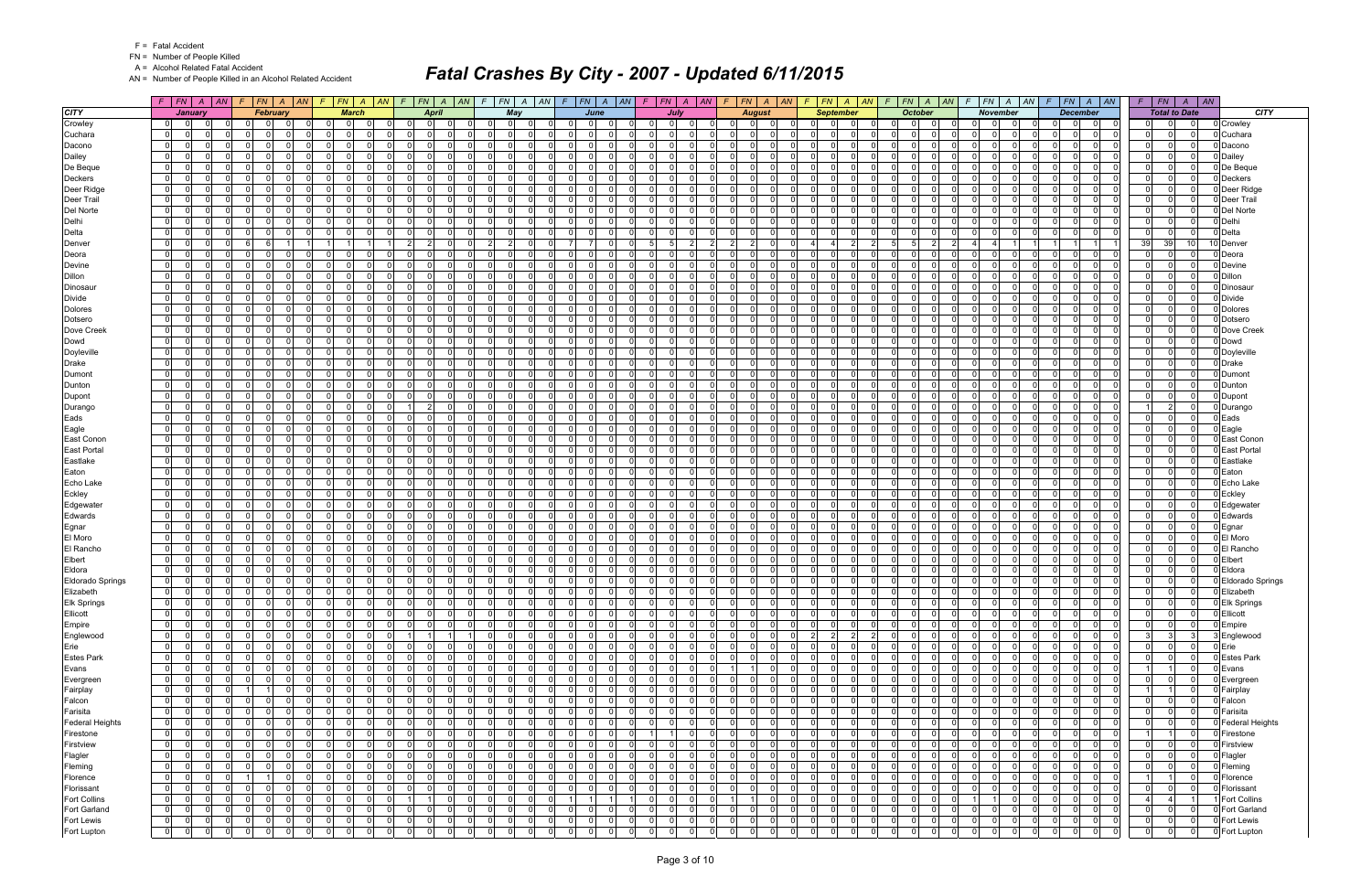FN = Number of People Killed

A = Alcohol Related Fatal Accident

AN = Number of People Killed in an Alcohol Related Accident

|                             |                                  | $F$ $F$ $\mid$ $FN$ $\mid$ $A$ $\mid$ $AN$ $\mid$ $F$ $\mid$ $FN$ $\mid$ $A$ $\mid$ $AN$ |                      |                      |                      | $F$ $\overline{FN}$   A   AN   F   FN   A   AN   F   FN   A   AN   F   FN   A   AN   F   FN   A   AN |          |                               |                      |              |                            |                                                    |                            |                      |                |                      |                |                       |                      |                                   |                | $F F N   A   AN   F   FN   A   AN   F   FN   A   AN$                  | $F$ $ FN $ $A$ $ AN $                                        |          |                               | $F$ $FN$ $A$ $AN$                      |                               | $F$   $FN$   $A$   $AN$           |                         |
|-----------------------------|----------------------------------|------------------------------------------------------------------------------------------|----------------------|----------------------|----------------------|------------------------------------------------------------------------------------------------------|----------|-------------------------------|----------------------|--------------|----------------------------|----------------------------------------------------|----------------------------|----------------------|----------------|----------------------|----------------|-----------------------|----------------------|-----------------------------------|----------------|-----------------------------------------------------------------------|--------------------------------------------------------------|----------|-------------------------------|----------------------------------------|-------------------------------|-----------------------------------|-------------------------|
| <b>CITY</b>                 |                                  | January                                                                                  |                      | <b>February</b>      |                      | <b>March</b>                                                                                         |          |                               | April                | Mav          |                            |                                                    | June                       |                      | July           |                      |                | <b>August</b>         |                      | <b>September</b>                  |                | <b>October</b>                                                        | <b>November</b>                                              |          |                               | <b>December</b>                        |                               | <b>Total to Date</b>              | <b>CITY</b>             |
| Fort Lyon                   | 01                               |                                                                                          | $\Omega$             |                      | $\mathbf 0$          | - O I                                                                                                |          |                               | <sup>0</sup>         | $\Omega$     | $\Omega$                   | $\Omega$<br>$\Omega$                               |                            | 0                    |                |                      |                | $\Omega$              |                      | $\Omega$<br>0                     |                | $\Omega$<br>$\Omega$<br>$\Omega$                                      | $\Omega$                                                     |          | $\Omega$                      | $\mathbf 0$<br>0                       | $\overline{0}$                | 0                                 | 0 Fort Lyon             |
| Fort Morgan                 | $\overline{0}$                   | $\Omega$<br>0                                                                            | $\mathbf 0$          | $\Omega$             | 0                    | $\overline{0}$                                                                                       |          | $\overline{0}$                | $\Omega$             | - 0 l        | $\Omega$                   | $\Omega$<br>$\Omega$                               |                            | $\Omega$             | $\Omega$       | $\Omega$             |                | -01                   | $\Omega$             | 0 <br>$\Omega$                    | $\Omega$       | - 0 l<br>$\Omega$<br>0 I                                              | $\overline{0}$<br>$\overline{0}$<br>$\Omega$                 |          | $\Omega$                      | 0 <br>$\overline{0}$                   | 0                             | $\overline{0}$<br> 0              | Fort Morgan             |
| Fosston                     | $\overline{0}$                   | <sup>0</sup>                                                                             | - Ol                 | $\Omega$             | - ol                 | $\Omega$                                                                                             |          | $\Omega$                      | 0                    | $\Omega$     | $\Omega$                   | $\Omega$<br>$\Omega$                               |                            | $\Omega$             |                | $\Omega$             |                | $\Omega$              | $\Omega$             | $\Omega$<br>$\Omega$              |                | $\Omega$<br>$\Omega$<br>$\Omega$                                      | $\Omega$<br>$\Omega$                                         |          | $\Omega$                      | - 0 l<br>$\Omega$                      | $\Omega$                      | 0 <br>$\Omega$                    | Fosston                 |
| Fountain                    | $\mathbf{0}$                     | <sup>0</sup>                                                                             | $\Omega$             | $\Omega$             | $\Omega$             | $\Omega$                                                                                             |          | $\Omega$                      | $\Omega$             | - 0 l        | $\Omega$                   | $\Omega$<br>$\Omega$                               |                            | $\Omega$             |                | $\Omega$             |                | $\Omega$              | $\Omega$             | $\Omega$<br>$\Omega$              |                | $\Omega$<br>$\Omega$<br>$\Omega$                                      | n l<br>$\Omega$<br>$\Omega$                                  |          | $\Omega$                      | $\Omega$<br>$\mathbf 0$                | $\Omega$                      | $\overline{0}$<br>$\Omega$        | Fountair                |
| Fowler                      | $\overline{0}$                   | 0                                                                                        | $\Omega$             | n                    | 0                    | $\Omega$                                                                                             |          | $\Omega$                      | $\Omega$             | - 0 l        | $\Omega$                   | $\Omega$<br>$\Omega$                               |                            | $\Omega$             |                | $\Omega$             |                | $\Omega$              | $\Omega$             | $\mathbf 0$<br>0                  |                | $\overline{0}$<br>$\Omega$                                            | n l<br>$\Omega$<br>$\Omega$                                  |          | $\mathbf 0$                   | - 0 l<br>$\Omega$                      | $\mathbf 0$                   | 0 <br>$\Omega$                    | Fowler                  |
| Foxfield                    | $\overline{0}$                   | <sup>0</sup>                                                                             | $\Omega$             | $\Omega$             | $\Omega$             | $\Omega$                                                                                             |          | $\Omega$                      | $\Omega$             | - 0 l        | $\Omega$                   | $\Omega$<br><sup>0</sup>                           |                            | $\Omega$             |                | $\Omega$             |                | -01                   | $\Omega$             | $\Omega$<br>$\Omega$              |                | $\Omega$<br>$\Omega$<br>$\Omega$                                      | $\Omega$<br>$\Omega$<br>$\Omega$                             |          | $\Omega$                      | $\Omega$<br>$\Omega$                   | $\Omega$                      | 0 <br>$\Omega$                    | Foxfield                |
| Foxton                      | 0                                | 0                                                                                        | - Ol                 | $\Omega$             | - ol                 | $\Omega$                                                                                             |          | $\Omega$                      | $\Omega$             | $\Omega$     | $\Omega$                   | $\overline{0}$<br>$\Omega$                         |                            | $\Omega$             |                | $\Omega$             |                | $\Omega$              | - 0                  | $\Omega$<br>$\Omega$              |                | $\Omega$<br>$\Omega$<br>$\Omega$                                      | n l<br>$\Omega$<br>$\Omega$                                  |          | $\Omega$                      | $\Omega$<br>$\mathbf 0$                | $\mathbf 0$                   | 0 <br>$\Omega$                    | Foxton                  |
| Franktown                   | $\mathbf{0}$                     | 0                                                                                        | $\Omega$             | $\Omega$             | $\Omega$             | $\Omega$                                                                                             |          | $\Omega$                      | 0                    | - 0 l        | $\Omega$                   | $\Omega$<br><sup>0</sup>                           |                            | $\Omega$             |                | $\Omega$             |                | $\Omega$              | $\Omega$             | $\Omega$<br><sup>n</sup>          |                | $\Omega$                                                              | $\Omega$<br>$\Omega$                                         |          | $\Omega$                      | $\Omega$<br>$\mathbf 0$                |                               | $\Omega$<br>$\overline{1}$        | Franktowr               |
| Fraser                      | $\overline{0}$                   | $\Omega$                                                                                 | - Ol                 | $\Omega$             | -ol                  | $\Omega$                                                                                             |          | $\Omega$                      | $\Omega$             | $\Omega$     | $\Omega$                   | $\Omega$                                           | $\Omega$                   | $\Omega$             |                | $\Omega$             |                | $\Omega$              | $\Omega$             | $\Omega$<br>$\Omega$              |                | $\Omega$<br>$\Omega$                                                  | $\Omega$<br>$\Omega$<br>$\Omega$                             |          | $\Omega$                      | - 0 l<br>$\Omega$                      | $\Omega$                      | 0 <br>$\Omega$                    | Fraser                  |
| Frederick                   | $\overline{0}$                   | 0                                                                                        | $\Omega$             | $\Omega$             | $\Omega$             | $\Omega$                                                                                             |          | $\Omega$                      | 0                    | - 0 l        | $\Omega$                   | $\Omega$                                           | $\Omega$                   | $\Omega$             |                | $\Omega$             |                | -01                   | $\Omega$             | $\overline{0}$<br>$\Omega$        |                | $\Omega$<br>0 I<br>$\Omega$                                           | $\Omega$<br>$\Omega$<br>$\Omega$                             |          | $\Omega$                      | - 0 l<br>$\Omega$                      | $\Omega$                      | $\overline{0}$<br> 0              | Frederick               |
| Frisco                      | $\overline{0}$                   | 0                                                                                        | - Ol                 | $\Omega$             | $\Omega$             | $\Omega$                                                                                             |          | $\Omega$                      | 0                    | $\Omega$     | $\Omega$                   | $\Omega$<br>$\Omega$                               |                            | $\Omega$             |                | $\Omega$             |                | $\Omega$              | $\Omega$             | $\Omega$<br><sup>n</sup>          |                | $\Omega$<br>$\Omega$<br>$\Omega$                                      | $\Omega$<br>$\Omega$                                         |          | $\Omega$                      | - 0 l<br>$\Omega$                      | $\mathbf 0$                   | 0 <br>$\Omega$                    | Frisco                  |
| Fruita                      | $\mathbf{0}$                     | $\Omega$<br>0                                                                            | $\Omega$             | $\Omega$             | $\Omega$             | $\Omega$                                                                                             |          | $\Omega$                      | $\Omega$             | - 0 l        | $\Omega$                   | $\Omega$<br>$\Omega$                               | $\Omega$                   | $\Omega$             | $\Omega$       | $\Omega$             |                | $\Omega$              | $\Omega$             | $\Omega$<br>$\Omega$              | $\Omega$       | $\Omega$<br>$\Omega$<br>$\Omega$                                      | n l<br>$\Omega$<br>$\Omega$                                  |          | $\Omega$                      | - 0 l<br>$\Omega$                      | $\overline{0}$                | $\overline{0}$<br>$\Omega$        | Fruita                  |
| Galatea                     | $\overline{0}$                   | 0                                                                                        | $\Omega$             |                      | - 0 l                | $\Omega$                                                                                             |          | $\Omega$                      | 0                    | - 0 l        | $\Omega$                   | $\Omega$<br>0                                      |                            | $\Omega$             |                | $\Omega$             |                | $\Omega$              |                      | $\mathbf 0$<br>0                  |                | $\overline{0}$<br>$\Omega$                                            | $\Omega$<br>$\Omega$                                         |          | $\Omega$                      | $\mathbf 0$<br>0                       | $\Omega$                      | 0 <br>$\Omega$                    | Galatea                 |
| Galeton                     | $\overline{0}$                   | 0                                                                                        | $\mathbf 0$          | $\Omega$             | $\Omega$             | $\Omega$                                                                                             |          | $\Omega$                      | 0                    | $\mathbf 0$  | $\Omega$                   | $\Omega$<br>$\Omega$                               | $\Omega$                   | $\Omega$             |                | $\Omega$             | $\Omega$       | $\overline{0}$        | $\Omega$             | $\Omega$<br>$\Omega$              | $\Omega$       | <sup>0</sup><br>$\Omega$<br>$\Omega$                                  | n l<br>$\Omega$<br>$\Omega$                                  |          | $\Omega$                      | - 0 l<br>$\Omega$                      | $\Omega$                      | 0 <br>$\Omega$                    | Galeton                 |
| Garcia                      | $\mathbf{0}$                     | $\Omega$                                                                                 | $\Omega$             | $\Omega$             | $\overline{0}$       | $\Omega$<br>$\Omega$                                                                                 |          | $\overline{0}$                | $\Omega$             | - 0 l        | $\Omega$                   | $\overline{0}$<br>$\Omega$                         | $\Omega$                   | $\Omega$             |                | $\Omega$             |                | $\Omega$              | $\Omega$             | $\Omega$<br>$\Omega$              | $\Omega$       | $\overline{0}$<br>$\Omega$<br>$\Omega$                                | n l<br>$\Omega$<br>$\Omega$                                  |          | $\Omega$                      | $\Omega$<br>- 0 l                      | $\overline{0}$                | 0 <br> 0                          | Garcia                  |
| <b>Garden City</b>          | $\overline{0}$                   | 0<br>0                                                                                   | $\mathbf 0$          | $\Omega$             | $\Omega$             | $\Omega$<br>$\Omega$                                                                                 |          | $\Omega$                      | 0                    | $\mathbf 0$  | $\Omega$                   | $\Omega$<br>$\Omega$                               |                            | $\Omega$             | $\Omega$       | $\Omega$             |                | $\Omega$              | $\Omega$             | $\Omega$<br><sup>n</sup>          |                | $\Omega$<br>$\Omega$<br>$\Omega$                                      | $\Omega$<br>- റ<br>$\Omega$                                  |          | $\Omega$                      | $\mathbf 0$<br>0                       | $\Omega$                      | 0 <br>$\Omega$                    | <b>Garden City</b>      |
| Gardner                     | $\mathbf{0}$                     | $\Omega$<br>$\Omega$                                                                     | $\Omega$             | $\Omega$             | 0l                   | $\Omega$<br>$\cap$                                                                                   |          | $\Omega$                      | $\Omega$             | $\Omega$     | $\Omega$                   | $\Omega$<br>$\Omega$                               | $\Omega$                   | $\Omega$             | $\cap$         | $\Omega$             | n l            | $\Omega$              | $\Omega$             | -ol<br>$\Omega$                   | $\Omega$       | $\Omega$<br>$\Omega$<br>$\Omega$                                      | nl<br>$\Omega$<br>$\Omega$                                   |          | $\Omega$                      | $\Omega$<br>$\Omega$                   | $\overline{0}$                | 0 <br>$\Omega$                    | Gardner                 |
| Garfield                    | $\overline{0}$                   | 0                                                                                        | $\Omega$             | 0                    | 0                    | $\Omega$                                                                                             |          | $\mathbf 0$                   | $\Omega$             | 0            | $\Omega$                   | $\mathbf 0$                                        | $\Omega$                   | $\mathbf 0$          |                | $\Omega$             | $\Omega$       | $\overline{0}$        | 0                    | $\overline{0}$<br>0               |                | 0 I<br>$\Omega$<br>0                                                  | $\Omega$<br>$\Omega$<br>$\Omega$                             |          | 0                             | 0 <br>0                                | 0                             | 0 <br>$\Omega$                    | Garfield                |
| Garo Park                   | $\overline{0}$                   | $\Omega$                                                                                 | $\Omega$             | $\Omega$             | -ol                  | $\Omega$                                                                                             |          | $\Omega$                      | $\Omega$             | - 0 l        | $\Omega$                   | $\Omega$                                           | ΩI                         | $\Omega$             |                | $\Omega$             |                | $\Omega$              | $\Omega$             | $\Omega$<br>$\Omega$              |                | $\Omega$<br>$\Omega$<br>$\Omega$                                      | $\Omega$<br>$\Omega$<br>$\Omega$                             |          | $\Omega$                      | $\Omega$<br>- 0 l                      | $\overline{0}$                | 0 <br>$\Omega$                    | Garo Park               |
| Gateway                     | $\mathbf 0$                      | 0<br>$\Omega$                                                                            | $\mathbf 0$          | $\Omega$             | - 0 l                | $\Omega$                                                                                             |          | $\Omega$                      | $\Omega$             | $\mathbf 0$  | $\Omega$                   | $\Omega$<br>$\Omega$                               | $\Omega$                   | $\Omega$             | <sup>0</sup>   | $\Omega$             |                | $\Omega$              | - 0                  | $\Omega$<br>0                     | $\Omega$       | 0 I<br>$\Omega$<br>$\Omega$                                           | - Ol<br>$\Omega$<br>$\Omega$                                 |          | $\Omega$                      | $\mathbf 0$<br>0                       | $\mathbf 0$                   | 0 <br>$\mathbf{0}$                | Gateway                 |
| <b>Gem Village</b>          | $\overline{0}$                   | $\Omega$                                                                                 | n l                  | $\Omega$             | n                    | <sup>0</sup>                                                                                         |          | $\Omega$                      | $\Omega$             | $\Omega$     | $\Omega$                   | $\Omega$<br><sup>0</sup>                           |                            | $\Omega$             | $\Omega$       | $\Omega$             |                | $\Omega$              | $\Omega$             | $\Omega$<br><sup>0</sup>          |                | $\Omega$<br>$\Omega$<br>$\Omega$                                      | $\Omega$<br>$\Omega$                                         |          | $\Omega$                      | - 0 l<br>$\Omega$                      | $\Omega$                      | 0 <br> 0                          | Gem Village             |
| Genoa                       | $\overline{0}$                   | 0                                                                                        | $\mathbf 0$          | $\Omega$             | -ol                  | $\Omega$<br>$\Omega$                                                                                 |          | $\Omega$                      | $\Omega$             | $\mathbf 0$  | $\Omega$                   | $\Omega$<br>$\Omega$                               | $\Omega$                   | $\Omega$             | <sup>0</sup>   | $\Omega$             | $\Omega$       | $\overline{0}$        | $\Omega$             | $\mathbf 0$<br>$\Omega$           |                | $\Omega$<br>0 I<br>$\Omega$                                           | - Ol<br>$\Omega$<br>$\Omega$                                 |          | $\Omega$                      | - 0 l<br>$\Omega$                      | $\Omega$                      | 0 <br>$\Omega$                    | Genoa                   |
| Georgtown                   | $\mathbf{0}$                     | $\Omega$                                                                                 | $\Omega$             | $\Omega$             | -ol                  | $\Omega$                                                                                             |          | $\overline{0}$                | $\Omega$             | - 0 l        | $\Omega$                   | $\overline{0}$<br>$\Omega$                         |                            | $\Omega$             | $\Omega$       | $\Omega$             |                | $\Omega$              | $\Omega$             | $\Omega$<br>$\Omega$              | $\Omega$       | $\overline{0}$<br>$\Omega$<br>$\Omega$                                | n l<br>$\Omega$<br>$\Omega$                                  |          | $\Omega$                      | $\Omega$<br>- 0 l                      | $\overline{0}$                | 0 <br>$\Omega$                    | Georgtown               |
| Gilcrest                    | $\overline{0}$                   | <sup>0</sup>                                                                             | $\Omega$             | $\Omega$             | $\Omega$             | $\Omega$                                                                                             |          | $\Omega$                      | 0                    | $\mathbf 0$  | $\Omega$                   | $\Omega$<br>0                                      |                            | $\Omega$             |                | $\Omega$             |                | $\Omega$              | $\Omega$             | $\Omega$<br><sup>n</sup>          |                | $\Omega$<br>$\Omega$<br>$\Omega$                                      | - 0<br>- 0                                                   |          | $\Omega$                      | $\mathbf 0$<br>0                       | $\Omega$                      | 0 <br>$\Omega$                    | Gilcrest                |
| Gill                        | $\mathbf{0}$                     | $\Omega$<br>$\Omega$                                                                     | $\Omega$             | $\Omega$             | 0l                   | $\Omega$<br>$\Omega$                                                                                 |          | $\Omega$                      | $\Omega$             | $\Omega$     | $\Omega$                   | $\Omega$<br>$\Omega$                               | $\Omega$                   | $\Omega$             | $\cap$         | $\Omega$             | n l            | $\Omega$              | $\Omega$             | -ol<br>$\Omega$                   | $\Omega$       | $\Omega$<br>$\Omega$<br>$\Omega$                                      | nl<br>$\Omega$<br>$\Omega$                                   |          | $\Omega$                      | $\Omega$<br>$\Omega$                   | $\overline{0}$                | 0 <br> 0                          | Gill                    |
| Gilman                      | $\overline{0}$                   | 0                                                                                        | $\Omega$             |                      | $\Omega$             | $\Omega$                                                                                             |          | $\Omega$                      | $\Omega$             | $\Omega$     | - 0                        | $\Omega$                                           | $\Omega$                   | $\Omega$             |                | $\Omega$             |                | $\Omega$              |                      | $\mathbf 0$<br>O.                 |                | $\Omega$<br>$\Omega$                                                  | $\Omega$<br>$\Omega$                                         |          | $\Omega$                      | - 0 l<br>0                             | $\Omega$                      | 0 <br>$\Omega$                    | Gilman                  |
| <b>Glade Park</b>           | $\overline{0}$                   | 0                                                                                        | $\mathbf 0$          | $\Omega$             | $\overline{0}$       | $\Omega$                                                                                             |          | $\overline{0}$                | $\Omega$             | $\mathbf{0}$ | $\Omega$                   | $\overline{0}$<br>$\Omega$                         |                            | 0 I                  |                | $\Omega$             | $\Omega$       | $\overline{0}$        | $\Omega$             | $\Omega$<br>$\Omega$              |                | 0 I<br>$\Omega$<br>$\Omega$                                           | - Ol<br>- O I<br>$\Omega$                                    |          | $\Omega$                      | - 0 l<br>$\Omega$                      | $\overline{0}$                | 0 <br>$\Omega$                    | <b>Glade Park</b>       |
| Gladstone                   | 0                                | 0                                                                                        | - Ol                 | $\Omega$             | - ol                 | $\Omega$                                                                                             |          | $\Omega$                      | 0                    | $\Omega$     | $\Omega$                   | $\overline{0}$<br>$\Omega$                         |                            | $\Omega$             |                | $\Omega$             |                | $\Omega$              | $\Omega$             | $\Omega$<br>$\Omega$              |                | $\Omega$<br>$\Omega$<br>$\Omega$                                      | n l<br>$\Omega$<br>$\Omega$                                  |          | $\Omega$                      | $\Omega$<br>$\Omega$                   | $\mathbf 0$                   | 0 <br>$\Omega$                    | Gladstone               |
| Glen Haven                  | $\overline{0}$                   | 0                                                                                        | $\Omega$             | $\Omega$             | - 0 l                | $\Omega$                                                                                             |          | $\Omega$                      | 0                    | $\mathbf 0$  | $\Omega$                   | $\Omega$<br><sup>n</sup>                           |                            | $\Omega$             |                | $\Omega$             |                | $\Omega$              | $\Omega$             | $\Omega$<br><sup>n</sup>          |                | $\Omega$<br>$\Omega$<br>$\Omega$                                      | $\Omega$<br>$\Omega$<br>$\Omega$                             |          | $\Omega$                      | $\mathbf 0$<br>0                       | $\Omega$                      | $\overline{0}$<br>$\Omega$        | Glen Haver              |
| Glendale                    | $\overline{0}$                   | $\Omega$                                                                                 | $\Omega$             | $\Omega$             | $\Omega$             | $\Omega$                                                                                             |          | $\Omega$                      | $\Omega$             | $\Omega$     | $\Omega$                   | $\Omega$<br><sup>0</sup>                           |                            | $\Omega$             |                | $\Omega$             |                | $\Omega$              |                      | $\Omega$<br>$\Omega$              |                | $\Omega$<br><sup>0</sup>                                              | $\Omega$<br>$\Omega$                                         |          | $\Omega$                      | $\Omega$<br>$\Omega$                   | $\Omega$                      | 0 <br>$\Omega$                    | Glendale                |
| Glendevey                   | 0                                | 0                                                                                        | $\mathbf 0$          | $\Omega$             | 0                    | $\Omega$                                                                                             |          | $\Omega$                      | $\Omega$             | - 0 l        | $\Omega$                   | $\Omega$<br>$\Omega$                               |                            | $\Omega$             |                | $\Omega$             |                | $\overline{0}$        | $\Omega$             | $\overline{0}$<br>$\Omega$        |                | $\Omega$<br>0 I<br>$\Omega$                                           | - Ol<br>$\Omega$<br>$\Omega$                                 |          | $\mathbf 0$                   | - 0 l<br>$\Omega$                      | $\Omega$                      | 0 <br> 0                          | Glendevey               |
| <b>Glenwood Springs</b>     | $\overline{0}$                   | $\Omega$                                                                                 | - Ol                 | $\Omega$             | $\Omega$             | $\Omega$                                                                                             |          | $\Omega$                      | 0                    | $\Omega$     | $\Omega$                   | $\Omega$                                           | $\Omega$                   | $\Omega$             |                | $\Omega$             |                | $\vert$ 1             | $\Omega$             | $\Omega$<br><sup>n</sup>          |                | $\Omega$<br>$\Omega$                                                  | $\Omega$<br>$\Omega$                                         |          | $\Omega$                      | - 0 l<br>$\Omega$                      |                               | $1 \vert$                         | <b>Glenwood Springs</b> |
| Golden                      | $\mathbf{0}$                     | $\Omega$<br>0                                                                            | $\Omega$             | $\Omega$             | - 0 l                | $\Omega$                                                                                             |          | $\Omega$                      | $\Omega$             | $\mathbf 0$  | $\Omega$                   | $\Omega$<br>$\Omega$                               | $\cap$                     | $\Omega$             |                | $\Omega$             |                | $\overline{0}$        | $\Omega$             | $\Omega$<br>$\Omega$              |                | $\Omega$<br>$\Omega$<br>$\Omega$                                      | n l<br>$\Omega$<br>$\Omega$                                  |          | $\Omega$                      | $\Omega$<br>$\mathbf 0$                | $\overline{0}$                | $\overline{0}$<br>$\overline{0}$  | Golden                  |
| Goodrich                    | $\overline{0}$                   | 0                                                                                        | $\Omega$             | $\Omega$             | $\Omega$             | $\Omega$                                                                                             |          | $\Omega$                      | $\Omega$             | $\Omega$     | $\Omega$                   | $\Omega$<br><sup>0</sup>                           |                            | $\Omega$             |                | $\Omega$             |                | $\Omega$              |                      | $\mathbf 0$<br>U                  |                | <sup>0</sup><br>$\Omega$                                              | $\Omega$<br>$\Omega$<br>$\Omega$                             |          | $\Omega$                      | - 0 l<br>$\Omega$                      | $\Omega$                      | 0 <br>$\Omega$                    | Goodrich                |
| Gould                       | $\overline{0}$                   | 0                                                                                        | $\mathbf 0$          | $\Omega$             | $\Omega$             | $\Omega$                                                                                             |          | $\Omega$                      | $\Omega$             | - 0 l        | $\Omega$                   | $\Omega$<br>0                                      |                            | $\Omega$             |                | $\Omega$             |                | -01                   | $\Omega$             | $\Omega$<br>$\Omega$              |                | $\Omega$<br>$\Omega$                                                  | $\Omega$<br>$\Omega$<br>$\Omega$                             |          | $\Omega$                      | - 0 l<br>$\Omega$                      | $\mathbf 0$                   | 0 <br>$\Omega$                    | Gould                   |
| Granada                     | 0                                | $\Omega$                                                                                 | - Ol                 | $\Omega$             | - ol                 | $\Omega$<br>$\Omega$                                                                                 |          | $\Omega$                      | $\Omega$             | $\Omega$     | $\Omega$                   | $\overline{0}$<br>$\Omega$                         | $\Omega$                   | $\Omega$             |                | $\Omega$             |                | $\Omega$              | $\Omega$             | $\Omega$<br>$\Omega$              |                | $\Omega$<br>$\Omega$<br>$\Omega$                                      | - Ol<br>$\Omega$<br>$\Omega$                                 |          | $\Omega$                      | $\Omega$<br>$\Omega$                   | $\overline{0}$                | 0 <br>$\Omega$                    | Granada                 |
| Granby                      | $\overline{0}$                   | $\Omega$<br>0                                                                            | $\Omega$             | $\Omega$             | - 0 l                | $\Omega$                                                                                             |          | $\Omega$                      | 0                    | - 0 l        | $\Omega$                   | $\Omega$<br><sup>0</sup>                           |                            | $\Omega$             |                | $\Omega$             |                | $\Omega$              | $\Omega$             | $\Omega$<br><sup>0</sup>          |                | $\Omega$<br><sup>0</sup><br>$\Omega$                                  | n l<br>$\Omega$<br>$\Omega$                                  |          | $\Omega$                      | $\Omega$<br>$\mathbf 0$                | $\Omega$                      | $\overline{0}$<br>$\Omega$        | Granby                  |
| <b>Grand Junction</b>       | $\overline{0}$                   | $\Omega$                                                                                 | - 0 l                | $\Omega$             | -ol                  | $\Omega$<br>$\Omega$                                                                                 |          |                               | $\Omega$             | - 0 l        | $\Omega$                   |                                                    | $\Omega$                   | $\overline{2}$       | $\overline{2}$ | $\mathbf{1}$         |                | $\vert$ 2             | $\Omega$             | -ol<br>$\Omega$                   | $\Omega$       |                                                                       | $\Omega$<br>- Ol<br>$\Omega$                                 |          | $\Omega$                      | - 0 l<br>$\Omega$                      | 6                             | $\overline{7}$<br>2 <sup>1</sup>  | <b>Grand Junction</b>   |
| <b>Grand Lake</b>           | $\overline{0}$                   | 0                                                                                        | $\Omega$             | $\Omega$             | $\mathbf 0$          | $\Omega$                                                                                             |          | $\Omega$                      | 0                    | $\mathbf 0$  | $\Omega$                   | $\Omega$<br>0                                      |                            | $\Omega$             |                | $\Omega$             |                | $\Omega$              |                      | $\mathbf 0$<br>$\Omega$           |                | $\Omega$<br>$\Omega$<br>$\Omega$                                      | - Ol<br>$\Omega$<br>$\Omega$                                 |          | 0                             | $\Omega$<br>$\mathbf 0$                | $\mathbf 0$                   | 0 <br>$\Omega$                    | <b>Grand Lake</b>       |
| <b>Grand Valley</b>         | $\mathbf{0}$                     | $\Omega$<br>$\Omega$                                                                     | $\Omega$             | $\Omega$             | $\overline{0}$       | $\Omega$<br>$\Omega$                                                                                 |          | $\Omega$                      | $\Omega$             | - 0 l        | $\Omega$                   | $\overline{0}$<br>$\Omega$                         | $\Omega$                   | $\Omega$             | $\Omega$       | $\Omega$             |                | -01                   | $\Omega$             | -ol<br>$\Omega$                   | $\Omega$       | $\Omega$<br>$\Omega$<br>$\Omega$                                      | nl<br>$\Omega$<br>$\Omega$                                   |          | $\Omega$                      | - 0 l<br>$\Omega$                      | $\mathbf 0$                   | 0 <br>$\Omega$                    | <b>Grand Valley</b>     |
| Granite                     | $\mathbf{0}$                     | <sup>0</sup>                                                                             | $\Omega$             | $\Omega$             | -ol                  | $\Omega$<br>$\Omega$                                                                                 |          | $\Omega$                      | 0                    | $\Omega$     | $\Omega$                   | $\Omega$<br>$\Omega$                               | $\Omega$                   | $\Omega$             | $\Omega$       | $\Omega$             |                | $\Omega$              | $\Omega$             | $\Omega$<br>$\Omega$              | $\Omega$       | <sup>0</sup><br>$\Omega$<br>$\Omega$                                  | - Ol<br>$\Omega$<br>$\Omega$                                 |          | $\Omega$                      | $\Omega$<br>$\mathbf 0$                | $\mathbf 0$                   | 0 <br>$\mathbf 0$                 | Granite                 |
| Grant                       | $\overline{0}$                   | $\Omega$                                                                                 | $\Omega$             | $\Omega$             | - 0 l                | $\Omega$<br>$\cap$                                                                                   |          | $\Omega$                      | $\Omega$             | $\Omega$     | $\Omega$                   | $\Omega$<br>$\Omega$                               | $\Omega$                   | $\Omega$             | $\Omega$       | $\Omega$             |                | $\Omega$              | $\Omega$             | $\mathbf 0$<br>$\Omega$           | $\Omega$       | $\Omega$<br>$\Omega$<br>$\Omega$                                      | n l<br>$\Omega$<br>$\Omega$                                  |          | $\Omega$                      | - 0 l<br>$\Omega$                      | $\Omega$                      | $\overline{0}$<br>$\Omega$        | Grant                   |
| <b>Great Divide</b>         | $\overline{0}$                   | 0                                                                                        | $\mathbf 0$          | $\Omega$             | 0                    | $\Omega$                                                                                             |          | $\Omega$                      | 0                    | $\mathbf 0$  | $\Omega$                   | $\Omega$                                           | $\Omega$                   | $\Omega$             |                | $\Omega$             |                | $\overline{0}$        | $\Omega$             | $\overline{0}$<br>$\Omega$        |                | 0 I<br>$\Omega$<br>$\Omega$                                           | n l<br>$\Omega$<br>$\Omega$                                  |          | $\mathbf 0$                   | $\Omega$<br>$\mathbf 0$                | $\Omega$                      | 0                                 | <b>Great Divide</b>     |
| Greeley                     | $\overline{0}$                   | $\Omega$<br> 0                                                                           | 0 I<br>$\Omega$      | $\overline{0}$       | $\overline{0}$       | $\mathbf{0}$<br>$\Omega$                                                                             | - 0      | 0 <br>$\Omega$                | - 0 l                | 11           | $\mathbf{0}$               | $\overline{1}$                                     |                            | $\overline{0}$       | - Ol           | $\overline{0}$       |                | $\overline{1}$        | $\Omega$<br>$\Omega$ | $\overline{1}$                    | $\Omega$       | 0 <br>$\overline{0}$<br>$\overline{0}$                                | 0 I<br>$\overline{0}$                                        | $\Omega$ | $\overline{0}$<br>$\Omega$    | $\Omega$<br>0 I                        | $\overline{4}$                | $\overline{4}$                    | Greeley                 |
| <b>Green Mountain Falls</b> | $\overline{0}$                   | $\overline{0}$<br>0l                                                                     | $\mathbf 0$          | $\Omega$             | 0                    | 0<br>- 01                                                                                            |          | $\Omega$                      | $\Omega$             | $\mathbf 0$  | $\Omega$                   | 0<br>$\Omega$                                      | - 01                       | $\Omega$             | $\Omega$       | $\Omega$             |                | $\overline{0}$        | $\Omega$             | 0<br>$\Omega$                     | $\Omega$       | $\Omega$<br>$\mathbf 0$<br>$\Omega$                                   | .0<br>-01<br>$\Omega$                                        |          | $\Omega$                      | $\overline{0}$<br>$\mathbf 0$          | $\Omega$                      | 0                                 | 0 Green Mountain Falls  |
| Greenwood Village           | 0                                | $\mathbf 0$<br>$\Omega$                                                                  | $\mathbf 0$          | $\Omega$             | $\overline{0}$       | - O I<br>$\Omega$                                                                                    |          | $\Omega$                      | $\Omega$             | $\mathbf{0}$ | $\Omega$                   | - 0 l<br>$\Omega$                                  | $\Omega$                   | $\Omega$             | $\Omega$       | $\Omega$             |                | -01                   | $\Omega$             | 0 <br>$\Omega$                    | $\Omega$       | $\overline{0}$<br>$\overline{0}$<br>$\overline{0}$                    | $\overline{0}$<br>- Ol<br>$\Omega$                           |          | $\Omega$                      | $\overline{0}$<br>$\Omega$             | $\overline{0}$                | 0 <br> 0                          | Greenwood Village       |
| Greystone                   |                                  | $\overline{0}$<br>$\Omega$                                                               | 0                    | 0                    | $\overline{0}$       | 0                                                                                                    |          | 0                             | $\Omega$             | 0            | 0                          | 0 <br>$\mathbf 0$                                  | $\Omega$                   | $\mathbf 0$          |                | $\Omega$             | $\Omega$       | $\overline{0}$        | $\Omega$             | 0 <br>$\mathbf{0}$                | $\Omega$       | 0 <br> 0 <br>$\Omega$                                                 | 0 <br>$\mathbf 0$<br>$\Omega$                                |          | 0                             | $\overline{0}$<br>$\overline{0}$       | $\overline{0}$                | $\overline{0}$<br> 0              | Greystone               |
| Grover                      | $\overline{0}$                   | 0<br>$\overline{0}$                                                                      | $\mathbf 0$          | $\Omega$             | $\overline{0}$       | $\overline{0}$<br>$\Omega$                                                                           |          | $\overline{0}$<br>$\Omega$    | $\mathbf 0$          | 0            | $\mathbf 0$                | 0 <br>$\overline{0}$                               | - Ol                       | $\overline{0}$       | $\Omega$       | $\mathbf{0}$         | $\Omega$       | -01                   | $\Omega$             | 0 <br>0 I                         | $\Omega$       | $\overline{0}$<br> 0 <br>$\overline{0}$                               | $\mathbf 0$<br>$\overline{0}$<br>$\Omega$                    |          | $\Omega$                      | $\overline{0}$<br>$\overline{0}$       | $\overline{0}$                | 0 <br> 0                          | Grover                  |
| Guffey                      | $\mathbf 0$                      | $\Omega$<br>$\Omega$                                                                     | $\mathbf 0$          | 0                    | $\overline{0}$       | - O I                                                                                                |          | $\overline{0}$<br>0           | $\Omega$             | $\mathbf{0}$ | $\mathbf 0$                | $\mathbf 0$<br>$\mathbf 0$                         | $\Omega$                   | $\Omega$             | 0              | $\Omega$             |                | $\overline{0}$        | $\Omega$             | 0 <br>$\Omega$                    | $\Omega$       | 0 I<br>$\mathbf 0$<br>$\Omega$                                        | $\Omega$<br>- O I<br>$\Omega$                                |          | 0                             | $\overline{0}$<br> 0                   | 0                             | 0 <br>$\mathbf 0$                 | Guffey                  |
| Gulnare                     | 0                                | $\Omega$<br>0                                                                            | - 0 l                | $\Omega$             | 0                    | $\Omega$                                                                                             |          | $\Omega$                      | $\Omega$             | $\mathbf{0}$ | $\Omega$                   | $\mathbf 0$<br>$\Omega$                            | $\Omega$                   | $\Omega$             | $\Omega$       | $\Omega$             |                | -01                   | $\Omega$             | 0 <br>$\Omega$                    | $\Omega$       | $\overline{0}$<br>$\Omega$<br>$\mathbf 0$                             | $\overline{0}$<br>$\Omega$<br>$\Omega$                       |          | $\overline{0}$                | 0 <br>$\Omega$                         | $\mathbf 0$                   | $\overline{0}$<br>$\Omega$        | Gulnare                 |
| Gunnison                    |                                  | $\overline{0}$<br>$\overline{0}$                                                         | 0                    | 0                    | $\overline{0}$       | $\overline{0}$<br>- 01                                                                               |          | 0                             | $\mathbf{0}$         | 0            | 0                          | 0 <br>$\overline{0}$                               | $\mathbf 0$                | $\mathbf 0$          |                | $\overline{0}$       |                | 0                     | $\Omega$             | 0 <br>01                          | 0              | 0 <br>$\mathbf{0}$<br>0                                               | 0 <br>$\mathbf 0$<br>$\mathbf{0}$                            |          | 0                             | $\mathbf{0}$<br>0                      | $\overline{0}$                | 0 <br>0                           | Gunnison                |
| Gypsum                      | $\overline{0}$                   | $\Omega$                                                                                 | 0                    | $\Omega$             | 0                    | 0                                                                                                    |          | $\overline{0}$                | $\Omega$             | 0            | $\mathbf 0$                | $\overline{0}$                                     | $\overline{0}$<br>$\Omega$ | 0                    | $\Omega$       | -01                  |                | 0                     | $\Omega$             | 0 <br>$\overline{0}$              | $\Omega$       | $\overline{0}$<br>$\mathbf 0$<br>$\mathbf 0$                          | $\overline{0}$<br>$\mathbf 0$<br>$\Omega$                    |          | $\overline{0}$                | 0 <br>$\overline{0}$                   | 0                             | 0 <br>$\Omega$                    | Gypsum                  |
| <b>Hahns Peak</b>           | $\overline{0}$                   | $\Omega$                                                                                 | $\mathbf 0$          | $\Omega$             | 0                    | $\Omega$<br>$\Omega$                                                                                 |          | $\overline{0}$                | $\Omega$             | - 0 l        | $\mathbf 0$                | $\overline{0}$<br>$\Omega$                         | $\Omega$                   | $\Omega$             |                | $\Omega$             |                | -01                   | $\Omega$             | 0 <br>$\Omega$                    | $\Omega$       | $\Omega$<br>$\Omega$<br>$\Omega$                                      | $\mathbf 0$<br>$\Omega$                                      |          | $\overline{0}$                | 0 <br>$\Omega$                         | $\mathbf 0$                   | 0 <br>$\overline{0}$              | 0 Hahns Peak            |
| Hale                        | 0                                | $\Omega$<br>$\Omega$                                                                     | $\mathbf 0$          | $\Omega$             | $\overline{0}$       | - O I<br>- 01                                                                                        |          | $\overline{0}$<br>$\Omega$    | $\Omega$             | $\mathbf{0}$ | - O I                      | 0 <br>$\Omega$                                     | $\Omega$                   | 0 I                  | $\Omega$       | $\Omega$             |                | $\overline{0}$        | $\Omega$             | 0 <br>$\Omega$                    | $\Omega$       | $\overline{0}$<br>$\overline{0}$<br>- O I                             | $\Omega$<br>- O I                                            | 0 I      | $\mathbf 0$                   | $\Omega$<br>$\mathbf 0$                | 0                             | 0 <br>0 I                         | Hale                    |
| Hamilton                    | $\overline{0}$                   | $\Omega$                                                                                 | $\Omega$             | $\Omega$             | 0                    | $\Omega$                                                                                             |          | $\mathbf 0$                   | $\Omega$             | 0            | $\mathbf 0$                | $\mathbf 0$<br>$\Omega$                            | $\Omega$                   | $\Omega$             |                | $\Omega$             |                | -01                   | $\Omega$             | 0 <br>$\Omega$                    |                | $\overline{0}$<br>$\Omega$                                            | $\Omega$<br>$\overline{0}$<br>$\Omega$                       |          | $\mathbf 0$                   | 0 <br>0                                | $\mathbf 0$                   | 0 <br>$\mathbf 0$                 | Hamilton                |
| Hartman                     |                                  | $\overline{0}$<br>$\Omega$<br>$\Omega$                                                   | 01                   | $\mathbf 0$          | $\overline{0}$       | 0 <br>$\Omega$                                                                                       |          | $\overline{0}$<br>$\Omega$    | 0                    | 0            | 0                          | 0 <br>$\overline{0}$                               | $\overline{0}$             | 0                    | $\Omega$       | -01                  | $\Omega$       | 0                     | $\Omega$             | 0 <br>$\overline{0}$              | $\overline{0}$ | 0 <br>$\mathbf 0$<br>$\overline{0}$                                   | 0 <br>$\mathbf 0$                                            | 0        | $\mathbf 0$                   | $\overline{0}$<br> 0                   | 0                             | 0 <br>$\Omega$                    | 0 Hartmar               |
| Hartsel                     | 0                                | 0                                                                                        | $\mathbf 0$          | $\Omega$             | 0                    | $\Omega$<br>$\Omega$                                                                                 |          | $\overline{0}$                | $\Omega$             | - 0 l        | $\mathbf 0$                | $\overline{0}$<br>$\Omega$                         | $\Omega$                   | $\Omega$             |                | -01                  |                | -01                   | $\Omega$             | 0 <br>$\Omega$                    | $\Omega$       | $\overline{0}$<br>$\overline{0}$<br>$\Omega$                          | $\overline{0}$<br>- Ol<br>$\Omega$                           |          | $\overline{0}$                | 0 <br>$\Omega$                         | $\mathbf 0$                   | 0 <br>$\Omega$                    | Hartsel                 |
| Hasty                       | $\overline{0}$<br>$\overline{0}$ | 0<br>$\Omega$<br>$\Omega$                                                                | $\mathbf 0$<br>- 0 l | $\Omega$<br>$\Omega$ | $\overline{0}$<br> 0 | $\Omega$<br>$\Omega$<br>$\Omega$                                                                     |          | $\overline{0}$<br>$\Omega$    | $\Omega$<br>$\Omega$ | 0 <br>-ol    | - O I<br>$\mathbf 0$       | $\mathbf 0$<br>$\Omega$<br>$\mathbf 0$<br>$\Omega$ | $\Omega$<br>$\Omega$       | $\Omega$<br>$\Omega$ | $\Omega$       | $\Omega$<br>$\Omega$ |                | $\overline{0}$<br>-01 | $\Omega$<br>$\Omega$ | 0 <br>$\Omega$<br> 0 <br>$\Omega$ | $\Omega$       | 0 I<br>$\Omega$<br>$\Omega$<br>$\overline{0}$<br>$\Omega$<br>$\Omega$ | $\Omega$<br>- O I<br>$\Omega$<br>n l<br>$\Omega$<br>$\Omega$ |          | $\overline{0}$<br>$\mathbf 0$ | 0<br>$\mathbf 0$<br>$\Omega$           | $\overline{0}$<br>$\mathbf 0$ | 0 <br>$\Omega$<br> 0 <br>$\Omega$ | Hasty                   |
| Haswell                     | 0                                | $\Omega$                                                                                 |                      | $\Omega$             | $\overline{0}$       |                                                                                                      |          |                               | $\Omega$             | 0            |                            | 0 <br>$\overline{0}$                               | $\Omega$                   |                      | $\Omega$       | $\Omega$             |                |                       | $\Omega$             | $\mathbf{0}$                      | $\Omega$       | $\Omega$<br>$\mathbf 0$                                               | $\overline{0}$<br>$\mathbf 0$                                |          | $\mathbf 0$                   | 0 <br>$\overline{0}$<br>$\overline{0}$ | $\overline{0}$                | 0 <br>$\Omega$                    | Haswell                 |
| Hawley                      | $\overline{0}$                   | $\overline{0}$<br>$\Omega$                                                               | 0 <br>- 0 l          | $\Omega$             | 0                    | 0 <br>$\Omega$<br>$\Omega$                                                                           |          | 0 <br>$\overline{0}$          | $\overline{0}$       | 0            | $\mathbf 0$<br>$\mathbf 0$ | $\overline{0}$<br>$\Omega$                         | $\Omega$                   | 0 <br>$\Omega$       |                | $\overline{0}$       |                | 0 <br>-01             | $\Omega$             | 0 <br> 0 <br>$\Omega$             | $\Omega$       | 0 <br>$\overline{0}$<br>$\mathbf 0$<br>$\mathbf 0$                    | $\mathbf 0$<br>n l<br>$\mathbf 0$<br>$\Omega$                |          | $\overline{0}$                | 0 <br>$\Omega$                         | $\mathbf 0$                   | $\mathbf{0}$                      | Hawley<br>Haxton        |
| Haxton                      | 0                                | $\Omega$<br>$\Omega$                                                                     | $\mathbf 0$          | $\Omega$             | $\overline{0}$       | - O I<br>$\Omega$                                                                                    |          | $\overline{0}$<br>$\Omega$    | $\Omega$             | $\mathbf{0}$ | - O I                      | 0 <br>$\Omega$                                     | $\Omega$                   | 0 I                  | $\Omega$       | $\Omega$             | $\Omega$       | $\overline{0}$        | $\Omega$             | 0 <br>$\Omega$                    | $\mathbf 0$    | 0 I<br>$\mathbf 0$<br>- O I                                           | $\Omega$<br>- O I                                            | 0 I      | $\overline{0}$                | $\Omega$<br>$\mathbf 0$                | 0                             | 0 <br> 0 <br>$\Omega$             | Hayden                  |
| Hayden<br>Heartstrong       | $\overline{0}$                   | $\Omega$                                                                                 | $\Omega$             | $\Omega$             | 0                    | $\Omega$                                                                                             |          | $\Omega$                      | $\Omega$             | - 0 l        | $\Omega$                   | $\mathbf 0$<br>$\Omega$                            | $\Omega$                   | $\Omega$             |                | $\Omega$             |                | -01                   | $\Omega$             | 0 <br>$\Omega$                    |                | $\overline{0}$<br>$\Omega$<br>$\Omega$                                | $\overline{0}$<br>$\Omega$                                   |          | $\mathbf 0$                   | 0 <br>$\Omega$                         | $\mathbf 0$                   | 0 <br>$\Omega$                    | Heartstrong             |
| Heaney                      | $\overline{0}$                   | 0l<br>0                                                                                  | 01                   | 0                    | $\mathbf{0}$         | $\overline{0}$<br>- 01                                                                               |          | 0                             | 0                    | 0            | $\mathbf 0$                | 0 <br>$\mathbf 0$                                  | 0                          | 0                    | 0              | $\mathbf{0}$         | - O I          | 0                     | $\mathbf{0}$         | 0 <br> 0                          | $\overline{0}$ | $\mathbf{0}$<br> 0 <br>$\mathbf 0$                                    | 0 <br>$\mathbf 0$<br>$\mathbf 0$                             |          | $\mathbf 0$                   | 0 <br>$\mathbf{0}$                     | $\overline{0}$                | $\overline{0}$<br>0               | 0 Heaney                |
| Henderson                   | $\overline{0}$                   | $\Omega$<br> 0                                                                           | 0 <br>- 01           | $\overline{0}$       | $\mathbf{0}$         | 0 <br>$\overline{0}$                                                                                 | $\Omega$ | $\overline{0}$<br>0           | 0                    | 0            | 0                          | 0 <br>$\overline{0}$                               | $\mathbf 0$                | $\overline{0}$       | $\mathbf{0}$   | 0                    | - O I          | 0                     | 0                    | 0 <br>$\overline{0}$              | $\mathbf 0$    | $\overline{0}$<br> 0 <br>$\mathbf 0$                                  | $\overline{0}$<br>$\mathbf 0$                                | 0        | $\mathbf 0$                   | 0 <br> 0                               | $\overline{0}$                | $\overline{0}$<br> 0              | Henderson               |
| Hereford                    | $\overline{0}$                   | $\overline{0}$<br>$\mathbf 0$                                                            | 0 <br>$\Omega$       | $\Omega$             | $\overline{0}$       | $\mathbf 0$<br>$\Omega$                                                                              |          | $\overline{0}$<br>$\mathbf 0$ | 0                    | 0            | 0                          | 0 <br>$\mathbf 0$                                  | $\Omega$                   | $\Omega$             | $\overline{0}$ | 0                    | $\overline{0}$ | 0                     | $\Omega$             | 0 <br>$\mathbf 0$                 | $\Omega$       | $\mathbf 0$<br>$\overline{0}$<br> 0                                   | $\overline{0}$<br>$\mathbf 0$<br>$\Omega$                    |          | $\mathbf 0$                   | $\overline{0}$<br> 0                   | 0                             | $\overline{0}$<br> 0              | Hereford                |
|                             |                                  |                                                                                          |                      |                      |                      |                                                                                                      |          |                               |                      |              |                            |                                                    |                            |                      |                |                      |                |                       |                      |                                   |                |                                                                       |                                                              |          |                               |                                        |                               |                                   |                         |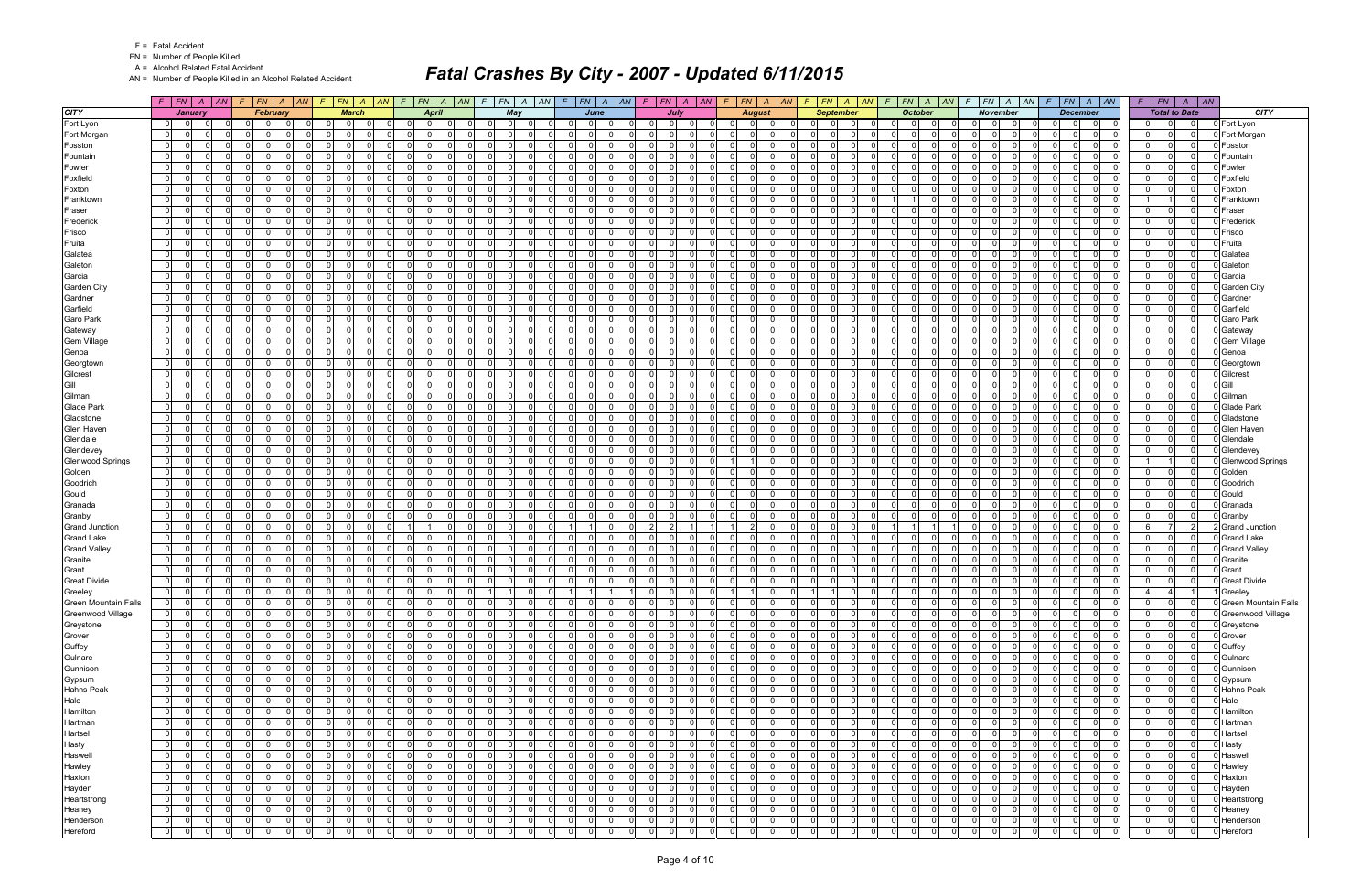FN = Number of People Killed

A = Alcohol Related Fatal Accident

AN = Number of People Killed in an Alcohol Related Accident

|                            | $F$   $FN$   $A$   $AN$                                        |              | $F$   FN   A   AN   F   FN   A   AN                            |                                                             |                      |                      |                      |                               |                                  |                                  |                                                    | $F   FN   A   AN   F   FN   A   AN   F   FN   A   AN$ |                    |                            | $F$ $ FN $ $A$ $ AN $      |                            |                      |                 | $F$ $ FN $ $A$ $ AN $ $F$ $ FN $ $A$ $ AN $ $F$ $ FN $ $A$ $ AN$ |                         |                            |                                                 |          |                                  | $F$ $FN$ $A$ $AN$          |                                  | $F$ $ FN $ $A$ $ AN$                          |                |                      | $F$   $FN$   $A$   $AN$    |                            |
|----------------------------|----------------------------------------------------------------|--------------|----------------------------------------------------------------|-------------------------------------------------------------|----------------------|----------------------|----------------------|-------------------------------|----------------------------------|----------------------------------|----------------------------------------------------|-------------------------------------------------------|--------------------|----------------------------|----------------------------|----------------------------|----------------------|-----------------|------------------------------------------------------------------|-------------------------|----------------------------|-------------------------------------------------|----------|----------------------------------|----------------------------|----------------------------------|-----------------------------------------------|----------------|----------------------|----------------------------|----------------------------|
| <b>CITY</b>                | January                                                        |              | February                                                       | <b>March</b>                                                |                      |                      | <b>April</b>         |                               |                                  | May                              |                                                    | June                                                  |                    | July                       |                            |                            | <b>August</b>        |                 |                                                                  | <b>September</b>        |                            | <b>October</b>                                  |          |                                  | <b>November</b>            |                                  | <b>December</b>                               |                | <b>Total to Date</b> |                            | <b>CITY</b>                |
| Hermosa                    | 01<br>$\overline{0}$                                           |              | ി<br>- 0                                                       | $\Omega$<br>$\Omega$                                        | 0                    | 0I                   | 0                    | $\Omega$                      | $\Omega$                         | $\Omega$<br>$\Omega$             | $\Omega$                                           | - Ol<br>$\Omega$                                      | n I                | $\Omega$                   |                            | <sup>n</sup>               | $\Omega$             | - 0             | 0I<br>$\Omega$                                                   | $\Omega$                | n I                        | 0 I                                             |          | 0<br>$\mathbf 0$                 | - 0                        | $\Omega$                         | $\Omega$<br>$\Omega$                          | $\mathbf 0$    | $\Omega$             | $\Omega$                   | Hermosa                    |
| Hesperus                   | $\overline{0}$<br>$\mathbf 0$                                  |              | $\Omega$<br>റ<br>n                                             | $\Omega$<br>0                                               | 0                    | 0                    | $\mathbf{0}$         |                               | 01                               | $\Omega$                         |                                                    | $\Omega$<br>$\Omega$                                  | $\Omega$           | $\Omega$                   |                            | $\Omega$                   |                      | $\Omega$        | $\mathbf 0$<br>$\Omega$                                          | $\Omega$                | $\Omega$                   | $\Omega$<br>$\Omega$                            |          | $\Omega$<br>$\mathbf 0$          | $\Omega$                   | $\overline{0}$                   | $\Omega$<br>$\mathbf 0$                       | $\overline{0}$ | $\overline{0}$       | $\Omega$                   | Hesperus                   |
| Hiawatha                   | 0 <br>01                                                       | <sup>0</sup> | 0 <br>$\Omega$<br>$\Omega$                                     | $\Omega$<br>$\Omega$                                        | -01                  | 0 I                  | -01                  | $\Omega$                      | $\Omega$                         | $\mathbf 0$                      | $\Omega$                                           | $\Omega$<br>$\Omega$                                  | $\mathbf{0}$       | $\Omega$                   | $\Omega$                   | $\Omega$                   | $\Omega$             | $\Omega$        | $\Omega$<br>$\Omega$                                             | $\Omega$                | $\mathbf 0$                | n l<br>$\Omega$                                 |          | <sup>0</sup><br>$\Omega$         | $\Omega$                   | 0 I                              | $\Omega$<br>$\Omega$                          | 0              | $\Omega$             | $\Omega$                   | Hiawatha                   |
| <b>Hideaway Park</b>       | 0 I<br>- 0 l<br>$\Omega$                                       |              | $\Omega$<br>$\Omega$                                           | $\Omega$<br>$\Omega$                                        | $\Omega$             | 0 I                  | $\Omega$             | $\Omega$                      | $\Omega$                         | $\Omega$                         | $\Omega$                                           | n l<br>$\Omega$                                       | - 0 l              | - 0                        | $\Omega$                   | $\Omega$                   |                      | $\Omega$        | $\Omega$<br>$\Omega$                                             | $\Omega$                | $\Omega$                   | $\Omega$<br>$\Omega$                            |          | $\Omega$<br>$\Omega$             | $\Omega$                   | - 0 l                            | $\Omega$<br>$\Omega$                          | 0              | $\Omega$             | $\Omega$                   | Hideaway Park              |
| <b>Highlands Ranch</b>     | $\overline{0}$<br>- 01                                         |              | $\Omega$<br>$\Omega$                                           | $\Omega$<br>$\Omega$                                        | $\Omega$             | 0 I                  | $\Omega$             |                               | 01                               | $\mathbf 0$                      | $\Omega$                                           | 0<br>$\Omega$                                         | - 0 l              | $\Omega$                   |                            | $\Omega$                   |                      | $\Omega$        | $\Omega$<br>$\Omega$                                             | <sup>n</sup>            | $\Omega$                   | $\Omega$<br>$\Omega$                            |          | $\Omega$<br>$\mathbf 0$          | $\Omega$                   | 0 I                              | $\Omega$                                      | 0              | $\Omega$             | $\Omega$                   | <b>Highlands Ranch</b>     |
| Hillrose                   | $\overline{0}$<br> 0 <br>$\Omega$                              |              | $\Omega$<br>$\Omega$                                           | $\Omega$<br>$\Omega$                                        | $\Omega$             | $\Omega$             | $\Omega$             | $\Omega$                      | $\Omega$                         | $\Omega$                         | $\Omega$                                           | $\Omega$<br>$\Omega$                                  | $\Omega$           | $\Omega$                   |                            | $\Omega$                   |                      | $\Omega$        | $\Omega$<br>$\Omega$                                             | $\Omega$                | $\Omega$                   | $\Omega$<br>$\Omega$                            |          | $\Omega$<br>$\Omega$             | $\Omega$                   | n                                | $\Omega$<br>$\Omega$                          | 0              | $\Omega$             | $\Omega$                   | <b>Hillrose</b>            |
| Hillside                   | 01<br>$\mathbf{0}$<br>O                                        |              | 01<br>$\Omega$                                                 | $\Omega$<br>$\Omega$                                        | $\Omega$             | $\overline{0}$       | $\overline{0}$       |                               | $\overline{0}$                   | $\mathbf 0$                      | $\Omega$                                           | $\Omega$<br>$\Omega$                                  | $\mathbf 0$        | $\Omega$                   | $\Omega$                   | $\Omega$                   |                      | $\Omega$        | $\Omega$<br>$\Omega$                                             | $\Omega$                | - O I                      | $\Omega$<br>$\Omega$                            |          | $\Omega$<br>$\mathbf 0$          | $\Omega$                   | 0 I                              | $\Omega$<br>$\Omega$                          | 0              | $\Omega$             | $\Omega$                   | Hillside                   |
| Hoehne                     | $\Omega$<br>$\Omega$                                           |              | $\Omega$<br>റ<br>$\Omega$                                      | $\Omega$<br>$\Omega$                                        | $\Omega$             | $\Omega$             | $\Omega$             | $\Omega$                      | $\Omega$                         | $\Omega$                         | $\Omega$                                           | $\Omega$<br>$\Omega$                                  | $\Omega$           | n                          |                            | $\Omega$                   |                      | $\Omega$        | $\Omega$<br>$\Omega$                                             | $\Omega$                | $\Omega$                   | $\Omega$<br>$\Omega$                            |          | $\Omega$<br>$\Omega$             | $\Omega$                   | $\Omega$                         | $\Omega$<br>$\Omega$                          | 0              | $\Omega$             | $\Omega$                   | Hoehne                     |
| Holly                      | 01<br>- 01<br>$\Omega$                                         |              | $\mathbf{0}$<br>- O I<br>$\cap$                                | $\Omega$<br>$\Omega$                                        | $\Omega$             | 0 I                  | $\Omega$             | $\Omega$                      | $\Omega$                         | $\mathbf 0$                      | $\Omega$                                           | - Ol<br>$\Omega$                                      | - 0 l              | $\Omega$                   | $\Omega$                   | $\Omega$                   |                      | $\Omega$        | $\Omega$<br>$\Omega$                                             | $\Omega$                | $\Omega$                   | $\Omega$<br>- Ol                                |          | $\Omega$<br>$\mathbf 0$          | $\Omega$                   | $\overline{0}$                   | $\Omega$<br>$\Omega$                          | 0              | $\mathbf{0}$         | $\Omega$                   | Holly                      |
| Holyoke                    | $\Omega$<br>$\Omega$                                           |              | $\Omega$                                                       | $\Omega$                                                    | $\Omega$             | $\Omega$             | $\Omega$             |                               | 01                               | $\Omega$                         |                                                    | $\Omega$<br>$\Omega$                                  | $\Omega$           |                            |                            | $\Omega$                   |                      | $\Omega$        | $\Omega$<br>$\Omega$                                             |                         | $\Omega$                   | $\Omega$<br>$\Omega$                            |          | $\Omega$<br>$\Omega$             | $\Omega$                   | $\Omega$                         | $\Omega$<br>$\Omega$                          | 0              | $\Omega$             | $\Omega$                   | Holyoke                    |
| Homelake                   | 0 <br>01                                                       | <sup>0</sup> | $\overline{0}$<br>0I                                           | $\Omega$<br>$\Omega$                                        | $\Omega$             | 0 I                  | -01                  | $\Omega$                      | $\Omega$                         | $\mathbf 0$                      | $\Omega$                                           | $\Omega$<br>$\Omega$                                  | $\mathbf{0}$       | $\Omega$                   | $\Omega$                   | $\Omega$                   |                      | $\Omega$        | $\Omega$<br>$\Omega$                                             | $\Omega$                | $\overline{0}$             | $\Omega$<br>$\Omega$                            |          | <sup>0</sup><br>- 0 l            | $\Omega$                   | 0 I                              | $\Omega$<br>$\Omega$                          | 0              | $\Omega$             | $\Omega$                   | Homelake                   |
| Hooper                     | 0 I<br>- 0 l<br>$\Omega$                                       |              | $\Omega$<br>$\Omega$                                           | $\Omega$<br>$\Omega$                                        | $\Omega$             | 0 I                  | $\Omega$             | $\Omega$                      | $\Omega$                         | $\Omega$                         | $\Omega$                                           | n l<br>$\Omega$                                       | - 0 l              | $\Omega$                   | $\Omega$                   | $\Omega$                   |                      | $\Omega$        | $\Omega$<br>$\Omega$                                             | $\Omega$                | $\Omega$                   | $\Omega$<br>$\Omega$                            |          | $\Omega$<br>- 0 l                | $\Omega$                   | - 0 l                            | $\Omega$<br>$\Omega$                          | 0              | $\Omega$             | $\Omega$                   | Hooper                     |
| <b>Hot Sulphur Springs</b> | $\Omega$<br> 0                                                 |              | $\Omega$<br>n                                                  | $\Omega$<br>$\Omega$                                        | $\Omega$             | $\overline{0}$       | $\Omega$             |                               | $\Omega$                         | $\Omega$                         | $\Omega$                                           | 0<br>$\Omega$                                         | $\Omega$           | $\Omega$                   |                            | $\Omega$                   |                      | $\Omega$        | $\Omega$<br>$\Omega$                                             | $\Omega$                | $\Omega$                   | $\Omega$<br><sup>0</sup>                        |          | $\Omega$<br>$\mathbf 0$          | - 0                        | 0 I                              | $\Omega$                                      | 0              | $\mathbf{0}$         | $\Omega$                   | <b>Hot Sulphur Springs</b> |
| Hotchkiss                  | 0 I<br>$\Omega$<br>$\Omega$                                    |              | $\Omega$                                                       | $\Omega$<br>$\Omega$                                        |                      | $\Omega$             | $\Omega$             | U                             | $\Omega$                         | $\Omega$                         | $\Omega$                                           | $\Omega$<br>$\Omega$                                  | $\Omega$           | $\Omega$                   |                            | $\Omega$                   |                      | $\Omega$        | $\Omega$<br>$\Omega$                                             | $\Omega$                | $\Omega$                   | $\Omega$<br>$\Omega$                            |          | $\Omega$<br>$\Omega$             | $\Omega$                   | $\Omega$                         | $\Omega$<br>$\Omega$                          | 0              | $\Omega$             | $\Omega$                   | <b>Hotchkiss</b>           |
| Howard                     | 0 <br> 0                                                       |              | $\Omega$<br>$\Omega$                                           | $\Omega$                                                    | $\Omega$             | 0                    | $\Omega$             |                               | $\overline{0}$                   | 0                                |                                                    | $\Omega$<br>$\Omega$                                  | $\mathbf 0$        | $\Omega$                   |                            | $\Omega$                   |                      | $\Omega$        | $\Omega$<br>$\Omega$                                             | $\Omega$                | $\Omega$                   | $\Omega$<br>$\Omega$                            |          | $\Omega$<br>$\Omega$             | - 0                        | 0                                | $\Omega$<br>$\mathbf{0}$                      | $\mathbf 0$    | $\mathbf{0}$         | $\Omega$                   | Howard                     |
| Hoyt                       | $\Omega$<br> 0                                                 | <sup>0</sup> | $\Omega$<br>$\Omega$<br>0I                                     | $\Omega$<br>$\Omega$                                        | $\Omega$             | 0 I                  | -01                  | $\Omega$                      | $\Omega$<br>$\Omega$             | $\mathbf 0$                      | $\Omega$                                           | n l<br>$\overline{0}$                                 | $\mathbf{0}$       | $\Omega$                   | $\Omega$                   | $\Omega$                   | $\Omega$             | $\Omega$        | $\Omega$<br>$\Omega$                                             | $\Omega$                | $\mathbf{0}$               | n l<br>$\Omega$                                 |          | <sup>0</sup><br>- 0 l            | $\Omega$                   | 0                                | $\Omega$<br>$\Omega$                          | 0              | $\Omega$             | $\overline{0}$             | Hoyt                       |
| Hudson                     | 0 I<br>$\mathbf 0$<br>$\Omega$                                 |              | $\mathbf 0$<br>$\Omega$                                        | $\Omega$<br>$\Omega$                                        | 0                    | 0 I                  | $\Omega$             | $\Omega$                      | $\Omega$                         | $\mathbf 0$                      |                                                    | - O I<br>11                                           | $\mathbf 0$        | $\Omega$                   | $\Omega$                   | $\Omega$                   |                      | $\Omega$        | $\Omega$<br>$\Omega$                                             | $\Omega$                | $\Omega$                   | $\Omega$<br>$\Omega$                            |          | $\Omega$<br>$\mathbf 0$          | $\Omega$                   | - 0 l                            | $\Omega$<br>$\Omega$                          | $\overline{1}$ |                      | $\Omega$                   | Hudson                     |
| Hugo                       | 0 I<br>$\mathbf{0}$                                            |              | $\overline{0}$<br>$\Omega$<br>$\Omega$                         | $\Omega$<br>$\Omega$                                        | $\Omega$             | $\overline{0}$       | $\Omega$             | $\Omega$                      | $\Omega$<br>$\Omega$             | - 0 l                            | $\Omega$                                           | $\Omega$<br>$\Omega$                                  | - 0 l              | $\Omega$                   | $\Omega$                   | $\Omega$                   | $\Omega$             | $\Omega$        | $\Omega$<br>$\Omega$                                             | $\Omega$                | $\mathbf 0$                | nl<br>$\Omega$                                  |          | $\Omega$<br>- 0 l                | $\Omega$                   | $\overline{0}$                   | $\Omega$<br>$\Omega$                          | 0              | 0                    | $\Omega$                   | Hugo                       |
| Hygiene                    | $\overline{0}$<br>$\Omega$                                     |              | $\Omega$<br>$\Omega$                                           | $\Omega$                                                    | $\Omega$             | $\Omega$             | $\Omega$             |                               | $\Omega$                         | $\Omega$                         | $\Omega$                                           | $\Omega$<br>$\Omega$                                  | $\Omega$           | n                          |                            | $\Omega$                   |                      |                 | $\Omega$<br>$\Omega$                                             |                         | $\Omega$                   | <sup>0</sup><br>$\Omega$                        |          | $\Omega$<br>$\Omega$             | $\Omega$                   | $\Omega$                         | $\Omega$<br>$\Omega$                          | 0              | $\Omega$             | $\Omega$                   | Hygiene                    |
| <b>Idaho Springs</b>       | 0 <br>$\Omega$<br>01                                           |              | $\overline{0}$<br>$\Omega$<br>- O I                            | $\Omega$<br> 0                                              | -01                  | 0 I                  | -01                  | $\Omega$                      | $\overline{0}$<br>$\Omega$       | $\mathbf 0$                      | $\Omega$                                           | $\Omega$<br>$\overline{0}$                            | $\mathbf{0}$       | $\Omega$                   | $\Omega$                   | $\overline{0}$             | $\Omega$             | $\Omega$        | - 0 l<br>$\Omega$                                                | $\Omega$                | $\overline{0}$             | n l<br>0 I                                      |          | $\Omega$<br>- 0 l                | $\Omega$                   | 0 I                              | $\Omega$<br>$\Omega$                          | 0              | 0                    | $\Omega$                   | Idaho Springs              |
| Idalia                     | 0 I<br>$\Omega$                                                |              | $\Omega$<br>റ<br>$\Omega$                                      | $\Omega$<br>$\Omega$                                        | $\Omega$             | $\Omega$             | $\Omega$             | $\Omega$                      | $\Omega$                         | $\Omega$                         | - 0                                                | 0<br>$\Omega$                                         | $\mathbf 0$        | $\Omega$                   |                            | $\Omega$                   |                      | $\Omega$        | $\Omega$<br>$\Omega$                                             | $\Omega$                | $\Omega$                   | $\Omega$<br><sup>0</sup>                        |          | $\Omega$<br>$\Omega$             | - 0                        | - 0 l                            | $\Omega$                                      | 0              | $\Omega$             | $\Omega$                   | Idalia                     |
| Idledale                   | 0 I<br> 0                                                      | U            | $\mathbf{0}$<br>$\Omega$<br>- O I                              | $\Omega$<br>$\Omega$                                        | $\Omega$             | 0 I                  | $\Omega$             | $\Omega$                      | $\Omega$                         | - 0 l<br>$\cap$                  | $\Omega$                                           | n l<br>$\Omega$                                       | $\mathbf{0}$       | $\Omega$                   | $\Omega$                   | $\Omega$                   | $\Omega$             | $\Omega$        | $\Omega$<br>$\Omega$                                             | $\Omega$                | $\Omega$                   | n l<br>$\Omega$                                 |          | <sup>0</sup><br>- 0 l            | $\Omega$                   | 0 I                              | $\Omega$<br>- Ol                              | $\mathbf{0}$   | $\Omega$             | $\Omega$                   | Idledale                   |
| Ignacio                    | $\Omega$<br>$\Omega$                                           |              | $\Omega$<br>$\Omega$                                           | $\Omega$                                                    | $\Omega$             | $\Omega$             | $\Omega$             |                               | $\overline{0}$                   | $\Omega$                         |                                                    | 0<br>$\Omega$                                         | $\Omega$           | $\Omega$                   |                            | $\Omega$                   |                      | $\Omega$        | $\Omega$<br>$\Omega$                                             |                         | $\Omega$                   | $\Omega$<br>$\Omega$                            |          | $\Omega$<br>$\Omega$             | - 0                        | $\Omega$                         | O<br>$\Omega$                                 | $\mathbf 0$    | $\mathbf{0}$         | $\Omega$                   | Ignacio                    |
|                            | 0 I<br> 0 <br>$\Omega$                                         |              | $\Omega$<br>$\Omega$<br>- O I                                  | $\Omega$<br>$\Omega$                                        | $\Omega$             | 0 I                  | -01                  | $\Omega$                      | $\overline{0}$<br>$\Omega$       | $\mathbf 0$                      | $\Omega$                                           | n l<br>$\Omega$                                       | $\mathbf{0}$       | $\Omega$                   | $\Omega$                   | $\Omega$                   | $\Omega$             | $\Omega$        | $\Omega$<br>$\Omega$                                             | $\Omega$                | $\overline{0}$             | n l<br>$\Omega$                                 |          | <sup>0</sup><br>- 0 l            | $\Omega$                   | 0 I                              | $\Omega$<br>$\Omega$                          | 0              | $\Omega$             | $\Omega$                   |                            |
| <b>Indian Hills</b>        | 01<br>$\overline{0}$<br>$\Omega$                               |              | $\mathbf{0}$<br>$\cap$<br>$\Omega$                             | $\Omega$<br>$\Omega$                                        | $\Omega$             | 0 I                  | $\Omega$             | $\Omega$                      | $\Omega$<br>$\cap$               | $\mathbf 0$                      | - 0                                                | $\Omega$<br>$\Omega$                                  | $\mathbf 0$        | $\Omega$                   | $\Omega$                   | $\Omega$                   |                      | $\Omega$        | $\Omega$<br>$\Omega$                                             | $\Omega$                | $\Omega$                   | $\Omega$<br>$\Omega$                            |          | $\Omega$<br>$\mathbf 0$          | $\Omega$                   | - 0 l                            | $\Omega$<br>$\Omega$                          | 0              | $\Omega$             | $\Omega$                   | <b>Indian Hills</b>        |
| Jamestown                  | 01<br>- 01                                                     |              | $\Omega$<br>$\Omega$<br>$\Omega$                               | $\Omega$<br>$\Omega$                                        | $\Omega$             | 0 I<br>$\Omega$      | $\Omega$             |                               | $\Omega$                         | $\mathbf 0$                      | $\Omega$                                           | 0<br>$\Omega$                                         | $\mathbf 0$        | ∩                          |                            | $\Omega$                   | $\cap$               | $\Omega$        | $\Omega$<br>$\Omega$<br>$\Omega$                                 | $\Omega$                | - O I                      | $\Omega$<br>n                                   |          | $\Omega$<br>$\mathbf 0$          | $\Omega$                   | 0 I                              | $\Omega$<br>$\Omega$                          | 0              | $\Omega$             | $\Omega$                   | Jamestown                  |
| Jansen                     | $\overline{0}$<br>$\Omega$                                     |              | $\Omega$                                                       | $\Omega$                                                    |                      |                      | $\Omega$             | $\Omega$                      | $\Omega$                         | $\Omega$                         |                                                    | $\Omega$<br>$\Omega$<br>$\Omega$<br>$\Omega$          | $\Omega$           |                            |                            | $\Omega$                   |                      | $\Omega$        | $\Omega$<br>$\Omega$<br>$\Omega$                                 | $\Omega$<br>$\Omega$    | $\Omega$                   | $\Omega$                                        |          | $\Omega$<br>$\Omega$<br>$\Omega$ | റ                          | $\Omega$                         | $\Omega$<br>$\Omega$                          | $\Omega$       | $\Omega$<br>$\Omega$ | $\Omega$<br>$\Omega$       | Jansen                     |
| Jaroso<br>Jefferson        | 0 I<br>$\mathbf 0$<br>$\Omega$<br>- 0 l                        |              | $\Omega$<br>$\Omega$<br>$\Omega$<br>$\Omega$                   | $\Omega$<br>$\Omega$<br>$\Omega$<br>$\Omega$                | $\Omega$<br>$\Omega$ | 0 I<br>$\Omega$      | $\Omega$<br>$\Omega$ |                               | $\Omega$<br>$\Omega$             | $\mathbf 0$<br>$\Omega$          | $\Omega$<br>$\Omega$                               | $\Omega$<br>$\Omega$                                  | - 0 l<br>$\Omega$  | $\Omega$<br>n              |                            | $\Omega$<br>$\Omega$       |                      |                 | $\Omega$<br>$\Omega$                                             | $\Omega$                | $\overline{0}$<br>$\Omega$ | $\Omega$<br>$\Omega$<br>$\Omega$                |          | $\Omega$<br>$\Omega$<br>$\Omega$ | $\Omega$<br>- 0            | $\overline{0}$<br>$\Omega$       | $\Omega$<br>$\Omega$<br>$\Omega$              | 0 <br> 0       | $\Omega$             | $\Omega$                   | Jaroso<br>Jefferson        |
|                            | 0 <br>0 I<br>$\Omega$                                          |              | $\Omega$<br>$\Omega$<br>$\Omega$                               | $\Omega$<br>$\Omega$                                        | $\Omega$             | 0 I                  | $\Omega$             | $\Omega$                      | $\Omega$                         | - 0 l                            | $\Omega$                                           | $\Omega$<br>$\Omega$                                  | - 0 l              | $\Omega$                   | $\Omega$                   | $\Omega$                   |                      | $\Omega$        | $\Omega$<br>$\Omega$                                             | $\Omega$                | $\Omega$                   | $\Omega$<br>$\Omega$                            |          | $\Omega$<br>$\mathbf 0$          | $\Omega$                   | $\overline{0}$                   | $\Omega$<br>$\Omega$                          | 0              | $\Omega$             | $\Omega$                   |                            |
| Joes<br>Johnson Village    | $\overline{0}$<br>$\Omega$                                     |              | $\Omega$<br>$\Omega$                                           | $\Omega$<br>$\Omega$                                        | $\Omega$             | 0                    | $\Omega$             |                               | $\overline{0}$                   | $\Omega$                         | $\Omega$                                           | $\Omega$<br>$\Omega$                                  | $\Omega$           | n                          |                            | $\Omega$                   |                      | $\Omega$        | $\Omega$<br>$\Omega$                                             | $\Omega$                | $\Omega$                   | $\Omega$<br>$\Omega$                            |          | $\Omega$<br>- 0 l                | - 0                        | $\Omega$                         | $\Omega$<br>$\Omega$                          | 0              | $\Omega$             | $\Omega$                   | Joes<br>Johnson Village    |
| Johnstown                  | 0 I<br>- 0 l<br>U                                              |              | $\Omega$<br>$\Omega$                                           | $\Omega$<br>$\Omega$                                        | $\Omega$             | 0 I                  | $\Omega$             | <sup>0</sup>                  | $\Omega$                         | $\Omega$                         |                                                    | $\Omega$<br>$\Omega$                                  | - 0 l              | $\Omega$                   |                            | $\Omega$                   |                      | $\Omega$        | $\Omega$<br>$\Omega$                                             |                         | $\Omega$                   | $\Omega$<br>$\Omega$                            |          | $\Omega$<br>$\Omega$             | $\Omega$                   | $\Omega$                         | $\Omega$<br>$\Omega$                          | 0              | $\Omega$             | $\Omega$                   | Johnstown                  |
| Julesburg                  | - 0 l<br>0 I<br>$\Omega$                                       |              | $\Omega$<br>$\Omega$                                           | $\Omega$<br>$\Omega$                                        | $\Omega$             | 0 I                  | $\Omega$             | $\Omega$                      | $\Omega$                         | $\mathbf 0$                      | $\Omega$                                           | n l<br>$\Omega$                                       | - 0 l              | - 0                        | $\Omega$                   | $\Omega$                   |                      | $\Omega$        | $\Omega$<br>$\Omega$                                             | $\Omega$                | $\Omega$                   | $\Omega$<br>$\Omega$                            |          | $\Omega$<br>$\Omega$             | $\Omega$                   | - 0 l                            | $\Omega$<br>$\Omega$                          | 0              | $\Omega$             | $\Omega$                   | Julesburg                  |
| Karval                     | 0 I<br>$\mathbf 0$                                             |              | $\Omega$<br>$\Omega$                                           | $\Omega$<br>$\Omega$                                        | $\Omega$             | 0 I                  | $\Omega$             | $\Omega$                      | $\Omega$                         | $\Omega$                         | $\Omega$                                           | $\Omega$<br>$\Omega$                                  | $\Omega$           | $\Omega$                   |                            | 0                          |                      | $\Omega$        | $\Omega$<br>$\Omega$                                             | $\Omega$                | $\Omega$                   | $\Omega$<br>- 0                                 |          | $\Omega$<br>$\Omega$             | - 0                        | - 0 l                            | $\Omega$<br>$\Omega$                          | 0              | $\Omega$             | $\Omega$                   | Karval                     |
| Kassler                    | $\overline{0}$<br>$\Omega$<br>U                                |              | $\Omega$<br>$\Omega$                                           | $\Omega$<br>$\Omega$                                        | $\Omega$             | 0                    | $\Omega$             | $\Omega$                      | $\Omega$                         | $\Omega$                         | $\Omega$                                           | $\Omega$<br>$\Omega$                                  | - 0 l              | n                          |                            | $\Omega$                   |                      | $\Omega$        | $\Omega$<br>$\Omega$                                             | $\Omega$                | $\Omega$                   | $\Omega$<br>$\Omega$                            |          | $\Omega$<br>$\Omega$             | - 0                        | $\Omega$                         | $\Omega$<br>$\Omega$                          | 0              | $\Omega$             | $\Omega$                   | Kassler                    |
| Keenesburg                 | 0 I<br>$\mathbf 0$                                             |              | $\Omega$<br>$\Omega$                                           | $\Omega$<br>$\Omega$                                        | $\Omega$             | 0 I                  | $\Omega$             |                               | $\Omega$                         | $\mathbf 0$                      |                                                    | $\Omega$<br>$\Omega$                                  | - 0 l              | $\Omega$                   |                            | $\Omega$                   |                      | $\Omega$        | $\Omega$<br>$\Omega$                                             | $\Omega$                | $\Omega$                   | $\Omega$<br>$\Omega$                            |          | $\Omega$<br>$\Omega$             | $\Omega$                   | $\overline{0}$                   | $\Omega$<br>$\Omega$                          | 0              | $\Omega$             | $\Omega$                   | Keenesburg                 |
| Kelim                      | $\Omega$<br>- 0 l                                              |              | $\Omega$<br>$\Omega$                                           | $\Omega$<br>$\Omega$                                        | $\Omega$             | $\Omega$             | $\Omega$             | $\Omega$                      | $\Omega$                         | $\Omega$                         | $\Omega$                                           | n l<br>$\Omega$                                       | - 0 l              | - 0                        |                            | $\Omega$                   |                      |                 | $\Omega$<br>$\Omega$                                             | $\Omega$                | $\Omega$                   | $\Omega$<br>$\Omega$                            |          | $\Omega$<br>$\Omega$             | - 0                        | $\overline{0}$                   | $\Omega$<br>$\Omega$                          | 0              | $\Omega$             | $\Omega$                   | Kelim                      |
| Keota                      | 0 I<br>$\mathbf 0$                                             | <sup>n</sup> | $\mathbf{0}$<br>$\Omega$                                       | $\Omega$<br>$\Omega$                                        | $\Omega$             | 0 I                  | $\Omega$             | $\Omega$                      | $\Omega$<br>$\cap$               | $\mathbf 0$                      | - 0                                                | 0<br>- O I                                            | $\mathbf 0$        | - 0                        | $\Omega$                   | $\Omega$                   | $\Omega$             | $\Omega$        | $\Omega$<br>$\Omega$                                             | $\Omega$                | $\Omega$                   | $\Omega$<br>$\Omega$                            |          | $\Omega$<br>$\mathbf 0$          | $\Omega$                   | - 0 l                            | $\Omega$<br>$\Omega$                          | 0              | $\Omega$             | $\Omega$                   | Keota                      |
| Kersey                     | 0 I<br>$\Omega$                                                |              | $\Omega$<br>$\Omega$                                           | $\Omega$<br>$\Omega$                                        | $\Omega$             | 0                    | $\Omega$             |                               | $\Omega$                         | $\Omega$                         | $\Omega$                                           | $\Omega$<br>$\Omega$                                  | $\Omega$           | n                          |                            | $\Omega$                   |                      | $\Omega$        | $\Omega$<br>$\Omega$                                             | $\Omega$                | $\Omega$                   | $\Omega$<br>n                                   |          | $\Omega$<br>$\Omega$             | - 0                        | n l                              | $\Omega$                                      | 0              | $\mathbf{0}$         | $\Omega$                   | Kersey                     |
| Keystone                   | 0 I<br>$\mathbf 0$                                             | <sup>0</sup> | 01<br>$\Omega$                                                 | $\Omega$<br>$\Omega$                                        | $\Omega$             | 0 I                  | $\Omega$             | $\Omega$                      | $\Omega$                         | $\mathbf 0$                      | $\Omega$                                           | 0<br>- O I                                            | - 0 l              | $\Omega$                   | $\Omega$                   | $\Omega$                   |                      | $\Omega$        | $\Omega$<br>$\Omega$                                             | $\Omega$                | $\Omega$                   | $\Omega$<br>$\Omega$                            |          | $\Omega$<br>$\mathbf 0$          | $\Omega$                   | $\overline{0}$                   | $\Omega$<br>$\Omega$                          | $\mathbf 0$    | $\mathbf{0}$         | $\Omega$                   | Keystone                   |
| Kim                        | $\overline{0}$<br>$\mathbf{0}$<br>$\Omega$                     |              | $\overline{0}$<br>0I                                           | $\Omega$<br>$\Omega$                                        | $\Omega$             | 0 I                  | -01                  | $\Omega$                      | $\overline{0}$                   | $\mathbf 0$                      | $\Omega$                                           | $\Omega$<br>$\Omega$                                  | - 0 l              | $\Omega$                   | $\Omega$                   | $\Omega$                   |                      | $\Omega$        | $\Omega$<br>$\Omega$                                             | $\Omega$                | $\overline{0}$             | n l<br>$\Omega$                                 |          | <sup>0</sup><br>- 0 l            | $\Omega$                   | 0 I                              | $\Omega$<br>$\Omega$                          | 0              | $\Omega$             | $\Omega$                   | Kim                        |
| Kiowa                      | $\Omega$<br>$\overline{0}$<br><sup>n</sup>                     |              | 01<br>$\Omega$<br>$\Omega$                                     | $\Omega$<br>$\Omega$                                        | $\overline{0}$       | $\overline{0}$       | $\Omega$             | $\Omega$                      | $\Omega$                         | $\mathbf 0$                      | $\overline{0}$                                     | $\Omega$<br>- O I                                     | $\mathbf 0$        | - 0                        | $\Omega$                   | $\Omega$                   | $\Omega$             | - 0             | $\Omega$<br>$\Omega$                                             | $\Omega$                | - O I                      | $\Omega$<br>$\Omega$                            |          | $\Omega$<br> 0                   | $\Omega$                   | $\overline{0}$                   | $\Omega$<br>$\Omega$                          | 0              | $\Omega$             | $\Omega$                   | Kiowa                      |
| Kirk                       | 0 I<br> 0 <br>$\Omega$                                         |              | $\mathbf{0}$<br>$\Omega$<br>- O I                              | $\Omega$<br>$\Omega$                                        | $\overline{0}$       | 0 I                  | -01                  | $\Omega$                      | $\Omega$                         | $\mathbf 0$                      | $\Omega$                                           | $\Omega$<br>$\Omega$                                  | - 0 l              | $\Omega$                   | $\Omega$                   | $\Omega$                   | $\Omega$             | $\Omega$        | -ol<br>$\Omega$                                                  | $\Omega$                | $\overline{0}$             | n l<br>$\Omega$                                 |          | $\Omega$<br>- 0 l                | $\Omega$                   | $\overline{0}$                   | $\Omega$<br>$\Omega$                          | 0              | $\Omega$             | $\Omega$                   | <b>Kirk</b>                |
| <b>Kit Carson</b>          | $\overline{0}$<br> 0 <br>$\Omega$                              |              | $\overline{0}$<br>$\Omega$<br>$\Omega$                         | $\mathbf 0$<br>$\overline{0}$                               | 0                    | $\overline{0}$       | 0                    | $\Omega$                      | $\overline{0}$                   | $\mathbf 0$                      | $\Omega$                                           | 0 <br>$\Omega$                                        | 0                  | $\Omega$                   |                            | $\mathbf 0$                | $\Omega$             | - 0             | $\Omega$<br>$\Omega$                                             | $\Omega$                | 0                          | $\Omega$<br>$\Omega$                            |          | - 0 l<br>$\overline{0}$          | $\Omega$                   | 0                                | $\Omega$<br>$\Omega$                          | 0              | $\Omega$             | $\Omega$                   | Kit Carson                 |
| Kittredge                  | 0 <br>$\overline{0}$                                           | 0            | $\overline{0}$<br>- O I<br>$\Omega$                            | 0                                                           | 0                    | 0                    | 0                    | $\mathbf 0$                   | $\overline{0}$                   | 0                                |                                                    | 0 <br>$\mathbf 0$                                     | $\mathbf{0}$       | $\Omega$                   | $\Omega$                   | $\Omega$                   |                      | $\Omega$        | $\Omega$<br>$\mathbf{0}$                                         | $\Omega$                | $\mathbf{0}$               | $\Omega$<br>0l                                  |          | 0 <br>01                         | $\Omega$                   | $\Omega$                         | $\mathbf 0$<br>$\mathbf 0$                    | $\Omega$       | $\Omega$             | $\Omega$                   | 0 Kittredge                |
| Kline                      | $\overline{0}$<br>$\overline{\mathbf{0}}$<br>$\Omega$          |              | 0<br>$\Omega$<br>- O I                                         | - O I<br>01                                                 | 0                    | $\overline{0}$       | 0                    | 0                             | 01                               | 0 <br>- 01                       | 0                                                  | 0 <br>$\mathbf 0$                                     | 0                  | $\Omega$                   | $\Omega$                   | $\Omega$                   | - O I                | $\overline{0}$  | 0 <br>$\mathbf{0}$                                               | $\Omega$                | $\overline{0}$             | $\Omega$<br>0 I                                 |          | $\overline{0}$<br>$\Omega$       | - 01                       | $\mathbf 0$                      | $\overline{0}$<br>$\Omega$                    | 0              | 0                    | $\overline{0}$             | Kline                      |
| Kornman                    | $\overline{0}$<br> 0                                           | $\Omega$     | 0 <br>$\Omega$<br>- O I                                        | $\Omega$<br>$\Omega$                                        | -01                  | $\overline{0}$       | 0                    | $\Omega$                      | $\overline{0}$                   | - 0 l<br>$\Omega$                | $\mathbf 0$                                        | 0 <br>$\overline{0}$                                  | 0                  | $\Omega$                   | $\Omega$                   | $\Omega$                   | $\overline{0}$       | -01             | $\overline{0}$<br>$\mathbf{0}$                                   | $\Omega$                | 0                          | 0 I<br>$\Omega$                                 |          | $\Omega$<br>$\overline{0}$       | $\Omega$                   | 0                                | $\overline{0}$<br>$\overline{0}$              | 0              | 0                    | $\overline{0}$             | Kornman                    |
| Kremmling                  | $\overline{0}$<br>$\overline{\mathbf{0}}$<br>$\Omega$          |              | $\overline{0}$<br>-01<br>- O I                                 | 0<br>01                                                     | 0                    | 0                    | $\overline{0}$       | $\overline{0}$                | $\overline{0}$<br>$\overline{0}$ | 0                                | 0                                                  | $\overline{0}$<br>$\overline{0}$                      | 0                  | $\mathbf 0$                | $\Omega$                   | $\overline{0}$             | $\overline{0}$       | $\overline{0}$  | $\overline{0}$<br>$\overline{0}$                                 | $\mathbf 0$             | 0                          | 0 <br>0 I                                       |          | 0 <br>$\overline{0}$             | $\overline{0}$             | 0                                | $\mathbf 0$<br>$\overline{0}$                 | 0              | 0                    | $\overline{0}$             | 0 Kremmling                |
| Kutch                      | 0 I<br>$\overline{0}$<br>$\Omega$                              |              | $\overline{0}$<br>$\Omega$<br>- O I                            | $\mathbf 0$<br> 0                                           | 0                    | $\overline{0}$       | 0                    | $\mathbf 0$                   | $\overline{0}$                   | - 0 l<br>$\Omega$                | 0                                                  | 0 <br>$\mathbf 0$                                     | 0                  | $\overline{0}$             | $\overline{0}$             | 0                          | $\Omega$             | -01             | 0 <br> 0                                                         | $\Omega$                | 0                          | - 0 l<br>0 I                                    |          | $\mathbf 0$<br> 0                | $\mathbf 0$                | $\overline{0}$                   | $\mathbf{0}$<br>$\overline{0}$                | $\mathbf{0}$   | $\overline{0}$       | $\overline{0}$             | 0 Kutch                    |
| La Garita                  | 0 <br>$\overline{O}$<br>$\Omega$                               |              | 0 <br>- O I<br>- O I                                           | $\Omega$<br>$\overline{0}$                                  | 0                    | $\overline{0}$       | 0                    | $\mathbf 0$                   | $\overline{0}$                   | 0 <br>- 01                       | 0                                                  | 0 <br>$\mathbf 0$                                     | 0                  | $\Omega$                   | $\Omega$                   | $\Omega$                   | $\Omega$             | $\overline{0}$  | 0 <br>$\overline{0}$                                             | $\mathbf 0$             | 0                          | 0 <br>$\Omega$                                  |          | $\Omega$<br>$\overline{0}$       | $\overline{0}$             | $\overline{0}$                   | $\mathbf 0$<br>$\overline{0}$                 | 0              | 0                    | $\Omega$                   | 0 La Garita                |
| La Jara                    | $\overline{0}$<br>$\overline{0}$<br>$\Omega$                   |              | $\overline{0}$<br>- O I<br>- O I                               | $\mathbf 0$<br> 0                                           | 0                    | $\overline{0}$       | $\overline{0}$       | $\overline{0}$                | $\overline{0}$                   | $\overline{0}$<br>$\overline{0}$ | $\overline{0}$                                     | $\overline{0}$<br>$\mathbf 0$                         | 0                  | $\Omega$                   | $\Omega$                   | $\mathbf 0$                | - O I                | -01             | $\overline{0}$<br> 0                                             | $\Omega$                | 0                          | $\overline{0}$<br> 0                            |          | 0 <br>$\overline{0}$             | $\mathbf 0$                | $\overline{0}$                   | $\overline{0}$<br>$\overline{0}$              | 0              | 0                    | $\overline{0}$             | 0 La Jara                  |
| La Junta                   | 0 <br>$\mathbf 0$<br>$\Omega$                                  |              | $\overline{0}$<br>$\Omega$                                     | 0                                                           | 0                    | 0                    | $\overline{0}$       |                               | 0                                | 0                                |                                                    | 0 <br>$\mathbf 0$                                     | $\overline{0}$     | $\Omega$                   |                            | 0                          |                      | 0               | $\mathbf 0$<br>$\overline{0}$                                    | $\Omega$                | $\overline{0}$             | $\Omega$<br>$\Omega$                            |          | $\overline{0}$<br>01             | - 0                        | 0                                | $\Omega$<br>0                                 | $\overline{0}$ | $\mathbf{0}$         | $\Omega$                   | La Junta                   |
| La Salle                   | $\overline{0}$<br> 0 <br>$\Omega$                              |              | $\overline{0}$<br>- O I<br>- O I                               | $\Omega$<br>0 I                                             | 0                    | 0                    | $\overline{0}$       | $\mathbf 0$                   | $\overline{0}$                   | $\Omega$<br> 0                   | $\Omega$                                           | $\overline{0}$<br>$\overline{0}$                      | 0                  | $\Omega$                   | $\Omega$                   | $\overline{0}$             | $\Omega$             | $\overline{0}$  | 0 <br>-01                                                        | $\Omega$                | 0                          | - 0 l<br>0 I                                    |          | 0 <br>$\overline{0}$             | $\overline{0}$             | $\overline{0}$                   | $\overline{0}$<br>$\overline{0}$              | 0              | 0                    | $\overline{0}$             | 0 La Salle                 |
| La Veta                    | $\overline{0}$<br> 0 <br>$\Omega$                              |              | $\overline{0}$<br>$\Omega$<br>- O I                            | $\mathbf 0$<br>$\overline{0}$                               | 0                    | 0                    | 0                    | $\Omega$                      | $\overline{0}$                   | 0 <br>$\Omega$                   | $\overline{0}$                                     | $\mathbf 0$<br> 0                                     | 0                  | $\Omega$                   | $\Omega$                   | $\overline{0}$             | $\Omega$             | -01             | $\mathbf 0$<br>$\mathbf{0}$                                      | $\mathbf 0$             | 0                          | $\Omega$<br>$\Omega$                            |          | 0 <br> 0                         | $\mathbf 0$                | $\overline{0}$                   | $\mathbf 0$<br>$\mathbf 0$                    | 0              | 0                    | $\overline{0}$             | 0 La Veta                  |
| Lafayette                  | 0 <br> 0 <br>$\Omega$                                          |              | 0 <br>- O I<br>- O I                                           | $\Omega$<br>$\overline{0}$                                  | 0                    | 0                    | $\overline{0}$       | $\Omega$                      | $\overline{0}$                   | 0 <br>- 01                       | 0                                                  | 0 <br>$\mathbf 0$                                     | 0                  | $\Omega$                   | $\Omega$                   | $\mathbf 0$                | - O I                | $\overline{0}$  | 0 <br>$\Omega$                                                   | $\Omega$                | 0                          | - 0 l<br>0 I                                    |          | 0 <br>$\overline{0}$             | $\mathbf 0$                | $\overline{0}$                   | $\overline{0}$<br>- O I                       | 0              | $\overline{0}$       | $\Omega$                   | Lafayette                  |
| Laird                      | $\overline{0}$<br> 0 <br>$\Omega$                              |              | 0 <br>$\Omega$<br>$\Omega$                                     | $\mathbf 0$<br>$\overline{0}$                               | 0                    | 0                    | 0                    | $\Omega$                      | $\overline{0}$                   | 0                                | $\mathbf 0$                                        | 0 <br>$\mathbf 0$                                     | 0                  | $\Omega$                   | $\Omega$                   | $\mathbf 0$                | $\Omega$             | -01             | 0 <br>$\Omega$                                                   | $\Omega$                | $\mathbf 0$                | $\Omega$<br>$\Omega$                            |          | $\Omega$<br>$\overline{0}$       | $\mathbf 0$                | $\overline{0}$                   | $\overline{0}$<br>$\Omega$                    | 0              | $\Omega$             | $\overline{0}$             | Laird                      |
| Lake City                  | 0 <br> 0 <br>$\Omega$                                          |              | 0 <br>$\Omega$<br>- O I                                        | 0<br> 0                                                     | 0                    | $\overline{0}$       | 0                    | $\Omega$                      | $\overline{0}$                   | 0 <br>- 01                       | $\mathbf 0$                                        | $\overline{0}$<br>$\mathbf 0$                         | 0                  | 0                          | $\Omega$                   | 0                          | $\Omega$             | $\overline{0}$  | 0 <br> 0                                                         | $\mathbf 0$             | 0                          | - 0 l<br> 0                                     |          | $\overline{0}$<br> 0             | $\mathbf 0$                | 0                                | - O I<br>$\overline{0}$                       | $\mathbf 0$    | 0                    | $\overline{0}$             | 0 Lake City                |
| Lake George                | $\overline{0}$<br>$\overline{0}$<br>$\Omega$                   |              | $\overline{0}$<br>$\Omega$<br>$\Omega$                         | $\Omega$<br>$\Omega$                                        | 0                    | 0                    | 0                    | $\Omega$                      | $\overline{0}$<br>- 0            | - 0 l                            | $\Omega$                                           | $\mathbf 0$<br> 0                                     | 0                  | $\Omega$                   | $\Omega$                   | $\overline{0}$             | $\Omega$             | $\Omega$        | $\mathbf 0$<br>$\mathbf{0}$                                      | $\Omega$                | 0                          | $\Omega$<br>$\Omega$                            |          | 0 <br>$\Omega$                   | $\overline{0}$             | $\overline{0}$                   | $\mathbf 0$<br>$\overline{0}$                 | 0              | 0                    | $\overline{0}$             | Lake George                |
| Lakeside                   | $\overline{\mathbf{0}}$<br>$\Omega$<br> 0                      |              | $\overline{0}$<br>$\Omega$<br>- O I                            | $\Omega$<br>$\overline{0}$                                  | 0                    | 0                    | $\overline{0}$       | $\overline{0}$                | $\overline{0}$                   | - 0 l<br>ി                       | $\overline{0}$                                     | 0 <br>$\overline{0}$                                  | $\mathbf{0}$       | $\Omega$                   | $\Omega$                   | $\mathbf 0$                | $\Omega$             | $\overline{0}$  | $\overline{0}$<br> 0                                             | $\Omega$                | 0                          | 0 I<br>$\mathbf 0$                              |          | 0 <br>$\overline{0}$             | $\overline{0}$             | $\overline{0}$                   | $\overline{0}$<br>- O I                       | 0              | 0                    | $\overline{0}$             | Lakeside                   |
| Lakewood                   | 11                                                             |              | $\overline{0}$<br>$\Omega$                                     | $\overline{4}$<br>4 <sup>1</sup>                            | 3                    | $2 \mid$             | $\overline{2}$       |                               | $\overline{0}$                   | 0                                |                                                    | 11                                                    | $\overline{2}$     | $\overline{2}$             |                            | $\overline{0}$             |                      | $\Omega$        | $\mathbf 0$<br>$\Omega$                                          | $\Omega$                | 1                          |                                                 |          | 0 <br>$\overline{0}$             | $\Omega$                   | $\overline{0}$                   | $\Omega$<br>$\overline{0}$                    | 11             | 11                   | 8 <sup>1</sup>             | Lakewood                   |
| Lamar                      | $\overline{0}$<br>$\overline{\mathbf{0}}$<br>$\overline{0}$    |              | $\overline{0}$<br>- O I<br>- O I                               | $\mathbf 0$<br> 0                                           | 0                    | 0                    | $\overline{0}$       | $\overline{0}$                | 0                                | $\overline{0}$<br> 0             | 0                                                  | 0 <br>$\overline{0}$                                  | 0                  | 0                          | $\overline{0}$             | $\overline{0}$             | $\Omega$             | $\overline{0}$  | 0 <br> 0                                                         | $\mathbf 0$             | 0                          | $\overline{0}$<br>$\overline{0}$                |          | $\overline{0}$<br> 0             | $\mathbf 0$                | 0                                | $\overline{0}$<br> 0                          | 0              | 0                    | $\overline{0}$             | 0 Lamar                    |
| La Plata                   | $\overline{0}$<br>$\overline{0}$<br>$\Omega$<br>01<br>$\Omega$ |              | 0 <br>$\Omega$<br>- O I<br>01<br>- 0<br>$\Omega$               | $\mathbf 0$<br>$\overline{0}$<br>$\Omega$<br>$\overline{0}$ | 0                    | $\overline{0}$<br> 0 | 0 <br> 0             | $\Omega$<br>$\Omega$          | $\overline{0}$<br>$\overline{0}$ | 0 <br>$\Omega$<br>$\mathbf 0$    | $\overline{\mathbf{0}}$<br>$\overline{\mathbf{0}}$ | $\overline{0}$<br>$\mathbf 0$<br> 0 <br>$\mathbf 0$   | 0 <br>$\mathbf{0}$ | $\overline{0}$<br>$\Omega$ | $\overline{0}$<br>$\Omega$ | $\overline{0}$<br>$\Omega$ | $\Omega$<br>$\Omega$ | -01<br>$\Omega$ | $\mathbf 0$<br>$\mathbf{0}$<br>$\mathbf 0$<br>$\Omega$           | $\mathbf 0$<br>$\Omega$ | 0 <br> 0                   | $\overline{0}$<br>- 0 l<br>$\Omega$<br>$\Omega$ |          | 0 <br> 0 <br>$\Omega$            | $\overline{0}$<br>$\Omega$ | $\overline{0}$<br>$\overline{0}$ | $\mathbf 0$<br> 0 <br>$\Omega$<br>$\mathbf 0$ | 0 <br> 0       | 0 <br>0              | $\overline{0}$<br>$\Omega$ | La Plata                   |
| Laporte<br>Last Chance     | 0 <br>$\overline{0}$<br>$\overline{0}$                         | $\Omega$     | 0 <br>- O I<br>$\Omega$                                        | $\mathbf 0$<br>$\overline{0}$                               | 0 <br> 0             | $\overline{0}$       | 0                    | $\Omega$                      | $\overline{0}$                   | $\mathbf 0$<br> 0                | $\mathbf 0$                                        | 0 <br>$\mathbf 0$                                     | 0                  | $\Omega$                   | $\Omega$                   | $\overline{0}$             | $\overline{0}$       | -01             | 0 <br> 0                                                         | $\mathbf 0$             | 0                          | 0 <br> 0                                        |          | 01<br> 0 <br>$\overline{0}$      | $\mathbf 0$                | $\overline{0}$                   | $\Omega$<br>$\overline{0}$                    | 0              | 0                    | $\Omega$                   | Laporte<br>Last Chance     |
| Larkspur                   | $\overline{0}$<br>$\overline{0}$                               | $\Omega$     | 0 <br>$\Omega$<br>0 I                                          | $\mathbf 0$<br> 0                                           | 0                    | $\overline{0}$       | $\mathbf 0$          | $\mathbf{0}$                  | $\overline{0}$                   | 0                                | $\mathbf 0$                                        | 0 <br>$\mathbf 0$                                     | 0                  | $\mathbf 0$                | $\overline{0}$             | 0                          | $\mathbf 0$          | 0               | 0 <br>$\overline{0}$                                             | $\mathbf 0$             | 0                          | 0 <br>0l                                        |          | 0 <br>$\overline{0}$             | $\mathbf 0$                | $\overline{0}$                   | $\overline{0}$<br>$\mathbf 0$                 | 0              | 0                    | $\overline{0}$             | 0 Larkspur                 |
| Las Animas                 | 0 <br>$\overline{0}$<br>$\overline{0}$                         | $\Omega$     | $\overline{0}$<br>$\overline{0}$<br>$\overline{0}$<br>$\Omega$ | $\overline{0}$<br>$\overline{0}$                            | 0                    | $\overline{0}$       | $\overline{0}$       | $\overline{0}$<br>$\mathbf 0$ | 0 <br>$\overline{0}$             | $\overline{0}$                   | $\mathbf 0$                                        | $\overline{0}$<br>$\overline{0}$                      | 0                  | 0                          | $\overline{0}$             | $\Omega$<br> 0             | 0                    | 0 <br>$\Omega$  | $\overline{0}$<br>$\overline{0}$                                 | $\mathbf 0$             | 0                          | $\overline{0}$<br>$\overline{0}$                | $\Omega$ | 0 <br>$\overline{0}$             | $\mathbf 0$<br>$\Omega$    | 0                                | $\overline{0}$<br>$\overline{0}$              | 0              | $\overline{0}$       | $\overline{0}$             | 0 Las Animas               |
|                            |                                                                |              |                                                                |                                                             |                      |                      |                      |                               |                                  |                                  |                                                    |                                                       |                    |                            |                            |                            |                      |                 |                                                                  |                         |                            |                                                 |          |                                  |                            |                                  |                                               |                |                      |                            |                            |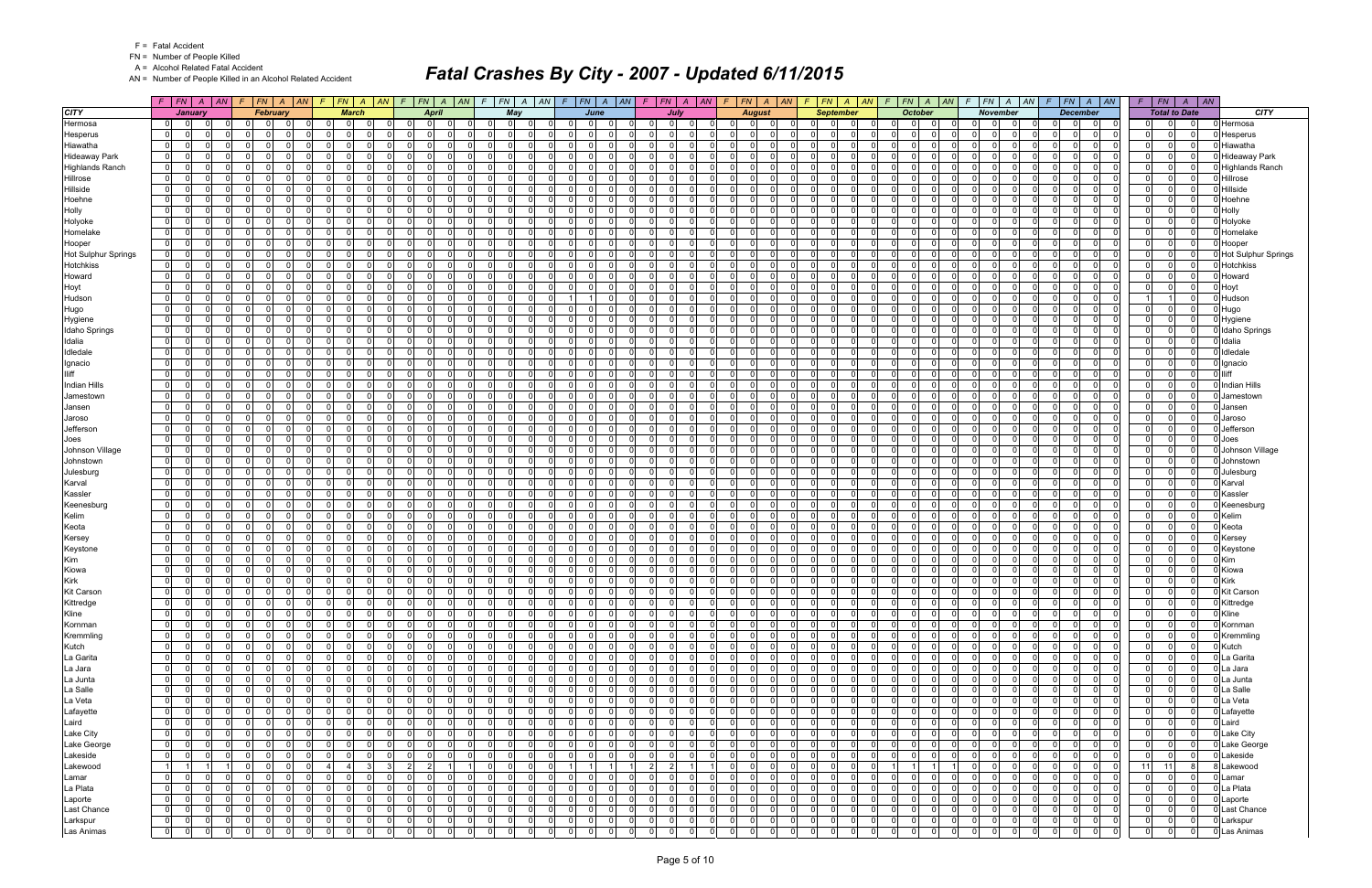FN = Number of People Killed

A = Alcohol Related Fatal Accident

AN = Number of People Killed in an Alcohol Related Accident

|                         |                | $F$ $F$ $N$ $A$ $A$ $N$ $F$ $F$ $N$ $A$ $A$ $N$ |                               |                 |                         |                |                |                |          | $F$ $ FN$ $ A$ $ AN$ $ F$ $ FN$ $ A$ $ AN$ |                | $F$ $ FN $ $A$ $ AN $ |                |                | $F$ $ FN $ $A$ $ AN $ $F$ $ FN $ $A$ $ AN $ |     |                |                                  |                               | $F$ $FN$ $A$ $AN$ |                                  | $F$ $FN$ $A$ $AN$        |     | $F$ $ FN $ $A$ $ AN $                           | $F$ $FN$ $A$ $AN$             |                |                                  | $F$ $ FN$ $ A$ $ AN$             |                                  | $F$   $FN$   $A$   $AN$       |        |                             |
|-------------------------|----------------|-------------------------------------------------|-------------------------------|-----------------|-------------------------|----------------|----------------|----------------|----------|--------------------------------------------|----------------|-----------------------|----------------|----------------|---------------------------------------------|-----|----------------|----------------------------------|-------------------------------|-------------------|----------------------------------|--------------------------|-----|-------------------------------------------------|-------------------------------|----------------|----------------------------------|----------------------------------|----------------------------------|-------------------------------|--------|-----------------------------|
| <b>CITY</b>             |                | January                                         |                               | <b>February</b> |                         | <b>March</b>   |                |                | April    |                                            |                | May                   |                |                | June                                        |     |                | July                             |                               | <b>August</b>     |                                  | <b>September</b>         |     | <b>October</b>                                  | <b>November</b>               |                |                                  | <b>December</b>                  |                                  | <b>Total to Date</b>          |        | <b>CITY</b>                 |
| Lawson                  | $\overline{0}$ | $\overline{0}$                                  | $\Omega$                      | $\Omega$        | $\mathbf 0$             | - O I          |                |                | $\Omega$ | $\Omega$                                   |                | $\mathbf 0$           | റ              | $\Omega$       | $\Omega$                                    |     | $\Omega$       | - O I<br>$\Omega$                | $\Omega$                      | n                 | $\Omega$                         | 0                        |     | $\mathbf 0$<br>$\Omega$<br>$\Omega$             | - 0                           | $\Omega$       | $\Omega$                         | 0 <br>$\Omega$                   | $\Omega$<br>$\mathbf{0}$         | $\Omega$                      |        | 0 Lawson                    |
| Lay                     | $\overline{0}$ | 0                                               | .0                            | $\Omega$        | 0                       | $\Omega$       |                | $\Omega$       |          | 0                                          |                | $\mathbf 0$           | n              | 0              | $\Omega$                                    |     | $\Omega$       | $\Omega$                         | $\Omega$                      |                   | $\overline{0}$                   | 0<br>$\Omega$            |     | $\Omega$<br>$\Omega$<br>$\Omega$                | - Ol<br>- 0                   | $\Omega$       | 0                                | 0 <br>$\Omega$                   | 0 <br>$\mathbf 0$                | $\overline{0}$                |        | Lay                         |
| Lazear                  | $\overline{0}$ | <sup>0</sup>                                    | $\mathbf 0$                   | $\Omega$        | - 0 l                   | $\Omega$       |                | $\overline{0}$ |          | 0                                          |                | - 0 l                 | $\Omega$       | $\Omega$       | $\Omega$                                    |     | $\Omega$       | $\Omega$                         | -01                           | $\Omega$          | $\Omega$                         | $\Omega$                 |     | $\overline{0}$<br>$\Omega$<br>$\Omega$          | $\Omega$<br>$\Omega$          | $\Omega$       | $\Omega$                         | - 0 l<br>$\Omega$                | $\overline{0}$<br> 0             | $\Omega$                      |        | Lazear                      |
| Leadville               | $\mathbf{0}$   | <sup>n</sup>                                    | - Ol                          | $\Omega$        | ol                      | $\Omega$       |                | $\Omega$       |          | 0                                          |                | $\Omega$              | - 0            | $\overline{0}$ | $\Omega$                                    |     | $\Omega$       | $\Omega$                         | $\Omega$                      | $\Omega$          | $\Omega$                         | 0                        |     | $\Omega$<br>$\Omega$                            | $\Omega$                      | $\Omega$       | $\Omega$                         | $\Omega$<br>$\Omega$             | $\mathbf 0$<br> 0                | $\Omega$                      |        | Leadville                   |
| Lebanon                 | $\overline{0}$ | 0                                               | $\Omega$                      | $\Omega$        | $\Omega$                | 0              |                | $\Omega$       |          | 0                                          |                | $\mathbf 0$           | $\Omega$       | $\Omega$       | 0                                           |     | $\Omega$       | $\Omega$                         | $\overline{0}$                | $\Omega$          | $\Omega$                         | <sup>n</sup>             |     | <sup>0</sup><br>$\Omega$<br>$\Omega$            | $\Omega$                      | $\Omega$       | $\Omega$                         | $\Omega$<br>$\mathbf 0$          | $\Omega$<br> 0                   | $\Omega$                      |        | Lebanor                     |
| Lewis                   | 0              | $\Omega$                                        | $\Omega$                      | $\Omega$        | $\Omega$                | $\Omega$       |                | $\Omega$       |          | $\Omega$                                   |                | $\Omega$              | $\Omega$       | $\Omega$       | <sup>0</sup>                                |     | $\Omega$       | $\Omega$                         | $\Omega$                      | $\Omega$          | $\Omega$                         | $\Omega$                 |     | $\Omega$<br>$\Omega$                            | $\Omega$                      | $\Omega$       | $\Omega$                         | $\Omega$<br>$\Omega$             | $\Omega$<br> 0                   | $\Omega$                      |        | Lewis                       |
| Limon                   | $\overline{0}$ | 0                                               | $\mathbf 0$                   | $\Omega$        | 0                       | $\Omega$       |                | $\overline{0}$ |          | $\Omega$                                   |                | $\mathbf 0$           | $\Omega$       | $\Omega$       | $\Omega$                                    |     | $\Omega$       | $\Omega$                         | $\overline{0}$                | $\Omega$          | $\overline{0}$                   | $\Omega$                 |     | $\Omega$<br>0 I<br>$\Omega$                     | $\Omega$<br>- O I             | $\Omega$       | $\Omega$                         | $\Omega$<br>$\mathbf 0$          | $\mathbf{0}$<br>$\overline{0}$   | $\Omega$                      |        | Limon                       |
| Lindon                  | $\overline{0}$ | 0                                               | - Ol                          | $\Omega$        | $\Omega$                | <sup>n</sup>   |                | $\Omega$       |          | 0                                          |                | $\Omega$              | $\Omega$       | $\Omega$       | <sup>n</sup>                                |     | $\Omega$       | $\Omega$                         | $\Omega$                      | $\Omega$          | $\Omega$                         | <sup>n</sup>             |     | ΩI<br>$\Omega$                                  | $\Omega$                      | $\Omega$       | $\Omega$                         | $\Omega$<br><sup>n</sup>         | $\Omega$<br> 0                   | $\Omega$                      |        | Lindon                      |
| Littleton               | $\mathbf{0}$   | 0                                               | $\mathbf 0$                   | $\Omega$        | - 0 l                   | $\Omega$       |                | $\Omega$       |          | $\Omega$                                   |                | 3 <sup>1</sup>        | $\Omega$       | $\Omega$       | $\Omega$<br>$\Omega$                        |     | $\Omega$       | $\Omega$                         | $\overline{0}$                | $\Omega$          | $\Omega$                         | $\Omega$                 |     | $\Omega$<br>$\Omega$<br>$\Omega$                | $\Omega$<br>$\Omega$          | $\Omega$       | $\Omega$                         | $\Omega$<br>$\mathbf 0$          | $\overline{2}$<br>3              | $\Omega$                      |        | Littleton                   |
| Livermore               | $\overline{0}$ | $\Omega$                                        | $\Omega$                      |                 | $\Omega$                |                |                | $\Omega$       |          | $\Omega$                                   |                | $\Omega$              | $\Omega$       | $\Omega$       | <sup>0</sup>                                |     | $\Omega$       | $\Omega$                         | $\Omega$                      |                   | $\Omega$                         | n                        |     | $\Omega$<br>$\Omega$                            | $\Omega$                      |                | $\Omega$                         | $\Omega$<br>$\Omega$             | 0 <br>$\Omega$                   | $\Omega$                      |        | Livermore                   |
| Lochbuie                | $\overline{0}$ | 0                                               | $\mathbf 0$                   | $\Omega$        | $1 \vert$               |                |                | $\overline{0}$ |          | $\Omega$                                   |                | $\mathbf 0$           | $\Omega$       | $\Omega$       | $\Omega$                                    |     | $\Omega$       | $\Omega$                         | $\overline{0}$                | $\Omega$          | $\Omega$                         | $\Omega$                 |     | $\Omega$<br>0 I<br>$\Omega$                     | $\Omega$<br>- O I             | $\Omega$       | $\Omega$                         | - 0 l<br>$\Omega$                | $1 \vert$                        |                               |        | Lochbuie                    |
| Log Lane Village        | $\mathbf{0}$   | 0                                               | $\Omega$                      | $\Omega$        | - ol                    | $\Omega$       | $\Omega$       | $\Omega$       |          | $\Omega$                                   |                | $\Omega$              | $\Omega$       | $\overline{0}$ | $\Omega$<br>$\Omega$                        |     | $\Omega$       | $\Omega$                         | $\Omega$                      | $\Omega$          | $\Omega$                         | $\Omega$                 |     | $\Omega$<br>$\Omega$<br>$\Omega$                | $\Omega$                      | $\Omega$       | $\Omega$                         | $\Omega$<br>$\Omega$             | $\Omega$<br> 0                   | $\Omega$                      |        | Log Lane Village            |
| Loma                    | 01             | 0                                               | $\Omega$                      | $\Omega$        | $\Omega$                | 0              |                | $\Omega$       |          | 0                                          |                | $\mathbf 0$           | - 0            | $\Omega$       | 0                                           |     | $\Omega$       | $\Omega$                         | $\Omega$                      | $\Omega$          | $\Omega$                         | <sup>n</sup>             |     | 0.<br>$\Omega$                                  | - 0                           | $\Omega$       | $\Omega$                         | 0<br>$\mathbf 0$                 | $\Omega$<br> 0                   | $\Omega$                      |        | Loma                        |
| Lonetree                | $\overline{0}$ | $\Omega$                                        | n l                           | $\Omega$        | $\Omega$                | $\Omega$       |                | $\Omega$       |          | $\Omega$                                   |                | $\Omega$              | $\Omega$       | $\Omega$       | <sup>0</sup>                                |     | $\Omega$       | $\Omega$                         | $\Omega$                      | $\Omega$          | $\Omega$                         | $\Omega$                 |     | <sup>0</sup><br>$\Omega$<br>$\Omega$            | $\Omega$                      | $\Omega$       | $\Omega$                         | $\Omega$<br>$\Omega$             | $\Omega$<br>$\mathbf{0}$         | $\Omega$                      |        | Lonetree                    |
| Longmont                | $\overline{0}$ | 0                                               | $\Omega$                      | 0               | $\mathbf 0$             | 0              |                |                |          | 0                                          |                | $\mathbf 0$           | $\Omega$       | $\mathbf 0$    | 0                                           |     | 3              | $\Omega$<br>3                    | $\Omega$                      | $\Omega$          | $\mathbf 0$                      | 0                        |     | $\Omega$<br>$\Omega$                            |                               | $\Omega$       | $\Omega$                         | $\Omega$<br>0                    | 5 <sup>1</sup><br>5              | $\Omega$                      |        | Longmon                     |
| Louisville              | $\overline{0}$ | $\Omega$<br>$\Omega$                            | - 0 l                         | $\Omega$        | $\overline{0}$          | $\Omega$       | $\Omega$       | $\overline{0}$ |          | $\Omega$                                   |                | $\mathbf{0}$          | $\Omega$       | $\overline{0}$ | $\Omega$<br>$\Omega$                        |     | $\Omega$       | $\Omega$<br>$\Omega$             | -01                           | $\Omega$          | -01                              | $\Omega$                 |     | $\Omega$<br>$\Omega$<br>$\Omega$                | n l<br>$\Omega$               | $\Omega$       | $\Omega$                         | - 0 l<br>$\Omega$                | $\overline{0}$<br>$\mathbf{0}$   | $\Omega$                      |        | Louisville                  |
| Louviers                | $\mathbf 0$    | <sup>0</sup>                                    | $\Omega$                      | $\Omega$        | - 0 l                   | $\Omega$       |                | $\Omega$       |          | $\Omega$                                   |                | $\mathbf 0$           | $\Omega$       | $\Omega$       | $\Omega$<br>$\Omega$                        |     | $\Omega$       | $\Omega$<br>$\Omega$             | $\Omega$                      | - 0               | $\Omega$                         | 0<br>$\Omega$            |     | $\Omega$<br>$\Omega$<br>$\Omega$                | n l<br>$\Omega$               | $\Omega$       | $\Omega$                         | $\Omega$<br>$\mathbf 0$          | $\Omega$<br>$\mathbf{0}$         | $\mathbf 0$                   |        | Louviers                    |
| Loveland                | $\overline{0}$ | $\Omega$                                        | $\overline{2}$                |                 | 1 <sup>1</sup>          |                | $\Omega$       |                |          | $\Omega$                                   |                | $\mathbf{0}$          | $\Omega$       | $\Omega$       | $\Omega$<br>$\Omega$                        |     | $\Omega$       | $\Omega$<br>$\Omega$             | $\mathcal{B}$<br>$\mathbf{3}$ |                   | -ol                              | $\Omega$<br>$\Omega$     |     | $\Omega$<br>$\Omega$<br>$\Omega$                | $\Omega$<br>- Ol              | $\Omega$       | $\Omega$                         | - 0 l<br>$\Omega$                | $\overline{7}$<br>$\overline{7}$ | $\vert$ 2                     |        | Loveland                    |
| Lucerne                 | $\overline{0}$ | U                                               | $\Omega$                      | $\Omega$        | $\Omega$                | $\Omega$       |                | $\Omega$       |          | <sup>0</sup>                               |                | $\Omega$              | $\Omega$       | $\Omega$       | <sup>0</sup>                                |     | $\Omega$       | $\Omega$                         | $\Omega$                      |                   | $\Omega$                         | <sup>n</sup>             |     | $\Omega$<br>$\Omega$                            | $\Omega$                      | $\Omega$       | $\Omega$                         | $\Omega$<br><sup>n</sup>         | $\Omega$<br> 0                   | $\Omega$                      |        | Lucerne                     |
| Lycan                   | $\mathbf{0}$   | $\Omega$<br>$\Omega$                            | - 0 l                         | $\Omega$        | $\overline{0}$          | $\Omega$       | $\Omega$       | $\overline{0}$ |          | $\Omega$                                   |                | $\mathbf{0}$          | $\Omega$       | $\overline{0}$ | $\Omega$<br>$\Omega$                        |     | 0 I            | $\Omega$<br>$\Omega$             | -01                           | $\overline{0}$    | -ol                              | $\Omega$<br>$\Omega$     |     | $\overline{0}$<br>$\Omega$<br>$\Omega$          | $\Omega$<br>- Ol              | $\Omega$       | $\Omega$                         | $\Omega$<br>- 0 l                | 0 <br> 0                         | 0 I                           |        | Lycan                       |
| Lyons                   | 01             | <sup>0</sup>                                    | - Ol                          | $\Omega$        | $\Omega$                | $\Omega$       |                | $\Omega$       |          | 0                                          |                | $\Omega$              | $\Omega$       | $\Omega$       | 0                                           |     | $\Omega$       | $\Omega$                         | $\Omega$                      | $\Omega$          | $\Omega$                         | <sup>n</sup>             |     | $\Omega$<br>$\Omega$                            | $\Omega$                      | $\Omega$       | $\Omega$                         | $\mathbf 0$<br>0                 | $\Omega$<br> 0                   | $\mathbf{0}$                  |        | Lyons                       |
| Mack                    | 0              | $\Omega$                                        | $\Omega$                      | $\Omega$        | $\overline{0}$          | $\Omega$       | $\Omega$       | $\Omega$       |          | $\Omega$                                   |                | $\mathbf{0}$          | $\Omega$       | $\Omega$       | $\Omega$<br>$\Omega$                        |     | $\Omega$       | $\Omega$<br>$\Omega$             | -01<br>n I                    | $\Omega$          | -ol                              | $\Omega$<br>$\Omega$     |     | $\Omega$<br>$\Omega$<br>$\Omega$                | $\Omega$<br>n l               | $\Omega$       | $\Omega$                         | - 0 l<br>$\Omega$                | $\overline{0}$                   | 0 <br>$\Omega$                |        | Mack                        |
| Maher                   | $\overline{0}$ | 0                                               | $\Omega$                      | 0               | $\mathbf 0$             | $\Omega$       |                | $\Omega$       |          | 0                                          |                | $\mathbf 0$           | $\Omega$       | $\Omega$       | 0                                           |     | $\Omega$       | $\Omega$                         | $\Omega$                      | $\Omega$          | $\mathbf 0$                      | <sup>n</sup>             |     | $\Omega$<br>$\Omega$                            | $\Omega$<br>$\Omega$          | $\Omega$       | $\Omega$                         | $\Omega$<br>0                    | 0 <br>$\Omega$                   | $\Omega$                      |        | Maher                       |
| Malta                   | $\overline{0}$ | $\Omega$<br>$\Omega$                            | - 0 l                         | $\Omega$        | $\overline{\mathbf{0}}$ | $\Omega$       | $\Omega$       | $\Omega$       |          | $\Omega$                                   |                | $\mathbf{0}$          | $\Omega$       | $\overline{0}$ | $\Omega$<br>$\Omega$                        |     | $\Omega$       | $\Omega$<br>$\Omega$             | -01                           | $\Omega$          | -01                              | $\Omega$<br>$\Omega$     |     | $\Omega$<br>$\Omega$<br>$\Omega$                | n l<br>$\Omega$               | $\Omega$       | $\Omega$                         | - 0 l<br>$\Omega$                | $\overline{0}$<br> 0             | $\Omega$                      |        | Malta                       |
| Manassa                 | 0              | <sup>0</sup>                                    | $\Omega$                      | $\Omega$        | - 0 l                   | $\Omega$       |                | $\Omega$       |          | $\Omega$                                   |                | $\Omega$              | $\Omega$       | $\Omega$       | $\Omega$<br>$\Omega$                        |     | $\Omega$       | $\Omega$                         | $\Omega$                      | $\Omega$          | $\Omega$                         | <sup>n</sup>             |     | $\Omega$<br>$\Omega$<br>$\Omega$                | $\Omega$<br>$\Omega$          | $\Omega$       | $\Omega$                         | $\Omega$<br>$\mathbf 0$          | $\Omega$<br> 0                   | $\Omega$                      |        | Manassa                     |
| Mancos                  | $\overline{0}$ | 0                                               | $\Omega$                      | $\Omega$        | $\Omega$                | <sup>n</sup>   |                | $\Omega$       |          | <sup>0</sup>                               |                | $\mathbf 0$           | റ              | $\Omega$       | <sup>n</sup>                                |     | $\Omega$       | $\Omega$                         | $\Omega$                      | n                 | $\Omega$                         | <sup>n</sup>             |     | $\Omega$<br>$\Omega$<br>$\Omega$                | $\Omega$<br>ΩI                | $\Omega$       | $\Omega$                         | $\mathbf 0$<br>0                 | 0 <br>$\Omega$                   | $\Omega$                      |        | Mancos                      |
| <b>Manitou Springs</b>  | $\overline{0}$ | U                                               | $\Omega$                      |                 | $\Omega$                | $\Omega$       |                | $\Omega$       |          | <sup>0</sup>                               |                | $\Omega$              | n              | $\Omega$       | <sup>n</sup>                                |     | $\Omega$       | $\Omega$                         | $\Omega$                      |                   | $\Omega$                         | <sup>n</sup>             |     | $\Omega$<br>$\Omega$                            | $\Omega$                      | $\Omega$       |                                  | $\Omega$<br>n                    | $\Omega$<br> 0                   |                               |        | <b>Manitou Springs</b>      |
| Manzanola               | $\overline{0}$ | 0                                               | $\Omega$                      | $\Omega$        | $\Omega$                | $\Omega$       |                | $\Omega$       |          | $\Omega$                                   |                | $\mathbf 0$           | $\Omega$       | $\Omega$       | $\Omega$                                    |     | $\Omega$       | $\Omega$                         | $\overline{0}$                | $\Omega$          | $\overline{0}$                   | $\Omega$                 |     | $\Omega$<br>0 I<br>$\Omega$                     | - Ol<br>$\Omega$              | $\Omega$       | $\Omega$                         | $\Omega$<br>$\Omega$             | $\Omega$<br>$\mathbf{0}$         | $\Omega$                      |        | Manzanola                   |
| Marble                  | $\overline{0}$ | 0                                               | - Ol                          | $\Omega$        | $\Omega$                | $\Omega$       |                | $\Omega$       |          | <sup>0</sup>                               |                | $\Omega$              | $\Omega$       | $\Omega$       | $\Omega$                                    |     | $\Omega$       | $\Omega$                         | $\Omega$                      | $\Omega$          | $\Omega$                         | <sup>n</sup>             |     | n.<br>$\Omega$                                  | $\Omega$                      | $\Omega$       | $\Omega$                         | $\Omega$<br><sup>n</sup>         | $\Omega$<br> 0                   | $\Omega$                      |        | Marble                      |
| Marshall                | $\mathbf{0}$   | <sup>0</sup>                                    | $\Omega$                      | $\Omega$        | $\Omega$                | $\Omega$       |                | $\Omega$       |          | $\Omega$                                   |                | - 0 l                 | $\Omega$       | $\Omega$       | $\Omega$<br>$\cap$                          |     | $\Omega$       | $\Omega$                         | $\Omega$                      | $\Omega$          | $\Omega$                         | $\Omega$                 |     | $\Omega$<br>$\Omega$<br>$\Omega$                | n l<br>$\Omega$               | $\Omega$       | $\Omega$                         | $\Omega$<br>$\mathbf 0$          | $\Omega$<br>$\mathbf{0}$         | $\Omega$                      |        | Marshal                     |
| Marvel                  | $\overline{0}$ | 0                                               | $\Omega$                      | $\Omega$        | $\mathbf 0$             | $\Omega$       |                | $\Omega$       |          | $\Omega$                                   |                | - 0 l                 | $\Omega$       | $\Omega$       | $\Omega$                                    |     | $\Omega$       | $\Omega$                         | $\Omega$                      |                   | $\mathbf 0$                      | 0                        |     | $\Omega$<br>$\Omega$                            | $\Omega$                      | $\Omega$       | $\Omega$                         | - 0 l<br>$\Omega$                | 0 <br>$\Omega$                   | $\Omega$                      |        | Marvel                      |
| Masonville              | $\overline{0}$ | <sup>0</sup>                                    | $\mathbf 0$                   | $\Omega$        | $\Omega$                | $\Omega$       |                | $\Omega$       |          | $\Omega$                                   |                | - 0 l                 | $\Omega$       | $\Omega$       | <sup>0</sup>                                |     | $\Omega$       | $\Omega$                         | $\overline{0}$                | $\Omega$          | $\Omega$                         | <sup>0</sup>             |     | $\Omega$<br>$\Omega$                            | $\Omega$                      | $\Omega$       | $\Omega$                         | $\Omega$<br>$\Omega$             | $\Omega$<br> 0                   |                               |        | Masonville                  |
| <b>Masters</b>          | 0              | 0                                               | - Ol                          | $\Omega$        | - ol                    | $\Omega$       |                | $\Omega$       |          | $\Omega$                                   |                | $\Omega$              | $\Omega$       | $\overline{0}$ | $\Omega$                                    |     | $\Omega$       | $\Omega$                         | $\Omega$                      | $\Omega$          | $\Omega$                         | $\Omega$                 |     | $\Omega$<br>$\Omega$<br>$\Omega$                | $\Omega$                      | $\Omega$       | $\Omega$                         | $\Omega$<br>$\Omega$             | $\mathbf 0$<br> 0                | $\Omega$                      |        | <b>Masters</b>              |
| Matheson                | $\overline{0}$ | 0                                               | $\Omega$                      | $\Omega$        | $\Omega$                | $\Omega$       |                | $\Omega$       |          | 0                                          |                | $\mathbf 0$           | $\Omega$       | $\Omega$       | <sup>n</sup>                                |     | $\Omega$       | $\Omega$                         | $\Omega$                      | $\Omega$          | $\Omega$                         | <sup>n</sup>             |     | <sup>0</sup><br>$\Omega$<br>$\Omega$            | $\Omega$                      | $\Omega$       | $\Omega$                         | $\mathbf 0$<br>0                 | $\Omega$<br> 0                   | $\Omega$                      |        | Mathesor                    |
| Maybell                 | $\overline{0}$ | <sup>0</sup>                                    | - Ol                          | $\Omega$        | -ol                     | $\Omega$       |                | $\Omega$       |          | $\Omega$                                   |                | $\Omega$              | $\Omega$       | $\Omega$       | $\Omega$                                    |     | $\Omega$       | $\Omega$                         | $\Omega$                      | $\Omega$          | $\Omega$                         | 0                        |     | $\Omega$<br>$\Omega$                            | $\Omega$                      | $\Omega$       | $\Omega$                         | - 0 l<br>0                       | 0 <br>$\Omega$                   | $\Omega$                      |        | Maybell                     |
| Mayday                  | $\overline{0}$ | 0                                               | $\Omega$                      | $\Omega$        | $\Omega$                | $\Omega$       |                | $\Omega$       |          | 0                                          |                | - 0 l                 | $\Omega$       | $\Omega$       | $\Omega$                                    |     | $\Omega$       | $\Omega$                         | $\overline{0}$                | $\Omega$          | $\Omega$                         | $\Omega$                 |     | $\Omega$<br>0 I<br>$\Omega$                     | $\Omega$<br>$\Omega$          | $\Omega$       | $\Omega$                         | $\Omega$<br>$\Omega$             | $\overline{0}$<br>$\Omega$       | $\Omega$                      |        | Mayday                      |
| May Valley              | $\overline{0}$ | <sup>0</sup>                                    | - Ol                          | $\Omega$        | $\Omega$                | $\Omega$       |                | $\Omega$       |          | 0                                          |                | $\Omega$              | $\Omega$       | $\Omega$       | $\Omega$                                    |     | $\Omega$       | $\Omega$                         | $\Omega$                      | $\Omega$          | $\Omega$                         | 0                        |     | $\Omega$<br>$\Omega$                            | $\Omega$                      | $\Omega$       | $\Omega$                         | $\Omega$<br>0                    | $\Omega$<br> 0                   |                               |        | May Valley                  |
| Mc Clave                | $\mathbf 0$    | 0                                               | $\Omega$                      | $\Omega$        | - 0 l                   | $\Omega$       |                | $\Omega$       |          | $\Omega$                                   |                | $\mathbf 0$           | $\Omega$       | $\Omega$       | $\Omega$<br>$\Omega$                        |     | $\Omega$       | $\Omega$                         | $\Omega$                      | $\Omega$          | $\Omega$                         | $\Omega$<br>$\Omega$     |     | $\Omega$<br>$\Omega$<br>0                       | $\Omega$<br>0                 | $\Omega$       | $\Omega$                         | $\Omega$<br>$\mathbf 0$          | $\mathbf 0$<br>$\mathbf{0}$      | $\Omega$                      |        | Mc Clave                    |
| Mc Coy                  | $\overline{0}$ | 0                                               | $\Omega$                      | n               | - 0 l                   | $\Omega$       |                | $\Omega$       |          | 0                                          |                | $\Omega$              | റ              | $\Omega$       | <sup>n</sup>                                |     | $\Omega$       | $\Omega$                         | $\Omega$                      | n                 | $\Omega$                         | <sup>n</sup>             |     | $\Omega$<br>$\Omega$                            | $\Omega$                      | $\Omega$       | $\Omega$                         | $\mathbf 0$<br>0                 | 0 <br>$\Omega$                   | $\Omega$                      |        | Mc Coy                      |
| Mead                    | $\overline{0}$ | 0                                               | $\mathbf 0$                   | 0               | - 0 l                   | $\Omega$       |                | $\Omega$       |          | 0                                          |                | $\mathbf 0$           | $\Omega$       | $\Omega$       | $\Omega$                                    |     | $\Omega$       | $\Omega$                         | $\overline{0}$                | $\Omega$          | $\Omega$                         | 0                        |     | 0 I<br>$\Omega$<br>$\Omega$                     | $\Omega$<br>$\Omega$          | $\Omega$       | $\Omega$                         | $\mathbf 0$<br>0                 | 0 <br>$\Omega$                   | $\Omega$                      |        | Mead                        |
| Meeker                  | $\mathbf{0}$   | 0                                               | $\Omega$                      | $\Omega$        | - 0 l                   | $\Omega$       |                | $\Omega$       |          | $\Omega$                                   |                | - 0 l                 | $\Omega$       | $\Omega$       | $\Omega$                                    |     | $\Omega$       | $\Omega$                         | $\Omega$                      | - 0               | $\Omega$                         | $\Omega$                 |     | $\Omega$<br>$\Omega$<br>$\Omega$                | - Ol<br>$\Omega$              | $\Omega$       | $\Omega$                         | - 0 l<br>$\Omega$                | $\Omega$<br> 0                   | $\Omega$                      |        | Meeker                      |
| <b>Meeker Park</b>      | $\overline{0}$ | 0<br>$\Omega$                                   | $\mathbf 0$                   | $\Omega$        | - 0 l                   | $\Omega$       |                | $\Omega$       |          | 0                                          |                | $\mathbf 0$           | $\Omega$       | $\Omega$       | $\Omega$<br>$\Omega$                        |     | $\Omega$       | $\Omega$                         | $\overline{0}$                | - 0               | $\Omega$                         | 0<br>$\Omega$            |     | <sup>0</sup><br>$\Omega$<br>0                   | 0<br>-01                      | $\Omega$       | $\Omega$                         | 0 <br>0                          | $\Omega$<br> 0                   | $\Omega$                      |        | <b>Meeker Park</b>          |
| Meredith                | 0              | $\Omega$<br>$\Omega$                            | $\mathbf 0$                   | $\Omega$        | 0 I                     | $\Omega$       | $\Omega$       | $\Omega$       | $\Omega$ | $\Omega$                                   |                | - 0 l                 | $\Omega$       | $\Omega$       | $\Omega$<br>$\Omega$                        |     | $\Omega$       | $\Omega$<br>$\Omega$             | -01<br>- O I                  | $\Omega$          | -ol                              | $\Omega$<br>$\Omega$     |     | $\Omega$<br>$\Omega$<br>$\Omega$                | $\Omega$<br>- Ol              | $\Omega$       | $\Omega$                         | - 0 l<br>$\Omega$                | $\Omega$<br>$\overline{0}$       | $\Omega$                      |        | Meredith                    |
| Merino                  | $\overline{0}$ | $\Omega$<br>$\Omega$                            | $\mathbf 0$                   | $\Omega$        | $\overline{0}$          | $\overline{0}$ |                | $\Omega$       |          | 0                                          |                | - 0 l                 | $\Omega$       | 0              | $\Omega$                                    |     | $\Omega$       | $\Omega$                         | $\Omega$<br>$\overline{0}$    | $\Omega$          | 0                                | $\Omega$                 |     | $\Omega$<br> 0 <br>$\Omega$                     | $\overline{0}$<br>- O I       | $\Omega$       | $\Omega$                         | $\Omega$<br>$\Omega$             | 0 <br>$\Omega$                   |                               |        | Merino                      |
| Mesa                    | $\overline{0}$ | $\Omega$<br>$\overline{0}$                      | 0l                            | $\Omega$        | 0                       | $\Omega$       |                |                |          | 0                                          |                | $\Omega$              | $\Omega$       | 0              | $\Omega$                                    |     |                | 0                                | $\Omega$                      | $\Omega$          | 0                                | $\Omega$                 |     | 0<br>$\Omega$                                   | $\Omega$                      | $\Omega$       | $\Omega$                         | $\Omega$<br> 0                   | 0 <br>$\Omega$                   | $\Omega$                      | 0 Mesa |                             |
| Mesita                  | 0              | $\Omega$<br>$\Omega$                            | $\mathbf 0$                   | $\Omega$        | 0                       | $\Omega$       |                | $\Omega$       | 0        | $\Omega$                                   |                | 0                     | 0              | $\mathbf 0$    | $\Omega$<br>$\Omega$                        |     | $\Omega$       | $\Omega$<br>0                    | $\overline{0}$                | $\Omega$          | $\overline{0}$                   | $\mathbf 0$<br>$\Omega$  |     | 0 I<br>0<br>$\Omega$                            | $\Omega$<br>- O I             | $\Omega$       | $\mathbf 0$                      | $\overline{0}$<br> 0             | $\mathbf 0$<br>$\mathbf{0}$      | 0                             |        | Mesita                      |
| Milliken                | $\overline{0}$ | $\Omega$                                        | - 0 l                         | $\Omega$        | 0                       | $\Omega$       |                | $\Omega$       |          | $\Omega$                                   |                | - 0 l                 | $\Omega$       | $\mathbf 0$    | $\Omega$<br>$\Omega$                        |     | $\Omega$       | $\Omega$<br>$\Omega$             | -01                           | $\Omega$          | 0                                | $\Omega$<br>$\Omega$     |     | $\overline{0}$<br>- 0 l<br>$\Omega$             | $\overline{0}$<br>$\Omega$    | $\Omega$       | $\Omega$                         | 0 <br>$\Omega$                   | $\mathbf 0$                      | 0 <br> 0                      |        | Milliken                    |
| Milner                  | $\overline{0}$ | $\Omega$<br>$\Omega$                            | 0                             | 0               | $\overline{0}$          | 0              | $\Omega$       | 0              |          | 0                                          |                | $\mathbf 0$           | 0              | 0              | $\overline{0}$<br>$\Omega$                  |     | 0              | $\Omega$<br>0                    | $\Omega$<br> 0                | $\Omega$          | 0                                | 0<br>$\Omega$            |     | 0 <br>0<br>$\Omega$                             | $\Omega$<br>$\mathbf 0$       | $\mathbf{0}$   | $\mathbf 0$                      | $\overline{0}$<br>$\mathbf 0$    | 0 <br> 0                         | $\overline{0}$                |        | Milner                      |
| Mineral Hot Springs     | $\overline{0}$ | $\Omega$<br>$\Omega$                            | $\mathbf 0$                   | $\Omega$        | $\overline{0}$          | $\mathbf{0}$   | $\Omega$       | $\overline{0}$ |          | $\Omega$                                   |                | $\mathbf{0}$          | $\overline{0}$ | 0              | $\overline{0}$<br>$\Omega$                  |     | 0 I            | $\mathbf{0}$<br>$\Omega$         | -01                           | $\Omega$          | 0                                | $\Omega$<br>$\Omega$     |     | $\overline{0}$<br>- 0 l<br>$\overline{0}$       | 0 <br>$\overline{0}$          | $\Omega$       | $\overline{0}$                   | 0 <br>$\overline{0}$             | 0 <br> 0                         | $\Omega$                      |        | <b>Mineral Hot Springs</b>  |
| Minturn                 | $\overline{0}$ | 0<br>$\Omega$                                   | 0                             | $\Omega$        | 0                       | $\Omega$       | $\Omega$       | $\Omega$       |          | $\Omega$                                   |                | $\mathbf 0$           | $\Omega$       | $\Omega$       | $\Omega$<br>$\Omega$                        |     | $\Omega$       | $\Omega$<br>0                    | $\overline{0}$                | -0                | 0                                | $\Omega$<br>$\Omega$     |     | 0 I<br>0<br>$\Omega$                            | $\mathbf 0$<br>0              | $\Omega$       | $\overline{0}$                   | 0 <br>0                          | $\mathbf 0$<br>$\mathbf{0}$      | 0                             |        | Minturn                     |
| Model                   | $\overline{0}$ | $\Omega$<br>$\Omega$                            | 0 I                           | $\Omega$        | $\overline{0}$          | $\Omega$       | $\Omega$       | $\overline{0}$ | $\Omega$ | $\mathbf 0$                                |                | $\mathbf{0}$          | - O I          | 0              | $\Omega$<br>$\Omega$                        |     | 0 I            | $\overline{0}$<br>$\Omega$       | - O I<br>$\overline{0}$       | $\Omega$          | 0                                | $\Omega$<br>$\Omega$     |     | $\overline{0}$<br>$\overline{0}$<br>$\mathbf 0$ | $\mathbf 0$<br>$\overline{0}$ | 0 I            | $\overline{0}$                   | $\overline{0}$<br>$\Omega$       | 0                                | 0 <br>$\mathbf 0$             |        | Model                       |
| Moffat                  | $\overline{0}$ | 0                                               | $\Omega$                      | 0               | 0                       | 01             |                | $\Omega$       |          | 0                                          |                | 0                     | 0              | 0              | 0                                           |     | 0              | $\Omega$                         | $\overline{0}$                | -0                | 0                                | 0                        |     | $\Omega$<br>$\Omega$                            | $\Omega$<br>- 0               | 0              | 0                                | $\mathbf 0$<br>0                 | 0 <br>$\mathbf 0$                |                               |        | Moffat                      |
| Molina                  | $\overline{0}$ | $\Omega$<br>$\Omega$                            | 01                            | $\mathbf 0$     | 0                       | $\Omega$       | $\Omega$       | $\overline{0}$ |          | $\Omega$                                   |                | 0                     | $\mathbf 0$    | 0              | $\Omega$<br>$\Omega$                        |     | 0 I            | -01<br>$\Omega$                  | 0                             | $\Omega$          | 0                                | $\Omega$<br>$\Omega$     |     | $\overline{0}$<br>$\Omega$<br>$\Omega$          | $\overline{0}$<br>$\mathbf 0$ | $\Omega$       | $\overline{0}$                   | 0 <br>$\Omega$                   | 0 <br> 0                         | $\Omega$                      |        | Molina                      |
| Monte Vista             | 0              | $\Omega$                                        | $\mathbf 0$                   | $\Omega$        | 0                       | $\Omega$       | $\Omega$       | $\overline{0}$ |          | $\Omega$                                   |                | - 0 l                 | $\mathbf 0$    | $\overline{0}$ | $\Omega$<br>$\Omega$                        |     | $\Omega$       | $\Omega$                         | -01                           | $\Omega$          | 0                                | $\Omega$                 |     | $\overline{0}$<br>$\Omega$<br>$\Omega$          | n l<br>$\overline{0}$         | $\Omega$       | $\overline{0}$                   | 0 <br>$\Omega$                   | $\overline{0}$<br> 0             | $\Omega$                      |        | Monte Vista                 |
| Montezuma               | $\overline{0}$ | $\Omega$<br>0                                   | $\mathbf 0$                   | $\Omega$        | 0                       | $\Omega$       |                | $\Omega$       |          | $\Omega$                                   |                | $\mathbf 0$           | $\Omega$       | $\Omega$       | $\Omega$<br>$\Omega$                        |     | $\Omega$       | $\Omega$<br>$\Omega$             | $\overline{0}$                | $\Omega$          | 0                                | $\Omega$<br>$\Omega$     |     | 0 I<br>$\Omega$<br>$\Omega$                     | $\Omega$<br>- O I             | $\Omega$       | $\overline{0}$                   | 0<br> 0                          | $\mathbf 0$                      | 0 <br>$\Omega$                |        | Montezuma                   |
| Montrose                | $\overline{0}$ | $\Omega$                                        | - 0 l                         | $\Omega$        | 0                       | $\Omega$       |                |                |          | $\Omega$                                   |                | -ol                   | $\Omega$       | $\mathbf 0$    | $\Omega$<br>$\Omega$                        |     | $\Omega$       | $\Omega$                         | -01                           | $\Omega$          | $\mathbf{0}$                     | $\Omega$                 |     | $\overline{0}$<br>$\Omega$<br>$\Omega$          | n l<br>$\overline{0}$         | $\Omega$       | $\mathbf 0$                      | 0 <br>$\Omega$                   |                                  | $\Omega$                      |        | Montrose                    |
| Monument                | 0              | $\Omega$                                        | 0                             | $\mathbf{0}$    | 0                       | $\mathbf 0$    |                | 0              |          | $\Omega$                                   |                | $\mathbf 0$           | $\mathbf 0$    | $\overline{0}$ | $\mathbf 0$<br>$\Omega$                     |     | 0              | -01<br>$\Omega$                  | 0                             | $\Omega$          | 0                                | $\mathbf{0}$<br>$\Omega$ |     | 0 <br>0<br>$\Omega$                             | $\overline{0}$<br>$\mathbf 0$ | $\mathbf 0$    | $\mathbf 0$                      | $\overline{0}$<br> 0             | 0                                | $\overline{0}$<br>$\mathbf 0$ |        | Monument                    |
| Monument Park           | $\overline{0}$ | 0                                               | - 0 l                         | $\Omega$        | 0                       | $\Omega$       | $\Omega$       | $\overline{0}$ |          | $\Omega$                                   |                | - 0 l                 | $\Omega$       | $\overline{0}$ | $\Omega$<br>$\Omega$                        |     | $\Omega$       | $\Omega$                         | -01                           | $\Omega$          | $\mathbf 0$                      | $\Omega$                 |     | $\Omega$<br>$\Omega$<br>$\Omega$                | $\overline{0}$<br>$\Omega$    | $\Omega$       | $\mathbf 0$                      | $\Omega$<br> 0                   | $\mathbf 0$<br> 0                | $\Omega$                      |        | <b>Monument Park</b>        |
| Morrison                | 0              | $\Omega$<br>$\Omega$                            | $\mathbf 0$                   | $\Omega$        | 0                       | $\Omega$       | $\Omega$       | $\overline{0}$ |          | $\Omega$                                   |                | $\mathbf{0}$          | $\mathbf 0$    | $\mathbf 0$    | $\Omega$<br>$\Omega$                        |     | $\Omega$       | $\Omega$<br>$\Omega$             | $\overline{0}$                | $\Omega$          | 0                                | $\Omega$<br>$\Omega$     |     | 0 I<br>$\Omega$<br>$\Omega$                     | - Ol<br>- O I                 | $\Omega$       | $\overline{0}$                   | $\Omega$<br> 0                   | $\overline{0}$                   | 0 <br>$\mathbf 0$             |        | Morrison                    |
| <b>Mountain View</b>    | $\overline{0}$ | $\Omega$                                        | $\Omega$                      | $\Omega$        | $\mathbf 0$             | 0              |                | $\Omega$       |          | $\Omega$                                   |                | - 0 l                 | $\Omega$       | $\mathbf 0$    | $\Omega$                                    |     | $\Omega$       | $\Omega$                         | $\Omega$                      |                   | $\mathbf 0$                      | $\Omega$                 |     | $\overline{0}$<br>$\Omega$                      | $\Omega$<br>$\Omega$          | $\Omega$       | $\mathbf 0$                      | 0 <br>$\Omega$                   | 0 <br>$\mathbf 0$                | $\Omega$                      |        | <b>Mountain View</b>        |
| Mount Princeton Hots    | $\overline{0}$ | 0<br>$\Omega$                                   | 01                            | $\mathbf 0$     | 0                       | $\mathbf 0$    | $\Omega$       | $\overline{0}$ |          | - 0 l                                      |                | 0                     | $\mathbf 0$    | 0              | $\mathbf 0$<br>$\Omega$                     |     | 0 I            | -01<br>$\Omega$                  | $\Omega$<br> 0                | $\Omega$          | 0                                | $\Omega$<br>$\Omega$     |     | $\overline{0}$<br>$\overline{0}$<br>$\Omega$    | $\mathbf 0$<br>$\overline{0}$ | $\mathbf 0$    | $\overline{0}$                   | 0 <br>$\Omega$                   | 0 <br> 0                         | $\Omega$                      |        | <b>Mount Princeton Hots</b> |
| <b>Mountain Village</b> | 0              | $\Omega$<br>0                                   | $\mathbf 0$                   | $\Omega$        | 0                       | $\Omega$       |                | $\overline{0}$ |          | $\Omega$                                   |                | - 0 l                 | $\mathbf 0$    | $\overline{0}$ | $\Omega$<br>$\Omega$                        |     | $\Omega$       | $\Omega$                         | -01<br>$\Omega$               | $\Omega$          | 0                                | $\Omega$<br>$\Omega$     |     | $\overline{0}$<br>$\Omega$<br>0                 | $\Omega$<br>$\overline{0}$    | $\Omega$       | $\overline{0}$                   | $\Omega$<br> 0                   | 0 <br> 0                         | $\Omega$                      |        | <b>Mountain Village</b>     |
| Mt Crested Butte        | $\overline{0}$ | 0                                               | $\mathbf 0$                   | $\Omega$        | 0                       | $\Omega$       |                | $\Omega$       |          | $\Omega$                                   |                | $\mathbf 0$           | $\Omega$       | $\Omega$       | $\Omega$<br>$\Omega$                        |     | $\Omega$       | $\Omega$                         | $\overline{0}$                | - 0               | $\mathbf 0$                      | 0<br>$\Omega$            |     | $\Omega$<br>$\Omega$<br>0                       | - O I<br>$\Omega$             | $\Omega$       | $\Omega$                         | 0 <br>0                          | $\mathbf 0$<br>$\mathbf{0}$      |                               |        | Mt Crested Butte            |
| Nathrop                 | 0              | $\Omega$<br>$\overline{0}$                      | $\mathbf 0$                   | $\Omega$        | $\overline{0}$          | $\Omega$       | $\Omega$       | $\Omega$       |          | $\mathbf 0$                                |                | 0                     | $\mathbf 0$    | 0              | $\mathbf 0$<br>$\Omega$                     |     | $\overline{0}$ | $\Omega$<br>$\Omega$             | 0 <br>- O I                   | $\Omega$          | 0                                | $\mathbf 0$<br>$\Omega$  |     | $\overline{0}$<br>$\overline{0}$<br>$\Omega$    | $\mathbf 0$<br>$\Omega$       | $\mathbf 0$    | $\mathbf 0$                      | $\overline{0}$<br>$\overline{0}$ | $\overline{0}$<br>$\overline{0}$ | $\Omega$                      |        | Nathrop                     |
| Naturita                | 0              | 0l                                              | 0                             | $\mathbf{0}$    | 0                       | $\mathbf 0$    |                | 0              | 0        | 0                                          |                | 0                     | $\mathbf 0$    | 0              | $\overline{0}$<br>$\mathbf 0$               |     | 0              | $\overline{0}$<br>0              | - O I<br> 0                   | $\mathbf 0$       | 0                                | $\mathbf{0}$<br>0        |     | 0 <br>$\overline{0}$<br>0                       | $\overline{0}$<br>$\mathbf 0$ | 0              | $\mathbf 0$                      | $\overline{0}$<br> 0             | $\overline{0}$<br> 0             | $\overline{0}$                |        | Naturita                    |
| Nederland               | 0              | $\overline{0}$<br>$\overline{0}$                | $\mathbf 0$<br>$\overline{0}$ | $\mathbf 0$     | $\mathbf 0$             | 0              | 0 <br>$\Omega$ | 0              | 0        | $\overline{0}$                             | $\overline{0}$ | 0                     | $\mathbf 0$    | $\overline{0}$ | $\overline{0}$<br> 0                        | - 0 | $\overline{0}$ | $\overline{0}$<br>$\overline{0}$ | 0 <br>$\overline{0}$          | $\mathbf 0$       | $\overline{0}$<br>$\overline{0}$ | 0 <br>$\overline{0}$     | - 0 | 0 <br> 0 <br>$\overline{0}$                     | $\overline{0}$<br> 0          | $\overline{0}$ | $\overline{0}$<br>$\overline{0}$ | $\overline{0}$<br> 0             | $\overline{0}$<br>$\overline{0}$ | $\overline{0}$                |        | 0 Nederland                 |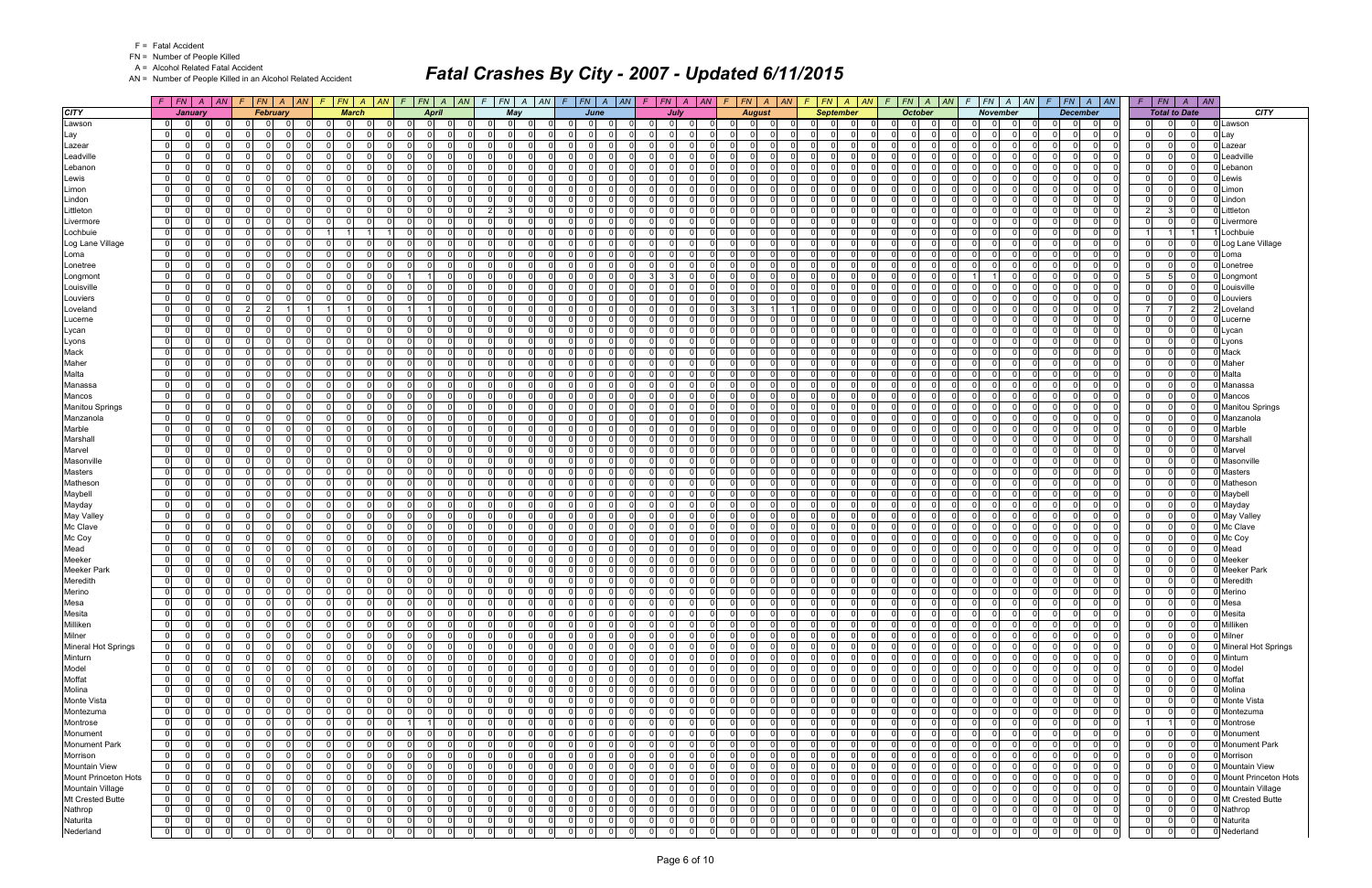FN = Number of People Killed

A = Alcohol Related Fatal Accident

AN = Number of People Killed in an Alcohol Related Accident

|                        |                                                                   | $F$ $F$ $\mid$ $FN$ $\mid$ $A$ $\mid$ $AN$ $\mid$ $F$ $\mid$ $FN$ $\mid$ $A$ $\mid$ $AN$                          |                                                         | F FN A AN F FN A AN F FN A AN F FN A AN F FN A AN F FN A AN F FN A AN F FN A AN F FN A AN F FN A AN |                                                                            |                                  |                                              |                                  |                      |                                                                   |                                                      |                                              | $F$ $F N$ $A$ $A N$ $F$ $F N$ $A$ $A N$                     | $F$   $FN$   $A$   $AN$                                   |                         |
|------------------------|-------------------------------------------------------------------|-------------------------------------------------------------------------------------------------------------------|---------------------------------------------------------|-----------------------------------------------------------------------------------------------------|----------------------------------------------------------------------------|----------------------------------|----------------------------------------------|----------------------------------|----------------------|-------------------------------------------------------------------|------------------------------------------------------|----------------------------------------------|-------------------------------------------------------------|-----------------------------------------------------------|-------------------------|
| <b>CITY</b>            | January                                                           | <b>February</b>                                                                                                   | <b>March</b>                                            | April                                                                                               | Mav                                                                        | June                             | July                                         |                                  | <b>August</b>        | <b>September</b>                                                  | <b>October</b>                                       | <b>November</b>                              | <b>December</b>                                             | <b>Total to Date</b>                                      | <b>CITY</b>             |
| <b>New Castle</b>      | $\Omega$<br>01                                                    | - O I                                                                                                             | $\overline{0}$                                          | $\Omega$<br>0                                                                                       | $\Omega$<br>$\Omega$<br>$\Omega$                                           | $\Omega$                         | 0                                            | $\Omega$                         |                      | $\Omega$<br>$\Omega$<br>0                                         | $\overline{0}$<br>0I<br>$\Omega$                     | $\Omega$<br>$\Omega$                         | 0<br>0                                                      | $\Omega$                                                  | <b>New Castle</b>       |
| Ninaview               | 0 <br>$\overline{0}$<br>$\Omega$                                  | $\overline{0}$<br>0 I<br>$\mathbf 0$<br>$\Omega$                                                                  | 0                                                       | $\overline{0}$<br>$\Omega$<br>0                                                                     | $\overline{0}$<br>- 0 l<br>$\Omega$                                        | $\Omega$                         | $\Omega$<br>$\Omega$<br>$\Omega$             | -01<br>$\Omega$                  | $\Omega$             | $\mathbf 0$<br>$\overline{\mathbf{0}}$<br>$\Omega$                | 0 I<br> 0 <br>$\Omega$                               | $\overline{0}$<br>- O I<br>$\Omega$          | 0 <br>$\mathbf 0$<br>$\Omega$                               | $\mathbf 0$<br>0 I<br>0 I                                 | Ninaview                |
| Niwot                  | 0 <br>$\overline{0}$<br><sup>n</sup>                              | $\Omega$<br>$\Omega$<br>$\Omega$<br>റ                                                                             | $\Omega$<br>ി                                           | $\overline{0}$<br><sup>0</sup>                                                                      | - 0 l<br>0 I<br>$\Omega$                                                   | $\Omega$                         | $\Omega$<br>$\Omega$                         | $\Omega$                         | $\Omega$             | $\Omega$<br>$\Omega$<br>$\Omega$                                  | $\Omega$<br>- 0 l<br>$\Omega$                        | $\Omega$<br>$\Omega$                         | $\mathbf 0$<br>$\Omega$<br>$\Omega$                         | $\Omega$<br>$\mathbf 0$<br>$\Omega$                       | Niwot                   |
| North Avondale         | 0 <br>$\Omega$<br>$\Omega$                                        | $\overline{0}$<br>$\Omega$<br>$\Omega$<br>$\Omega$                                                                | - 01<br>$\Omega$                                        | $\Omega$<br>0                                                                                       | 0 I<br>$\Omega$<br>$\Omega$                                                | $\Omega$                         | $\Omega$<br>$\Omega$                         | $\Omega$<br>$\Omega$             | $\Omega$             | $\Omega$<br>$\Omega$<br>$\Omega$                                  | $\Omega$<br>$\overline{0}$<br>$\Omega$               | $\overline{0}$<br>- O I                      | $\Omega$<br>$\Omega$<br>- O I                               | $\overline{0}$<br>$\Omega$<br> 0                          | <b>North Avondale</b>   |
| Northglenn             | 0 <br>$\Omega$<br>$\Omega$                                        | $\mathbf 0$                                                                                                       | 01                                                      | $\overline{0}$<br>0                                                                                 | $\Omega$<br>$\overline{0}$<br>$\Omega$                                     | $\Omega$                         | $\Omega$<br>$\Omega$                         | $\Omega$                         |                      | $\mathbf 0$<br>$\Omega$<br>$\Omega$                               | $\Omega$<br>$\Omega$<br>$\Omega$                     | $\Omega$                                     | $\Omega$<br>$\mathbf 0$<br>$\Omega$                         | 2 <br>$\overline{2}$                                      | Northglenn              |
| North Pole             | 0 <br>$\Omega$<br>n.                                              | $\Omega$<br>$\Omega$<br>$\Omega$<br>$\Omega$                                                                      | - 0 l                                                   | $\Omega$<br>0                                                                                       | 0 I<br>$\Omega$<br>$\Omega$                                                | $\Omega$                         | $\Omega$<br>$\Omega$                         | -01                              |                      | $\Omega$<br>$\Omega$                                              | $\Omega$<br>- 0 l<br>$\Omega$                        | $\overline{0}$<br>$\Omega$                   | $\Omega$<br>$\overline{0}$<br>$\Omega$                      | $\Omega$<br>$\Omega$<br>-01                               | North Pole              |
| Norwood                | $\overline{0}$<br>$\Omega$<br>$\Omega$                            | $\Omega$<br>$\Omega$<br>$\Omega$<br>$\Omega$                                                                      | $\mathbf 0$<br>$\Omega$                                 | $\overline{0}$<br>$\Omega$                                                                          | - 0 l<br>0 I<br>- O I                                                      | $\Omega$<br>റ                    | $\Omega$<br>$\Omega$                         | $\Omega$                         | $\Omega$             | $\overline{0}$<br>$\Omega$<br>$\Omega$                            | - 0 l<br>$\Omega$<br>$\Omega$                        | 01<br>$\Omega$                               | $\Omega$<br>- O I<br>-0                                     | $\mathbf 0$<br>$\Omega$<br>$\Omega$                       | Norwood                 |
| <b>Nucla</b>           | $\overline{0}$<br>$\Omega$<br>$\Omega$                            | $\Omega$<br>$\Omega$<br>$\Omega$<br>$\Omega$                                                                      | $\Omega$                                                | $\Omega$<br>0                                                                                       | $\Omega$<br>$\mathbf 0$<br>$\Omega$                                        | $\Omega$                         | $\Omega$<br>$\Omega$                         | $\Omega$                         | $\Omega$             | $\Omega$<br>$\Omega$<br>$\Omega$                                  | $\Omega$<br>- 01<br>$\Omega$                         | $\Omega$<br>- O I                            | $\Omega$<br>0<br>- O I                                      | $\Omega$<br>$\overline{0}$<br>- O I                       | Nucla                   |
| Nunn                   | 0 <br>$\Omega$<br>$\Omega$                                        | $\overline{0}$<br>$\Omega$<br>$\Omega$                                                                            | $\Omega$                                                | $\Omega$<br>0                                                                                       | $\Omega$<br>- 0 l<br>$\Omega$                                              | $\Omega$                         | $\Omega$<br>$\Omega$                         | $\Omega$                         | $\Omega$             | $\Omega$<br>$\Omega$<br>$\Omega$                                  | $\Omega$<br>- 0 l<br>$\Omega$                        | $\Omega$<br>$\Omega$                         | $\Omega$<br>$\mathbf 0$<br>$\Omega$                         | $\overline{0}$<br>$\Omega$<br>$\Omega$                    | Nunn                    |
| Oak Creek              | $\overline{0}$<br>$\Omega$<br>$\Omega$                            | $\Omega$<br>$\Omega$<br>$\Omega$<br>$\Omega$                                                                      | $\mathbf{0}$                                            | $\overline{0}$<br>0                                                                                 | 0 I<br>$\mathbf 0$<br>$\Omega$                                             | $\Omega$                         | $\Omega$<br>$\Omega$                         | $\Omega$                         | $\Omega$             | $\Omega$<br>$\Omega$<br>$\Omega$                                  | $\mathbf{0}$<br>0 I<br>$\Omega$                      | $\overline{0}$<br>- O I                      | $\mathbf 0$<br>$\Omega$                                     | $\Omega$<br>$\Omega$<br>$\Omega$                          | Oak Creek               |
| Ohio                   | 0 <br>$\Omega$<br>$\Omega$                                        | $\Omega$<br>$\Omega$<br>റ<br>$\Omega$                                                                             | $\Omega$<br>ി                                           | $\Omega$<br>0                                                                                       | - 0<br>0 I<br>$\Omega$                                                     | $\Omega$                         | $\Omega$<br>$\Omega$                         | $\Omega$                         | $\Omega$             | $\Omega$<br>$\Omega$<br>0                                         | $\Omega$<br>- 0 l<br>$\Omega$                        | $\Omega$<br>$\Omega$                         | $\Omega$<br>$\Omega$<br>$\mathbf 0$                         | $\Omega$<br> 0 <br>$\Omega$                               | Ohio                    |
| Olathe                 | 0 <br>$\Omega$<br>$\Omega$                                        | $\overline{0}$<br>$\Omega$<br>$\Omega$<br>$\Omega$                                                                | - 01<br>$\Omega$                                        | $\overline{0}$<br>$\Omega$                                                                          | 0 I<br>$\overline{0}$<br>$\Omega$                                          | $\Omega$<br>$\Omega$             | $\Omega$<br>$\Omega$<br>$\Omega$             | $\Omega$<br>$\Omega$             | $\Omega$             | $\Omega$<br>$\Omega$<br>$\Omega$                                  | $\Omega$<br> 0 <br>$\Omega$                          | $\overline{0}$<br>- O I                      | $\Omega$<br>$\overline{0}$<br>$\Omega$                      | $\overline{0}$<br>$\mathbf 0$<br>0 I                      | Olathe                  |
| <b>Olney Springs</b>   | 0 <br>$\Omega$<br>$\Omega$                                        | $\mathbf 0$<br>$\Omega$<br>$\Omega$                                                                               | $\Omega$                                                | $\Omega$<br>$\Omega$                                                                                | - 0 l<br>$\Omega$<br>$\Omega$                                              | $\Omega$                         | $\Omega$<br>$\Omega$                         | $\Omega$                         |                      | $\mathbf 0$<br>$\Omega$<br>0                                      | $\Omega$<br>$\Omega$                                 | $\Omega$<br>$\Omega$                         | $\Omega$<br>$\overline{0}$                                  | $\Omega$<br>$\Omega$<br>$\mathbf 0$                       | <b>Olney Springs</b>    |
| Ophir                  | 0 <br>$\Omega$<br>$\Omega$                                        | $\Omega$<br>$\Omega$<br>$\Omega$<br>$\Omega$                                                                      | $\mathbf{0}$<br>- 0                                     | $\Omega$<br>0                                                                                       | $\Omega$<br>0 I<br>$\Omega$                                                | $\Omega$<br>$\Omega$             | $\Omega$<br>$\Omega$                         | $\Omega$<br>$\overline{0}$       | $\Omega$             | $\Omega$<br>$\Omega$<br>$\Omega$                                  | $\Omega$<br>$\mathbf 0$<br>$\Omega$                  | $\overline{0}$<br>$\Omega$                   | $\Omega$<br>$\Omega$<br>$\mathbf 0$                         | 0 I<br>$\mathbf 0$<br>$\Omega$                            | Ophir                   |
| Orchard                | 0 <br>$\Omega$<br>$\Omega$                                        | $\Omega$<br>$\overline{0}$<br>$\Omega$<br>$\Omega$                                                                | $\mathbf{0}$<br>$\Omega$                                | $\overline{0}$<br>$\Omega$                                                                          | 0 I<br>$\overline{0}$<br>$\overline{0}$                                    | $\Omega$<br>$\Omega$             | $\Omega$<br>$\Omega$                         | $\Omega$<br>$\Omega$             | $\Omega$             | $\Omega$<br>$\Omega$<br>$\Omega$                                  | $\Omega$<br> 0 <br>$\Omega$                          | $\overline{0}$<br>- O I                      | 0 <br>$\overline{0}$<br>$\Omega$                            | 0 l<br>$\overline{0}$<br>$\mathbf 0$                      | Orchard                 |
| <b>Orchard City</b>    | 0 <br>$\Omega$<br>0                                               | $\Omega$<br>$\Omega$<br>- 0<br>$\Omega$                                                                           | $\mathbf 0$<br>- 0                                      | $\Omega$<br><sup>0</sup>                                                                            | $\Omega$<br>0 I<br>$\Omega$                                                | $\Omega$                         | $\Omega$<br>$\Omega$                         | $\Omega$                         | $\Omega$             | $\Omega$<br>$\mathbf 0$<br>0                                      | $\Omega$<br>$\overline{0}$<br>$\Omega$               | $\Omega$<br>$\Omega$                         | $\Omega$<br>$\Omega$<br>$\mathbf 0$                         | $\Omega$<br>$\mathbf 0$<br>$\Omega$                       | <b>Orchard City</b>     |
| Ordway                 | 0 <br>$\Omega$<br>$\Omega$                                        | $\Omega$<br>$\Omega$<br>- Ol<br>$\Omega$                                                                          | $\Omega$<br>$\Omega$                                    | $\Omega$<br>$\Omega$                                                                                | $\Omega$<br>0 I<br>$\Omega$                                                | $\Omega$<br>$\Omega$             | $\Omega$<br>$\Omega$<br>$\Omega$             | $\Omega$<br>$\Omega$             | $\Omega$             | $\Omega$<br>$\Omega$<br>$\Omega$                                  | $\Omega$<br> 0 <br>$\Omega$                          | $\Omega$<br>- Ol<br>$\Omega$                 | $\Omega$<br>$\Omega$<br>$\overline{0}$                      | $\Omega$<br>$\mathbf 0$<br>$\overline{0}$                 | Ordway                  |
| Otis                   | 0 <br>$\Omega$<br>0                                               | $\Omega$<br>$\overline{0}$<br>$\Omega$<br>$\Omega$                                                                | $\mathbf 0$                                             | $\overline{0}$<br>0                                                                                 | $\mathbf 0$<br>01<br>0                                                     | $\Omega$                         | $\Omega$<br>$\mathbf 0$                      | $\Omega$<br>$\overline{0}$       | $\Omega$             | 0<br>$\mathbf 0$<br>0                                             | 0 I<br> 0 <br>$\Omega$                               | $\overline{0}$<br>0 I                        | $\overline{0}$<br>$\mathbf 0$<br>0                          | $\mathbf 0$<br>$\mathbf 0$<br>$\mathbf{0}$                | Otis                    |
| Ouray                  | $\overline{0}$<br>$\Omega$<br>$\Omega$                            | $\Omega$<br>$\Omega$<br>$\Omega$<br>$\Omega$                                                                      | $\Omega$                                                | $\Omega$<br>0                                                                                       | ol<br>0 I<br>$\overline{0}$                                                | $\Omega$                         | $\Omega$<br>$\Omega$                         | $\Omega$                         | $\Omega$             | $\Omega$<br>$\Omega$<br>$\Omega$                                  | $\Omega$<br>$\mathbf{0}$<br>$\Omega$                 | $\Omega$<br>$\Omega$                         | $\Omega$<br>$\Omega$<br>$\overline{0}$                      | $\Omega$<br>$\mathbf 0$<br>$\overline{0}$                 | Ouray                   |
| Ovid                   | 01<br>$\Omega$<br>0                                               | $\Omega$<br>$\Omega$<br>- 0<br>$\Omega$                                                                           | $\mathbf{0}$<br>- 0                                     | 01<br>$\Omega$                                                                                      | $\Omega$<br>0 I<br>$\Omega$                                                | $\Omega$<br>$\Omega$             | $\Omega$<br>$\Omega$                         | $\Omega$<br>$\Omega$             | $\Omega$             | $\Omega$<br>0<br>$\mathbf 0$                                      | 0 I<br>$\overline{0}$<br>$\Omega$                    | 01<br>- O I                                  | $\Omega$<br>$\Omega$<br>$\mathbf 0$                         | $\overline{0}$<br>$\Omega$<br>$\mathbf 0$                 | Ovid                    |
| Oxford                 | $\overline{0}$<br>$\Omega$<br>$\Omega$                            | $\Omega$<br>$\Omega$<br>$\Omega$                                                                                  | $\Omega$                                                | $\Omega$<br>0                                                                                       | $\Omega$<br>0 I<br>$\Omega$                                                | $\Omega$                         | $\Omega$<br>$\Omega$                         | $\Omega$                         | $\Omega$             | $\Omega$<br>$\Omega$<br>$\Omega$                                  | $\Omega$<br>$\Omega$<br>$\Omega$                     | $\Omega$<br>$\Omega$                         | $\Omega$<br>$\Omega$<br>$\Omega$                            | $\Omega$<br>$\mathbf 0$<br>$\overline{0}$                 | Oxford                  |
| Padroni                | 0 <br>$\Omega$<br>$\Omega$                                        | $\overline{0}$<br>$\Omega$<br>$\Omega$<br>$\Omega$                                                                | $\mathbf{0}$<br>- 0                                     | $\overline{0}$<br>$\Omega$                                                                          | $\Omega$<br>01<br>$\Omega$                                                 | $\Omega$<br>$\Omega$             | $\Omega$<br>$\Omega$<br><sup>0</sup>         | $\Omega$<br>$\overline{0}$       | $\Omega$             | $\mathbf 0$<br>$\Omega$<br>$\mathbf 0$                            | $\Omega$<br>$\mathbf 0$<br>$\Omega$                  | $\overline{0}$<br>- O I                      | $\Omega$<br>$\Omega$<br>$\mathbf 0$                         | $\Omega$<br>$\Omega$<br>$\Omega$                          | Padroni                 |
| Pagoda                 | $\overline{0}$<br>$\Omega$<br>$\Omega$                            | $\Omega$<br>$\overline{0}$<br>$\Omega$<br>$\Omega$                                                                | $\mathbf{0}$                                            | $\overline{0}$<br>0                                                                                 | 0 I<br>$\overline{0}$<br>- 0 l                                             | $\Omega$                         | $\Omega$<br>$\Omega$<br>$\Omega$             | $\Omega$<br>$\Omega$             | $\Omega$             | $\Omega$<br>$\Omega$<br>- 0 l                                     | 0 I<br>$\mathbf{0}$<br>$\Omega$                      | $\overline{0}$<br>- O I                      | 0 <br>$\overline{0}$<br>$\Omega$                            | $\overline{0}$<br>$\mathbf 0$<br>$\overline{0}$           | Pagoda                  |
| Pagosa Jct             | 0 <br>- 0<br><sup>n</sup>                                         | $\Omega$<br>$\Omega$<br>- 0<br>$\Omega$                                                                           | $\mathbf 0$<br>$\Omega$                                 | $\Omega$<br><sup>0</sup>                                                                            | $\Omega$<br>$\mathbf 0$<br>$\Omega$                                        | $\Omega$                         | $\Omega$<br>$\Omega$                         | $\Omega$                         | $\Omega$             | $\Omega$<br>0<br>$\Omega$                                         | $\Omega$<br>$\Omega$<br>$\Omega$                     | $\Omega$<br>$\Omega$                         | $\Omega$<br>$\mathbf 0$<br>0                                | $\Omega$<br> 0 <br>$\Omega$                               | Pagosa Jct              |
| Pagosa Springs         | $\overline{0}$<br>$\Omega$<br>$\Omega$                            | $\overline{0}$<br>$\Omega$<br>$\Omega$<br>$\Omega$                                                                | $\Omega$<br>$\Omega$                                    | $\Omega$<br>$\Omega$                                                                                | $\Omega$<br>0 I<br>$\Omega$                                                | $\Omega$<br>$\Omega$             | $\Omega$<br>$\cap$<br>$\Omega$               | $\Omega$<br>$\Omega$             | $\Omega$             | $\Omega$<br>$\Omega$<br>$\Omega$                                  | $\Omega$<br> 0 <br>$\Omega$                          | $\Omega$<br>- Ol<br>$\Omega$                 | $\Omega$<br>$\Omega$<br>$\overline{0}$                      | $\overline{0}$<br>$\mathbf 0$<br>$\Omega$                 | Pagosa Springs          |
| Palisade               | 0 <br>$\Omega$<br>0.                                              | $\Omega$<br>$\Omega$<br>$\Omega$                                                                                  | $\Omega$                                                | $\Omega$<br><sup>0</sup>                                                                            | $\Omega$<br>$\Omega$<br>$\Omega$                                           | $\Omega$                         | $\Omega$<br>$\Omega$                         | $\Omega$                         |                      | $\mathbf 0$<br>$\Omega$<br>0                                      | $\Omega$<br>$\Omega$<br>$\Omega$                     | $\overline{0}$<br>$\Omega$                   | 0<br>$\mathbf{0}$                                           | $\mathbf{0}$<br>$\Omega$<br>$\Omega$                      | Palisade                |
| <b>Palmer Lake</b>     | 0 <br>$\Omega$<br>$\Omega$                                        | $\overline{0}$<br>$\Omega$<br>0 I<br>$\mathbf 0$                                                                  | $\mathbf{0}$<br>$\Omega$                                | $\overline{0}$<br>$\Omega$                                                                          | - 01<br>0 I<br>- O I                                                       | $\Omega$                         | 0 I<br>$\Omega$                              | $\Omega$<br>$\overline{0}$       | $\Omega$             | $\Omega$<br>$\Omega$<br>$\Omega$                                  | 01<br>- 01<br>$\Omega$                               | $\overline{0}$<br>- O I<br>$\Omega$          | $\Omega$<br>$\overline{0}$<br>$\mathbf 0$                   | $\overline{0}$<br>0 I<br> 0                               | Palmer Lake             |
| Paoli                  | 0 <br>$\Omega$<br><sup>n</sup>                                    | $\Omega$<br>$\Omega$<br>$\Omega$<br>$\Omega$                                                                      | $\Omega$<br>$\Omega$                                    | $\overline{0}$<br>0                                                                                 | $\Omega$<br>$\Omega$<br>- 01                                               | $\Omega$                         | $\Omega$<br>$\Omega$                         | $\Omega$<br>$\Omega$             | $\Omega$             | $\Omega$<br>$\Omega$<br>$\Omega$                                  | $\Omega$<br>- 0 l<br>$\Omega$                        | $\overline{0}$<br>$\Omega$                   | $\Omega$<br>- O I<br>$\Omega$                               | $\overline{0}$<br>$\Omega$<br> 0                          | Paoli                   |
| Paonia                 | 0 <br>$\Omega$<br>0                                               | $\Omega$<br>$\Omega$<br>$\Omega$<br>$\Omega$                                                                      | $\mathbf 0$<br>$\Omega$                                 | $\overline{0}$<br>0                                                                                 | $\Omega$<br>0 I<br>$\Omega$                                                | $\Omega$                         | $\Omega$<br>$\Omega$                         | $\Omega$                         | $\Omega$             | $\Omega$<br>$\Omega$<br>0                                         | 0 I<br>$\overline{0}$<br>$\Omega$                    | $\Omega$<br>- O I                            | $\Omega$<br>0<br>- O I                                      | $\Omega$<br> 0 <br>$\Omega$                               | Paonia                  |
| Parachute              | $\overline{0}$<br>$\Omega$<br>n.                                  | $\Omega$<br>$\Omega$<br>$\Omega$                                                                                  | $\Omega$                                                | $\Omega$<br>0                                                                                       | $\Omega$<br>n l<br>$\Omega$                                                | ΩI                               | $\Omega$<br>$\Omega$                         | $\Omega$                         |                      | $\Omega$<br>$\Omega$<br>$\Omega$                                  | $\Omega$<br>$\Omega$<br>$\Omega$                     | $\Omega$<br>$\Omega$                         | $\Omega$<br>$\Omega$                                        | $\Omega$<br>$\Omega$<br>$\Omega$                          | Parachute               |
| Paradox                | $\overline{0}$<br>$\Omega$<br>$\Omega$                            | $\overline{0}$<br>0 I<br>$\mathbf 0$<br>$\Omega$                                                                  | $\mathbf{0}$                                            | $\overline{0}$<br>$\Omega$                                                                          | 0 I<br>$\overline{0}$<br>$\Omega$                                          | $\Omega$                         | $\Omega$<br>$\Omega$                         | $\Omega$<br>$\overline{0}$       | $\Omega$             | $\overline{0}$<br>$\Omega$<br>$\Omega$                            | 0 I<br>- 01<br>$\Omega$                              | $\overline{0}$<br>- O I                      | $\Omega$<br>$\overline{0}$<br>$\mathbf 0$                   | -01<br>$\Omega$<br> 0                                     | Paradox                 |
| Parkdale               | $\Omega$<br>$\Omega$                                              | $\Omega$<br>$\Omega$<br>$\Omega$<br>$\Omega$                                                                      | $\Omega$                                                | $\Omega$<br>0                                                                                       | - 0<br>0 I<br>$\Omega$                                                     | $\Omega$                         | $\Omega$<br>$\Omega$                         | $\Omega$                         |                      | $\Omega$<br>$\Omega$<br>$\Omega$                                  | $\Omega$<br>$\Omega$<br>$\Omega$                     | $\Omega$<br>$\Omega$                         | $\Omega$<br>$\Omega$<br>- O I                               | $\Omega$<br>$\mathbf 0$<br>$\Omega$                       | Parkdale                |
| Parker                 | 0 <br>$\Omega$<br>$\Omega$                                        | $\overline{0}$<br>$\Omega$<br>$\Omega$<br>$\Omega$                                                                | - 01<br>$\Omega$                                        | $\overline{0}$<br>$\Omega$                                                                          | $\Omega$<br>0 I<br>- O I                                                   | $\Omega$<br>$\Omega$             | $\Omega$<br>$\Omega$                         | $\Omega$<br>$\overline{0}$       | $\Omega$             | $\Omega$<br>$\Omega$<br>$\mathbf 0$                               | 11<br>$\Omega$                                       | 01<br>- O I<br>$\cap$                        | $\Omega$<br>$\Omega$<br>- O I                               | $\Omega$                                                  | Parker                  |
| Parlin                 | 0 <br>$\Omega$<br>n.                                              | $\Omega$<br>$\Omega$<br>$\Omega$                                                                                  | $\Omega$                                                | $\Omega$<br>$\Omega$                                                                                | $\Omega$<br>$\Omega$<br>$\Omega$                                           | $\Omega$                         | $\Omega$<br>$\Omega$                         | $\Omega$                         |                      | $\mathbf 0$<br>$\Omega$<br>0                                      | $\Omega$<br>$\Omega$                                 | $\overline{0}$<br>$\Omega$                   | $\Omega$<br>$\overline{0}$                                  | $\Omega$<br>$\Omega$<br>$\Omega$                          | Parlin                  |
| Parshall               | $\overline{0}$<br>$\Omega$                                        | $\Omega$<br>$\Omega$<br>$\Omega$<br>$\Omega$                                                                      | $\mathbf 0$<br>$\Omega$                                 | $\overline{0}$<br>$\Omega$                                                                          | 0 I<br>$\Omega$<br>$\Omega$                                                | $\Omega$                         | $\Omega$<br>$\Omega$                         | $\overline{0}$                   | $\Omega$             | $\Omega$<br>$\Omega$<br>$\Omega$                                  | $\Omega$<br> 0 <br>$\Omega$                          | $\overline{0}$<br>- O I                      | $\Omega$<br>$\Omega$<br>- O I                               | $\overline{0}$<br>$\Omega$<br>$\Omega$                    | Parshal                 |
| Peckham                | 0 <br>$\Omega$<br>$\Omega$                                        | $\Omega$<br>$\Omega$<br>$\Omega$<br>$\Omega$                                                                      | $\mathbf{0}$<br>$\Omega$                                | $\overline{0}$<br>0                                                                                 | ol<br>0 I<br>$\overline{0}$                                                | $\Omega$<br>$\Omega$             | $\Omega$<br>$\Omega$                         | $\Omega$<br>$\Omega$             | $\Omega$             | $\mathbf 0$<br>$\Omega$<br>$\Omega$                               | $\Omega$<br>$\mathbf{0}$<br>$\Omega$                 | $\overline{0}$<br>- O I                      | $\Omega$<br>- O I<br>$\Omega$                               | $\Omega$<br>$\mathbf 0$<br>$\Omega$                       | Peckham                 |
| Peetz                  | 0 <br>$\Omega$<br>0                                               | $\Omega$<br>$\Omega$<br>$\Omega$<br>$\Omega$                                                                      | $\mathbf 0$<br>$\Omega$                                 | $\overline{0}$<br>0                                                                                 | 0 I<br>$\Omega$<br>$\Omega$                                                | $\Omega$                         | $\Omega$<br>$\Omega$                         | $\Omega$                         | $\Omega$             | $\Omega$<br>$\Omega$<br>$\Omega$                                  | 01<br>$\overline{0}$<br>$\Omega$                     | $\Omega$<br>- O I                            | $\Omega$<br>0<br>- O I                                      | $\Omega$<br>-01<br>$\mathbf 0$                            | Peetz                   |
| Penrose                | 0 <br>$\Omega$<br>$\Omega$                                        | $\overline{0}$<br>$\Omega$<br>$\Omega$<br>$\Omega$                                                                | $\mathbf{0}$<br>$\Omega$                                | $\overline{0}$<br>$\Omega$                                                                          | 0 I<br>$\Omega$<br>- 0 l                                                   | $\Omega$<br>$\Omega$             | $\Omega$<br>$\Omega$                         | -01<br>$\Omega$                  | $\Omega$             | $\Omega$<br>$\Omega$<br>$\Omega$                                  | 0 I<br>$\mathbf{0}$<br>$\Omega$                      | $\overline{0}$<br>- O I<br>$\cap$            | $\Omega$<br>$\Omega$<br>$\overline{0}$                      | $\overline{0}$<br>$\mathbf 0$<br>$\Omega$                 | Penrose                 |
| Peyton                 | 0 <br>$\Omega$<br><sup>n</sup>                                    | $\Omega$<br>$\Omega$<br>$\Omega$<br>$\Omega$                                                                      | $\mathbf 0$                                             | $\Omega$<br>0                                                                                       | $\Omega$<br>$\mathbf 0$<br>$\Omega$                                        | $\Omega$                         | $\Omega$<br>$\Omega$                         | $\Omega$                         | $\Omega$             | $\mathbf 0$<br>$\Omega$<br>$\Omega$                               | $\Omega$<br>$\mathbf 0$<br>O                         | $\overline{0}$<br>$\Omega$                   | $\Omega$<br>$\overline{0}$                                  | $\Omega$<br>$\mathbf 0$<br>$\Omega$                       | Peyton                  |
| Phippsburg             | 0 <br>$\overline{0}$<br>$\Omega$                                  | $\Omega$<br>- Ol<br>$\Omega$<br>$\Omega$                                                                          | $\Omega$<br>$\Omega$                                    | $\Omega$<br>$\Omega$                                                                                | 0 I<br>$\overline{0}$<br>$\overline{\mathbf{0}}$                           | $\Omega$<br>$\Omega$             | $\Omega$<br>$\Omega$<br>$\Omega$             | $\Omega$<br>$\Omega$             | $\Omega$             | $\Omega$<br>$\Omega$<br>$\Omega$                                  | $\Omega$<br> 0 <br>$\Omega$                          | $\Omega$<br>$\Omega$<br>- O I                | $\Omega$<br>$\overline{0}$<br>$\Omega$                      | $\Omega$<br>$\mathbf 0$<br>$\Omega$                       | Phippsburg              |
| Pierce                 | 0 <br>$\Omega$<br><sup>n</sup>                                    | $\overline{0}$<br>$\Omega$<br>$\Omega$<br>$\Omega$                                                                | $\mathbf{0}$<br>$\Omega$                                | $\overline{0}$<br>0                                                                                 | $\Omega$<br>0 I<br>- O I                                                   | $\Omega$<br>$\Omega$             | $\Omega$<br>$\Omega$                         | $\Omega$<br>$\Omega$             | $\Omega$             | $\Omega$<br>$\Omega$<br>$\mathbf 0$                               | $\Omega$<br>$\overline{0}$<br>$\Omega$               | 01<br>- O I                                  | $\Omega$<br>$\Omega$<br>- O I                               | 0 <br>$\mathbf 0$<br>$\overline{0}$                       | Pierce                  |
| Pine                   | 0 <br>$\Omega$<br>$\Omega$                                        | $\overline{0}$<br>$\Omega$<br>$\Omega$<br>$\Omega$                                                                | $\mathbf{0}$<br>$\Omega$                                | $\overline{0}$<br>0                                                                                 | 0 I<br>- 0 l<br>$\Omega$                                                   | $\Omega$<br>$\Omega$             | $\Omega$<br>$\Omega$<br>$\Omega$             | $\Omega$<br>$\Omega$             | $\Omega$             | $\mathbf 0$<br>- 0 l<br>$\Omega$                                  | $\Omega$<br> 0 <br>$\Omega$                          | $\overline{0}$<br>- O I<br>$\cap$            | $\mathbf 0$<br>$\Omega$<br>$\mathbf 0$                      | $\Omega$<br>$\mathbf{0}$<br>-01                           | Pine                    |
| Pine Junction          | $\overline{0}$<br>$\Omega$<br>$\Omega$                            | $\overline{0}$<br>$\Omega$<br>0 I<br>$\Omega$                                                                     | $\mathbf{0}$                                            | $\overline{0}$<br>$\Omega$                                                                          | 0 <br>01<br>$\Omega$                                                       | $\Omega$                         | $\Omega$<br>$\Omega$                         | $\Omega$<br>$\overline{0}$       | $\Omega$             | $\mathbf 0$<br>$\Omega$<br>$\Omega$                               | 0 I<br>$\mathbf 0$<br>$\Omega$                       | $\overline{0}$<br>- O I                      | $\Omega$<br>$\Omega$<br>$\overline{0}$                      | 0 I<br>$\Omega$<br>$\Omega$                               | Pine Junction           |
| Pinecliffe             | $\mathbf 0$<br> 0 <br>0 I                                         | $\overline{0}$<br>$\mathbf 0$<br>$\overline{0}$<br>$\Omega$                                                       | 0 <br>$\Omega$<br>- 0                                   | 0 <br>$\Omega$<br>0 I<br>$\Omega$                                                                   | $\overline{0}$<br>$\overline{0}$<br> 0                                     | 0 <br>- Ol<br>- 0                | $\overline{0}$<br>$\overline{0}$<br>- Ol     | - 0 l<br>-01                     | $\Omega$<br>$\Omega$ | $\mathbf 0$<br>0 I<br>$\Omega$                                    | $\overline{0}$<br> 0 <br>$\mathbf{0}$                | 0 <br>$\Omega$<br>0 I                        | $\mathbf 0$<br>$\mathbf 0$<br> 0                            | $\overline{0}$<br>$\mathbf 0$<br>$\Omega$                 | Pinecliffe              |
| Pinewood Springs       | $\overline{0}$<br> 0 <br>$\Omega$                                 | 0 I<br>$\mathbf 0$<br>$\overline{0}$<br>- 0                                                                       | $\mathbf 0$<br>-01                                      | $\Omega$<br>0                                                                                       | 01<br>$\mathbf 0$<br> 0                                                    | $\mathbf 0$<br>- 01              | $\Omega$<br>$\Omega$<br>$\Omega$             | $\overline{0}$                   | $\Omega$             | $\Omega$<br>$\Omega$<br> 0                                        | $\overline{0}$<br>- 01<br>$\Omega$                   | $\overline{0}$<br>$\Omega$<br>- O I          | $\Omega$<br>$\overline{0}$<br>$\mathbf 0$                   | $\mathbf 0$<br>$\overline{0}$<br>$\Omega$                 | 0 Pinewood Springs      |
| Pitkin                 | $\overline{0}$<br>$\overline{0}$<br>ΩI                            | $\mathbf{0}$<br>$\Omega$<br>0 I                                                                                   | $\overline{0}$<br>- 01<br>$\Omega$                      | $\overline{0}$<br>$\Omega$                                                                          | 0 I<br>$\overline{0}$<br> 0                                                | $\Omega$<br>$\Omega$             | $\Omega$<br>$\Omega$<br>$\Omega$             | -01<br>$\Omega$                  | $\Omega$             | $\mathbf 0$<br>$\Omega$<br>$\mathbf 0$                            | 0 I<br> 0 <br>$\Omega$                               | $\overline{0}$<br>$\Omega$<br>- O I          | $\Omega$<br>$\Omega$<br> 0                                  | $\overline{0}$<br> 0 <br> 0                               | Pitkin                  |
| Placerville            | $\overline{0}$<br>$\mathbf 0$<br>$\Omega$                         | $\overline{0}$<br>$\mathbf{0}$<br>$\Omega$<br>$\Omega$                                                            | $\mathbf 0$                                             | $\overline{0}$<br>$\Omega$                                                                          | 0 <br>$\overline{0}$<br>$\mathbf 0$                                        | 0 <br>$\Omega$                   | $\Omega$<br>$\mathbf 0$                      | $\Omega$<br>$\overline{0}$       | $\Omega$             | $\overline{0}$<br>$\overline{0}$<br> 0                            | 0 <br> 0 <br>0                                       | 0 <br>- O I                                  | 0<br>$\overline{0}$<br> 0                                   | 0 <br> 0 <br> 0                                           | Placerville             |
| Platoro                | 0 <br>$\overline{0}$<br><sup>0</sup>                              | $\overline{0}$<br>- O I<br>0 I<br>$\mathbf 0$                                                                     | 0<br>$\Omega$                                           | $\overline{0}$<br>$\Omega$<br>- 0                                                                   | $\mathbf 0$<br>$\overline{0}$<br>01                                        | $\mathbf{0}$<br>- Ol             | $\overline{0}$<br>$\mathbf{0}$<br>$\Omega$   | -01<br>$\Omega$                  | $\Omega$             | $\mathbf 0$<br>$\overline{0}$<br>$\Omega$                         | 0 I<br> 0 <br>$\overline{0}$                         | 0 <br>- O I<br>- 0                           | $\overline{0}$<br>$\mathbf 0$<br>$\Omega$                   | $\overline{0}$<br>$\mathbf 0$<br>$\overline{0}$           | Platoro                 |
| Platteville            | $\overline{0}$<br>$\mathbf 0$<br>0                                | $\Omega$<br> 0 <br>$\overline{0}$<br>0 I                                                                          | 0 <br>- 0                                               | $\overline{0}$<br>0                                                                                 | 0 <br>01<br>$\mathbf 0$                                                    | $\mathbf 0$<br>$\Omega$          | $\Omega$<br>$\Omega$                         | $\overline{0}$<br>$\Omega$       | $\Omega$             | $\overline{0}$<br>$\mathbf{0}$<br> 0                              | 01<br> 0 <br>$\Omega$                                | $\overline{0}$<br>- O I                      | 0<br> 0 <br>$\overline{0}$                                  | 0 <br>$\mathbf 0$<br>$\mathbf{0}$                         | Platteville             |
| <b>Pleasant View</b>   | 0 <br>$\Omega$<br>$\Omega$                                        | $\overline{0}$<br>$\Omega$<br>$\Omega$<br>$\mathbf 0$                                                             | $\mathbf 0$<br>$\Omega$                                 | $\overline{0}$<br>0                                                                                 | 0 I<br>$\overline{0}$<br> 0                                                | $\Omega$<br>$\Omega$             | $\Omega$<br>$\Omega$                         | -01                              | $\Omega$             | $\mathbf 0$<br>- 0 l<br>$\Omega$                                  | 0 <br>01<br>$\Omega$                                 | $\overline{0}$<br>- O I<br>$\Omega$          | $\Omega$<br>$\mathbf 0$<br>$\overline{0}$                   | $\Omega$<br>$\mathbf 0$<br>-01                            | <b>Pleasant View</b>    |
| Poncha Springs         | $\overline{0}$<br>$\mathbf 0$<br>0                                | 0 <br> 0 <br>01                                                                                                   | $\overline{0}$<br> 0 <br>0                              | $\overline{0}$<br>0                                                                                 | 0 <br>$\overline{0}$<br>$\mathbf 0$                                        | $\Omega$<br>$\mathbf 0$          | $\overline{0}$<br>$\mathbf 0$                | 0I<br>$\mathbf{0}$               | $\Omega$             | $\mathbf 0$<br> 0 <br>01                                          | 0 <br>$\overline{0}$<br>0                            | $\overline{0}$<br>0 I<br>0                   | $\overline{0}$<br> 0 <br>0                                  | 0 <br>$\mathbf{0}$<br>$\mathbf{0}$                        | Poncha Springs          |
| Portland               | 0 <br>$\overline{0}$<br>$\Omega$                                  | $\overline{0}$<br>0 I<br>$\mathbf{0}$<br>$\Omega$                                                                 | 0 <br>$\Omega$                                          | $\overline{0}$<br>$\Omega$                                                                          | 0 <br>01<br>$\mathbf 0$                                                    | 0 <br>$\Omega$                   | $\mathbf{0}$<br>0 I<br>$\Omega$              | $\overline{0}$<br>$\Omega$       | $\Omega$             | $\mathbf 0$<br>$\overline{0}$<br>$\mathbf 0$                      | $\overline{0}$<br> 0 <br>$\Omega$                    | 0 <br>$\overline{0}$<br>$\Omega$             | $\Omega$<br> 0 <br>$\mathbf 0$                              | 0 <br> 0 <br> 0                                           | Portland                |
| Poudre Park            | 0 <br>$\overline{0}$<br>0                                         | $\Omega$<br>$\Omega$<br>$\Omega$<br>$\Omega$                                                                      | $\mathbf 0$<br>$\Omega$                                 | $\overline{0}$<br>0                                                                                 | 0 I<br>$\mathbf 0$<br>- 0 l                                                | $\Omega$<br>$\Omega$             | $\Omega$<br>$\Omega$                         | -01                              | $\Omega$             | $\mathbf 0$<br>$\Omega$<br>$\mathbf 0$                            | $\Omega$<br> 0 <br>$\Omega$                          | $\overline{0}$<br>$\Omega$<br>$\Omega$       | $\Omega$<br>$\Omega$<br>$\mathbf 0$                         | $\Omega$<br>$\mathbf 0$<br>$\Omega$                       | Poudre Park             |
| Powderhorn             | $\overline{0}$<br>$\Omega$<br>$\Omega$                            | $\Omega$<br>0 I<br>$\mathbf{0}$                                                                                   | $\overline{0}$<br>$\overline{0}$<br>-01                 | $\overline{0}$<br>$\Omega$<br>$\Omega$                                                              | 0 <br>01<br>$\overline{0}$                                                 | $\Omega$<br>$\Omega$             | $\Omega$<br>$\Omega$<br>$\Omega$             | $\Omega$<br>$\overline{0}$       | $\Omega$             | $\overline{0}$<br>$\Omega$<br>$\mathbf 0$                         | 0 <br>01<br>$\Omega$                                 | 0 <br>- O I<br>$\Omega$                      | $\Omega$<br>$\overline{0}$<br>$\overline{0}$                | $\overline{0}$<br>$\overline{0}$<br>$\overline{0}$        | Powderhorn              |
| Powder Wash            | $\overline{0}$<br>$\mathbf 0$<br>$\Omega$                         | $\mathbf 0$<br>$\Omega$<br>$\Omega$<br>$\Omega$                                                                   | 0                                                       | $\overline{0}$<br>0                                                                                 | 0 <br>$\overline{0}$<br>$\mathbf 0$                                        | $\overline{0}$                   | $\Omega$<br>$\Omega$                         | -01                              | $\Omega$             | $\mathbf 0$<br>- 0 l<br>$\Omega$                                  | $\Omega$<br> 0 <br>$\Omega$                          | $\overline{0}$<br>$\Omega$                   | $\mathbf 0$<br>$\overline{0}$<br>$\mathbf 0$                | $\mathbf 0$<br>$\overline{0}$<br> 0                       | Powder Wash             |
| Pritchett              | $\overline{0}$<br>$\overline{0}$<br>$\Omega$                      | $\overline{0}$<br>- O I<br>0 I<br>$\mathbf 0$                                                                     | 0 <br>- O I                                             | $\overline{0}$<br>$\Omega$<br>$\Omega$                                                              | $\overline{0}$<br> 0 <br> 0                                                | $\Omega$<br> 0                   | $\Omega$<br>0 I<br>$\Omega$                  | $\Omega$<br> 0                   | $\Omega$             | $\mathbf 0$<br> 0 <br>$\Omega$                                    | $\overline{0}$<br> 0 <br>$\mathbf 0$                 | $\overline{0}$<br>- O I<br>$\overline{0}$    | $\mathbf 0$<br>$\Omega$<br>$\overline{0}$                   | $\overline{0}$<br> 0 <br>$\overline{0}$                   | Pritchett               |
| Proctor                | 0 <br>$\overline{0}$<br>$\Omega$                                  | $\overline{0}$<br>$\Omega$<br>$\Omega$<br>$\Omega$                                                                | $\mathbf 0$<br>- 0                                      | $\overline{0}$<br>$\Omega$                                                                          | 0 I<br>$\mathbf 0$<br> 0                                                   | $\Omega$<br>$\Omega$             | $\Omega$<br>$\Omega$                         | -01                              | $\Omega$             | $\mathbf 0$<br>$\Omega$<br>$\mathbf 0$                            | 0 I<br> 0 <br>$\Omega$                               | $\overline{0}$<br>- O I<br>$\Omega$          | 0 <br>0<br>$\mathbf 0$                                      | $\overline{0}$<br>$\overline{0}$<br>$\mathbf{0}$          | Proctor                 |
| Prospect Heights       | $\overline{0}$<br>$\overline{0}$<br>0                             | $\overline{0}$<br>$\Omega$<br>0 I<br>$\mathbf 0$<br>$\Omega$                                                      | $\mathbf{0}$<br>- 0                                     | $\overline{0}$<br>0<br>$\Omega$                                                                     | 0 <br>01<br>$\mathbf 0$                                                    | $\Omega$<br>$\Omega$<br>$\Omega$ | $\Omega$<br>$\Omega$<br>$\Omega$<br>$\Omega$ | $\overline{0}$                   | $\Omega$             | $\mathbf 0$<br>$\Omega$<br>$\mathbf 0$                            | 01<br> 0 <br>$\Omega$                                | $\overline{0}$<br>- O I                      | $\Omega$<br>$\overline{0}$<br>$\mathbf 0$                   | $\overline{0}$<br>$\mathbf 0$<br>$\overline{0}$           | <b>Prospect Heights</b> |
| <b>Prospect Valley</b> | $\overline{0}$<br>$\overline{0}$<br>$\Omega$<br>$\Omega$          | $\overline{0}$<br>$\Omega$<br>$\Omega$                                                                            | - 0 l<br>$\Omega$                                       | $\Omega$<br>$\Omega$                                                                                | $\mathbf 0$<br>$\overline{0}$<br>$\overline{0}$                            | $\Omega$<br>$\Omega$             | $\Omega$<br>$\Omega$                         | -01                              | $\Omega$             | $\mathbf 0$<br>- 0 l<br>$\Omega$                                  | $\Omega$<br> 0 <br>$\Omega$<br>$\Omega$              | $\overline{0}$<br>$\Omega$<br>$\Omega$       | $\Omega$<br>$\Omega$<br>$\mathbf 0$<br>$\Omega$             | $\overline{0}$<br>$\mathbf 0$<br>$\Omega$                 | <b>Prospect Valley</b>  |
| Pryor                  | $\overline{0}$<br>$\mathbf 0$<br>$1 \vert$<br>$\overline{1}$<br>0 | $\overline{0}$<br>0 I<br>$\mathbf 0$<br>0<br>$\overline{4}$<br>$\overline{2}$<br>3 <sup>1</sup><br>$\overline{2}$ | $\mathbf 0$<br>- 0<br>$\overline{2}$<br>$\vert 4 \vert$ | $\overline{0}$<br>$\overline{0}$<br>0                                                               | 0 <br>01<br>$\mathbf 0$<br>$\overline{0}$<br>$\mathbf 0$<br>$\overline{1}$ | 0 <br>$\Omega$                   | 0 I<br>$\Omega$<br>$\Omega$                  | $\overline{0}$<br>$\overline{1}$ | $\Omega$<br>$\Omega$ | $\mathbf 0$<br>01<br>$\mathbf 0$<br>$\overline{1}$<br>$\mathbf 0$ | $\overline{0}$<br> 0 <br>$\Omega$<br> 0 <br>$\Omega$ | 0 <br>$\overline{0}$<br>$\Omega$             | 0 <br>$\mathbf 0$<br>1                                      | 0 <br> 0 <br>$\overline{0}$<br>12<br>13<br>$\overline{4}$ | Pryor                   |
| Pueblo<br>Pueblo West  | 0 <br>$\Omega$<br>$\Omega$                                        | $\overline{0}$<br>$\Omega$<br>0 I<br>$\mathbf{0}$                                                                 | - 01<br>-01                                             | $\overline{0}$<br>$\Omega$<br>0                                                                     | 0 <br>01<br>- O I                                                          | $\Omega$<br>$\Omega$             | $\Omega$<br>$\Omega$<br>$\Omega$             | $\overline{0}$<br>0I             | $\Omega$             | $\mathbf 0$<br>$\overline{0}$<br>$\overline{0}$                   | 01<br>$\overline{O}$<br>$\Omega$                     | 0 <br>- O I<br>- 0                           | $\mathbf 0$<br>$\Omega$<br>$\overline{0}$<br>$\overline{0}$ | $\overline{0}$<br>$\overline{0}$<br>$\mathbf 0$           | Pueblo<br>Pueblo West   |
| <b>Punkin Center</b>   | 0 <br>$\Omega$<br>$\Omega$                                        | $\Omega$<br>$\mathbf 0$<br>$\Omega$<br>$\Omega$                                                                   | $\Omega$                                                | $\Omega$<br>0                                                                                       | - 0 l<br>$\Omega$<br>$\mathbf 0$                                           | $\Omega$                         | $\Omega$<br>$\Omega$                         | -01                              | $\Omega$             | $\mathbf 0$<br>- 0 l<br>$\Omega$                                  | $\Omega$<br>$\Omega$<br>$\Omega$                     | $\Omega$<br>$\Omega$                         | $\Omega$<br>$\Omega$<br>$\overline{0}$                      | $\Omega$<br>$\mathbf 0$<br>$\Omega$                       | <b>Punkin Center</b>    |
| Purcell                | $\overline{0}$<br>$\mathbf 0$<br>01                               | $\mathbf 0$<br> 0 <br> 0                                                                                          | $\overline{0}$<br> 0 <br>-01                            | $\overline{0}$<br>$\mathbf 0$                                                                       | $\overline{0}$<br> 0 <br> 0                                                | 0 <br> 0                         | 0 <br>$\mathbf{0}$<br>0                      | 0 <br>$\mathbf 0$                | $\mathbf{0}$         | $\mathbf 0$<br> 0 <br>01                                          | 0 <br>$\overline{0}$<br>$\mathbf 0$                  | 0 <br>-01<br>0 I                             | 0<br>$\overline{0}$<br> 0                                   | 0 <br>$\overline{0}$<br>$\overline{0}$                    | Purcell                 |
| Radium                 | $\overline{0}$<br>$\mathbf 0$<br>$\Omega$                         | $\overline{0}$<br>$\mathbf 0$<br>0 I<br>$\mathbf 0$                                                               | $\mathbf 0$<br>$\Omega$                                 | $\overline{0}$<br>$\Omega$<br>$\overline{0}$                                                        | $\overline{0}$<br> 0 <br> 0                                                | $\overline{0}$<br>$\mathbf 0$    | $\overline{0}$<br> 0 <br>$\mathbf{0}$        | 0 <br>$\mathbf 0$                | 0 I                  | $\mathbf 0$<br>$\overline{0}$<br> 0                               | $\overline{0}$<br> 0 <br>$\Omega$                    | $\overline{0}$<br>$\Omega$<br>$\overline{0}$ | $\mathbf 0$<br> 0 <br>$\mathbf 0$                           | 0 <br>$\overline{0}$<br>$\overline{0}$                    | Radium                  |
| Ramah                  | $\overline{0}$<br>$\overline{0}$<br>$\mathbf 0$                   | 0 <br>$\Omega$<br>0 I<br>$\Omega$                                                                                 | 0 <br>$\Omega$                                          | $\overline{0}$<br>$\Omega$<br>$\Omega$                                                              | 0 <br>$\overline{0}$<br>$\Omega$                                           | $\mathbf 0$                      | $\Omega$<br>$\Omega$<br>$\mathbf{0}$         | -01                              | $\Omega$             | $\mathbf 0$<br>$\mathbf{0}$<br>$\Omega$                           | $\overline{0}$<br> 0 <br>$\Omega$                    | 0 <br>- O I<br>$\Omega$                      | $\mathbf 0$<br>$\overline{0}$<br>$\mathbf 0$                | $\mathbf 0$<br>$\mathbf 0$<br>$\mathbf{0}$                | Ramah                   |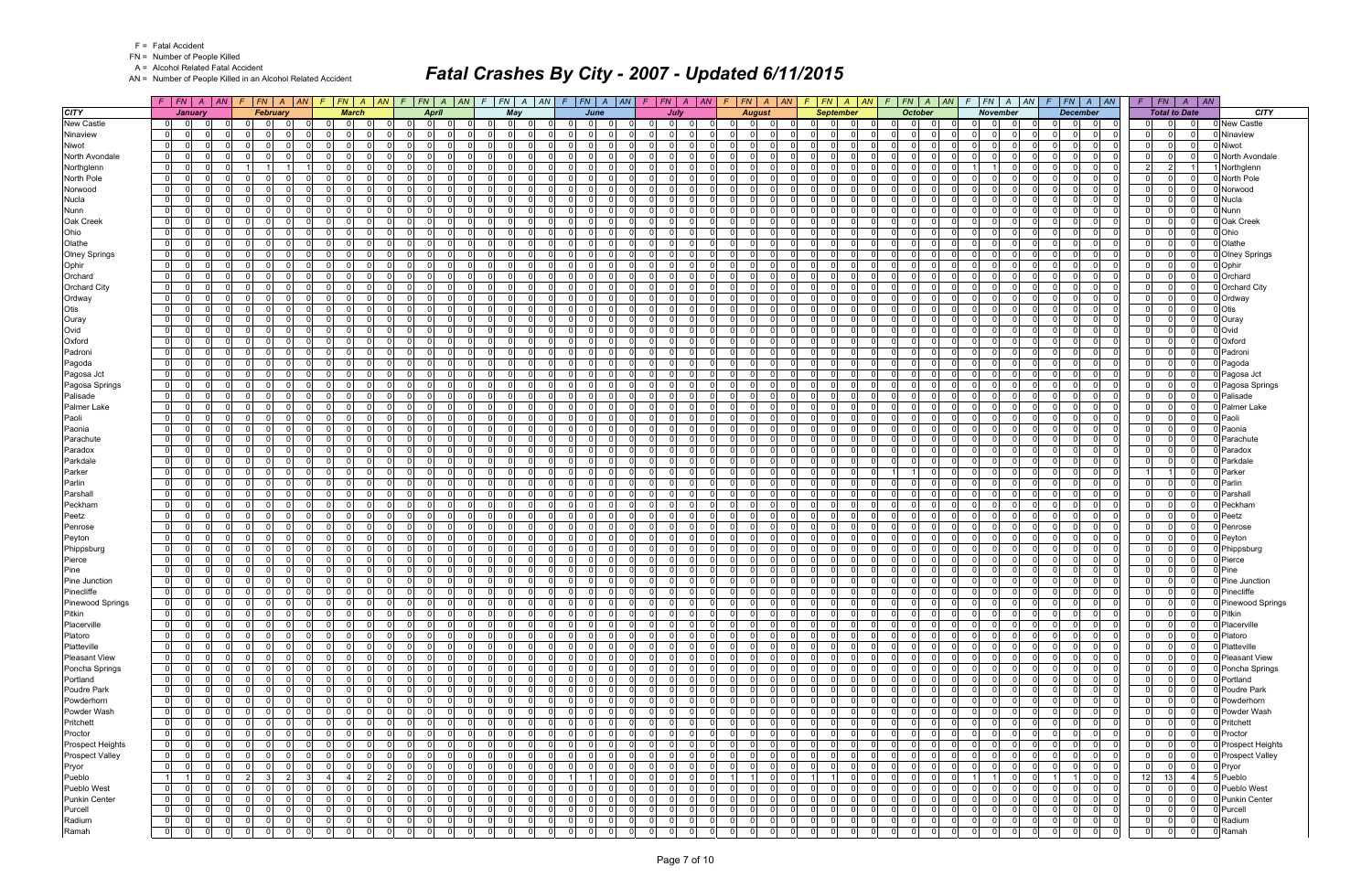FN = Number of People Killed

A = Alcohol Related Fatal Accident

AN = Number of People Killed in an Alcohol Related Accident

|                                      |                              | $F$   $FN$   $A$   $AN$                    |                          | $F$   FN   A   AN   F   FN   A   AN   F   FN   A   AN |                                              |                      |                            |                                              |     |                            |                                                   | $F$ $F$ $\vert$ $F$ $\vert$ $A$ $\vert$ $A$ $\vert$ $F$ $\vert$ $F$ $\vert$ $F$ $\vert$ $F$ $\vert$ $F$ $\vert$ $\vert$ $F$ $\vert$ $\vert$ $F$ $\vert$ $\vert$ $F$ $\vert$ $\vert$ $F$ $\vert$ $\vert$ $F$ $\vert$ $\vert$ $F$ $\vert$ $\vert$ $F$ $\vert$ $\vert$ $F$ $\vert$ $\vert$ $F$ $\vert$ $\vert$ $F$ |                                              |                      |                                  |                                         |                      | $F$   FN   A   AN   F   FN   A   AN                      | $F$ $ FN $ $A$ $ AN $ |                                          |          |                                                                   | $F$ $FN$ $A$ $AN$ $F$ $FN$ $A$ $AN$                          | $F$   $FN$   $A$   $AN$                                  |                             |
|--------------------------------------|------------------------------|--------------------------------------------|--------------------------|-------------------------------------------------------|----------------------------------------------|----------------------|----------------------------|----------------------------------------------|-----|----------------------------|---------------------------------------------------|-----------------------------------------------------------------------------------------------------------------------------------------------------------------------------------------------------------------------------------------------------------------------------------------------------------------|----------------------------------------------|----------------------|----------------------------------|-----------------------------------------|----------------------|----------------------------------------------------------|-----------------------|------------------------------------------|----------|-------------------------------------------------------------------|--------------------------------------------------------------|----------------------------------------------------------|-----------------------------|
| <b>CITY</b>                          |                              | January                                    |                          | <b>February</b>                                       |                                              | <b>March</b>         |                            | <b>April</b>                                 |     |                            | May                                               | June                                                                                                                                                                                                                                                                                                            |                                              | <b>July</b>          |                                  | <b>August</b>                           |                      | <b>September</b>                                         |                       | <b>October</b>                           |          | <b>November</b>                                                   | <b>December</b>                                              | <b>Total to Date</b>                                     | <b>CITY</b>                 |
| Rand                                 | $\Omega$                     | - 0                                        |                          | $\Omega$                                              | $\Omega$<br>$\Omega$                         |                      | $\Omega$                   | $\Omega$                                     |     |                            | - 0 l                                             | $\Omega$<br>$\Omega$                                                                                                                                                                                                                                                                                            | <sup>0</sup>                                 | $\Omega$             |                                  | $\overline{0}$<br>0                     |                      | $\overline{0}$<br><sup>0</sup>                           |                       | $\mathbf 0$<br><sup>0</sup>              |          | <sup>0</sup>                                                      | $\Omega$<br>$\Omega$                                         | $\Omega$                                                 | D Rand                      |
| Rangely                              | $\mathbf 0$                  | - O I                                      | $\Omega$                 | $\cap$<br>0                                           | $\Omega$<br>$\overline{0}$                   | $\Omega$             | $\overline{0}$             | $\Omega$<br>$\Omega$                         |     | $\Omega$                   | $\overline{0}$<br>- 0                             | $\mathbf{0}$<br>$\Omega$                                                                                                                                                                                                                                                                                        | $\Omega$<br>$\Omega$                         | 0 I                  | $\overline{0}$                   | -01<br>$\overline{0}$                   |                      | $\overline{0}$<br>$\Omega$<br>$\Omega$                   |                       | $\Omega$<br>01                           |          | $\overline{0}$<br>$\mathbf 0$                                     | $\Omega$<br>$\Omega$<br>$\Omega$                             | $\mathbf{0}$<br> 0 <br>$\Omega$                          | D Rangely                   |
| Raymer                               | $\mathbf{0}$                 | $\Omega$                                   | $\Omega$                 |                                                       | $\Omega$<br>$\Omega$                         | $\Omega$             | $\Omega$                   | $\Omega$<br>$\Omega$                         |     | $\Omega$                   | - 0 l<br>- 0                                      | 0                                                                                                                                                                                                                                                                                                               | $\Omega$<br>$\cap$                           | $\Omega$             | $\Omega$                         | $\Omega$<br>-01                         |                      | $\Omega$<br>$\Omega$                                     |                       | $\Omega$<br>$\Omega$                     |          | n<br>$\Omega$                                                     | $\Omega$<br>$\Omega$                                         | $\Omega$<br>$\Omega$<br>$\Omega$                         | Raymer                      |
| Raymond                              | $\mathbf{0}$                 | $\Omega$<br><sup>0</sup>                   | $\Omega$                 | $\Omega$                                              | $\Omega$<br>$\Omega$                         | $\Omega$             | $\Omega$                   | $\Omega$<br>$\Omega$                         |     | $\Omega$                   | $\overline{0}$<br>$\Omega$                        | 0                                                                                                                                                                                                                                                                                                               | $\Omega$<br>$\Omega$                         | $\Omega$             | $\Omega$                         | $\Omega$<br>-01                         |                      | $\mathbf 0$<br>$\Omega$                                  |                       | $\mathbf 0$<br>$\Omega$                  |          | n l<br>$\Omega$                                                   | $\Omega$<br>$\Omega$                                         | $\Omega$<br>$\Omega$<br> 0                               | Raymond                     |
| Red Cliff                            | $\overline{0}$               | $\Omega$                                   | $\Omega$                 | $\Omega$                                              | $\Omega$<br>$\Omega$                         | $\Omega$             | $\Omega$                   | $\Omega$<br>$\Omega$                         |     | $\Omega$                   | - 0 l<br>റ                                        | $\overline{0}$                                                                                                                                                                                                                                                                                                  | $\Omega$<br>$\Omega$                         | $\Omega$             | $\overline{0}$                   | $\Omega$<br> 0                          |                      | $\mathbf{0}$<br>$\Omega$                                 |                       | $\Omega$<br>$\Omega$                     |          | $\Omega$<br>$\Omega$                                              | $\Omega$<br>$\Omega$                                         | 0 <br>$\Omega$                                           | Red Cliff                   |
| <b>Red Feather Lakes</b>             | $\mathbf{0}$                 | $\Omega$<br>$\Omega$                       | $\Omega$                 | $\Omega$                                              | $\Omega$<br>$\Omega$                         | U                    | $\Omega$                   | $\Omega$<br>$\Omega$                         |     | $\Omega$                   | - 0 l<br>$\Omega$                                 | - 0 l<br>O                                                                                                                                                                                                                                                                                                      | $\Omega$<br>$\Omega$                         | $\Omega$             | $\Omega$                         | $\Omega$<br>-01                         |                      | $\Omega$<br>$\Omega$                                     |                       | $\Omega$<br>$\mathbf 0$                  |          | $\Omega$<br>$\Omega$                                              | $\Omega$<br>$\Omega$<br><sup>n</sup>                         | $\Omega$<br>$\Omega$                                     | <b>Red Feather Lakes</b>    |
| Redmesa                              | 0                            | $\Omega$<br>$\Omega$                       | $\Omega$                 | $\Omega$                                              | - 0 l<br>$\Omega$                            | $\Omega$             | $\Omega$                   | $\Omega$<br>$\Omega$                         |     | $\Omega$                   | - 0 l<br>- 0                                      | -ol<br>$\Omega$                                                                                                                                                                                                                                                                                                 | $\Omega$<br>$\Omega$                         | $\Omega$             | $\Omega$                         | $\Omega$<br>$\overline{0}$              |                      | $\mathbf{0}$<br>$\Omega$                                 |                       | $\mathbf 0$<br>$\Omega$                  |          | $\Omega$<br>$\overline{0}$                                        | $\Omega$<br>$\Omega$<br>$\cap$                               | $\Omega$<br>$\Omega$<br>$\Omega$                         | D Redmesa                   |
| <b>Red Mountain</b><br>Redstone      | $\mathbf{0}$<br> 0           | $\Omega$<br>$\Omega$                       | U<br>$\Omega$            | $\Omega$<br>$\Omega$                                  | $\Omega$<br>$\Omega$<br>$\Omega$<br>$\Omega$ | U<br>$\Omega$        | $\Omega$<br>$\Omega$       | $\Omega$<br>$\Omega$<br>$\Omega$<br>$\Omega$ |     | $\Omega$<br>$\Omega$       | - 0 l<br>- 0<br>-ol<br>- 0                        | -ol<br>-ol                                                                                                                                                                                                                                                                                                      | $\Omega$<br>$\Omega$<br>$\Omega$<br>$\Omega$ | $\Omega$<br>$\Omega$ | $\Omega$<br>$\Omega$             | $\Omega$<br>-01<br>$\Omega$<br>-01      |                      | $\Omega$<br>$\Omega$<br>$\Omega$<br>$\Omega$             |                       | $\Omega$<br>$\Omega$<br>$\Omega$<br>- Ol |          | $\Omega$<br>$\Omega$<br>n<br>$\Omega$                             | $\Omega$<br>$\Omega$<br>$\Omega$<br>$\Omega$                 | $\Omega$<br>$\Omega$<br>$\Omega$<br>$\Omega$<br>$\Omega$ | Red Mountain                |
| Redvale                              | $\mathbf{0}$                 | $\Omega$                                   | $\Omega$                 | $\Omega$                                              | $\Omega$<br>$\Omega$                         | $\Omega$             | $\Omega$                   | $\Omega$<br>$\Omega$                         |     | $\Omega$                   | - 0 l<br>- 0                                      | $\mathbf{0}$                                                                                                                                                                                                                                                                                                    | $\Omega$                                     | $\Omega$             | $\Omega$                         | -01<br>$\Omega$                         |                      | $\Omega$<br>$\Omega$                                     |                       | $\Omega$<br>$\Omega$                     |          | $\Omega$<br>$\Omega$                                              | $\Omega$<br>$\Omega$                                         | $\Omega$<br> 0                                           | Redstone<br>Redvale         |
| <b>Red Wing</b>                      | $\mathbf{0}$                 | $\Omega$<br>$\Omega$                       | $\Omega$                 |                                                       | $\Omega$<br>$\Omega$                         | $\Omega$             | $\Omega$                   | $\Omega$<br>$\Omega$                         |     | $\Omega$                   | - 0 l<br>- 0                                      | -ol                                                                                                                                                                                                                                                                                                             | $\Omega$                                     | $\Omega$             | $\Omega$                         | $\Omega$<br>-01                         |                      | $\Omega$<br>$\Omega$                                     |                       | $\Omega$<br>$\Omega$                     |          | n<br>$\Omega$                                                     | $\Omega$<br>$\Omega$                                         | $\Omega$<br>$\Omega$                                     | Red Wing                    |
| Rico                                 | $\mathbf{0}$                 | $\Omega$<br>$\Omega$                       | $\Omega$                 | $\Omega$                                              | $\overline{0}$<br>$\Omega$                   | $\Omega$             | $\Omega$                   | $\Omega$<br>$\Omega$                         |     | $\Omega$                   | $\overline{0}$<br>$\Omega$                        | 0 <br>$\Omega$                                                                                                                                                                                                                                                                                                  | $\Omega$<br>$\Omega$                         | $\Omega$             | $\Omega$                         | $\Omega$<br>-01                         |                      | $\overline{0}$<br>$\Omega$                               |                       | $\mathbf 0$<br>$\Omega$                  |          | n l<br>$\Omega$                                                   | $\Omega$<br>$\Omega$<br>$\Omega$                             | $\Omega$<br> 0                                           | Rico                        |
| Ridgway                              | $\overline{0}$               | n                                          | 0                        | $\Omega$                                              | $\Omega$<br>$\Omega$                         | 0                    | $\Omega$                   | $\Omega$<br>0                                |     | $\Omega$                   | 0 <br>- 0                                         | $\Omega$                                                                                                                                                                                                                                                                                                        | $\Omega$                                     | $\Omega$             | $\Omega$                         | 0<br>$\overline{0}$                     |                      | $\Omega$<br>$\Omega$                                     |                       | $\Omega$<br>$\Omega$                     |          | $\Omega$<br>$\Omega$                                              | $\Omega$<br>$\Omega$                                         | $\Omega$<br> 0                                           | D Ridgway                   |
| Rifle                                | 0                            | $\Omega$                                   | $\Omega$                 | $\Omega$                                              | $\Omega$<br>$\Omega$                         | $\Omega$             | $\Omega$                   | $\Omega$<br>$\Omega$                         |     | $\Omega$                   | - 0 l<br>- 0                                      | - 0 l<br>$\Omega$                                                                                                                                                                                                                                                                                               | $\Omega$<br>$\Omega$                         | $\Omega$             | $\Omega$                         | -01<br>$\Omega$                         |                      | $\Omega$<br>$\Omega$                                     |                       | $\mathbf 0$<br>$\Omega$                  |          | $\Omega$<br>$\Omega$                                              | $\Omega$<br>$\Omega$<br>$\Omega$                             | $\Omega$<br>$\Omega$                                     | 0 Rifle                     |
| Rio Blanco                           | $\mathbf{0}$                 | $\Omega$<br>$\Omega$                       | $\Omega$                 | $\Omega$                                              | - 0 l<br>$\Omega$                            | $\Omega$             | $\overline{0}$             | n l<br>$\Omega$                              |     | $\Omega$                   | - 0 l<br>$\Omega$                                 | $\mathbf{0}$<br>$\Omega$                                                                                                                                                                                                                                                                                        | $\Omega$<br>$\Omega$                         | 0I                   | $\mathbf{0}$                     | 0 <br>-01                               |                      | $\Omega$<br>$\Omega$                                     |                       | $\Omega$<br>$\mathbf 0$                  |          | $\overline{0}$<br>$\Omega$                                        | $\Omega$<br>$\Omega$<br>$\Omega$                             | $\overline{0}$<br>$\Omega$<br>$\Omega$                   | Rio Blanco                  |
| Rockport                             | $\mathbf 0$                  | $\Omega$<br><sup>0</sup>                   | $\Omega$                 | - 0                                                   | - 0 l<br>$\Omega$                            | $\Omega$             | $\Omega$                   | $\Omega$<br>- 0                              |     | $\Omega$                   | $\mathbf 0$<br>- 0                                | -ol                                                                                                                                                                                                                                                                                                             | $\Omega$<br>$\Omega$                         | $\Omega$             | $\Omega$                         | $\Omega$<br>$\overline{0}$              |                      | $\Omega$<br>$\Omega$                                     |                       | $\Omega$<br>$\mathbf 0$                  |          | n l<br>$\Omega$                                                   | $\Omega$<br>$\Omega$                                         | $\cap$<br>$\Omega$<br>$\Omega$                           | Rockport                    |
| Rockvale                             | $\mathbf{0}$                 | $\Omega$<br>$\Omega$                       | $\Omega$                 | $\Omega$<br>$\Omega$                                  | 0l<br>$\Omega$                               | $\Omega$             | $\Omega$                   | $\Omega$<br>$\Omega$                         |     | $\Omega$                   | $\overline{0}$<br>$\Omega$                        | $\Omega$<br>$\Omega$                                                                                                                                                                                                                                                                                            | $\Omega$<br>$\Omega$                         | $\Omega$             | $\Omega$                         | $\Omega$<br>$\Omega$                    |                      | $\Omega$<br>$\Omega$<br>$\Omega$                         |                       | - 0 l<br>$\Omega$                        |          | $\Omega$<br>$\Omega$                                              | $\Omega$<br>$\Omega$<br>$\Omega$                             | $\Omega$<br>$\Omega$<br>$\Omega$                         | Rockvale                    |
| Rockwood                             | $\mathbf 0$                  | -0                                         | $\Omega$                 | $\Omega$                                              | $\overline{0}$<br>$\Omega$                   | $\Omega$             | $\mathbf 0$                | $\Omega$<br>0                                |     | $\Omega$                   | 0 <br>- 0                                         | $\overline{0}$<br>ŋ                                                                                                                                                                                                                                                                                             | $\mathbf{0}$                                 | $\Omega$             | $\Omega$                         | $\Omega$<br> 0                          |                      | $\overline{0}$<br>$\Omega$                               |                       | $\Omega$<br>$\mathbf 0$                  |          | $\Omega$<br>$\Omega$                                              | $\Omega$<br>0<br><sup>0</sup>                                | $\Omega$<br>$\Omega$                                     | Rockwood                    |
| Rocky Ford                           | $\mathbf{0}$                 | $\Omega$<br>$\Omega$                       | $\Omega$                 | $\Omega$                                              | $\Omega$<br>$\Omega$                         | $\Omega$             | $\Omega$                   | n l<br>- 0                                   |     | ΩI                         | - 0 l<br>$\Omega$                                 | 0                                                                                                                                                                                                                                                                                                               | $\Omega$<br>$\Omega$                         | 0I                   | $\Omega$                         | $\Omega$<br>-01                         |                      | $\Omega$<br>$\Omega$                                     |                       | $\Omega$<br>$\mathbf 0$                  |          | n<br>$\Omega$                                                     | $\Omega$<br>$\Omega$<br>$\Omega$                             | $\Omega$<br>$\Omega$<br> 0                               | Rocky Ford                  |
| Rocky Mtn. Arsenal                   | $\mathbf 0$                  | $\Omega$<br>$\Omega$                       | $\Omega$                 | $\Omega$                                              | - 0 l<br>$\Omega$                            | $\Omega$             | - O I                      | $\Omega$<br>$\Omega$                         |     | $\Omega$                   | 0 <br>$\Omega$                                    | 0 <br><sup>n</sup>                                                                                                                                                                                                                                                                                              | $\Omega$<br>$\Omega$                         | $\Omega$             | $\overline{0}$                   | $\mathbf 0$<br>$\overline{0}$           |                      | $\mathbf 0$<br>$\Omega$<br>$\Omega$                      |                       | $\mathbf 0$<br>$\Omega$                  |          | $\Omega$<br>$\Omega$                                              | $\Omega$<br>$\Omega$<br>$\Omega$                             | $\Omega$<br>$\Omega$<br>$\Omega$                         | Rocky Mtn. Arsenal          |
| Roggen                               | $\mathbf{0}$                 | $\Omega$<br>$\Omega$                       | <sup>0</sup>             | $\Omega$                                              | $\Omega$<br>$\Omega$                         |                      | $\Omega$                   | nl<br>$\Omega$                               |     | $\Omega$                   | - 0 l<br>$\Omega$                                 | $\Omega$                                                                                                                                                                                                                                                                                                        | $\Omega$                                     | $\Omega$             | $\Omega$                         | $\Omega$<br>$\Omega$                    |                      | $\Omega$<br>$\Omega$                                     |                       | $\Omega$<br>- Ol                         |          | $\Omega$<br>$\Omega$                                              | $\Omega$<br>$\Omega$<br>$\Omega$                             | $\Omega$<br>$\Omega$<br>$\Omega$                         | Roggen                      |
| Rollinsville                         | 0                            | $\Omega$<br><sup>0</sup>                   | $\Omega$                 | - 0                                                   | $\Omega$<br>$\Omega$                         | $\Omega$             | $\overline{0}$             | $\Omega$<br>$\Omega$                         |     | $\Omega$                   | - 0 l<br>- 0                                      | 0 <br>$\Omega$                                                                                                                                                                                                                                                                                                  | $\Omega$<br>$\Omega$                         | $\Omega$             | $\Omega$                         | 0 <br>$\Omega$                          |                      | $\overline{0}$<br>$\Omega$                               |                       | $\mathbf 0$<br>$\Omega$                  |          | $\Omega$<br>$\Omega$                                              | $\Omega$<br>$\Omega$<br>$\Omega$                             | $\Omega$<br>$\mathbf{0}$                                 | <b>D</b> Rollinsville       |
| Romeo                                | $\mathbf{0}$                 | $\Omega$<br>$\Omega$                       | $\Omega$<br>$\Omega$     | $\Omega$                                              | 0 I<br>$\Omega$                              | $\Omega$             | $\overline{0}$             | n l<br>$\Omega$                              |     | $\Omega$<br>$\Omega$       | -ol<br>$\Omega$                                   | $\mathbf{0}$                                                                                                                                                                                                                                                                                                    | $\Omega$<br>$\Omega$                         | $\Omega$             | $\Omega$                         | 0 <br>-01<br>$\Omega$                   |                      | $\overline{0}$<br>$\Omega$                               |                       | $\Omega$<br>$\mathbf 0$                  | $\Omega$ | $\overline{0}$<br>$\Omega$                                        | $\Omega$<br>$\Omega$<br>$\Omega$                             | $\overline{0}$<br> 0 <br>$\Omega$<br>$\Omega$            | D Romeo                     |
| Rosedale<br>Rosita                   | $\mathbf{0}$<br>$\mathbf{0}$ | -0<br><sup>n</sup><br>$\Omega$<br>$\Omega$ | $\Omega$                 | $\Omega$<br>$\Omega$<br>$\Omega$                      | $\Omega$<br>$\Omega$<br>0l<br>$\Omega$       | $\Omega$<br>$\Omega$ | $\Omega$<br>$\Omega$       | $\Omega$<br>$\Omega$<br>n l<br>$\Omega$      |     | $\Omega$                   | $\mathbf 0$<br>- 0<br>$\overline{0}$<br>$\Omega$  | - 0 l<br>$\Omega$<br>$\Omega$                                                                                                                                                                                                                                                                                   | $\Omega$<br>$\Omega$<br>$\Omega$<br>$\Omega$ | $\Omega$<br>$\Omega$ | $\Omega$<br>$\Omega$             | $\overline{0}$<br>$\Omega$<br>$\Omega$  |                      | $\Omega$<br>$\Omega$<br>$\Omega$<br>$\Omega$<br>$\Omega$ |                       | $\Omega$<br>$\Omega$<br>0 I<br>$\Omega$  |          | $\Omega$<br>$\Omega$<br>$\Omega$                                  | $\Omega$<br>$\Omega$<br>- Ol<br>$\Omega$<br>$\Omega$         | $\Omega$<br>$\Omega$<br>$\Omega$<br>$\Omega$<br>$\Omega$ | Rosedale<br>0 Rosita        |
| Roxborough Park                      | $\overline{0}$               | $\Omega$                                   | $\Omega$                 |                                                       | $\Omega$<br>$\Omega$                         | 0                    | $\Omega$                   | $\Omega$<br>-0                               |     | 0                          | - 0 l                                             | $\Omega$                                                                                                                                                                                                                                                                                                        | $\Omega$                                     | $\Omega$             | $\Omega$                         | 0<br>$\Omega$                           |                      | $\mathbf{0}$<br>$\Omega$                                 |                       | $\Omega$<br>$\Omega$                     |          | $\Omega$<br>$\Omega$                                              | $\Omega$<br>$\Omega$                                         | $\Omega$<br>$\mathbf{0}$                                 | 0 Roxborough Park           |
| Royal Gorge                          | $\mathbf{0}$                 | $\Omega$<br>$\Omega$                       | $\Omega$                 | $\Omega$                                              | - 0 l<br>$\Omega$                            | $\Omega$             | $\overline{0}$             | - Ol<br>$\Omega$                             |     | $\Omega$                   | 0 I<br>$\Omega$                                   | $\mathbf{0}$<br>$\Omega$                                                                                                                                                                                                                                                                                        | $\Omega$<br>$\Omega$                         | - O I                | $\overline{0}$                   | -01<br>$\overline{0}$                   |                      | $\mathbf{0}$<br>$\Omega$                                 |                       | $\mathbf 0$<br>$\Omega$                  |          | $\Omega$<br>$\Omega$                                              | $\Omega$<br>$\Omega$<br>$\Omega$                             | $\Omega$<br> 0 <br>$\Omega$                              | 0 Royal Gorge               |
| Rush                                 | 0                            | $\Omega$                                   | $\Omega$                 | $\Omega$                                              | - 0 l<br>$\Omega$                            | $\Omega$             | $\overline{0}$             | $\Omega$<br>$\Omega$                         |     | $\Omega$                   | - 0 l<br>$\Omega$                                 | -ol                                                                                                                                                                                                                                                                                                             | $\Omega$<br>$\Omega$                         | $\Omega$             | $\Omega$                         | $\Omega$<br>-01                         |                      | $\mathbf{0}$<br>$\Omega$                                 |                       | $\Omega$<br>$\mathbf 0$                  |          | $\Omega$<br>$\Omega$                                              | $\Omega$<br>$\Omega$                                         | $\Omega$<br>$\Omega$<br>$\Omega$                         | 0 Rush                      |
| Rustic                               | $\mathbf{0}$                 | - 0                                        | $\Omega$                 | $\Omega$                                              | - 0 l<br>$\Omega$                            | 0                    | $\Omega$                   | $\Omega$<br>- 0                              |     | $\Omega$                   | $\mathbf 0$<br>- 0                                | - 0 l                                                                                                                                                                                                                                                                                                           | $\Omega$<br>$\Omega$                         | $\Omega$             | $\Omega$                         | 0<br>$\overline{0}$                     |                      | $\overline{0}$<br>$\Omega$                               |                       | $\mathbf 0$<br>$\Omega$                  |          | $\Omega$<br>$\Omega$                                              | $\Omega$<br>$\Omega$                                         | $\Omega$<br> 0 <br>$\Omega$                              | Rustic                      |
| Rye                                  | $\Omega$                     | $\Omega$                                   | $\Omega$                 |                                                       | $\Omega$<br>$\Omega$                         | $\Omega$             | $\Omega$                   | $\Omega$<br>$\Omega$                         |     | $\Omega$                   | $\Omega$<br>$\Omega$                              | $\Omega$                                                                                                                                                                                                                                                                                                        | $\Omega$                                     | $\Omega$             | $\Omega$                         | $\Omega$<br>$\Omega$                    |                      | $\Omega$<br>$\Omega$                                     |                       | n l<br>$\Omega$                          |          | $\Omega$<br>$\Omega$                                              | $\Omega$<br>$\Omega$                                         | $\Omega$<br>$\Omega$                                     | Rye                         |
| Saguache                             | $\mathbf{0}$                 | $\Omega$                                   | $\Omega$                 | $\Omega$                                              | $\Omega$<br>$\Omega$                         | $\Omega$             | - O I                      | $\Omega$<br>$\Omega$                         |     | $\Omega$                   | - 0 l<br>$\Omega$                                 | 0                                                                                                                                                                                                                                                                                                               | $\Omega$<br>$\Omega$                         | $\Omega$             | -01                              | -01<br>$\Omega$                         |                      | $\overline{0}$<br>$\Omega$                               |                       | $\mathbf 0$<br>$\Omega$                  |          | $\Omega$<br>$\Omega$                                              | $\Omega$<br>$\Omega$                                         | $\Omega$<br> 0 <br>0                                     | 0 Saquache                  |
| Salida                               | $\mathbf{0}$                 | $\Omega$                                   | $\Omega$                 |                                                       | $\Omega$<br>$\Omega$                         | $\Omega$             | $\Omega$                   | $\Omega$<br>$\Omega$                         |     | $\Omega$                   | - 0 l<br>റ                                        | -ol                                                                                                                                                                                                                                                                                                             | $\Omega$<br>$\Omega$                         | $\Omega$             | $\Omega$                         | $\Omega$<br>-01                         |                      | $\Omega$<br>$\Omega$                                     |                       | - Ol<br>$\Omega$                         |          | n<br>$\Omega$                                                     | $\Omega$<br>$\Omega$                                         | $\Omega$<br>$\Omega$                                     | 0 Salida                    |
| San Acacio                           | $\mathbf{0}$                 | $\Omega$<br>$\Omega$                       | $\Omega$                 | $\Omega$                                              | - 0 l<br>$\Omega$                            | $\Omega$             | $\overline{0}$             | $\Omega$<br>$\Omega$                         |     | $\Omega$                   | $\overline{0}$<br>$\Omega$                        | 0 <br>$\Omega$                                                                                                                                                                                                                                                                                                  | $\Omega$<br>$\Omega$                         | $\Omega$             | $\Omega$                         | $\Omega$<br>$\overline{0}$              |                      | $\overline{0}$<br>$\Omega$                               |                       | $\mathbf 0$<br>$\Omega$                  |          | n l<br>$\Omega$                                                   | $\Omega$<br>$\Omega$                                         | $\Omega$<br>$\Omega$<br>$\Omega$                         | 3 San Acacio                |
| San Francisco                        | $\Omega$                     | $\Omega$                                   | $\Omega$                 | $\Omega$                                              | $\Omega$<br>$\Omega$                         | <sup>0</sup>         | $\Omega$                   | $\Omega$<br>$\Omega$                         |     | $\Omega$                   | -ol                                               | $\Omega$                                                                                                                                                                                                                                                                                                        | $\Omega$                                     | $\Omega$             | $\Omega$                         | $\Omega$<br>$\Omega$                    |                      | $\mathbf{0}$<br>$\Omega$                                 |                       | $\Omega$<br>$\Omega$                     |          | $\Omega$<br>$\Omega$                                              | $\Omega$<br>$\Omega$                                         | $\Omega$<br>$\Omega$                                     | 3 San Francisco             |
| San Luis                             | $\mathbf{0}$                 | $\Omega$                                   | $\Omega$                 | $\Omega$                                              | $\Omega$<br>$\Omega$                         | $\Omega$             | $\Omega$                   | $\Omega$<br>- 0                              |     | $\Omega$                   | - 0 l<br>- 0                                      | $\mathbf{0}$<br>$\Omega$                                                                                                                                                                                                                                                                                        | $\Omega$<br>$\Omega$                         | $\Omega$             | $\Omega$                         | $\Omega$<br>-01                         |                      | $\Omega$<br>$\Omega$                                     |                       | $\mathbf 0$<br>$\Omega$                  |          | n l<br>$\Omega$                                                   | $\Omega$<br>$\Omega$                                         | $\Omega$<br>$\Omega$<br>$\Omega$                         | 0 San Luis                  |
| San Pablo                            | 0                            | $\Omega$<br>$\Omega$<br>$\Omega$           | $\Omega$<br><sup>0</sup> | $\Omega$<br>$\Omega$                                  | -ol<br>$\Omega$<br>$\Omega$                  | $\Omega$<br>0        | $\mathbf 0$                | $\Omega$<br>$\Omega$<br>$\Omega$             |     | $\Omega$<br>$\Omega$       | - 0 l<br>$\Omega$<br>- 0                          | 0 <br>-ol                                                                                                                                                                                                                                                                                                       | $\Omega$<br>$\Omega$<br>$\Omega$<br>$\Omega$ | 0I<br>$\Omega$       | $\Omega$<br>$\Omega$             | $\Omega$<br>-01<br>$\Omega$             |                      | $\overline{0}$<br>$\Omega$<br>$\mathbf 0$<br>$\Omega$    |                       | $\Omega$<br>$\mathbf 0$<br>$\Omega$      |          | $\overline{0}$<br>$\Omega$<br>$\Omega$<br>$\Omega$                | $\Omega$<br>$\Omega$<br>$\Omega$<br>$\Omega$<br>$\Omega$     | $\Omega$<br>$\Omega$<br>$\Omega$<br>$\Omega$<br>$\Omega$ | San Pablo                   |
| Sanford<br>Sapinero                  | $\mathbf{0}$<br> 0           | $\Omega$<br>$\Omega$                       | $\Omega$                 | $\Omega$<br>$\Omega$                                  | - 0 l<br>- 0 l<br>$\Omega$                   | $\Omega$             | $\mathbf 0$<br>$\mathbf 0$ | - 0<br>n l<br>$\Omega$                       |     | $\Omega$                   | - 0 l<br>0 I<br>$\Omega$                          | $\mathbf{0}$<br>$\Omega$                                                                                                                                                                                                                                                                                        | $\Omega$<br>$\Omega$                         | $\Omega$             | $\Omega$                         | $\overline{0}$<br>$\Omega$<br>-01       |                      | $\Omega$<br>$\Omega$                                     | $\cap$                | $\mathbf 0$<br>$\mathbf 0$<br>$\Omega$   |          | $\Omega$<br>$\Omega$                                              | $\Omega$<br>$\Omega$<br>$\Omega$                             | $\Omega$<br>$\Omega$<br>$\Omega$                         | <b>Sanford</b><br>Sapinero  |
| Sargents                             | 0                            | - 0                                        | $\Omega$                 | $\Omega$                                              | $\Omega$<br>$\Omega$                         | $\Omega$             | $\Omega$                   | $\Omega$<br>$\Omega$                         |     | $\Omega$                   | - 0 l                                             | $\overline{0}$                                                                                                                                                                                                                                                                                                  | $\Omega$                                     | $\Omega$             | $\Omega$                         | $\Omega$<br>$\Omega$                    |                      | $\overline{0}$<br>$\Omega$                               |                       | $\mathbf 0$<br>$\Omega$                  |          | $\Omega$<br>$\Omega$                                              | $\Omega$<br>$\Omega$                                         | $\mathbf{0}$<br>$\mathbf{0}$                             | 3 Sargents                  |
| Saw Pit                              | $\mathbf{0}$                 | $\cap$<br>$\Omega$                         | $\Omega$                 | $\Omega$                                              | $\Omega$<br>$\Omega$                         | $\Omega$             | $\Omega$                   | n l<br>$\Omega$                              |     | $\Omega$                   | - 0 l<br>$\Omega$                                 | $\mathbf{0}$<br>$\Omega$                                                                                                                                                                                                                                                                                        | $\Omega$<br>$\Omega$                         | 0I                   | $\Omega$                         | $\Omega$<br>-01                         |                      | $\Omega$<br>$\Omega$                                     |                       | $\Omega$<br>$\mathbf 0$                  |          | $\Omega$<br>$\Omega$                                              | $\Omega$<br>$\Omega$<br>$\Omega$                             | $\Omega$<br>$\Omega$<br>$\Omega$                         | 0 Saw Pit                   |
| Security-Widefield                   | $\mathbf{0}$                 | $\Omega$<br><sup>0</sup>                   | $\Omega$                 | $\Omega$                                              | - 0 l<br>$\Omega$                            | $\Omega$             | $\Omega$                   | $\Omega$<br>$\Omega$                         |     | $\Omega$                   | - 0 l<br>$\Omega$                                 | - Ol<br>$\Omega$                                                                                                                                                                                                                                                                                                | $\Omega$                                     | 0I                   | $\overline{0}$                   | $\Omega$<br>$\overline{0}$              |                      | $\Omega$<br>$\Omega$                                     |                       | $\mathbf 0$<br>$\Omega$                  |          | $\Omega$<br>$\Omega$                                              | $\Omega$<br>$\Omega$<br>$\Omega$                             | $\Omega$<br>$\Omega$<br>$\Omega$                         | <b>Security-Widefield</b>   |
| Sedalia                              | $\mathbf{0}$                 | ΩI<br>$\Omega$                             | $\Omega$                 | $\Omega$<br>$\Omega$                                  | $\overline{0}$<br>$\Omega$                   | $\Omega$             | $\overline{0}$             | n l<br>$\Omega$                              |     | $\Omega$                   | - 0 l<br>$\Omega$                                 | 0                                                                                                                                                                                                                                                                                                               | $\Omega$<br>$\Omega$                         | $\Omega$             | $\Omega$                         | $\Omega$<br>-01                         |                      | $\Omega$<br>$\Omega$<br>$\Omega$                         |                       | $\Omega$<br>$\mathbf 0$                  |          | $\Omega$<br>$\Omega$                                              | $\Omega$<br>$\Omega$<br>-01                                  | $\Omega$<br>$\Omega$<br>$\Omega$                         | J Sedalia                   |
| Sedgwick                             | 0                            | $\Omega$                                   | $\Omega$                 | $\Omega$<br>$\Omega$                                  | 0 <br>$\Omega$                               | $\Omega$             | $\overline{0}$             | $\Omega$<br>$\Omega$                         |     | $\Omega$                   | 0                                                 | 0                                                                                                                                                                                                                                                                                                               | $\Omega$<br>$\Omega$                         | $\Omega$             | $\Omega$                         | $\overline{0}$<br>$\overline{0}$        |                      | $\overline{0}$<br>$\Omega$                               |                       | $\mathbf 0$<br>$\Omega$                  |          | $\Omega$<br>$\Omega$                                              | $\Omega$<br>$\overline{0}$<br>$\Omega$                       | $\Omega$<br>$\Omega$                                     | 0 Sedgwick                  |
| Segundo                              | 0                            | $\Omega$<br>$\overline{0}$                 | 0l                       | $\Omega$<br>$\Omega$                                  | $\overline{0}$<br>- Ol                       | $\mathbf 0$          | 0                          | $\overline{0}$                               | 0 I | 0 I                        | - ol<br>$\mathbf 0$                               | $\Omega$<br>$\overline{0}$<br>n.                                                                                                                                                                                                                                                                                | ol<br>$\Omega$                               | 0 I                  | 0                                | -ol<br>0 I                              | $\Omega$<br>$\Omega$ | 0 <br>$\overline{0}$<br>$\overline{0}$                   | $\Omega$              | 0 I<br>$\overline{0}$                    |          | 0 <br>$\mathbf 0$                                                 | - ol<br>$\Omega$<br>0 I<br>$\Omega$                          | $\Omega$<br> 0 <br>$\Omega$                              | 0 Segundo                   |
| Seibert                              | $\mathbf 0$                  | $\overline{0}$<br>$\Omega$                 | 0                        | $\mathbf 0$<br>$\overline{0}$                         | $\mathbf 0$<br>$\Omega$                      | $\Omega$             | $\Omega$                   | $\mathbf 0$<br>$\Omega$                      |     | $\Omega$                   | $\mathbf 0$<br>- 01                               | 0 <br>$\Omega$                                                                                                                                                                                                                                                                                                  | $\mathbf{0}$                                 | - OI                 | $\overline{0}$                   | $\overline{0}$<br>$\mathbf 0$<br>- 0    |                      | $\Omega$<br>0                                            |                       | 0 I<br>$\Omega$                          |          | $\Omega$<br>$\mathbf 0$                                           | $\Omega$<br>$\Omega$<br> 0                                   | $\Omega$<br>$\mathbf 0$                                  | 0 Seibert                   |
| Severance                            | $\mathbf{0}$                 | $\Omega$<br>- O I                          | $\Omega$                 | $\Omega$<br>$\Omega$                                  | 0 I<br>$\mathbf 0$                           | $\Omega$             | $\Omega$                   | - 0 l<br>0 I                                 |     | $\Omega$                   | $\overline{0}$<br>$\Omega$                        | 0 <br>$\Omega$                                                                                                                                                                                                                                                                                                  | $\Omega$                                     | - O I                | $\mathbf{0}$                     | $\overline{0}$<br> 0                    |                      | $\Omega$<br>$\Omega$<br>$\Omega$                         |                       | $\Omega$<br>$\mathbf 0$                  |          | $\overline{0}$<br>$\mathbf 0$<br>$\Omega$                         | $\Omega$<br>$\Omega$<br> 0                                   | $\mathbf{0}$<br> 0                                       | 0 Severance                 |
| Shawnee                              | 0                            | $\mathbf 0$                                | $\overline{0}$           | $\mathbf 0$<br>0                                      | $\overline{0}$<br>$\Omega$                   | $\Omega$             | $\mathbf 0$                | $\mathbf 0$<br> 0                            |     | 0                          | $\overline{0}$<br>- 0                             | 0 <br>0                                                                                                                                                                                                                                                                                                         | $\mathbf 0$                                  | 0 I                  | $\mathbf 0$                      | 0 <br>$\mathbf 0$                       |                      | $\overline{0}$<br>0                                      |                       | 01<br>$\Omega$                           |          | $\overline{0}$<br>$\mathbf 0$                                     | $\mathbf 0$<br>$\Omega$<br> 0                                | 0 <br>$\mathbf 0$                                        | 0 Shawnee                   |
| <b>Shaffers Crossing</b><br>Sheridan | $\mathbf{0}$                 | $\overline{0}$<br>$\Omega$<br><sup>0</sup> | 0 I<br>$\Omega$          | $\Omega$<br>- 0<br>$\Omega$                           | 0 I<br>$\mathbf{0}$<br>$\Omega$              | $\Omega$             | $\mathbf{0}$               | $\overline{0}$<br>0 I                        |     | $\overline{0}$<br>$\Omega$ | $\overline{0}$<br>$\overline{0}$                  | $\overline{0}$<br>$\Omega$<br>$\Omega$                                                                                                                                                                                                                                                                          | $\Omega$<br>$\Omega$                         | - O I                | 0                                | 0 <br> 0                                |                      | 0 <br>$\Omega$<br>$\Omega$<br>$\overline{0}$             | $\Omega$              | $\overline{0}$<br>0 I<br>$\Omega$        |          | 0 <br>$\overline{0}$<br>$\Omega$                                  | $\overline{0}$<br>$\overline{0}$<br>$\Omega$                 | $\mathbf 0$<br> 0 <br>$\Omega$                           | 0 Shaffers Crossing         |
| Sheridan Lake                        | 0 <br> 0                     | - O I<br>$\Omega$<br>$\Omega$              | $\Omega$                 | 0<br>$\Omega$<br>$\Omega$                             | $\overline{0}$<br>- 0 l<br>$\Omega$          | $\Omega$<br>$\Omega$ | - O I<br>$\overline{0}$    | $\mathbf 0$<br>$\Omega$<br>- 0 l<br>$\Omega$ |     | $\Omega$                   | $\mathbf 0$<br>- 01<br>$\overline{0}$<br>$\Omega$ | 0 <br>$\mathbf{0}$<br>$\Omega$                                                                                                                                                                                                                                                                                  | $\mathbf 0$<br>$\mathbf 0$<br>$\Omega$       | - O I<br>$\Omega$    | $\mathbf 0$<br>$\mathbf{0}$      | $\overline{1}$<br>11<br> 0 <br>$\Omega$ |                      | 0<br>$\Omega$<br>$\mathbf 0$                             |                       | 0 <br>$\Omega$<br>$\mathbf 0$            |          | $\overline{0}$<br>$\mathbf 0$<br>$\overline{0}$<br>$\overline{0}$ | $\mathbf 0$<br> 0 <br>$\Omega$<br>$\Omega$<br>$\Omega$<br> 0 | $\Omega$<br> 0 <br>$\Omega$                              | Sheridan<br>0 Sheridan Lake |
| Silt                                 | 0                            | $\mathbf{0}$<br>$\Omega$                   | 0                        | $\mathbf 0$<br>0                                      | 0 <br>$\mathbf{0}$                           | $\mathbf{0}$         | $\mathbf 0$                | 0l<br> 0                                     |     | $\overline{0}$             | $\overline{0}$<br>- 0                             | $\overline{0}$<br>0                                                                                                                                                                                                                                                                                             | $\overline{0}$<br>$\Omega$                   | 0 I                  | 0                                | $\overline{0}$<br> 0                    |                      | $\overline{0}$<br>$\mathbf 0$                            |                       | $\mathbf 0$<br>0                         |          | $\overline{0}$<br>$\mathbf 0$                                     | $\mathbf 0$<br>$\overline{0}$<br> 0                          | 0 <br>$\mathbf{0}$                                       | 0 Silt                      |
| Silver Cliff                         | 0                            | $\Omega$                                   | $\Omega$                 | 0                                                     | 0 <br>$\Omega$                               | $\Omega$             | $\mathbf 0$                | - 0 l<br> 0                                  |     | $\overline{0}$             | $\overline{0}$<br>- 0                             | 0 <br>$\Omega$                                                                                                                                                                                                                                                                                                  | $\mathbf 0$<br>$\Omega$                      | - OI                 | 0                                | 0 <br> 0                                |                      | $\overline{0}$<br>0                                      |                       | 01<br>$\Omega$                           |          | $\overline{0}$<br>$\mathbf 0$                                     | 0 <br> 0 <br>$\Omega$                                        | $\mathbf 0$<br> 0 <br>$\Omega$                           | 0 Silver Cliff              |
| <b>Silver Plume</b>                  | 0                            | $\Omega$<br>$\Omega$                       | $\Omega$                 | $\Omega$                                              | $\Omega$<br>$\Omega$                         | $\Omega$             | $\Omega$                   | $\Omega$<br>$\Omega$                         |     | $\Omega$                   | 0 <br>$\Omega$                                    | - 0 l<br>$\Omega$                                                                                                                                                                                                                                                                                               | $\Omega$<br>$\Omega$                         | $\Omega$             | $\overline{0}$                   | $\Omega$<br> 0                          |                      | $\mathbf{0}$<br>$\Omega$                                 |                       | $\Omega$<br>$\mathbf 0$                  |          | $\overline{0}$<br>$\mathbf 0$                                     | $\Omega$<br>$\Omega$<br>$\Omega$                             | $\Omega$<br>$\Omega$<br>$\Omega$                         | 0 Silver Plume              |
| Silverthorne                         | 0                            | - O I<br>$\Omega$                          | $\Omega$                 | $\Omega$<br>$\Omega$                                  | $\overline{0}$<br>$\Omega$                   | $\Omega$             | $\mathbf{0}$               | 0 I<br>$\mathbf 0$                           |     | $\Omega$                   | $\overline{0}$<br>$\Omega$                        | 0 <br>$\Omega$                                                                                                                                                                                                                                                                                                  | $\mathbf 0$<br>$\Omega$                      | 0 I                  | - 01                             | 0 <br> 0                                |                      | 0 <br>$\Omega$<br>0                                      | $\Omega$              | 0 I<br>$\Omega$                          |          | $\overline{0}$<br>- O I                                           | $\Omega$<br> 0 <br>$\Omega$                                  | 0 <br>$\Omega$<br>$\mathbf{0}$                           | 0 Silverthorne              |
| Silverton                            | 0                            | $\Omega$                                   | $\Omega$                 | - 0                                                   | 0<br>$\Omega$                                | $\Omega$             | $\Omega$                   | $\Omega$<br>$\Omega$                         |     | $\Omega$                   | $\overline{0}$<br>- 0                             | $\mathbf{0}$                                                                                                                                                                                                                                                                                                    | $\mathbf 0$                                  | $\Omega$             | 0                                | 0 <br>0                                 |                      | $\mathbf{0}$<br>0                                        |                       | $\Omega$<br> 0                           |          | $\overline{0}$<br>$\mathbf 0$                                     | $\mathbf 0$<br>$\Omega$<br> 0                                | 0<br> 0                                                  | 0 Silverton                 |
| Simla                                | 0                            | - O I<br>$\Omega$                          | 0 I                      | $\mathbf 0$<br>0                                      | $\overline{0}$<br>$\mathbf 0$                | $\Omega$             | 0                          | 0                                            | 0 I | 0                          | $\overline{0}$<br>- O I                           | $\overline{0}$<br>$\Omega$                                                                                                                                                                                                                                                                                      | $\overline{0}$<br>- O I                      | 01                   | 0                                | 0 <br>$\overline{0}$                    |                      | $\overline{0}$<br>$\Omega$<br>0                          | $\Omega$              | 01<br>$\Omega$                           |          | $\overline{0}$<br>$\mathbf 0$                                     | $\overline{0}$<br> 0 <br>- O I                               | $\mathbf 0$<br> 0 <br>$\Omega$                           | 0 Simla                     |
| Skyway                               | 0                            | $\Omega$                                   | $\Omega$                 | $\Omega$                                              | 0 <br>$\Omega$                               | $\Omega$             | $\overline{0}$             | - 0 l<br>$\Omega$                            |     | $\Omega$                   | 0 <br>- 01                                        | 0 <br>$\Omega$                                                                                                                                                                                                                                                                                                  | $\mathbf 0$<br>$\Omega$                      | - O I                | 0                                | 0 <br> 0                                |                      | $\mathbf{0}$<br>0                                        | $\Omega$              | 0 <br>$\Omega$                           |          | $\overline{0}$<br>$\mathbf 0$                                     | $\Omega$<br> 0 <br>$\Omega$                                  | $\Omega$<br>$\Omega$<br>$\Omega$                         | 0 Skyway                    |
| Slater                               | $\mathbf 0$                  | $\Omega$                                   | $\Omega$                 | $\mathbf 0$<br>0                                      | 0 I<br>$\Omega$                              | $\Omega$             | $\mathbf{0}$               | 0 I<br>$\mathbf 0$                           |     | $\Omega$                   | $\mathbf 0$<br>$\Omega$                           | 0 <br>$\Omega$                                                                                                                                                                                                                                                                                                  | $\mathbf{0}$<br>$\Omega$                     | - O I                | $\overline{0}$                   | $\Omega$<br> 0                          |                      | 0 <br>0                                                  |                       | $\mathbf 0$<br>$\Omega$                  |          | $\Omega$<br>$\mathbf 0$                                           | -01<br>$\Omega$<br>$\Omega$                                  | $\Omega$<br>$\mathbf{0}$<br>$\mathbf 0$                  | 0 Slater                    |
| <b>Slick Rock</b>                    | 0                            | $\Omega$                                   | $\Omega$                 | $\Omega$                                              | 0 <br>$\Omega$                               | $\Omega$             | $\Omega$                   | $\Omega$<br>$\Omega$                         |     | $\Omega$                   | $\overline{0}$<br>- 0                             | 0 <br>$\Omega$                                                                                                                                                                                                                                                                                                  | $\mathbf 0$                                  | $\Omega$             | $\overline{0}$                   | $\Omega$<br> 0                          |                      | $\mathbf{0}$<br>$\mathbf 0$                              |                       | - 0 l<br>$\Omega$                        |          | $\Omega$<br>$\Omega$                                              | $\Omega$<br>$\Omega$<br> 0                                   | $\Omega$<br> 0                                           | 0 Slick Rock                |
| Snowmass                             | $\mathbf 0$                  | $\Omega$                                   | $\overline{0}$           | 0                                                     | 0 <br>$\Omega$                               | $\Omega$             | $\mathbf 0$                | 0 <br>$\mathbf 0$                            |     | $\overline{0}$             | $\overline{0}$<br>- 0                             | 0 <br>$\Omega$                                                                                                                                                                                                                                                                                                  | $\mathbf 0$<br>$\Omega$                      | - OI                 | 0                                | $\overline{0}$<br>$\mathbf 0$           |                      | $\overline{0}$<br>0                                      |                       | 01<br>$\Omega$                           |          | $\overline{0}$<br>$\mathbf 0$                                     | 0 <br> 0 <br>$\Omega$                                        | $\Omega$<br> 0 <br>$\Omega$                              | 0 Snowmass                  |
| Snowmass Village                     | 0                            | $\Omega$<br>$\Omega$                       | $\Omega$                 | - 0                                                   | $\mathbf 0$<br>$\Omega$                      | $\Omega$             | $\mathbf 0$                | 0 <br>$\Omega$                               |     |                            | $\overline{1}$                                    | 0 <br>$\Omega$                                                                                                                                                                                                                                                                                                  | $\mathbf 0$<br>$\Omega$                      | $\Omega$             | $\overline{0}$                   | $\Omega$<br> 0                          |                      | $\mathbf{0}$<br>$\Omega$                                 | $\Omega$              | $\Omega$<br>$\mathbf 0$                  |          | $\overline{0}$<br>$\mathbf 0$                                     | $\Omega$<br> 0 <br>$\Omega$                                  |                                                          | 1 Snowmass Village          |
| Snyder<br>Somerset                   | 0 <br>$\overline{0}$         | - O I<br>$\Omega$<br>$\Omega$              | $\Omega$<br>$\Omega$     | $\Omega$<br>$\Omega$<br>$\Omega$                      | $\overline{0}$<br>- O I<br>- 0 l<br>$\Omega$ | $\Omega$<br>$\Omega$ | $\mathbf{0}$<br>$\Omega$   | 0 I<br>$\Omega$<br>$\Omega$                  | 0 I | $\Omega$<br>$\Omega$       | $\overline{0}$<br>- 01<br> 0 <br>- 0              | 0 <br>$\Omega$<br>- 0 l                                                                                                                                                                                                                                                                                         | $\mathbf 0$<br>$\Omega$<br>$\mathbf 0$       | 0 I<br>$\Omega$      | $\overline{0}$<br>$\overline{0}$ | 0 <br> 0 <br> 0 <br>0                   |                      | $\mathbf{0}$<br>$\Omega$<br>0<br>$\Omega$<br>$\mathbf 0$ |                       | 0 I<br>$\Omega$<br>$\Omega$<br>$\Omega$  |          | $\overline{0}$<br>- O I<br>$\Omega$<br>$\Omega$                   | $\Omega$<br> 0 <br>$\Omega$<br>$\Omega$<br>$\Omega$          | 0 <br>$\Omega$<br>$\Omega$<br>$\Omega$<br>$\Omega$<br> 0 | 0 Snyder<br>Somerset        |
| South Fork                           | 0                            | 0 <br>$\Omega$                             | 0                        | $\overline{0}$<br>0                                   | 01<br>$\mathbf{0}$                           | $\mathbf{0}$         | $\mathbf 0$                | $\mathbf 0$<br> 0                            |     | 0                          | $\overline{0}$<br>$\overline{0}$                  | 0 <br>$\Omega$                                                                                                                                                                                                                                                                                                  | $\overline{0}$<br> 0                         | 0 I                  | 0                                | $\overline{0}$<br> 0                    |                      | 0 <br> 0 <br>$\Omega$                                    | $\Omega$              | $\mathbf 0$<br>0 I                       |          | 0 <br>$\mathbf 0$                                                 | 0 <br>$\overline{0}$<br> 0                                   | $\mathbf 0$<br> 0 <br>$\Omega$                           | 0 South Fork                |
| Spar City                            | 0                            | 0 I<br>$\Omega$                            | 0                        | $\Omega$<br>$\overline{0}$                            | 0 <br> 0                                     | $\mathbf 0$          | $\mathbf 0$                | - 0 l<br> 0                                  |     | $\overline{0}$             | $\mathbf{0}$<br>- O I                             | 0 <br>$\Omega$                                                                                                                                                                                                                                                                                                  | $\mathbf 0$<br>- O I                         | 0 I                  | 0                                | 0 <br> 0 <br>- 0                        | $\Omega$             | 0 <br>$\mathbf 0$<br>$\Omega$                            | $\Omega$              | $\Omega$<br>01                           |          | $\overline{0}$<br>$\mathbf 0$                                     | $\overline{0}$<br>$\Omega$<br> 0                             | $\mathbf 0$<br> 0 <br> 0                                 | 0 Spar City                 |
| Springfield                          | 0                            | $\overline{0}$<br>$\Omega$                 | $\overline{0}$           | $\overline{0}$<br>$\overline{0}$                      | $\overline{0}$<br>$\mathbf 0$                | $\Omega$             | $\mathbf 0$                | - 0 l<br>$\Omega$                            |     | $\overline{0}$             | $\overline{0}$<br>$\Omega$                        | $\overline{0}$<br>0                                                                                                                                                                                                                                                                                             | $\mathbf 0$<br>- O I                         | - O I                | 0                                | 0 <br> 0                                | $\Omega$             | $\mathbf 0$<br>$\Omega$<br>$\Omega$                      | $\Omega$              | 0 <br>$\Omega$                           |          | 0 <br>$\mathbf 0$                                                 | $\Omega$<br> 0 <br>$\overline{0}$                            | $\mathbf 0$<br> 0 <br>$\Omega$                           | 0 Springfield               |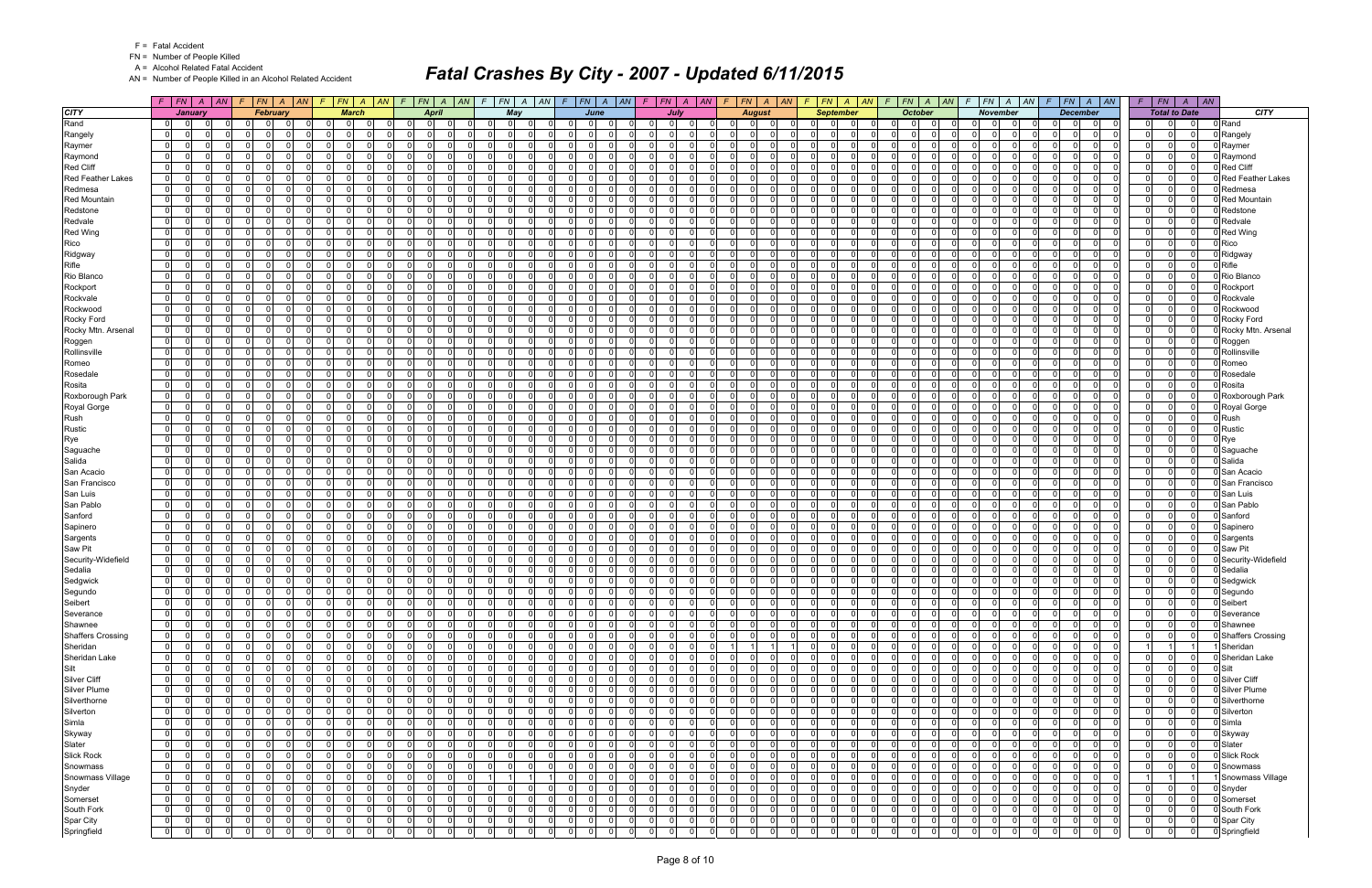FN = Number of People Killed

A = Alcohol Related Fatal Accident

AN = Number of People Killed in an Alcohol Related Accident

|                          | $F$ $F$ $N$ $A$ $A$ $N$                            | $F N$ $A$ $AN$<br>F.                                                             | $F$   FN   A   AN   F                                    | $FN \mid A \mid AN$                              | $FN$ $A$ $AN$<br>$\mathcal{F}$               | $F$ $ FN$ $ A$ $ AN$                                                     | $F$   $FN$   $A$   $AN$                                         | F N A AN<br>F.                                                     | $FN \mid A \mid AN$<br>-F                                                | $F$   $FN$   $A$<br> AN                                        | $FN$ $A$ $AN$                                | $F$   $FN$   $A$   $AN$                                              | FN<br>F.             | $\vert$ AN<br>$\overline{A}$                 |                          |
|--------------------------|----------------------------------------------------|----------------------------------------------------------------------------------|----------------------------------------------------------|--------------------------------------------------|----------------------------------------------|--------------------------------------------------------------------------|-----------------------------------------------------------------|--------------------------------------------------------------------|--------------------------------------------------------------------------|----------------------------------------------------------------|----------------------------------------------|----------------------------------------------------------------------|----------------------|----------------------------------------------|--------------------------|
| <b>CITY</b>              | January                                            | <b>February</b>                                                                  | <b>March</b>                                             | April                                            | May                                          | June                                                                     | July                                                            | <b>August</b>                                                      | <b>September</b>                                                         | <b>October</b>                                                 | <b>November</b>                              | <b>December</b>                                                      |                      | <b>Total to Date</b>                         | <b>CITY</b>              |
| Sprucewood               | 0 <br>$\overline{0}$                               | $\Omega$<br>0<br>0                                                               | $\mathbf{0}$                                             | $\Omega$<br>$\Omega$<br>$\Omega$                 | $\mathbf{0}$<br>-0                           | $\Omega$<br>0<br>$\mathbf 0$                                             | $\mathbf 0$<br>0 I<br>$\Omega$                                  | 0 I<br>-01<br>$\Omega$                                             | $\Omega$<br>0<br>0                                                       | .0<br> 0                                                       | $\Omega$<br>$\Omega$<br>- 01                 | $\mathbf 0$<br>$\Omega$<br>0                                         | $\overline{0}$       | $\Omega$<br>$\Omega$                         | Sprucewood               |
| Starkville               | $\overline{0}$<br>$\Omega$                         | -ol<br>$\Omega$<br>$\Omega$                                                      | $\Omega$                                                 | $\Omega$<br>$\Omega$                             | $\Omega$                                     | $\Omega$<br>$\Omega$<br>$\Omega$                                         | $\Omega$<br>n l                                                 | $\Omega$<br>$\Omega$<br>$\Omega$                                   | $\Omega$<br>$\Omega$<br>$\Omega$                                         | $\Omega$<br>$\Omega$                                           | $\Omega$<br>$\Omega$<br>$\Omega$             | $\Omega$<br>$\Omega$<br>$\Omega$                                     | 0                    | $\Omega$<br>$\Omega$                         | Starkville               |
| <b>State Bridge</b>      | $\overline{0}$<br>$\Omega$<br>$\Omega$             | - 0 l<br>$\Omega$<br>$\Omega$<br>$\Omega$                                        | $\Omega$                                                 | $\Omega$<br>0                                    | - 0 l<br>$\Omega$                            | $\Omega$<br>- 0 l<br>$\Omega$                                            | $\Omega$<br>0 I<br>$\Omega$                                     | $\overline{0}$<br>റ<br>$\Omega$                                    | $\Omega$<br>$\Omega$<br>$\Omega$                                         | 0 I<br>$\Omega$<br>$\Omega$                                    | $\Omega$<br>$\Omega$                         | $\Omega$<br>$\Omega$<br>$\Omega$                                     | 0                    | $\Omega$<br>$\Omega$                         | State Bridge             |
| <b>Steamboat Springs</b> | 0 <br>$\Omega$<br>$\Omega$                         | $\Omega$<br>- 0 l<br>$\Omega$                                                    | $\overline{0}$                                           | $\overline{0}$<br>$\Omega$                       | - 0 l<br>$\Omega$                            | $\Omega$<br>$\Omega$<br>$\Omega$                                         | $\overline{0}$<br>$\Omega$<br>$\Omega$                          | $\overline{0}$<br>$\Omega$<br>0I                                   | $\Omega$<br>$\Omega$<br>$\Omega$                                         | 0 I<br>$\Omega$<br>$\Omega$                                    | $\Omega$<br>$\Omega$                         | - 0 l<br>$\Omega$<br>$\Omega$                                        | 0                    | $\Omega$<br>$\Omega$                         | <b>Steamboat Springs</b> |
| St Elmo                  | 0 <br>$\Omega$<br>0                                | $\Omega$<br>$\Omega$<br>റ<br>$\Omega$                                            | $\Omega$<br>$\Omega$                                     | $\Omega$<br>0                                    | $\mathbf 0$<br>$\Omega$                      | $\Omega$<br>$\mathbf 0$<br>0                                             | $\Omega$<br>$\Omega$<br>$\Omega$                                | 01<br>$\Omega$<br>$\Omega$                                         | $\Omega$<br>0<br>$\Omega$                                                | $\overline{0}$<br>$\Omega$<br>$\Omega$                         | $\Omega$<br>$\Omega$                         | $\Omega$<br>$\Omega$<br>$\Omega$                                     | 0                    | $\Omega$<br>$\Omega$                         | St Elmo                  |
| Sterling                 | 0 <br>$\Omega$<br>$\Omega$                         | $\Omega$<br>$\Omega$<br>$\Omega$<br>$\Omega$                                     | $\Omega$<br>$\Omega$                                     | $\Omega$<br>$\Omega$                             | $\Omega$<br>$\Omega$                         | $\Omega$<br>$\Omega$<br>$\Omega$                                         | $\Omega$<br>0 I<br>$\Omega$                                     | $\Omega$<br>$\Omega$<br>$\Omega$                                   | $\Omega$<br>$\Omega$<br>$\Omega$                                         | 0l<br>$\Omega$<br>$\Omega$                                     | $\Omega$<br>$\Omega$<br>$\Omega$             | $\Omega$<br>$\Omega$<br>$\Omega$                                     | 0 I                  | $\Omega$<br>$\Omega$                         | Sterling                 |
| Stoneham                 | 0 <br>-0<br>0                                      | 0<br>$\mathbf 0$<br>$\Omega$                                                     | $\mathbf{0}$                                             | $\mathbf{0}$<br>0                                | $\mathbf 0$<br>0                             | $\overline{0}$<br>$\Omega$<br>$\Omega$                                   | $\Omega$<br>$\Omega$<br>$\Omega$                                | $\mathbf{0}$<br>$\Omega$                                           | $\Omega$<br>0<br>$\Omega$                                                | $\Omega$<br>$\Omega$<br><sup>0</sup>                           | $\Omega$<br>$\Omega$                         | $\Omega$<br>$\Omega$<br>$\Omega$                                     | $\Omega$             | $\Omega$<br>$\Omega$                         | Stoneham                 |
| Stoner                   | 0 <br>$\Omega$<br>$\Omega$                         | - Ol<br>$\Omega$<br>- 0 l<br>$\Omega$                                            | $\Omega$<br>$\Omega$                                     | $\overline{0}$<br>$\Omega$                       | - 0 l<br>$\Omega$                            | $\overline{0}$<br>$\Omega$<br>$\Omega$                                   | $\Omega$<br>$\Omega$<br>$\Omega$                                | $\Omega$<br>$\Omega$<br>$\Omega$                                   | $\Omega$<br>$\Omega$<br>$\Omega$                                         | 0 I<br>$\overline{0}$<br>$\Omega$                              | $\Omega$<br>-01                              | $\Omega$<br>$\Omega$<br>$\Omega$                                     | 0                    | $\Omega$<br>$\Omega$                         | Stoner                   |
| Stonewall                | 0 <br>$\Omega$<br>0                                | - 0 l<br>$\Omega$<br>- 0<br>$\Omega$                                             | $\overline{0}$<br>- 0                                    | $\Omega$<br>$\Omega$                             | $\Omega$<br>$\Omega$                         | $\overline{0}$<br>$\Omega$<br>$\mathbf 0$                                | 0 I<br>$\Omega$<br>$\Omega$                                     | $\mathbf{0}$<br>$\Omega$<br>$\Omega$                               | $\Omega$<br>0<br>$\Omega$                                                | 0 I<br>$\Omega$<br>$\Omega$                                    | $\Omega$<br>$\Omega$                         | - Ol<br>$\Omega$<br>$\Omega$                                         | 0                    | $\Omega$<br>$\Omega$                         | Stonewal                 |
| Stonington               | $\overline{0}$<br>$\Omega$<br>$\Omega$             | -ol<br>$\Omega$<br>$\Omega$                                                      | $\Omega$                                                 | $\Omega$<br>$\Omega$                             | $\Omega$<br>$\Omega$                         | $\Omega$<br>$\Omega$<br>$\Omega$                                         | $\Omega$<br>0 I<br>$\Omega$                                     | $\overline{0}$<br>$\Omega$<br>$\Omega$                             | $\Omega$<br>$\Omega$<br>$\Omega$                                         | $\overline{0}$<br>$\Omega$<br>$\Omega$                         | $\Omega$<br>$\Omega$<br>$\Omega$             | $\Omega$<br>$\Omega$<br>$\Omega$                                     | 0                    | $\Omega$<br>$\Omega$                         | Stoningtor               |
| Strasburg                | 0 <br>$\Omega$<br>$\Omega$                         | $\Omega$<br>$\Omega$<br>$\Omega$                                                 | $\Omega$                                                 | $\Omega$<br>0                                    | - 0 l<br>$\Omega$                            | $\Omega$<br>$\Omega$<br>0                                                | $\Omega$<br>$\Omega$<br>$\Omega$                                | $\Omega$<br>$\Omega$                                               | $\Omega$<br>0<br>$\Omega$                                                | 0 <br>$\Omega$<br>$\Omega$                                     | $\Omega$<br>$\Omega$                         | $\Omega$<br>$\Omega$<br>$\Omega$                                     | $\Omega$             | $\Omega$<br>$\Omega$                         | Strasburg                |
| Stratton                 | 0 <br>$\Omega$<br>$\Omega$                         | $\Omega$<br>- 0 l<br>$\Omega$<br>- O I                                           | $\overline{0}$<br>$\Omega$                               | $\overline{0}$<br>$\Omega$                       | - 0 l<br>$\Omega$                            | -01<br>$\Omega$<br>- 0 l                                                 | $\overline{0}$<br>$\Omega$<br>$\Omega$                          | $\overline{0}$<br>$\Omega$<br>$\Omega$                             | $\Omega$<br>$\Omega$<br>$\overline{0}$                                   | 0 I<br>$\Omega$<br>$\Omega$                                    | $\Omega$<br>-01                              | - 0 l<br>$\Omega$<br>$\Omega$                                        | 0                    | $\Omega$<br>$\overline{0}$                   | Stratton                 |
| <b>Sugar City</b>        | 0 <br>$\Omega$                                     | $\Omega$<br>$\Omega$<br>n                                                        | $\Omega$                                                 | $\Omega$                                         | $\Omega$<br>C                                | $\Omega$<br>$\Omega$                                                     | $\Omega$<br><sup>0</sup>                                        | $\Omega$                                                           | n<br>$\Omega$                                                            | - Ol<br>- 0                                                    | <sup>0</sup><br>$\Omega$                     | $\Omega$<br>$\Omega$<br>$\Omega$                                     | $\Omega$             | $\Omega$<br>$\Omega$                         | <b>Sugar City</b>        |
| Summitville              | 0 <br>$\Omega$<br>$\Omega$                         | $\Omega$<br>- O I<br>$\overline{0}$                                              | 0 I<br>$\overline{0}$<br>$\Omega$                        | $\overline{0}$<br>$\Omega$                       | $\mathbf{0}$<br>$\Omega$                     | -01<br>$\Omega$<br>$\Omega$                                              | $\Omega$<br>0 I<br>0 I                                          | $\mathbf{0}$<br>$\Omega$<br>- O I                                  | $\Omega$<br>$\Omega$<br>- O I                                            | 0 I<br>$\Omega$<br>$\Omega$                                    | $\Omega$<br>$\Omega$<br>$\overline{0}$       | $\Omega$<br>$\Omega$<br>$\Omega$                                     | 0 I                  | $\Omega$<br>$\Omega$                         | Summitville              |
| Sunbeam                  | $\overline{0}$<br>0                                | $\Omega$<br>$\Omega$<br>$\Omega$                                                 | $\Omega$                                                 | $\Omega$<br>$\Omega$                             | $\Omega$<br>$\Omega$                         | $\Omega$<br>$\Omega$<br>$\Omega$                                         | $\Omega$<br>n l<br>$\Omega$                                     | $\Omega$<br>$\Omega$                                               | 0<br>$\Omega$                                                            | $\overline{0}$<br>$\Omega$                                     | $\Omega$<br>$\Omega$                         | $\Omega$<br>$\Omega$<br>$\Omega$                                     | $\Omega$             | $\Omega$<br>$\Omega$                         | Sunbeam                  |
| Superior                 | 0 <br>$\Omega$<br>$\Omega$                         | $\Omega$<br>- O I<br>$\Omega$<br>$\Omega$                                        | $\Omega$                                                 | $\Omega$<br>$\Omega$                             | - 0 l<br>$\Omega$                            | $\Omega$<br>$\Omega$<br>$\Omega$                                         | $\Omega$<br>0 I<br>- Ol                                         | $\overline{0}$<br>$\Omega$<br>$\Omega$                             | $\Omega$<br>0<br>$\Omega$                                                | 0 I<br>$\Omega$<br>$\Omega$                                    | $\Omega$<br>$\Omega$                         | $\Omega$<br>$\Omega$<br>$\Omega$                                     | 0                    | $\Omega$<br>$\Omega$                         | Superior                 |
| Swink                    | $\overline{0}$<br>$\Omega$<br>$\Omega$             | $\Omega$<br>$\Omega$<br>$\Omega$<br>റ                                            | $\Omega$                                                 | $\overline{0}$<br>0                              | $\Omega$<br>$\Omega$                         | $\Omega$<br>$\Omega$<br>$\Omega$                                         | n l<br>$\Omega$<br>$\Omega$                                     | $\overline{0}$<br>$\Omega$                                         | $\Omega$<br>$\Omega$<br>$\Omega$                                         | $\overline{0}$<br>$\Omega$<br>$\Omega$                         | $\Omega$<br>$\Omega$                         | $\Omega$<br>$\Omega$<br>$\Omega$                                     | 0                    | $\Omega$<br>$\Omega$                         | Swink                    |
| Tabernash                | $\overline{0}$<br>$\Omega$<br>O                    | - 0 l<br>$\Omega$<br>$\Omega$                                                    | $\Omega$                                                 | $\Omega$<br>0                                    | $\Omega$<br>$\Omega$                         | $\Omega$<br>$\Omega$<br>0                                                | <sup>0</sup><br>- Ol<br>$\Omega$                                | $\Omega$<br>$\Omega$<br>$\Omega$                                   | $\Omega$<br>0<br>$\Omega$                                                | 0 I<br>$\Omega$<br>U                                           | 0<br>$\Omega$                                | $\Omega$<br>$\Omega$<br>$\Omega$                                     | 0                    | $\Omega$<br>$\Omega$                         | Tabernasl                |
| <b>Teds Place</b>        | $\overline{0}$<br>$\Omega$<br>$\Omega$             | $\Omega$<br>$\Omega$<br>$\Omega$                                                 | $\Omega$                                                 | $\Omega$<br>$\Omega$                             | $\Omega$<br>$\Omega$                         | $\Omega$<br>$\Omega$<br>$\Omega$                                         | <sup>0</sup><br>n l<br>$\Omega$                                 | $\Omega$<br>$\Omega$                                               | $\Omega$<br>$\Omega$                                                     | $\overline{0}$<br>U<br>$\Omega$                                | $\Omega$<br>$\Omega$                         | $\Omega$<br>$\Omega$<br>$\Omega$                                     | $\Omega$             | $\Omega$<br>$\Omega$                         | <b>Teds Place</b>        |
| Telluride                | $\overline{0}$<br>$\Omega$<br>$\Omega$             | $\Omega$<br>$\Omega$<br>$\Omega$                                                 | -01                                                      | $\Omega$<br>$\Omega$                             | - 0 l<br>$\Omega$                            | $\Omega$<br>$\Omega$<br>$\Omega$                                         | $\Omega$<br>0 I<br>$\Omega$                                     | $\overline{0}$<br>$\Omega$                                         | $\Omega$<br>$\Omega$<br>$\Omega$                                         | 0 I<br>$\Omega$<br>$\Omega$                                    | $\Omega$<br>$\Omega$                         | $\Omega$<br>$\Omega$<br>$\Omega$                                     | $\mathbf 0$          | $\Omega$<br>$\Omega$                         | Telluride                |
| <b>Texas Creek</b>       | $\overline{0}$<br>$\Omega$<br>$\Omega$             | $\Omega$<br>$\Omega$<br>$\Omega$                                                 | $\Omega$                                                 | $\Omega$<br>0                                    | $\Omega$<br>$\Omega$                         | $\Omega$<br>$\Omega$<br>$\Omega$                                         | <sup>0</sup><br>$\Omega$<br>$\Omega$                            | $\Omega$<br>$\cap$<br>$\Omega$                                     | $\Omega$<br>0<br>$\Omega$                                                | $\Omega$<br>$\Omega$                                           | $\Omega$<br>$\Omega$                         | $\Omega$<br>$\Omega$<br>$\Omega$                                     | 0                    | $\Omega$<br>$\Omega$                         | <b>Texas Creek</b>       |
| Thatcher                 | $\overline{0}$<br>$\Omega$<br>$\Omega$             | - 0 l<br>$\Omega$<br>- O I<br>$\Omega$                                           | $\overline{0}$<br>$\Omega$                               | $\Omega$<br>$\Omega$                             | $\Omega$<br>$\Omega$                         | $\Omega$<br>$\Omega$<br>$\Omega$                                         | $\Omega$<br>0 I<br>$\Omega$                                     | $\mathbf{0}$<br>$\Omega$<br>- O I                                  | $\Omega$<br>0<br>$\Omega$                                                | 0 I<br>$\Omega$<br>$\Omega$                                    | -01<br>$\Omega$                              | $\Omega$<br>$\Omega$<br>$\Omega$                                     | 0                    | $\Omega$<br>$\Omega$                         | Thatcher                 |
| The Forks                | 0 <br>$\Omega$<br>0                                | 0 <br>$\Omega$<br>$\Omega$                                                       | $\Omega$                                                 | $\Omega$<br>$\Omega$                             | $\Omega$<br>n                                | $\Omega$<br>$\Omega$<br>0                                                | $\Omega$<br>n l<br>$\Omega$                                     | $\Omega$<br>$\Omega$                                               | $\Omega$<br>$\Omega$<br>$\Omega$                                         | $\overline{0}$<br>$\Omega$                                     | $\Omega$<br>$\Omega$                         | $\Omega$<br>$\Omega$<br>$\Omega$                                     | 0                    | $\Omega$<br>$\Omega$                         | <b>The Forks</b>         |
| Thornton                 | 11<br>$\Omega$                                     | $\Omega$<br>$\Omega$<br>$\Omega$                                                 | $\Omega$                                                 | $\Omega$<br>$\Omega$                             | - 0 l<br>$\Omega$                            | $\Omega$<br>$\mathbf{1}$                                                 | $\overline{0}$<br>$\Omega$<br>- Ol                              | $\Omega$<br>$\Omega$                                               | $\Omega$<br>0<br>$\Omega$                                                | 0 I<br>$\Omega$<br>U                                           | $\Omega$<br>$\Omega$                         |                                                                      | 3 <sup>l</sup>       | $\mathbf{3}$                                 | Thornton                 |
| Timnath                  | $\overline{0}$<br>$\Omega$<br>$\Omega$             | - ol<br>$\Omega$<br>$\Omega$<br>റ                                                | $\overline{0}$<br>ി                                      | $\overline{0}$<br>$\Omega$                       | $\Omega$<br>$\Omega$                         | $\Omega$<br>$\Omega$<br>$\Omega$                                         | $\Omega$<br>$\Omega$<br>- Ol                                    | $\mathbf{0}$<br>$\Omega$                                           | $\Omega$<br>$\Omega$<br>$\Omega$                                         | 0 I<br>$\Omega$<br>$\Omega$                                    | $\Omega$<br>$\Omega$                         | $\Omega$<br>$\Omega$<br>$\Omega$                                     | 0                    | $\Omega$<br>$\Omega$                         | Timnath                  |
| Timpas                   | $\overline{0}$<br>$\Omega$<br>n                    | $\Omega$<br>$\Omega$<br>$\Omega$                                                 | $\Omega$                                                 | $\Omega$<br>0                                    | $\Omega$<br>C                                | $\Omega$<br>$\Omega$<br><sup>n</sup>                                     | $\Omega$<br>$\Omega$<br>$\Omega$                                | $\Omega$<br>റ<br>$\Omega$                                          | $\Omega$<br>0<br>$\Omega$                                                | $\Omega$<br>- 0                                                | <sup>0</sup><br>$\Omega$                     | $\Omega$<br>$\Omega$<br>$\Omega$                                     | 0                    | $\Omega$<br>$\Omega$                         | Timpas                   |
| Tincup                   | 0 <br>$\Omega$<br>$\Omega$                         | - 0 l<br>$\Omega$<br>$\Omega$                                                    | $\Omega$                                                 | $\Omega$<br>$\Omega$                             | $\Omega$<br>- 0                              | $\Omega$<br>$\Omega$<br>$\Omega$                                         | $\Omega$<br>$\Omega$<br>- Ol                                    | $\mathbf{0}$<br>$\cap$<br>$\Omega$                                 | $\Omega$<br>$\Omega$<br>$\Omega$                                         | $\overline{0}$<br>$\Omega$<br>$\Omega$                         | $\Omega$<br>$\cap$<br>$\overline{0}$         | $\Omega$<br>$\Omega$<br>$\Omega$                                     | 0 I                  | $\Omega$<br>$\Omega$                         | Tincup                   |
| <b>Tiny Town</b>         | 0 <br>0<br>0                                       | $\overline{0}$<br>$\Omega$<br>$\Omega$                                           | $\Omega$                                                 | $\mathbf{0}$<br>0                                | $\mathbf 0$<br>$\Omega$                      | $\mathbf 0$<br>- 0 l<br>$\Omega$                                         | $\Omega$<br>$\Omega$<br>$\Omega$                                | $\overline{0}$<br>$\Omega$                                         | $\Omega$<br>0<br>- O I                                                   | $\overline{0}$<br>$\Omega$                                     | $\Omega$<br>$\Omega$                         | $\Omega$<br>$\Omega$<br>$\Omega$                                     | $\Omega$             | $\Omega$<br>$\Omega$                         | <b>Tiny Town</b>         |
| Tobe                     | 0 <br>$\Omega$<br>$\Omega$                         | $\Omega$<br>$\Omega$<br>$\Omega$<br>$\Omega$                                     | $\Omega$<br>$\Omega$                                     | $\Omega$<br>$\Omega$                             | - 0 l<br>$\Omega$                            | $\Omega$<br>$\Omega$<br>$\Omega$                                         | $\Omega$<br>n l<br>$\Omega$                                     | $\Omega$<br>$\Omega$<br>$\Omega$                                   | $\Omega$<br>$\Omega$<br>$\Omega$                                         | 0 I<br>$\Omega$<br>$\Omega$                                    | $\Omega$<br>$\Omega$                         | $\Omega$<br>$\Omega$<br>$\Omega$                                     | 0                    | $\Omega$<br>$\Omega$                         | Tobe                     |
| Toonerville              | $\overline{0}$<br>$\Omega$<br>$\Omega$             | - 0 l<br>$\Omega$<br>$\Omega$<br>- 0                                             | $\overline{0}$<br>$\Omega$                               | $\Omega$<br>0                                    | $\Omega$<br>$\Omega$                         | $\Omega$<br>$\Omega$<br>$\Omega$                                         | 0 I<br>$\Omega$<br>$\Omega$                                     | $\mathbf{0}$<br>$\Omega$<br>$\cap$                                 | $\Omega$<br>0<br>$\Omega$                                                | 0 I<br>$\Omega$<br>$\Omega$                                    | $\Omega$<br>$\Omega$                         | $\Omega$<br>$\Omega$<br>$\Omega$                                     | 0                    | $\Omega$<br>$\Omega$                         | Toonerville              |
| Toponas                  | 0 <br>$\Omega$<br>$\Omega$                         | $\Omega$<br>- 0 l<br>$\Omega$                                                    | $\Omega$<br>$\Omega$                                     | $\Omega$<br>$\Omega$                             | $\Omega$<br>$\Omega$                         | $\Omega$<br>$\Omega$<br><sup>0</sup>                                     | $\Omega$<br>$\Omega$<br>$\Omega$                                | $\Omega$<br>$\Omega$<br>$\Omega$                                   | $\Omega$<br>$\Omega$<br>$\Omega$                                         | 0 I<br>$\Omega$<br>$\Omega$                                    | $\Omega$<br>$\Omega$                         | $\Omega$<br>$\Omega$<br>$\Omega$                                     | 0                    | $\Omega$<br>$\Omega$                         | Toponas                  |
| Towner                   | 0 <br>$\Omega$<br>$\Omega$                         | - 0 l<br>$\Omega$<br>$\Omega$                                                    | $\Omega$                                                 | $\Omega$<br>0                                    | $\mathbf 0$<br>$\Omega$                      | $\Omega$<br>$\Omega$<br>$\Omega$                                         | $\Omega$<br>0 I<br>$\Omega$                                     | $\overline{0}$<br>$\Omega$                                         | $\Omega$<br>$\Omega$<br>- O I                                            | 0 I<br>$\Omega$<br>$\Omega$                                    | $\Omega$<br>$\Omega$                         | $\Omega$<br>$\Omega$<br>$\Omega$                                     | $\mathbf 0$          | $\Omega$<br>$\Omega$                         | Towner                   |
| Trinchera                | $\overline{0}$<br>$\Omega$<br>$\Omega$             | $\Omega$<br>- 0 l<br>$\Omega$<br>$\Omega$                                        | $\mathbf{0}$<br>$\Omega$                                 | $\overline{0}$<br>$\Omega$                       | - 0 l<br>$\Omega$                            | $\Omega$<br>$\Omega$<br>$\Omega$                                         | $\overline{0}$<br>$\Omega$<br>$\Omega$                          | $\overline{0}$<br>$\Omega$<br>$\Omega$                             | $\Omega$<br>$\Omega$<br>$\Omega$                                         | 0 I<br>$\Omega$<br>$\Omega$                                    | $\Omega$<br>$\overline{0}$                   | $\Omega$<br>$\Omega$<br>$\Omega$                                     | 0                    | $\Omega$<br>$\Omega$                         | Trinchera                |
| Trinidad                 | 0 <br>- 0<br><sup>n</sup><br>$\Omega$<br>$\Omega$  | $\Omega$<br>$\Omega$<br>$\Omega$<br>$\Omega$<br>$\Omega$<br>$\Omega$<br>$\Omega$ | n I<br>$\Omega$<br>$\Omega$                              | $\Omega$<br><sup>0</sup><br>$\Omega$<br>$\Omega$ | $\Omega$<br>$\Omega$<br>$\Omega$<br>$\Omega$ | $\Omega$<br>$\Omega$<br><sup>n</sup><br>$\Omega$<br>$\Omega$<br>$\Omega$ | $\Omega$<br>$\Omega$<br>$\Omega$<br>$\Omega$<br>0 I<br>$\Omega$ | $\Omega$<br>$\cap$<br>$\Omega$<br>$\Omega$<br>$\Omega$<br>$\Omega$ | $\Omega$<br><sup>0</sup><br>$\Omega$<br>$\Omega$<br>$\Omega$<br>$\Omega$ | $\overline{0}$<br>$\Omega$<br>U<br>0 I<br>$\Omega$<br>$\Omega$ | $\Omega$<br>$\Omega$<br>$\Omega$<br>$\Omega$ | $\Omega$<br>$\Omega$<br>$\Omega$<br>$\Omega$<br>$\Omega$<br>$\Omega$ | 0 <br>$\overline{0}$ | $\Omega$<br>$\Omega$<br>$\Omega$<br>$\Omega$ | Trinidad                 |
| <b>Twin Lakes</b>        | $\overline{0}$<br>$\Omega$<br>$\Omega$             | $\Omega$<br>$\Omega$                                                             |                                                          | 0                                                | $\overline{0}$                               | $\overline{0}$<br>- 0 l<br>$\Omega$                                      | $\Omega$<br>$\Omega$                                            |                                                                    | $\Omega$<br>0                                                            | $\Omega$<br>O                                                  | $\Omega$                                     | $\Omega$<br>$\Omega$<br>$\Omega$                                     |                      | $\Omega$                                     | <b>Twin Lakes</b>        |
| <b>Two Buttes</b>        | 0 <br>$\overline{0}$<br>$\Omega$<br>$\Omega$       | 0 <br>$\Omega$<br>$\Omega$<br>$\Omega$<br>$\Omega$                               | $\mathbf{0}$<br>$\Omega$                                 | $\mathbf{0}$<br>$\Omega$<br>$\Omega$             | $\mathbf 0$<br>- 0 l<br>$\Omega$             | $\Omega$<br>$\Omega$<br>$\Omega$                                         | 0 <br>$\Omega$<br>n l<br>$\Omega$                               | $\overline{0}$<br>$\Omega$<br>$\Omega$<br>$\Omega$<br>$\Omega$     | - O I<br>$\Omega$<br>$\Omega$<br>$\Omega$                                | $\overline{0}$<br>0 I<br>$\Omega$<br>$\Omega$                  | $\overline{0}$<br>$\Omega$<br>$\Omega$       | $\Omega$<br>$\Omega$<br>$\Omega$                                     | 0 <br> 0             | $\mathbf{0}$<br>$\Omega$<br>$\Omega$         | <b>Two Buttes</b>        |
| Tyrone<br>Uravan         | 0 <br>-0<br>0                                      | - 0 l<br>$\Omega$<br>$\Omega$<br>- 0                                             | $\Omega$                                                 | $\Omega$<br><sup>0</sup>                         | $\Omega$<br>- 0                              | $\Omega$<br>0<br>$\Omega$                                                | 0.<br>$\Omega$<br>$\Omega$                                      | $\overline{0}$<br>- 0<br>$\Omega$                                  | $\Omega$<br><sup>0</sup><br>- 0                                          | $\overline{0}$<br>-0                                           | $\Omega$<br>- 0                              | 0<br>$\Omega$<br>$\Omega$                                            | 0                    | $\Omega$<br>$\Omega$                         | Tyrone<br>Uravan         |
| <b>Usaf Academy</b>      | 0 <br>$\Omega$<br>0                                | $\Omega$<br>$\Omega$<br>$\Omega$                                                 | $\Omega$                                                 | $\Omega$<br>0                                    | $\Omega$<br>$\Omega$                         | $\Omega$<br><sup>0</sup><br>$\Omega$                                     | <sup>0</sup><br>$\Omega$<br>$\Omega$                            | $\Omega$<br>$\Omega$<br>$\Omega$                                   | $\Omega$<br>0<br>$\Omega$                                                | 0 I<br>$\Omega$                                                | 0<br>$\Omega$                                | $\Omega$<br>$\Omega$<br>0                                            | 0                    | $\Omega$<br>$\Omega$                         | <b>Usaf Academy</b>      |
| Utleyville               | $\overline{0}$<br>$\Omega$<br>O.                   | $\Omega$<br>$\Omega$<br>$\Omega$                                                 | $\Omega$                                                 | $\Omega$<br>$\Omega$                             | $\Omega$<br>$\Omega$                         | $\Omega$<br>$\Omega$<br><sup>0</sup>                                     | $\Omega$<br>$\Omega$<br>$\Omega$                                | $\Omega$<br>$\Omega$                                               | $\Omega$<br>$\Omega$<br>$\Omega$                                         | $\Omega$<br>$\Omega$<br>$\Omega$                               | $\Omega$<br>$\Omega$                         | $\Omega$<br>$\Omega$<br>$\Omega$                                     | 0                    | $\Omega$<br>$\Omega$                         | Utleyville               |
| Vail                     | 0 <br>$\Omega$<br>$\Omega$                         | 0 <br>- O I<br>$\Omega$<br>$\Omega$                                              | $\overline{0}$                                           | $\overline{0}$<br>$\Omega$                       | - 0 l<br>$\Omega$                            | $\overline{0}$<br>- 0 l<br>$\Omega$                                      | 0 I<br>$\overline{0}$<br>$\Omega$                               | 01<br>$\Omega$                                                     | $\Omega$<br>$\Omega$<br>- O I                                            | $\Omega$<br>11                                                 | $\Omega$<br>$\overline{0}$                   | $\Omega$<br>$\Omega$<br>$\Omega$                                     |                      | $\overline{0}$                               | Vail                     |
| Valdez                   | $\Omega$<br>$\Omega$                               | $\Omega$<br>$\Omega$<br>$\Omega$<br>$\Omega$                                     | $\Omega$<br>$\Omega$                                     | $\Omega$<br>0                                    | $\Omega$<br>$\Omega$                         | $\Omega$<br>$\Omega$<br>$\Omega$                                         | $\Omega$<br>$\Omega$<br>$\Omega$                                | $\Omega$<br>$\Omega$<br>$\Omega$                                   | $\Omega$<br>$\Omega$<br>$\Omega$                                         | $\overline{0}$<br>$\Omega$                                     | $\Omega$<br>$\Omega$                         | $\Omega$<br>$\Omega$<br>$\Omega$                                     | $\Omega$             | $\Omega$<br>$\Omega$                         | Valdez                   |
| Vancorum                 | 0 <br>$\Omega$<br>$\Omega$                         | 0 <br>$\Omega$<br>$\Omega$<br>- O I                                              | $\Omega$                                                 | $\Omega$<br>$\Omega$                             | $\mathbf 0$<br>$\Omega$                      | $\overline{0}$<br>$\mathbf 0$<br>0                                       | 0 I<br>$\overline{0}$<br>$\Omega$                               | $\mathbf{0}$<br>- O I                                              | $\Omega$<br>0<br>$\Omega$                                                | $\overline{0}$<br>$\Omega$<br>0                                | $\Omega$<br>$\overline{0}$<br>$\Omega$       | $\mathbf 0$<br>$\Omega$<br>$\Omega$                                  | $\overline{0}$       | $\Omega$<br>$\Omega$                         | Vancorum                 |
| Vernon                   | $\overline{0}$<br>$\Omega$                         | $\Omega$<br>$\Omega$                                                             | 0                                                        | $\Omega$                                         | $\Omega$                                     | $\Omega$                                                                 | $\Omega$                                                        | $\Omega$                                                           | $\Omega$                                                                 | $\Omega$                                                       | $\Omega$                                     |                                                                      | $\Omega$             | $\Omega$<br>$\Omega$                         | Vernon                   |
| Victor                   | $\mathbf 0$<br> 0 <br>0                            | $\Omega$<br>$\overline{0}$<br>$\mathbf{0}$<br>0                                  | $\overline{0}$<br>$\Omega$                               | $\overline{0}$<br>0l                             | $\mathbf{0}$<br>$\mathbf 0$                  | 0<br>0<br> 0                                                             | $\overline{0}$<br>01<br>$\mathbf 0$                             | $\overline{0}$<br>$\Omega$<br>$\overline{0}$                       | $\overline{0}$<br>$\mathbf{0}$                                           | 0 <br>$\mathbf 0$<br>$\Omega$                                  | 0<br>$\Omega$<br>$\Omega$                    | $\mathbf 0$<br>$\overline{0}$                                        | $\Omega$             | $\overline{0}$<br>$\Omega$                   | 0 Victor                 |
| Vilas                    | $\overline{0}$<br>$\mathbf 0$<br>$\Omega$          | $\mathbf 0$<br>- Ol<br>$\Omega$<br>$\Omega$                                      | $\overline{0}$<br>$\Omega$                               | $\Omega$<br>$\Omega$                             | - 0 l<br>$\Omega$                            | $\overline{0}$<br>$\Omega$<br>$\Omega$                                   | $\overline{0}$<br>$\overline{0}$<br>$\Omega$                    | $\overline{0}$<br>$\Omega$<br>$\Omega$                             | $\Omega$<br>$\overline{0}$<br>0                                          | $\overline{0}$<br>$\Omega$                                     | $\Omega$<br>$\Omega$<br>$\Omega$             | $\overline{0}$<br>$\mathbf 0$<br>$\Omega$                            | 0                    | $\mathbf 0$<br>$\Omega$                      | 0 Vilas                  |
| Villa Grove              | $\overline{0}$<br>$\mathbf 0$<br>0                 | 0 <br>$\Omega$<br>- O I<br>$\overline{0}$                                        | $\mathbf 0$<br>- 01                                      | 01<br>0                                          | $\mathbf 0$<br>$\Omega$                      | 0 <br>0<br> 0                                                            | 0 I<br>01<br>$\Omega$                                           | $\mathbf 0$<br>- O I<br>- O I                                      | $\Omega$<br>$\overline{0}$<br>$\mathbf 0$                                | $\overline{0}$<br>- O I<br>$\Omega$                            | $\Omega$<br>$\overline{0}$<br>$\Omega$       | 0 <br>$\overline{0}$<br>$\mathbf 0$                                  | $\overline{0}$       | $\mathbf 0$<br>$\Omega$                      | Villa Grove              |
| Villegreen               | $\overline{0}$<br>$\mathbf 0$<br>$\Omega$          | 0 <br>$\Omega$<br>$\Omega$                                                       | 0                                                        | $\Omega$<br>$\Omega$                             | -ol<br>$\Omega$                              | $\mathbf 0$<br>-ol<br>$\Omega$                                           | $\overline{0}$<br> 0 <br>$\Omega$                               | 0 <br>$\Omega$                                                     | $\overline{0}$<br>$\Omega$                                               | $\overline{0}$<br>$\Omega$                                     | $\Omega$<br>$\Omega$                         | $\mathbf 0$<br>$\mathbf{0}$<br>$\mathbf 0$                           | $\overline{0}$       | $\Omega$<br>$\Omega$                         | 0 Villegreen             |
| Vineland                 | $\overline{0}$<br>$\mathbf 0$<br>$\Omega$          | 01<br>$\mathbf 0$<br>$\Omega$                                                    | $\overline{0}$<br>$\mathbf 0$<br>- 0                     | $\overline{0}$<br>0                              | $\mathbf 0$<br>$\mathbf 0$                   | 0 <br> 0 <br>$\overline{0}$                                              | 0 <br> 0 <br>- O I                                              | $\overline{0}$<br>$\Omega$<br>- O I                                | 0 <br>0<br>$\mathbf 0$                                                   | $\overline{0}$<br>$\mathbf 0$<br>$\Omega$                      | $\overline{0}$<br>$\mathbf 0$<br> 0          | 0 <br> 0 <br>$\mathbf 0$                                             | 0                    | $\overline{0}$<br>$\overline{0}$             | 0 Vineland               |
| Virginia Dale            | $\overline{0}$<br>$\overline{0}$<br>$\Omega$       | $\mathbf 0$<br>$\Omega$<br>$\Omega$<br>$\Omega$                                  | $\overline{0}$<br>$\Omega$                               | $\overline{0}$<br>$\mathbf 0$                    | 0 <br>$\Omega$                               | $\mathbf 0$<br> 0 <br>$\Omega$                                           | $\overline{0}$<br> 0 <br>$\mathbf 0$                            | $\overline{0}$<br>$\Omega$<br>$\Omega$                             | $\overline{0}$<br>$\overline{0}$<br>$\mathbf 0$                          | $\overline{0}$<br>$\mathbf 0$<br>$\Omega$                      | $\Omega$<br>$\mathbf 0$<br>$\Omega$          | $\mathbf 0$<br>$\overline{0}$<br>$\mathbf 0$                         | 0                    | $\overline{0}$<br>$\Omega$                   | 0 Virginia Dale          |
| Vona                     | $\overline{0}$<br>$\Omega$<br>0                    | $\Omega$<br>- O I<br>0                                                           | $\overline{0}$<br>$\overline{0}$                         | $\overline{0}$<br>0                              | $\mathbf 0$<br>$\mathbf{0}$                  | $\overline{0}$<br> 0 <br>0                                               | 0 <br> 0 <br>$\Omega$                                           | $\mathbf 0$<br>$\Omega$<br>$\Omega$                                | $\Omega$<br>$\overline{0}$<br> 0                                         | $\overline{0}$<br> 0 <br>$\Omega$                              | $\overline{0}$<br> 0 <br>$\Omega$            | 0 <br>$\overline{0}$<br>$\mathbf 0$                                  | $\overline{0}$       | $\overline{0}$<br>$\Omega$                   | ) Vona                   |
| Wagon Wheel Gap          | 0 <br>$\Omega$<br>$\Omega$                         | 0 <br>$\Omega$<br>$\Omega$                                                       | $\Omega$                                                 | $\Omega$<br>$\Omega$                             | 0 <br>$\Omega$                               | $\mathbf 0$<br> 0 <br>$\Omega$                                           | $\Omega$<br> 0 <br>$\Omega$                                     | $\overline{0}$<br>$\Omega$<br>$\Omega$                             | $\Omega$<br>0<br>$\overline{0}$                                          | $\overline{0}$<br>$\Omega$                                     | $\Omega$<br>$\Omega$<br>$\Omega$             | $\mathbf 0$<br>$\Omega$<br>$\mathbf{0}$                              | 0                    | $\overline{0}$<br>$\Omega$                   | Wagon Wheel Gap          |
| Walden                   | $\overline{0}$<br>$\Omega$<br>$\Omega$             | 0 <br>$\Omega$<br>0                                                              | $\mathbf 0$                                              | $\overline{0}$<br>$\Omega$                       | 0 <br>$\Omega$                               | 0 <br>$\mathbf 0$<br>$\Omega$                                            | $\overline{0}$<br>$\Omega$<br> 0                                | 0 <br>$\Omega$                                                     | $\overline{0}$<br>$\mathbf 0$                                            | $\overline{0}$<br>0<br>$\Omega$                                | $\overline{0}$<br>$\Omega$                   | $\mathbf 0$<br>$\Omega$<br>$\mathbf 0$                               | 0                    | $\Omega$<br>$\Omega$                         | 0 Walden                 |
| Walsenburg               | $\overline{0}$<br>$\overline{0}$<br>$\Omega$       | $\overline{0}$<br> 0 <br>$\Omega$                                                | $\overline{0}$<br>$\overline{0}$<br>$\overline{0}$       | $\overline{0}$<br>- 0 l<br>$\Omega$              | 0 <br> 0                                     | 0 <br>$\overline{0}$<br> 0                                               | $\overline{0}$<br> 0 <br>$\overline{0}$                         | 0 <br>$\Omega$<br>- O I                                            | $\mathbf 0$<br> 0 <br>$\mathbf 0$                                        | $\overline{0}$<br> 0 <br>$\Omega$                              | $\overline{0}$<br>$\mathbf 0$<br>-01         | 0 <br> 0 <br>$\mathbf 0$                                             | $\overline{0}$       | $\overline{0}$<br>$\overline{0}$             | 0 Walsenburg             |
| Walsh                    | $\overline{0}$<br>$\mathbf 0$<br>0                 | 0 <br>$\Omega$<br>- O I<br> 0                                                    | $\mathbf 0$<br>- 01                                      | $\overline{0}$<br>0                              | 0 <br>$\Omega$                               | $\mathbf 0$<br> 0 <br>0                                                  | 0 I<br>01<br>$\Omega$                                           | 0 <br>$\Omega$<br>$\Omega$                                         | $\mathbf 0$<br>$\overline{0}$<br>$\mathbf 0$                             | $\overline{0}$<br>$\mathbf 0$<br>$\Omega$                      | $\Omega$<br>$\Omega$<br> 0                   | $\mathbf 0$<br>$\overline{0}$<br>$\mathbf 0$                         | 0                    | $\mathbf 0$<br>$\Omega$                      | Walsh                    |
| Ward                     | $\overline{0}$<br>$\Omega$<br>$\Omega$             | 0 <br>- O I<br>- O I                                                             | $\overline{0}$<br>$\overline{0}$<br>$\overline{0}$       | $\overline{0}$<br>$\Omega$<br> 0                 | 0 <br>$\Omega$                               | 0 <br>$\Omega$<br> 0                                                     | $\overline{0}$<br>$\overline{0}$<br>$\overline{0}$              | 0 <br>- O I<br>- O I                                               | $\mathbf 0$<br> 0 <br>$\mathbf 0$                                        | $\overline{0}$<br>$\Omega$<br>$\mathbf 0$                      | $\Omega$<br>$\overline{0}$<br> 0             | $\overline{0}$<br>$\mathbf{0}$<br>$\mathbf 0$                        | $\overline{0}$       | $\overline{0}$<br>$\Omega$                   | 0 Ward                   |
| Watkins                  | 0 <br>$\Omega$<br>0                                | 0 <br>$\overline{0}$<br>$\Omega$                                                 | $\mathbf 0$                                              | $\overline{0}$<br>0                              | 0 <br>$\Omega$                               | $\mathbf 0$<br> 0 <br>$\mathbf{0}$                                       | $\overline{0}$<br> 0 <br>0                                      | $\overline{0}$<br>$\Omega$                                         | 0<br>$\overline{0}$<br>$\mathbf 0$                                       | 0 <br>0                                                        | $\overline{0}$<br>$\overline{0}$             | 0<br>$\overline{0}$<br>$\mathbf{0}$                                  | 0l                   | $\overline{0}$<br>$\Omega$                   | Watkins                  |
| Waunita Hot Spgs         | $\overline{0}$<br>$\overline{0}$<br>$\Omega$       | 0 <br>$\Omega$<br>0 I                                                            | $\overline{0}$<br>$\overline{0}$<br>$\Omega$             | $\overline{0}$<br>- 0 l<br>$\Omega$              | 0 <br>$\overline{0}$                         | 0 <br> 0 <br>$\overline{0}$                                              | 0 I<br>$\overline{0}$<br>- 0 l                                  | $\overline{0}$<br>- O I<br>- O I                                   | $\Omega$<br> 0 <br>$\mathbf 0$                                           | 0 <br> 0 <br>$\Omega$                                          | $\overline{0}$<br> 0 <br> 0                  | 0 <br> 0 <br>$\mathbf 0$                                             | 0 I                  | $\mathbf 0$<br>$\Omega$                      | 0 Waunita Hot Spgs       |
| Weldona                  | $\overline{0}$<br>$\mathbf 0$<br>$\Omega$          | 0 <br>$\Omega$<br>- O I<br> 0                                                    | $\mathbf 0$<br>- 0                                       | 01<br>0                                          | - 0 l<br>$\Omega$                            | $\overline{0}$<br> 0 <br>$\mathbf{0}$                                    | 0 I<br> 0 <br>$\Omega$                                          | 0 <br>- O I<br>$\Omega$                                            | $\Omega$<br>$\overline{0}$<br>$\mathbf 0$                                | $\overline{0}$<br>$\mathbf 0$<br>$\Omega$                      | $\Omega$<br>$\Omega$<br> 0                   | 0 <br>$\overline{0}$<br>$\mathbf 0$                                  | $\overline{0}$       | $\mathbf 0$<br>$\Omega$                      | 0 Weldona                |
| Wellington               | $\overline{0}$<br>$\overline{0}$<br>$\overline{0}$ | -01<br>$\Omega$<br>- O I                                                         | $\overline{0}$<br>$\mathbf{0}$<br>$\Omega$               | $\overline{0}$<br>$\mathbf 0$                    | 0 <br>$\Omega$                               | $\mathbf 0$<br>$\Omega$<br> 0                                            | $\overline{0}$<br>$\overline{0}$<br>$\Omega$                    | $\overline{0}$<br>$\Omega$<br>- O I                                | $\Omega$<br>$\overline{0}$<br>$\mathbf 0$                                | $\overline{0}$<br>$\Omega$<br>$\Omega$                         | $\Omega$<br>$\mathbf 0$<br> 0                | 0 <br> 0 <br>$\mathbf 0$                                             | $\overline{0}$       | $\overline{0}$<br>$\Omega$                   | <b>Wellington</b>        |
| Westcliffe               | $\overline{0}$<br>0<br>$\Omega$                    | $\Omega$<br>- O I<br> 0                                                          | $\overline{0}$<br> 0 <br>- 0                             | $\overline{0}$<br> 0                             | 0 <br>0                                      | $\mathbf 0$<br> 0 <br>$\mathbf{0}$                                       | 0 <br>$\mathbf 0$<br> 0                                         | $\overline{0}$<br>- 0<br>$\Omega$                                  | 0 <br>$\mathbf 0$<br>0                                                   | 1<br>$\Omega$                                                  | $\overline{0}$<br>$\Omega$<br> 0             | 0 <br>$\overline{0}$<br>$\mathbf 0$                                  | 11                   | $\Omega$                                     | 0 Westcliffe             |
| Westcreek                | $\overline{0}$<br>$\overline{0}$<br>$\Omega$       | 0 <br>- O I<br>- O I                                                             | $\overline{0}$<br>$\overline{0}$<br>$\Omega$<br>$\Omega$ | $\overline{0}$<br>- 0 l<br>$\Omega$              | 0 <br>$\mathbf 0$                            | 0 <br>$\overline{0}$<br> 0                                               | $\overline{0}$<br>$\overline{0}$<br>- 0 l                       | 0 <br>$\Omega$<br>- O I                                            | $\overline{0}$<br> 0 <br>$\mathbf 0$                                     | $\overline{0}$<br> 0 <br>$\Omega$                              | $\overline{0}$<br>$\Omega$<br>$\overline{0}$ | 0 <br> 0 <br>$\mathbf 0$                                             | $\overline{0}$       | $\overline{0}$<br>$\Omega$                   | <b>Westcreek</b>         |
| Westminster              | 0 <br>$\mathbf 0$<br>0                             | 0<br>$\overline{1}$<br>- 0<br>0I                                                 |                                                          | $\Omega$<br>$\Omega$                             | 0 <br>-0                                     | $\vert$ 2<br>$\overline{2}$                                              | <sup>0</sup><br>0l<br>$\Omega$                                  |                                                                    | $\mathbf 0$<br>-1<br>1                                                   | 0 <br>0                                                        |                                              | $\mathbf 0$<br>$\mathbf{0}$<br>$\Omega$                              | $6 \mid$             | 6                                            | Westminster              |
| Weston                   | $\overline{0}$<br>$\mathbf 0$<br>0                 | $\Omega$<br>$\overline{0}$<br>$\mathbf 0$                                        | $\overline{0}$<br>$\overline{0}$<br>- 01                 | $\overline{0}$<br>$\Omega$<br>0l                 | 0 <br>$\mathbf 0$                            | 0 <br>$\mathbf{0}$<br>$\overline{0}$                                     | 0 <br> 0 <br>$\mathbf 0$                                        | 0 <br>-01<br>- O I                                                 | $\Omega$<br>$\overline{0}$<br>$\mathbf 0$                                | $\overline{0}$<br>- O I<br>$\Omega$                            | $\overline{0}$<br> 0 <br>$\Omega$            | 0 <br>$\overline{0}$<br>$\mathbf 0$                                  | $\overline{0}$       | $\overline{0}$<br>$\Omega$                   | Weston                   |
| Wetmore                  | $\overline{0}$<br>0<br>0                           | 0 <br>$\overline{0}$<br>$\overline{0}$<br>0                                      | $\overline{0}$                                           | $\overline{0}$<br>0                              | 0 <br>0                                      | 0 <br>$\mathbf 0$<br> 0                                                  | $\overline{0}$<br>$\overline{0}$<br>$\mathbf 0$                 | 0 <br>$\overline{0}$<br>0                                          | $\mathbf 0$<br> 0 <br>$\overline{0}$                                     | $\overline{0}$<br>0                                            | $\overline{0}$<br>$\mathbf 0$<br> 0          | 0 <br>$\mathbf 0$<br>$\mathbf 0$                                     | $\overline{0}$       | $\overline{0}$<br>$\overline{0}$             | 0 Wetmore                |
| <b>Wheat Ridge</b>       | $\overline{0}$<br>$\mathbf 0$<br>$\overline{0}$    | ol<br>$\overline{0}$<br> 0 <br>$\mathbf 0$                                       | $\mathbf 0$                                              | $\overline{0}$<br> 0 <br>$\mathbf 0$             | 0 <br>$\mathbf 0$                            | 0 <br>$\overline{1}$                                                     | $\overline{0}$<br>$\overline{0}$<br>$\mathbf 0$                 | 0 <br>$\mathbf 0$<br>$\overline{0}$                                | $\mathbf 0$<br> 0 <br>$\mathbf 0$                                        | 11<br>0                                                        | $\mathbf 0$<br>$\mathbf 0$<br>$\overline{0}$ | $\mathbf 0$<br>$\mathbf 0$<br>$\mathbf 0$                            | $\overline{2}$       | $\overline{2}$<br>$\Omega$                   | 0 Wheat Ridge            |